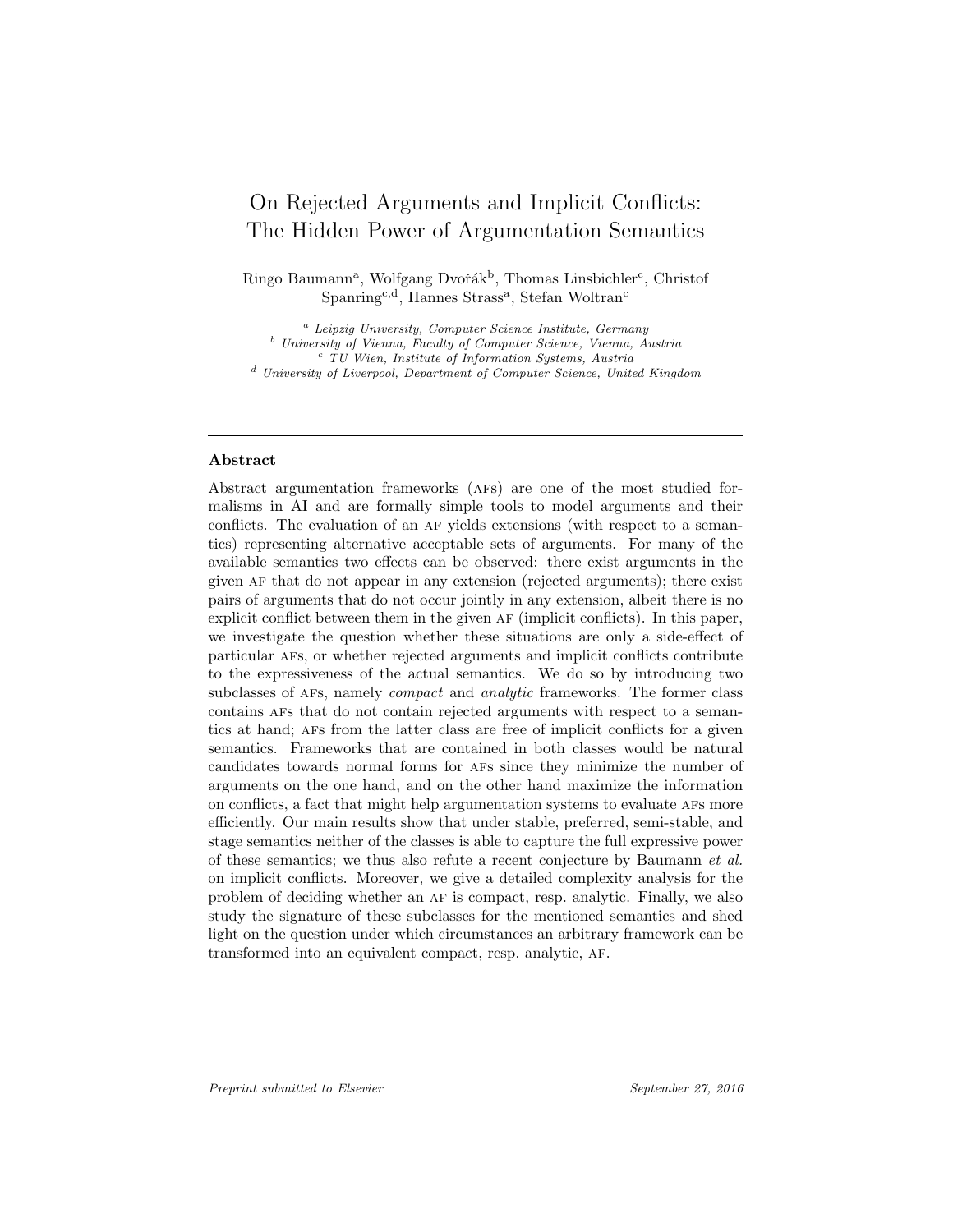## 1. Introduction

In recent years argumentation has emerged to become one of the major fields of research in Artificial Intelligence [\[34,](#page-61-0) [11\]](#page-59-0). In particular, Dung's wellstudied abstract argumentation frameworks (afs) [\[18\]](#page-59-1) are a simple, yet powerful formalism for modeling and deciding argumentation problems that are integral to many advanced argumentation systems, see e.g. [\[12\]](#page-59-2). The evaluation of afs in terms of finding reasonable positions with respect to a given framework is defined via so-called argumentation semantics (cf. [\[4\]](#page-58-0) for an overview). Given an AF F, an argumentation semantics  $\sigma$  returns acceptable sets of arguments  $\sigma(F)$ , the  $(\sigma$ -)extensions of F. Several semantics have been introduced over the years [\[18,](#page-59-1) [39,](#page-61-1) [13,](#page-59-3) [5\]](#page-58-1) with motivations ranging from the desired treatment of specific examples to fulfilling certain abstract principles. One important line of research in abstract argumentation is thus the systematic comparison of the different semantics available. Hereby, the behavior of extensions with respect to certain properties [\[1\]](#page-58-2) has been analyzed and the expressive power of semantics [\[23,](#page-60-0) [25,](#page-60-1) [28,](#page-60-2) [36\]](#page-61-2) has been studied by identifying the set of extension-sets achievable under certain semantics. On the other hand, subclasses of afs such as acyclic, symmetric, odd-cycle-free or bipartite afs, have been considered, since for some of these classes different semantics collapse [\[14,](#page-59-4) [19\]](#page-60-3). Beside these subclasses based on the graph structure there are also classes defined via properties of extensions. The probably most prominent such subclass is the class of coherent afs [\[21\]](#page-60-4), i.e. afs where the stable and preferred semantics coincide. Further examples for subclasses that are defined via extensions can be found in [\[3,](#page-58-3) [27\]](#page-60-5).

In this work we contribute to both streams of research. We introduce two new classes, which to the best of our knowledge have not received attention in the literature. The actual definition of these two classes is motivated by typical phenomena that can be observed for several semantics. First, there exist arguments in a given af that do not appear in any extension. Since these so-called rejected arguments do not appear in the result of extension-based semantics, it is a natural question whether such arguments can be "removed" from the af at hand without changing its outcome (in a certain way, this question is similar to the problem of simplifying propositional formulas by removing "don't care" atoms). In order to have a handle for analyzing the effect of rejected arguments, we introduce the class of *compact* AFS: an AF is *compact* (with respect to a semantics  $\sigma$ ), if each of its arguments appears in at least one  $\sigma$ -extension. Second, we are interested in the concept of *implicit conflicts*. An attack between two arguments represents an explicit conflict. By the nature of most argumentation semantics, conflicts can however also be implicit in the sense that some arguments do not occur together in any extension, although there is no attack between them. In order to understand the expressive power of implicit conflicts we introduce the class of *analytic* frameworks. Given a semantics  $\sigma$ , if every conflict between two arguments a, b in an AF  $F$  is explicit (i.e., for all arguments a, b, if  $\{a, b\} \cap E \neq \{a, b\}$  for all  $\sigma$ -extensions E, then a attacks b in F or b attacks a in  $F$ ) then  $F$  is called analytic. Both compact and analytic AFs thus yield a "semantic" subclass since their definitions rely on the actual extensions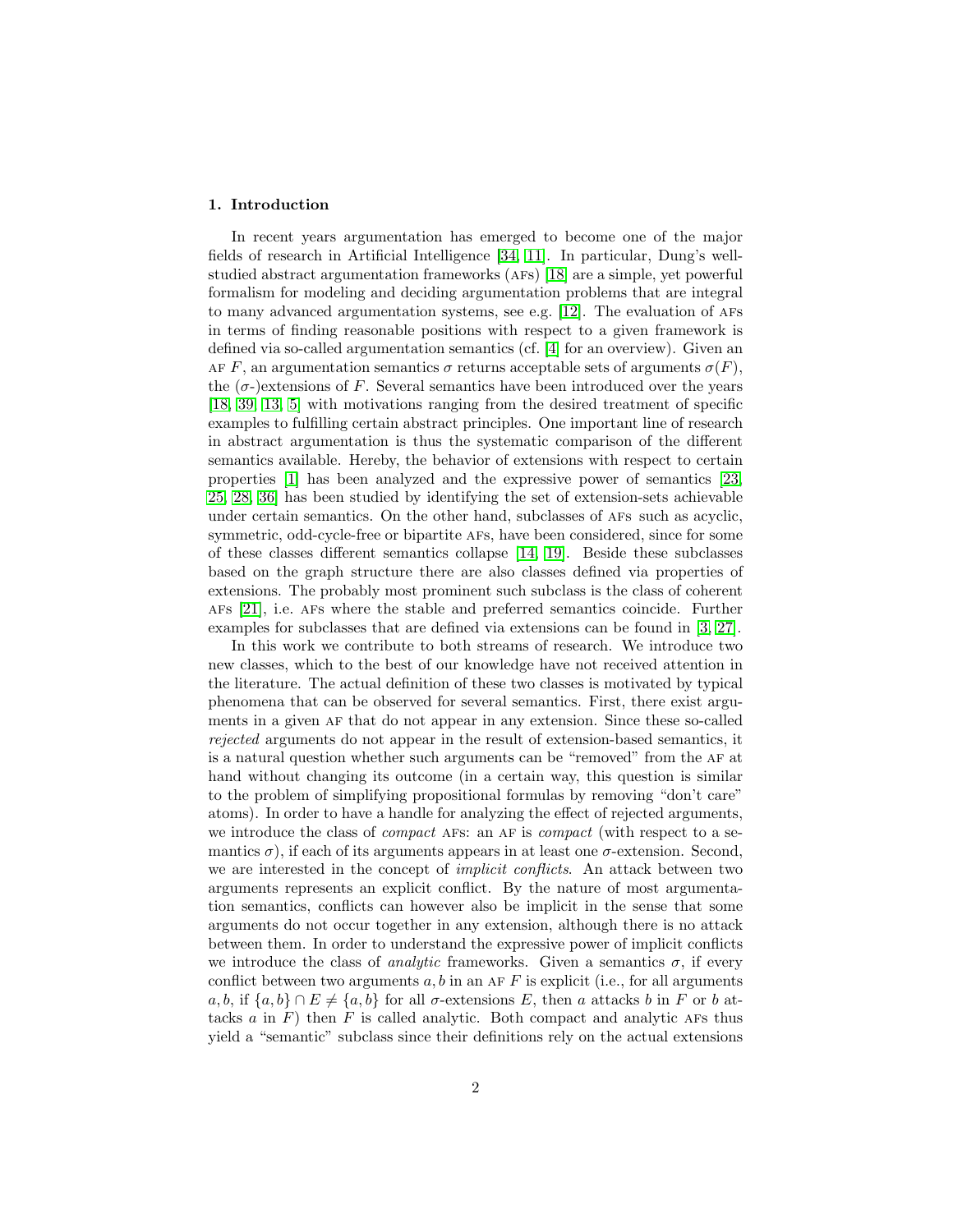

<span id="page-2-0"></span>Figure 1: Rejected argument x cannot be removed without changing the stable extensions.

obtained via the chosen semantics.

The role of rejected arguments. Although rejected arguments are natural ingredients in typical argumentation scenarios, it is of interest to understand in which ways rejected arguments contribute to the "strength" of a particular semantics. Let us first have a brief look on the naive semantics, which is defined as subset-maximal conflict-free sets: Here, it is rather easy to see that any af can be transformed into an equivalent compact af by just removing all selfattacking arguments. In other words, the same outcome (in terms of the naive extensions) can be achieved by a simplified af without rejected arguments. On the one hand, this can be seen as a general weakness of naive semantics, since any possible outcome can be equivalently achieved in the absence of rejected arguments. On the other hand, this shows that towards evaluating an af under naive semantics, the transformation into a compact af can provide a beneficial pre-processing step for computing the extensions (which afterwards should however be interpreted in terms of the original AF).

How is the situation with semantics that are considered more mature? We borrow an example from [Dunne et al.](#page-60-6) [\[22\]](#page-60-6). Consider the AF  $F_1$  in Figure [1,](#page-2-0) where nodes represent arguments and directed edges represent attacks.

The stable extensions (conflict-free sets attacking all other arguments) of  $F_1$  are given by the set  $\mathbb{S} = \{\{a, b, c\}, \{a, b', c'\}, \{a', b, c'\}, \{a', b', c\}, \{a, b, c'\},\$  ${a', b, c}, \{a, b', c\}$ . Observe that x is rejected, i.e. x does not appear in any stable extension of  $F_1$ . Hence, this framework is not compact for the stable semantics. Moreover, it was shown in  $[22]$  that there is no compact AF (in this case an AF not using argument x) that yields the same stable extensions as  $F_1$ . By the necessity of conflict-freeness any such compact af would only allow conflicts between arguments  $a$  and  $a'$ ,  $b$  and  $b'$ , and  $c$  and  $c'$ , respectively. Moreover, there would have to be attacks in both directions for each of these conflicts in order to ensure stability. Hence any compact af having the same stable extensions as  $F_1$  necessarily yields  $\{a', b', c'\}$  in addition. In other words, under the stable semantics particular outcomes (in the example the set S of extensions) can only be achieved via afs containing at least one rejected argument. Thus, the stable semantics makes proper use of rejected arguments. As we will see, all semantics under consideration (except naive semantics) show a similar behaviour.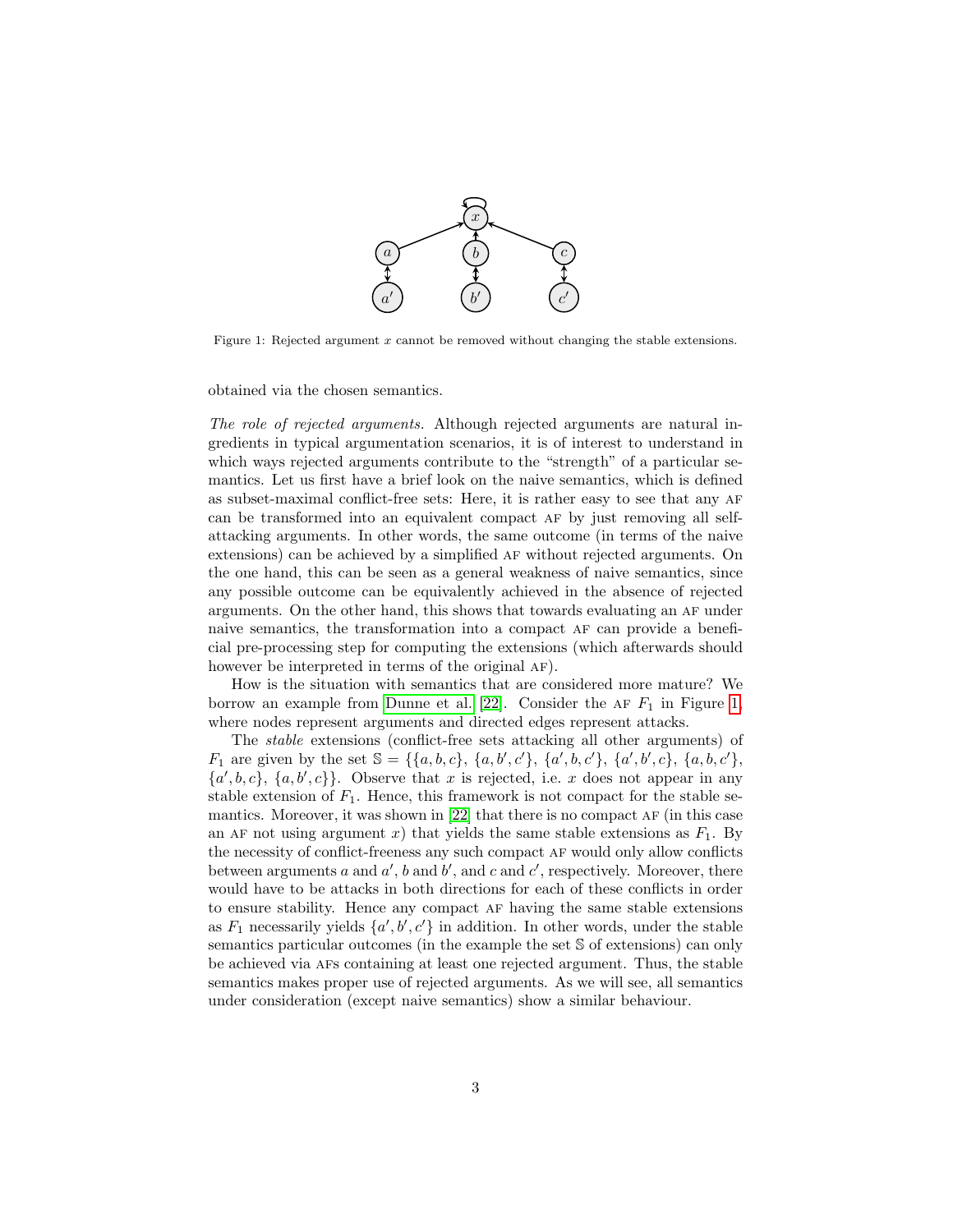

<span id="page-3-0"></span>Figure 2: AF illustrating an implicit conflict between  $c$  and  $d$  for stable semantics.

The role of implicit conflicts. As introduced earlier, implicit conflicts arise when two arguments are never jointly accepted although they do not attack each other. The AF  $F_2$  in Figure [2](#page-3-0) provides a simple example for this effect.

It can be seen that stable semantics yields two extensions  $\{a, d\}$  and  $\{b, c\}$ for  $F_2$ . Since c and d do not occur together in an extension there is an implicit conflict and thus  $F_2$  is not analytic (for stable semantics). However, the naive extensions of  $F_2$  are given by  $\{a, d\}, \{b, c\}, \{c, d\}.$  Thus c and d are not in an implicit conflict here, and the AF is easily seen to be analytic for naive semantics. Indeed, by definition of naive semantics, two arguments occur together in a naive extension if and only if there is no attack between them and they are not selfattacking. Thus not every af is analytic for naive semantics, but it is quite easy to see that every AF can be turned into an equivalent analytic one over the same arguments, by just connecting the self-attacking arguments to any other argument. Coming back to our example and to stable semantics, the question remains whether  $F_2$  can be turned into an equivalent analytic one? This is quite an easy exercise. Just add an attack from  $c$  to  $d$ , or likewise from  $d$  to  $c$ . In fact, this addition does not change the set of extensions. However, it has been left as open question in [\[10\]](#page-59-5) (stated as "Explicit Conflict Conjecture") whether such a manipulation of an AF is always possible. In this work, we shall negatively answer this question showing that (i) for preferred and semi-stable semantics, there exist afs such that there is no equivalent analytic af; and (ii) for stable and stage semantics, there exist afs such that there is no equivalent analytic AF, unless we are allowed to add rejected arguments.

Expressiveness of compact and analytic argumentation frameworks. Before giving an overview of the obtained results, let us further illustrate some issues that come along with the subclasses of compact and analytic argumentation frameworks. One natural question is whether any AF  $F$  can be transformed to an equivalent AF G, i.e.  $\sigma(F) = \sigma(G)$  for a given semantics  $\sigma$ , that is compact or analytic. In case the answer is no, we can conclude that the full range of expressiveness of  $\sigma$  indeed relies on the concepts of rejected arguments and implicit conflicts. Knowing which sets of extensions a semantics is able to express is of central interest in approaches of extension-based revision of afs [\[16\]](#page-59-6). As the result of the revision may also be subject to certain syntactic constraints (e.g. a fixed set of arguments [\[15\]](#page-59-7)) it is important to know about the role of rejected arguments and implicit conflicts. For instance, a revised AF might be required (e.g. in order to fulfill revision postulates) to have exactly the extension-set S from above under stable semantics while consisting solely of the arguments  ${a, b, c, a', b', c'}$ . As we have already observed, and we will show in a more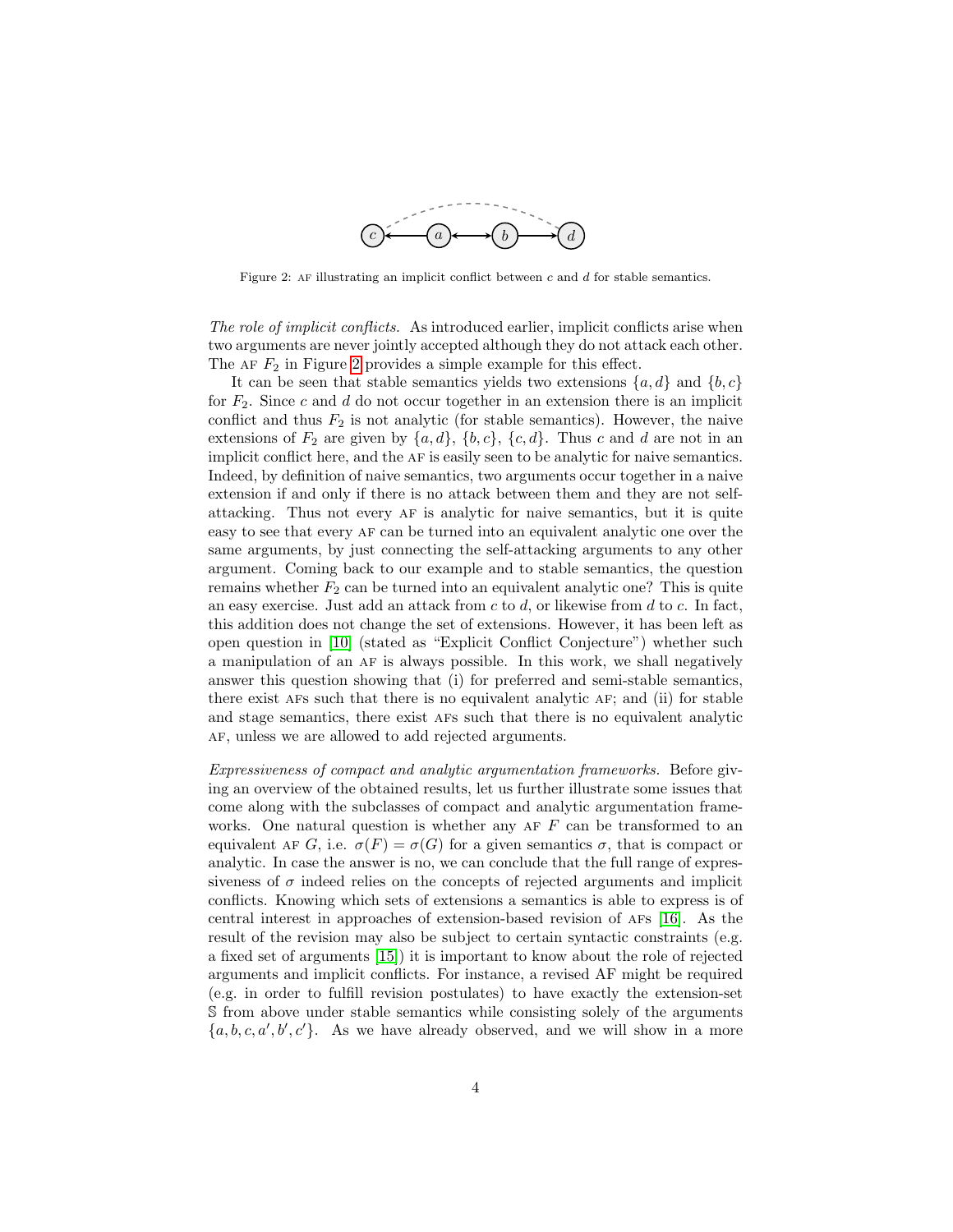comprehensive and general manner in the paper, such a revision is not possible since getting S under stable semantics would require an additional, rejected argument.

Implications for argumentation systems. An even more promising application of our results lies in the field of concrete software systems for computing semantics of abstract argumentation frameworks. A considerable number of such systems ("solvers") exist, as has been witnessed by the First International Competition on Computational Models of Argument (ICCMA 20[1](#page-4-0)5)  $[38]$ <sup>1</sup> Using instances from that competition and additional instances created according to the same graph model as the competition instances, we also performed an experimental evaluation on the theoretical phenomena we study in this paper. The results can be found in [Appendix A,](#page-62-0) and demonstrate the clear computational benefit of knowing about implicit conflicts in an argumentation framework. More precisely, once all implicit conflicts of an af are made explicit, then the competition winners are able to compute the af's extensions (for stable and preferred semantics) much faster than before (without implicit conflicts made explicit). Thus it is a naturally arising research question whether information about implicit conflicts can be obtained "cheaply" in terms of computational cost, a question that we will also address in the paper. For knowing about rejected arguments, the computational gain is immediately clear, since the lower the number of arguments, the smaller is the search space a solver has to go through in order to find all extensions. Thus, preprocessing steps that remove rejected arguments might also be beneficial to solving runtime. Moreover, if an af has no rejected arguments then all of its arguments are contained in at least one extension, and so credulous as well as skeptical reasoning become easy tasks [\[10\]](#page-59-5).

Overall, the research question we are interested in is: how computationally costly is it to determine whether an af can be simplified along the dimensions rejected arguments and implicit conflicts? Answering this question would be crucial towards the development of clever methods for preprocessing afs before solving. However, more fundamental questions need to be addressed first. On the one hand, we analyse how hard it is to decide whether an AF is compact (resp. analytic); on the other hand, we ask whether any af can be transformed into an af that is compact (resp. analytic) and equivalent under a particular semantics. Unfortunately, the answers to both of these questions is in a certain sense negative for all of the semantics we consider: intuitively speaking, our complexity results will show that deciding whether simplification is applicable (having certain reasoning tasks in mind) is as expensive as solving the reasoning tasks themselves. Furthermore, we can even show that there are afs that cannot be exhaustively simplified. (More formally, there are afs that have "pathological" implicit conflicts that cannot be made explicit even if we allow arbitrary semantics-preserving changes in other parts of the af.) This does not make our results less applicable to implementation of reasoning systems, however. These

<span id="page-4-0"></span> $1A$  total number of 18 solvers participated, see <http://argumentationcompetition.org>.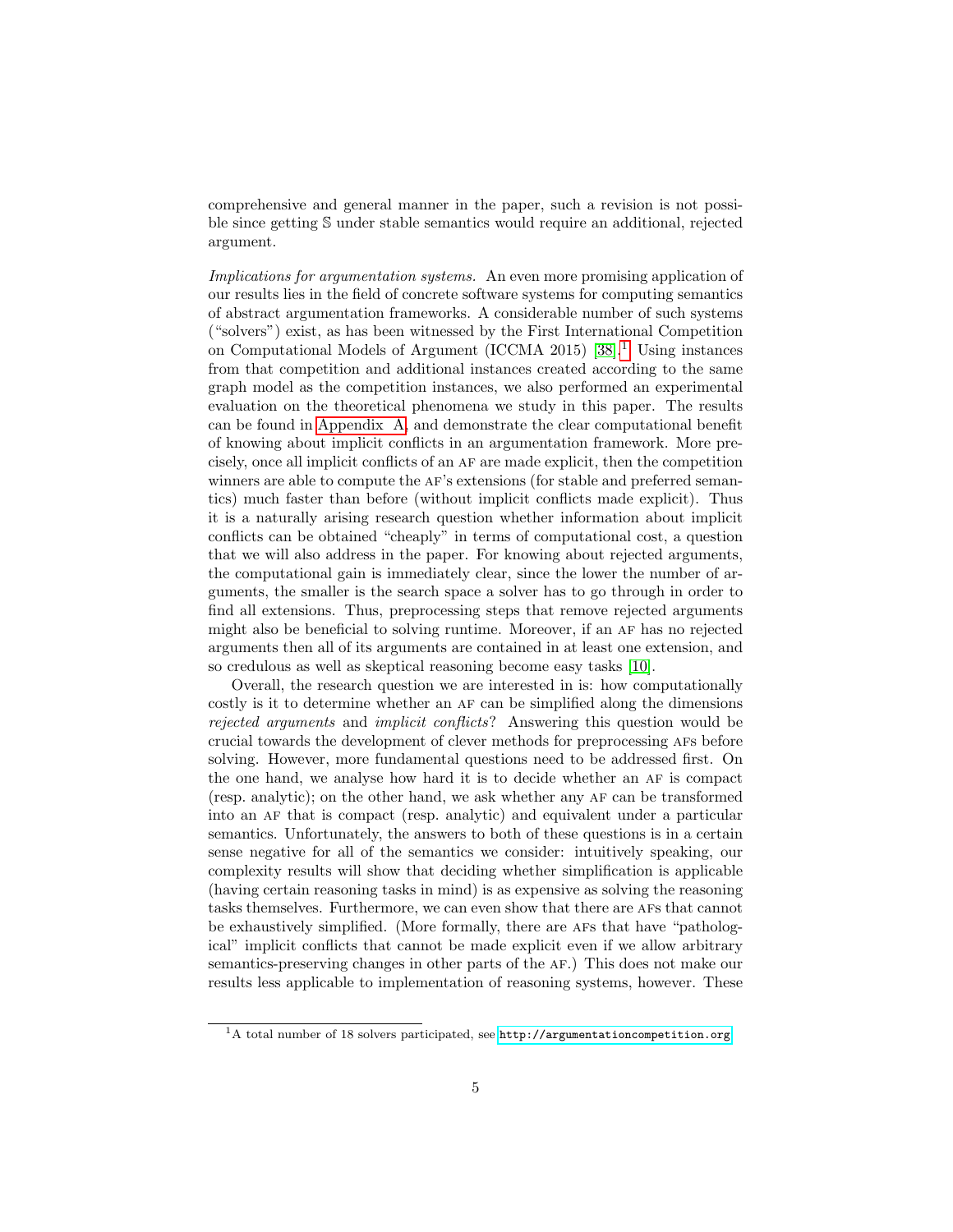negative results help the solver development community to delineate what can and cannot be done in improving solver performance by intelligent preprocessing. That is, by our results, we know that computing all rejected arguments and implicit conflicts are not viable candidates for simplifying given argumentation frameworks.

Main contributions  $\mathcal C$  structure of the paper. The main contributions of this article are organized as follows. Recall that the semantics we mainly investigate are stable, preferred, semi-stable, stage, and naive semantics.

- In Section [3](#page-9-0) we formally introduce the subclasses of compact and analytic afs with respect to the considered semantics and investigate their relationship. For both classes the picture is similar: for instance, if an af is compact (resp. analytic) for stable it also is for semi-stable (preferred, stage, and naive); but the other direction does not hold in general.
- Section [4](#page-17-0) answers the question how hard it is to decide whether an AF is compact (resp. analytic). As it turns out, the complexity of this problem for a given semantics  $\sigma$  is the same as credulous acceptance under  $\sigma$ . Thus, we obtain tractability for naive semantics, NP-completeness for stable and preferred semantics, and  $\Sigma_2^{\mathsf{P}}$ -completeness for semi-stable and stage semantics.
- In Section [5](#page-28-0) we refute the Explicit Conflict Conjecture [\[10\]](#page-59-5) for  $\sigma$  being among stable, preferred, semi-stable and stage semantics. In fact, we provide AFs such that there is no AF equivalent under  $\sigma$  that contains solely explicit conflicts. On the other hand, we identify sufficient conditions guaranteeing equivalence-preserving translations to analytic afs.
- The final collection of results in Section [6](#page-35-0) is concerned with signatures for compact and analytic frameworks. Signatures as introduced in [\[23\]](#page-60-0) plainly collect all possible sets of extensions afs can deliver under a given semantics. For instance, it is shown in [\[23\]](#page-60-0) that preferred and semi-stable semantics yield an equal signature  $\Sigma$ , while the signature of stage semantics is a proper subset of  $\Sigma$ . Compared to [\[23\]](#page-60-0), we do not give exact characterizations of signatures for compact (resp. analytic) frameworks, but obtain a full picture of their relationship with respect to the different semantics. For instance, we show that in terms of compact AFs, the signatures for semi-stable and preferred semantics become incomparable, while for analytic afs, the signature for semi-stable semantics is a proper subset of the signature for preferred semantics. Finally, we generalize some recent results on maximal numbers of extensions [\[8\]](#page-59-8) to give some impossibility results for compact realizability.

In this work we consider several rather complex examples of argumentation frameworks, whose evaluation is a non-trivial task. Thus, for the reader's convenience, we provide encodings in the *apx format*, which can be used to evalu-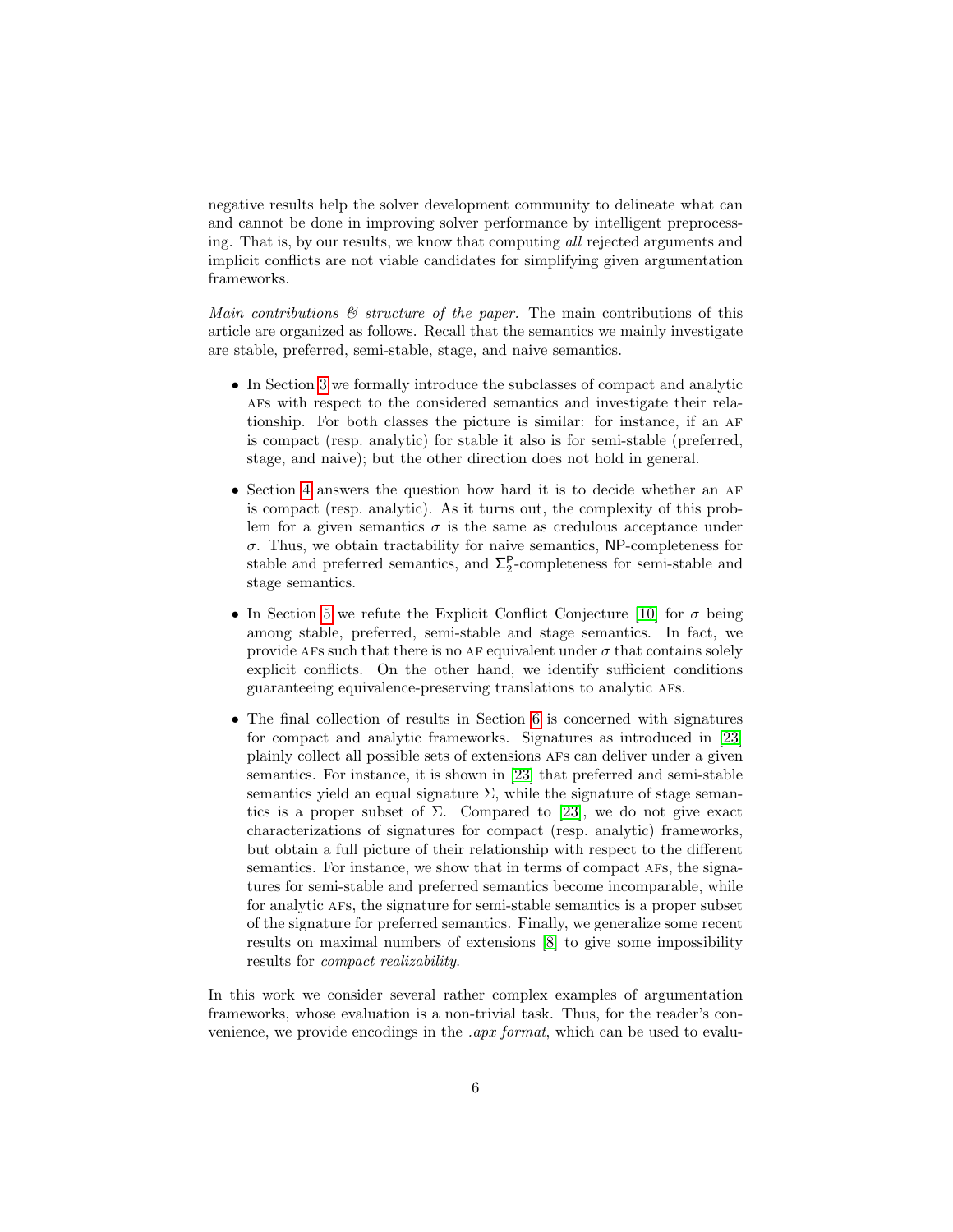ate the  $AFs$  with systems like ASPARTIX  $[29]^2$  $[29]^2$  $[29]^2$ . These encodings can be either downloaded from [http://www.dbai.tuwien.ac.at/proj/adf/HiddenPowerAFs](http://www.dbai.tuwien.ac.at/proj/adf/HiddenPowerAFs.zip). [zip](http://www.dbai.tuwien.ac.at/proj/adf/HiddenPowerAFs.zip) or directly accessed by clicking at the corresponding figure. (Depending on the actual pdf viewer, a right or double-click should initiate saving.)

This article is based on [\[10\]](#page-59-5) and [\[32\]](#page-61-4), but also contains several new results.

## 2. Preliminaries

In what follows, we briefly recall the necessary background on abstract argumentation and computational complexity. For an excellent overview on abstract argumentation and in particular on argumentation semantics, we refer to [\[4\]](#page-58-0).

#### Abstract Argumentation

Throughout the paper we assume a countably infinite domain  $\mathfrak A$  of arguments. An argumentation framework (AF) is a pair  $F = (A, R)$  where  $A \subseteq \mathfrak{A}$  is a finite set of arguments and  $R \subseteq A \times A$  is the attack relation. The collection of all AFs is given as  $AF_{\mathfrak{A}}$ . For an AF  $F = (B, S)$  we use  $A_F$  and  $R_F$  to refer to B and S, respectively. We write  $a \rightarrow_{F} b$  for  $(a, b) \in R_{F}$  and  $S \rightarrow_{F} a$  (resp.  $a \rightarrow_F S$ ) if there exists some  $s \in S$  such that  $s \rightarrow_F a$  (resp.  $a \rightarrow_F s$ ). Symmetric attacks  $\{(a, b), (b, a)\}\subseteq R_F$  are occasionally denoted by  $\langle a, b \rangle \in R_F$ . For  $S \subseteq A$ , the range of S (w.r.t. F), denoted  $S_F^+$ , is the set  $S \cup \{b \mid S \rightarrowtail_F b\}$ . Moreover,  $F_{|S}$  denotes the AF  $(A_F \cap S, R \cap (S \times S)).$ 

Given an AF F, an argument  $a \in A_F$  is defended (in F) by  $S \subseteq A_F$  if for each  $b \in A_F$ , such that  $b \rightarrow_F a$ , also  $S \rightarrow_F b$ . A set T of arguments is defended  $(\text{in } F)$  by S if each  $a \in T$  is defended by S  $(\text{in } F)$ . A set  $S \subseteq A_F$  is conflict-free  $(in F)$ , if there are no arguments  $a, b \in S$ , such that  $(a, b) \in R_F$ . We denote the set of all conflict-free sets in F as  $cf(F)$ .  $S \in cf(F)$  is called *admissible* (in F) if S defends itself. We denote the set of admissible sets in F as  $adm(F)$ .

The terms semantics and extension are often used almost synonymously. Formally a semantics is a mapping, while extensions are concrete elements of its image. The semantics we study in this work are those characterized by the naive, stable, preferred, stage, and semi-stable extensions. Given an  $AF$  they are defined as subsets of  $cf(F)$  as follows:

- $S \in \text{nai}(F)$ , if  $\sharp T \in \text{cf}(F)$  with  $T \supset S$ ;
- $S \in stb(F)$ , if  $S_F^+ = A_F$ ;
- $S \in prf(F)$ , if  $S \in adm(F)$  and  $\sharp T \in adm(F)$  with  $T \supset S$ ;
- $S \in stg(F)$ , if  $\sharp T \in cf(F)$  with  $T_F^+ \supset S_F^+$ ;
- $S \in sem(F)$ , if  $S \in adm(F)$  and  $\sharp T \in adm(F)$  with  $T_F^+ \supset S_F^+$ .

<span id="page-6-0"></span> ${}^{2}$ A web front-end is available at <http://rull.dbai.tuwien.ac.at:8080/ASPARTIX/>.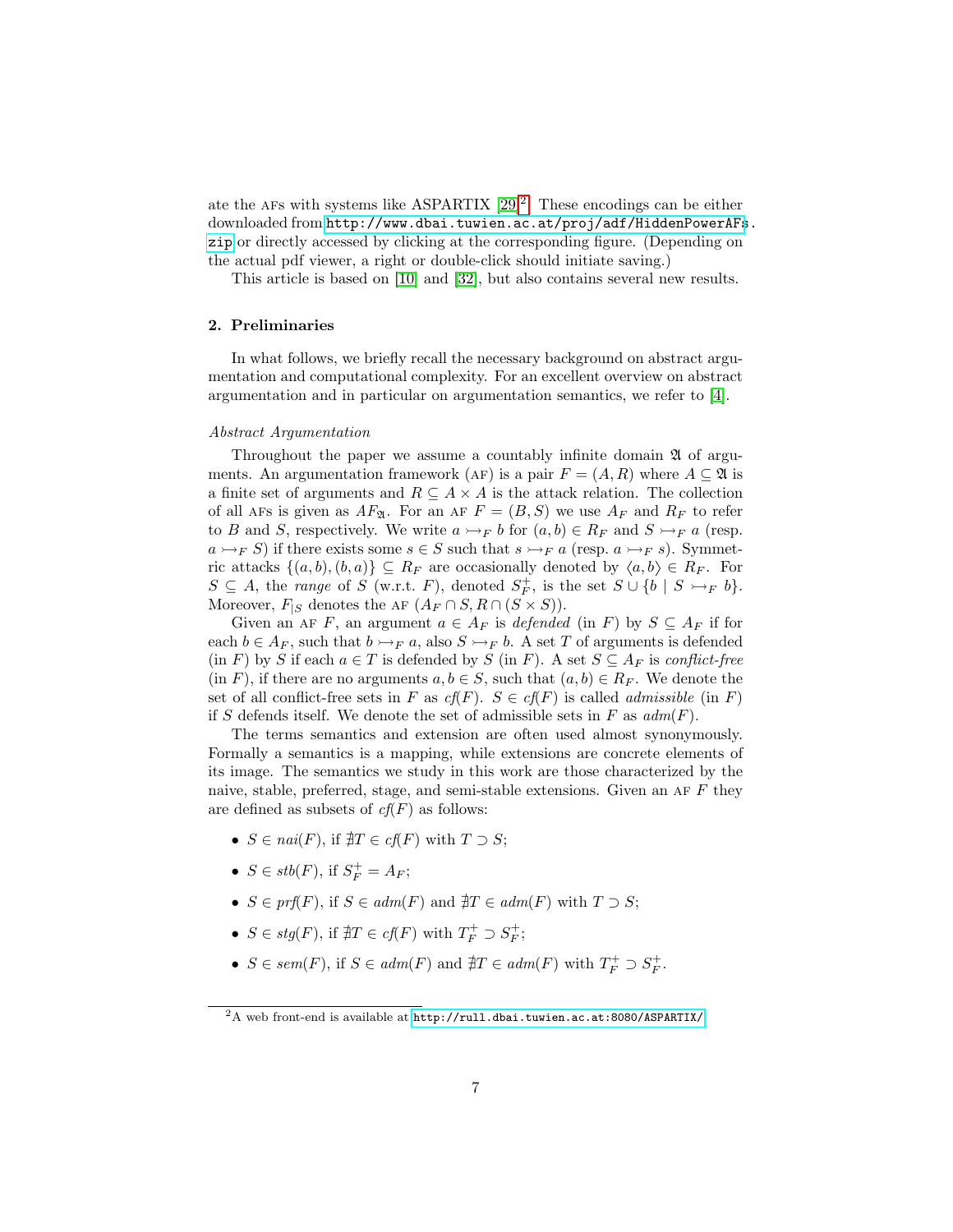<span id="page-7-1"></span>

Figure 3: Argumentation framework F used in Example [1.](#page-7-0)

The following relations between these semantics are well-known to hold for any AF  $F$ :

$$
stb(F) \subseteq sem(F) \subseteq prf(F)
$$

$$
stb(F) \subseteq stg(F) \subseteq nai(F)
$$

Furthermore, apart from stable semantics all considered semantics guarantee the existence of at least one (possibly empty) extension as long as finite afs are considered (cf. [\[7\]](#page-58-4) for a detailed overview including the infinite case).

We will also make frequent use of the following concepts.

<span id="page-7-2"></span>**Definition 1.** Given  $\mathbb{S} \subseteq 2^{\mathfrak{A}}$ , Args<sub>S</sub> denotes  $\bigcup_{S \in \mathbb{S}} S$  and Pairs<sub>S</sub> denotes  $\{(a, b) \mid$  $\exists S \in \mathbb{S} : \{a, b\} \subseteq S\}$ . S is called an *extension-set* (over  $\mathfrak{A}$ ) if  $\text{Arg}_{\mathbb{S}_S}$  is finite.

In words,  $A \textit{rgs}_{\mathbb{S}}$  stands for all arguments occurring in some element of S and Pairs<sub>S</sub> for all pairs of arguments occurring together in some element of  $S$ . As is easily observed, for all semantics  $\sigma$ ,  $\sigma(F)$  is an extension-set for any AF F.

<span id="page-7-0"></span>**Example 1.** Consider the AF  $F$  depicted in Figure [3.](#page-7-1) We have that  $a'$ ,  $b'$ and  $f'$  are self-attacking, since all semantics considered build upon conflictfreeness these three arguments can thus not be included in any extension. Similarly we may accept only one argument from  $a$  and  $c$  as these two are mutually attacking each other; the same holds for  $b$  and  $d$  and also for  $c$  and d. Naive semantics generates maximal conflict-free sets, we thus get  $nai(F)$  =  $\{\{a, b, e\}, \{a, d, e\}, \{b, c, e\}\}.$ 

Argument e is contained in each naive extension as it does not share any attacks with not self-attacking arguments. However  $e$  is attacked by  $f$  and can not defend itself against this attack. Thus the set  $\{a, b, e\}$  is not admissible. Preferred semantics, as maximal admissible sets, then computes to  $\text{prf}(F)$  =  $\{\{a, b\}, \{a, d, e\}, \{b, c, e\}\}.$ 

Now for stable extensions we need conflict-freeness as well as a partition of all arguments into accepted or attacked. Naturally this means that only maximal conflict-free sets are candidates. However neither of the naive sets has full range:  $\{a, b, e\}$  does not attack  $f, \{a, d, e\}$  does not attack b' and  $\{b, c, e\}$ does not attack a'. Thus there is no stable extension, i.e.  $stb(F) = \emptyset$ .

Stage semantics can be seen as a less restrictive form of stable semantics in that we do not need to cover all arguments in range but want extensions to be conflict-free and range-maximal. As emphasized above all naive extensions have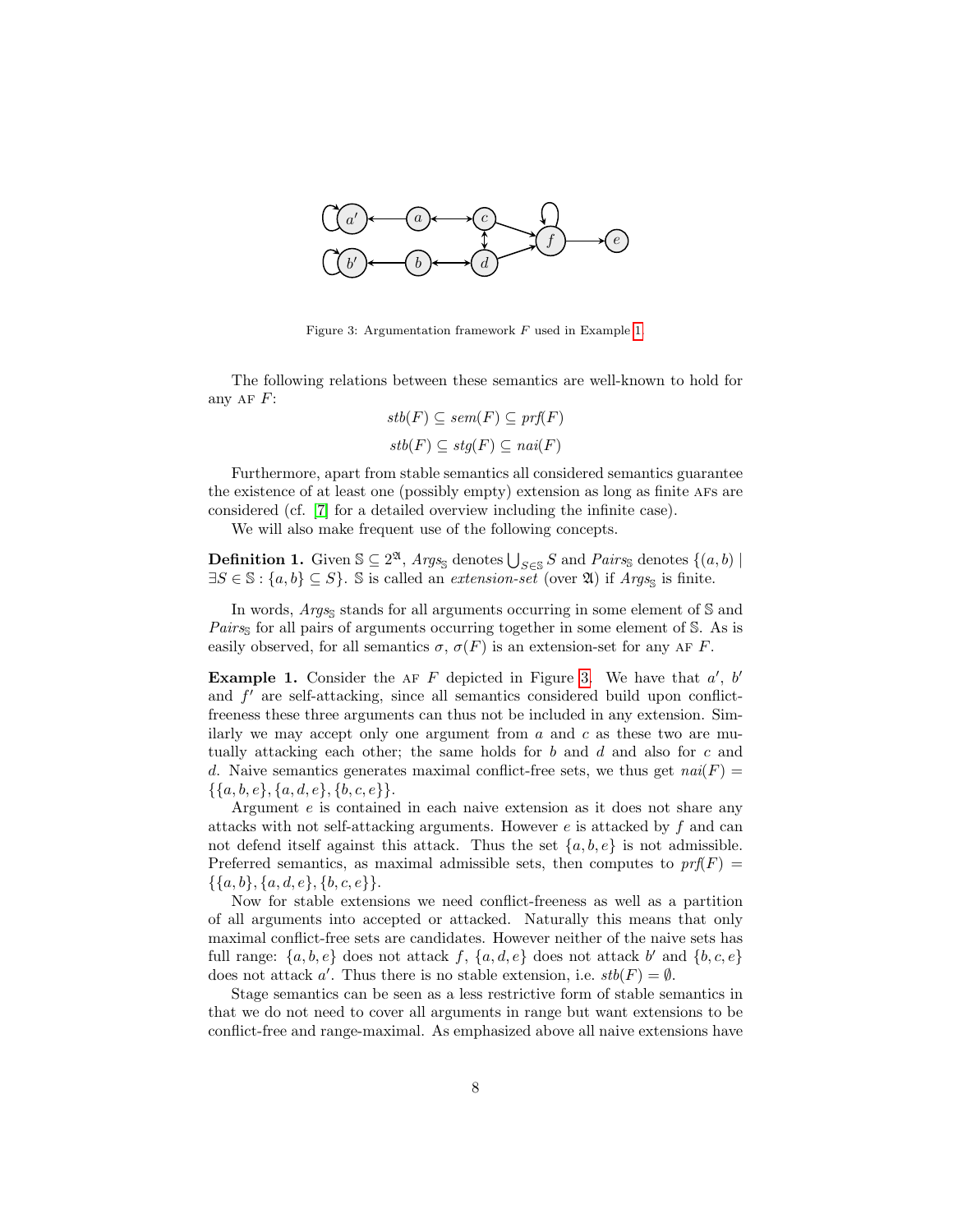|     | $Ver_{\sigma}$               | $Cred_{\sigma}$                       | $Skept_{\sigma}$             |
|-----|------------------------------|---------------------------------------|------------------------------|
| nai | in P                         | in P                                  | $\mathop{\rm in}\nolimits P$ |
| stb | in P                         | $NP-c$                                | $coNP-c$                     |
| adm | $\mathop{\rm in}\nolimits P$ | $NP-c$                                | trivial                      |
| prf | coNP-c                       | $NP-c$                                | $\Pi_{2}^{P}$ -c             |
| stg | $coNP-c$                     | $\Sigma^{\mathsf{P}}_{\mathsf{P}}$ -c | $\Pi_2^{\mathsf{P}}$ -c      |
| sem | $coNP-c$                     | $\Sigma_{2-C}^{P}$                    | $\Pi_2^{\mathsf{P}}$ -c      |

<span id="page-8-0"></span>Table 1: Complexity of decision problems ( $C$ -c denotes completeness for class  $C$ ).

incomparable range (missing f, b', or resp. a') and thus  $stg(F) = \text{na}i(F)$ . Similarly semi-stable extensions are those admissible sets that are range-maximal. And in this case also the preferred extensions all have incomparable range (missing f and e, b', or resp. a') and thus  $sem(F) = prf(F)$ .

Now as for the concepts introduced in Definition [1](#page-7-2) we have Args which are all the arguments occurring in any extension; in this case for all semantics  $\sigma \in \{nai, stg, sem, prf\}$  we get  $Arg_{\sigma(F)} = \{a, b, c, d, e\}$ . And we have *Pairs*, all pairs of arguments that occur together in any extension; in this case as can easily be checked again for all semantics  $\sigma \in \{naive, stg, sem, prf\}$  we get  $Pairs_{\sigma(F)} = \{(a, b), (b, a), (a, e), (e, a), (b, e), (e, b), (a, d), (d, a), (d, e), (e, d),\}$  $(b, c), (c, b), (c, e), (e, c), (a, a), (b, b), (c, c), (d, d), (e, e) \}.$ 

### Computational Complexity

We assume the reader is familiar with standard complexity concepts, such as P, NP and completeness. Nevertheless we briefly recapitulate the concept of NPoracle machines and the related complexity class  $\Sigma_2^P$ . By an NP-oracle machine we mean a Turing machine that can access an oracle that decides a given subproblem from NP (or coNP) within one step. The class  $\Sigma_2^{\text{P}}$  (sometimes also denoted by  $NP^{NP}$ ), contains the problems that can be decided in polynomial time by a nondeterministic NP-oracle machine.

The known complexity results for the argumentation semantics under con-sideration are summarized in Table [1](#page-8-0) [\[13,](#page-59-3) [17,](#page-59-9) [19,](#page-60-3) [21,](#page-60-4) [26\]](#page-60-8). Here,  $Ver_{\sigma}$  refers to the problem of verifying that a given set is an extension of a given arbitrary AF F w.r.t. the semantics  $\sigma$ ; Cred<sub> $\sigma$ </sub> refers to the problem of verifying that a given argument x is credulously accepted w.r.t.  $\sigma$  in F (there is at least one  $\sigma$ -extension of F containing x); and  $Skept_{\sigma}$  refers to the problem of verifying that a given argument x is skeptically accepted w.r.t.  $\sigma$  in F (x is contained in each  $\sigma$ -extension of F). For a more detailed discussion of the complexity results the interested reader is referred to [\[20,](#page-60-9) [24\]](#page-60-10). We only mention that the hardness results still hold if restricted to frameworks without self-attacking arguments, which we will make use of later on.

Later, for semantics  $\sigma$ , we will also need upper bounds for the problem  $Cred_{\sigma}^{2}$  defined as follows: given AF F and arguments a and b, does there exist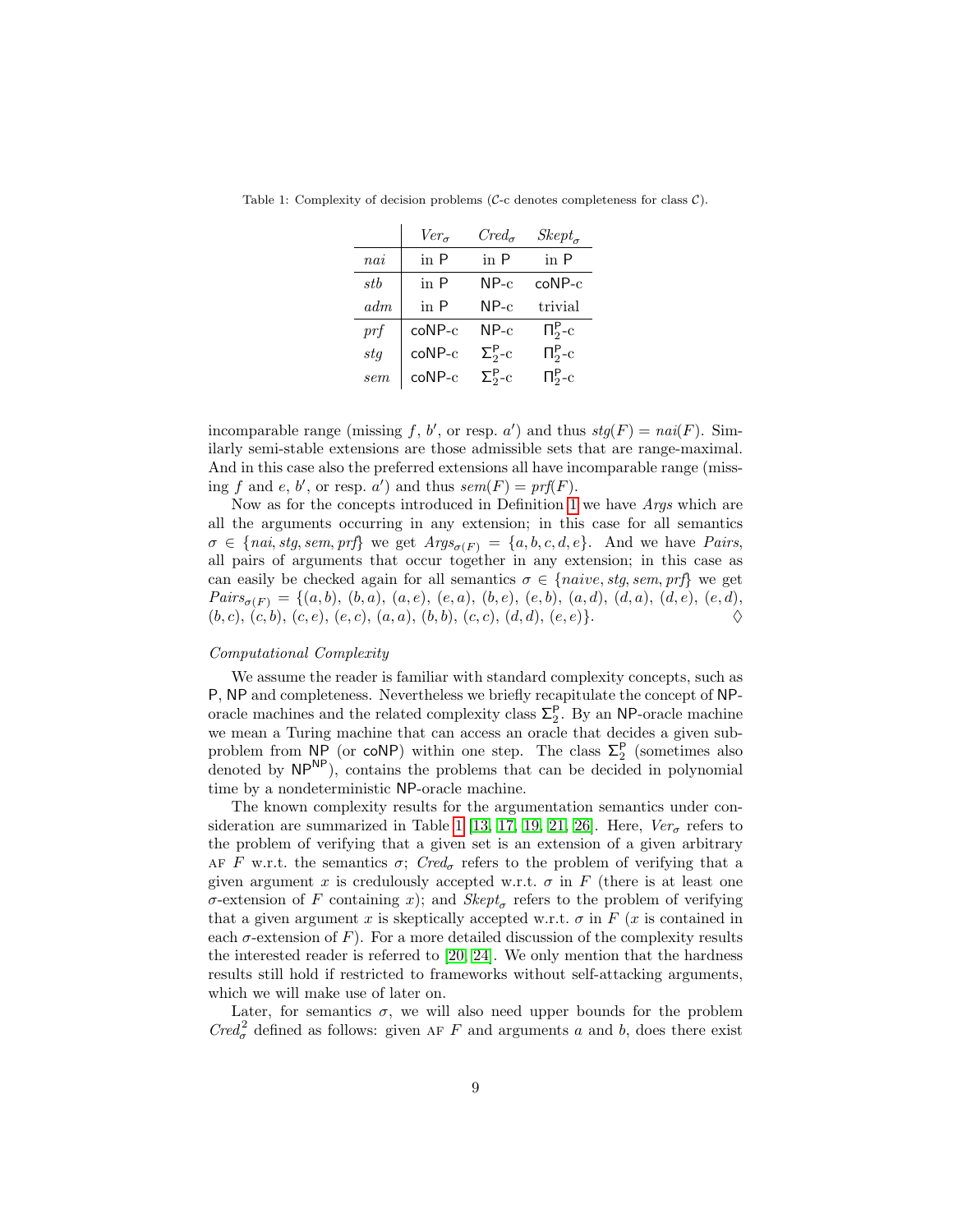an extension  $S \in \sigma(F)$  such that  $\{a, b\} \subseteq S$  (see e.g. [\[19\]](#page-60-3)). For the semantics under consideration, it is rather straightforward to see that membership for  $Cred_{\sigma}$  carries over to  $Cred_{\sigma}^2$ . For  $\sigma \in \{prf, stb, sem, stg\}$  this is witnessed by the standard NP-algorithm of guessing a set  $S$  containing  $a$  and  $b$  and apply an oracle for verifying whether S is a  $\sigma$ -extension. The complexity of the verification problem then yields the desired upper bound. Membership in P for the naive semantics can be decided by just checking whether  $a, b$  are neither self-attacking nor attacking each other. Indeed, in this case  $\{a, b\}$  is conflict-free in the given AF  $F$ , and thus there must exist a naive extension of  $F$  containing both  $a$  and b.

### <span id="page-9-0"></span>3. Subclasses of Argumentation Frameworks

In this section, we formally introduce the two central subclasses of argumentation frameworks of this paper, namely compact and analytic frameworks. We study basic properties and relations within the classes first. At the end of the section we will compare the two classes.

### 3.1. Compact Argumentation Frameworks

The main idea behind compact argumentation frameworks is the absence of rejected arguments (w.r.t. a given semantics).

**Definition 2.** Given a semantics  $\sigma$ , an AF F is called *compact* for  $\sigma$  (or  $\sigma$ compact) if  $Args_{\sigma(F)} = A_F$ . The set of all compact argumentation frameworks for  $\sigma$  is denoted by  $CAF_{\sigma}$ .

<span id="page-9-2"></span>**Example 2.** Let us consider the AF  $F$  depicted in Figure [4.](#page-10-0)<sup>[3](#page-9-1)</sup> The preferred extensions of F are  $prf(F) = \{\{z\}, \{x_1, a_1\}, \{x_2, a_2\}, \{x_3, a_3\}, \{y_1, b_1\}, \{y_2, b_2\},\$  $\{y_3, b_3\}$ , meaning that F is prf-compact  $(F \in \text{CAF}_{\text{prf}})$  since each argument occurs in at least one preferred extension. On the other hand observe that  $sem(F) = prf(F) \setminus \{\{z\}\}\$ and  $stg(F) = \{\{x_i, a_i, b_j\}, \{y_i, b_i, a_j\} \mid 1 \leq i, j \leq 3\}, \text{ i.e.}$  $z$  is not contained in any semi-stable or stage extension. Therefore  $F$  is neither compact for semi-stable nor compact for stage semantics (i.e.  $F \notin CAF_{sem}$  and  $F \notin CAF_{stg}$ ).  $\Diamond$ 

As indicated by Example [2,](#page-9-2) the contents of  $CAF_{\sigma}$  differ with respect to the semantics  $\sigma$ . Concerning relations between the classes of compact AFs we start with an easy observation. In the following result, the only requirement on a semantics  $\sigma$  is that extensions are subsets of the arguments in the framework, i.e.  $Args_{\sigma(F)} \subseteq A_F$  for any AF F.

<span id="page-9-3"></span>**Lemma 1.** For any two semantics  $\sigma$  and  $\theta$  such that for each AF F, for every  $S \in \sigma(F)$  there is some  $S' \in \theta(F)$  with  $S \subseteq S'$ , we have  $CAF_{\sigma} \subseteq CAR_{\theta}$ .

<span id="page-9-1"></span> $3$ The construct in the lower part of the figure represents symmetric attacks between each pair of distinct arguments. We will make use of this style in illustrations throughout the paper.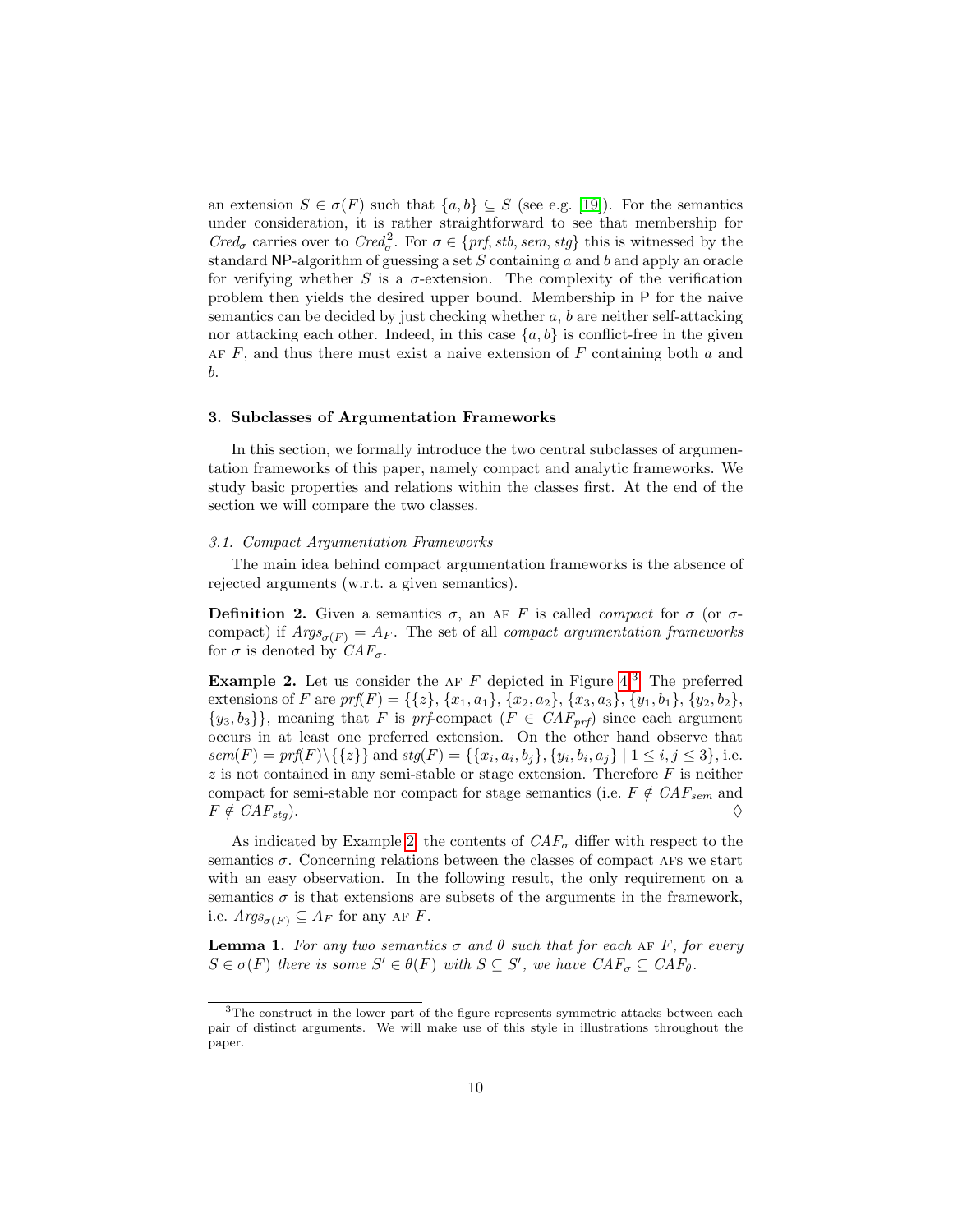<span id="page-10-0"></span>

Figure 4: af discussed in Example [2,](#page-9-2) which is prf-compact but neither sem-compact nor stg-compact.

*Proof.* Suppose  $F \in CAF_{\sigma}$ . By definition,  $Args_{\sigma(F)} = A_F$ . Now if for each  $S \in$  $\sigma(F)$  there is some  $S' \in \theta(F)$  with  $S \subseteq S'$ , we have  $Args_{\sigma(F)} \subseteq Args_{\theta(F)}$ . Since  $Args_{\theta(F)} \subseteq A_F$  by definition,  $Args_{\theta(F)} = A_F$  follows. Hence,  $F \in CAF_{\theta}$ .  $\Box$ 

Note that the case where  $\sigma(F) \subseteq \theta(F)$  holds for each AF F is a special case of the premise of Lemma [1.](#page-9-3) The next result provides a full picture of the relations between classes of compact afs for the semantics we consider (see also Figure [5\)](#page-10-1).

<span id="page-10-2"></span>Theorem 2. The following relations hold:

- 1.  $CAF_{stb} \subset CAT_{\sigma} \subset CAT_{nai}$  for  $\sigma \in \{prf, sem, stg\};$
- 2.  $CAF_{sem} \subset CAF_{prf}$ ;
- 3.  $CAF_{stq} \nsubseteq \text{CAF}_{\theta} \text{ and } \text{CAF}_{\theta} \nsubseteq \text{CAF}_{stq} \text{ for } \theta \in \{prf, sem\}.$

*Proof.* (1) Let  $\sigma \in \{prf, sem, stg\}$ . The ⊂-relations are due to Lemma [1](#page-9-3) together with following facts: (a) in any AF F,  $stb(F) \subseteq \sigma(F)$ ; (b) each  $\sigma$ -extension E of an AF  $F$  is conflict-free in  $F$ , thus there exists a naive extension  $E'$  of  $F$  with  $E \subseteq E'.$ 

 $CAF_{\sigma} \subset CAT_{nai}:$  The AF  $(\{a, b\}, \{(a, b\})$  is compact for naive semantics but not for  $\sigma$ .

 $CAF_{stb} \subset CAF_{\sigma}$ : Consider AF F from Figure [6a.](#page-11-0) We have  $prf(F) =$  $sem(F) = \{\{x_1, a_1\}, \{x_2, a_2\}, \{x_3, a_3\}, \{y_1, b_1\}, \{y_2, b_2\}, \{y_3, b_3\}\}\$ , and each of these extensions can be extended to a stage extension (the former three by adding one of the arguments  $b_1, b_2, b_3$  the latter three by adding one of the arguments  $a_1, a_2, a_3$ , but  $stb(F) = \emptyset$ . Thus  $A_F = \text{Args}_{\sigma(F)} \neq \text{Args}_{stb(F)} = \emptyset$ , meaning that  $F \in CAF_{\sigma}$  but  $F \notin CAF_{stb}$ .

<span id="page-10-1"></span>
$$
CAF_{\text{stb}} \quad \subset \quad \begin{array}{ccccc} \begin{array}{ccc} CAF_{\text{sem}} & \subset & CAF_{\text{prf}} & & \\ & \subset & & \subset & \\ & & \subset & & \\ & & CAF_{\text{stg}} & & \end{array} & & & \\ & & & CAF_{\text{stg}} & & \end{array}
$$

Figure 5: Relations between classes of compact afs (cf. Theorem [2\)](#page-10-2).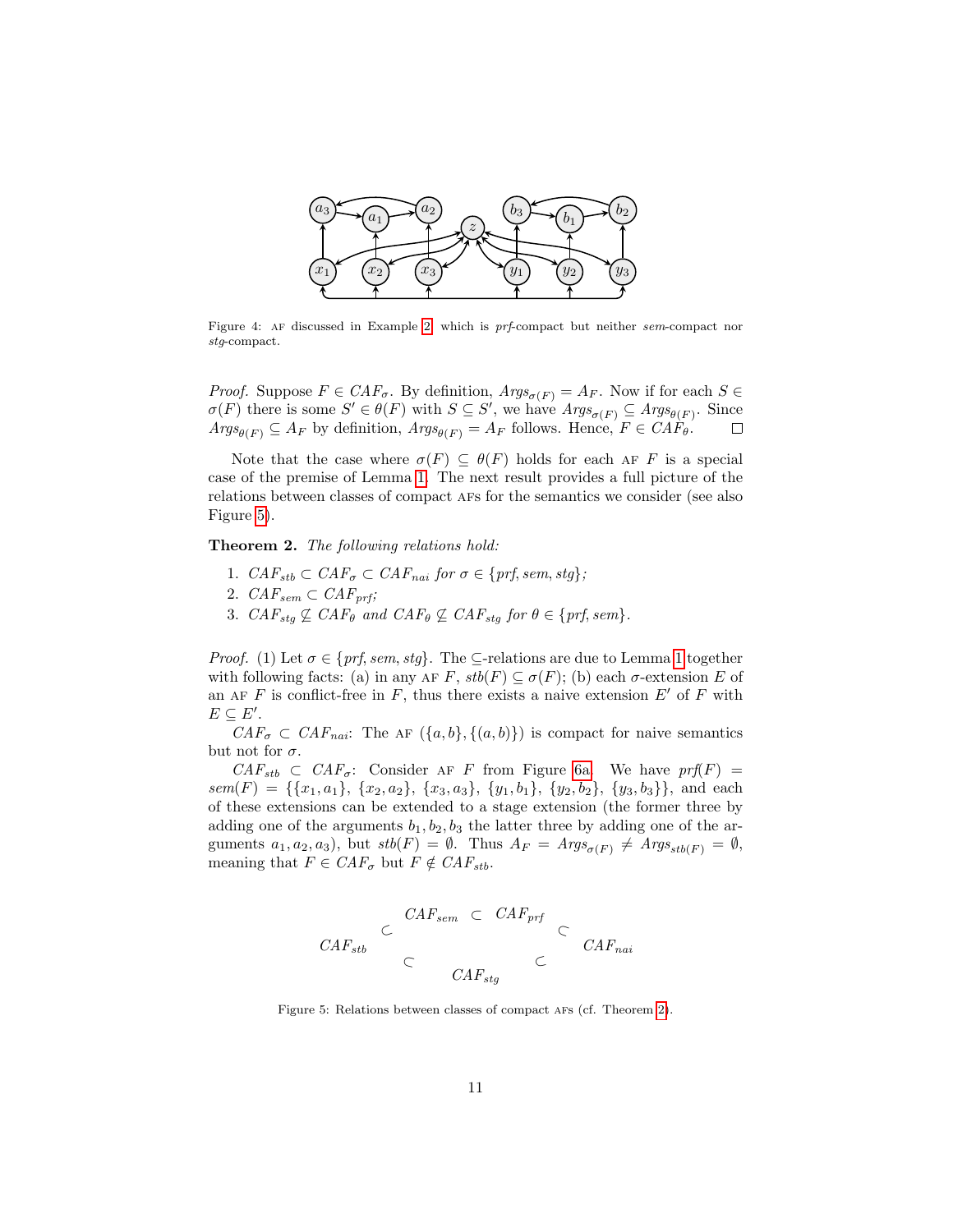<span id="page-11-0"></span>

(a) AF  $F'$  contained in  $CAF_{prf}$ ,  $CAF_{sem}$ , and  $CAF_{stg}$  but not in  $CAF_{stb}$ .



(b) AF  $F''$  contained in  $CAF_{sem}$  but not in  $CAF_{stg}$ .

Figure 6: af used in the proof of Theorem [2](#page-10-2) to show the incomparability of certain classes of compact afs.

(2)  $CAF_{sem} \subseteq \text{CAF}_{prf}$  is by the fact that, in any AF F, sem(F)  $\subseteq \text{prf}(F)$ (cf. Lemma [1\)](#page-9-3). Properness is by the af in Figure [4,](#page-10-0) which is (as discussed in Example [2\)](#page-9-2) prf-compact but not sem-compact.

(3) First we show  $CAF_{stg} \not\subseteq \mathit{CAF}_{\theta}$  for  $\theta \in \{prf, sem\}.$  To this end, consider the simple AF  $F' = (\{a, b, c\}, \{(a, b), (b, c), (c, a)\})$ . We have  $stg(F') =$  $\{\{a\}, \{b\}, \{c\}\}\$ , thus  $F' \in \mathit{CAF}_{\mathit{stg}}$ . On the other hand,  $\mathit{sem}(F') = \mathit{prf}(F') = \{\emptyset\}$ , thus  $F' \notin CAF_{\sigma}$ .

 $CAF_{prf} \nsubseteq \text{CAF}_{stq}$  follows by the observations in Example [2.](#page-9-2)

 $CAF_{sem} \nsubseteq \text{CAF}_{stg}:$  Consider the AF  $F''$  in Figure [6b.](#page-11-0) One can check that this AF is sem-compact, but not  $stg$ -compact. In fact, argument  $a$  does not occur in any stage extension. Although  $\{a, u_1, x_5\}$ ,  $\{a, u_2, x_6\}$ ,  $\{a, u_3, x_7\}$  ∈  $sem(F'')$ , the range of any conflict-free set containing a is a proper subset of the range of every stage extension of  $F''$ :  $stg(F'') = \{\{c, u_i, x_4\} \mid i \in \{1, 2, 3\}\}$  $\{\{b, u_i, s_j, x_{i+4}\} \mid i, j \in \{1, 2, 3\}\} \cup \{\{t_i, u_j, s_i, x_i\} \mid i, j \in \{1, 2, 3\}\}.$  Hence  $CAF_{sem} \nsubseteq \text{CAF}_{stg}.$  $\Box$ 

Finally note that every symmetric and irreflexive (i.e. no self-attacking arguments) AF is contained in  $CAF_{stb}$ , as already observed in [\[14,](#page-59-4) Proposition 6, and therefore also in each  $CAF_{\sigma}$  for all semantics  $\sigma$  under consideration. But already  $CAF_{stb}$  contains strictly more AFs than the class of symmetric and irreflexive AFs, which is, for instance, indicated by the AF  $({a, b, c, d},$  $\{(a, b), (b, c), (c, d), (d, a)\}\)$ , which is clearly not symmetric but compact for the stable semantics. On the other hand observe that  $CAF_{nai} \subset AF_{\mathfrak{A}}$ , as every AF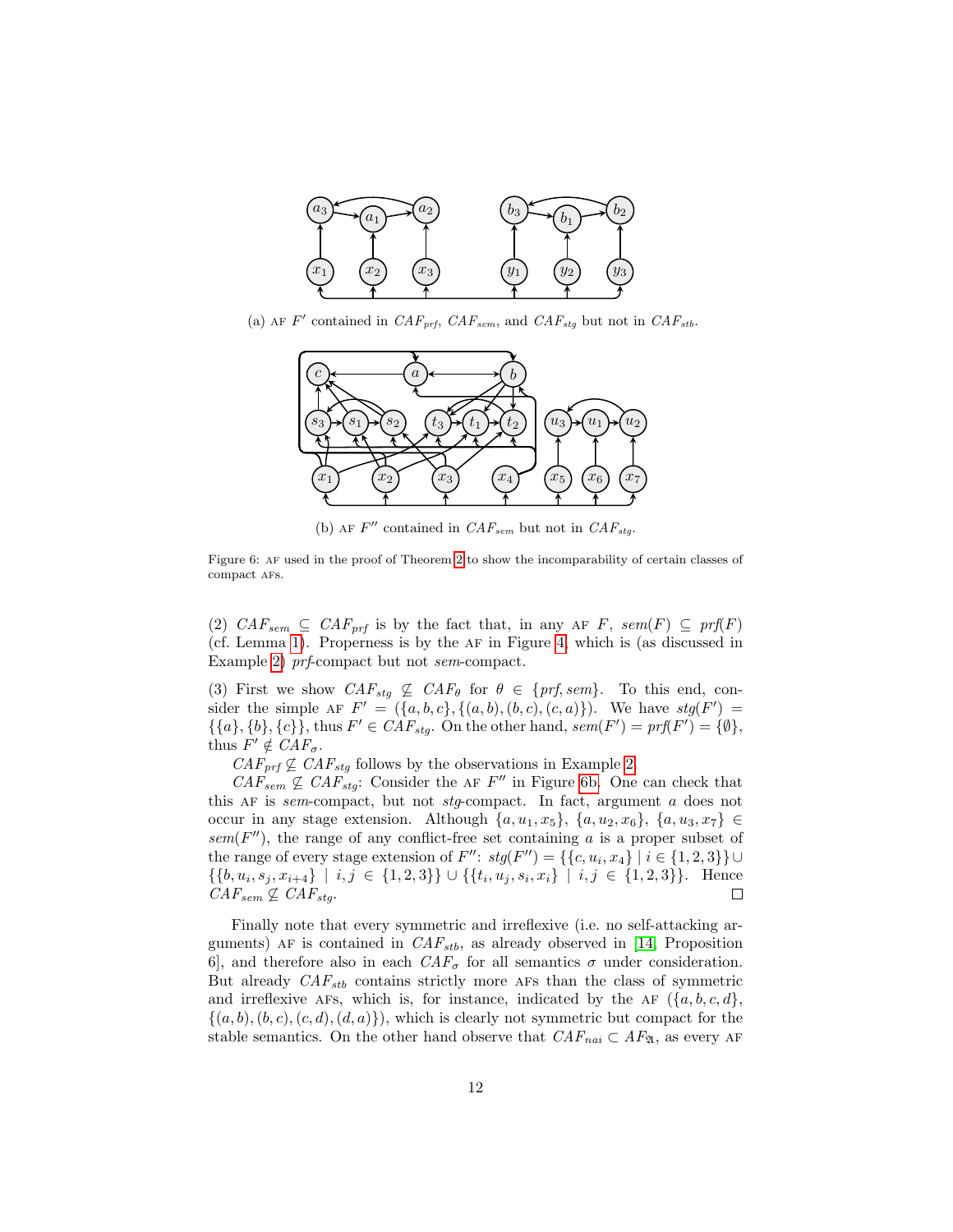having self-attacking arguments is not contained in  $CAF_{nai}$ .

### <span id="page-12-3"></span>3.2. Analytic Argumentation Frameworks

In this section we deal with afs containing no implicit conflicts, which we will call analytic. We differentiate between the concept of an attack (as a syntactical element) and the concept of a conflict (with respect to the evaluation under a given semantics).

<span id="page-12-0"></span>**Definition 3.** Given some AF  $F = (A, R)$ , a semantics  $\sigma$  and arguments  $a, b \in$ A. If  $(a, b) \notin \text{Pairs}_{\sigma(F)}$ , we say that a and b are in conflict in F for  $\sigma$ . If  $(a, b) \in R$  or  $(b, a) \in R$  we say that the conflict between a and b is explicit, otherwise the conflict is called *implicit* (with respect to  $\sigma$ ).

Notice that Definition [3](#page-12-0) does not require  $a$  and  $b$  to be different arguments. In particular, an argument that is not contained in any  $\sigma$ -extension is in conflict with itself. This conflict is explicit if the argument is self-attacking and implicit otherwise.

<span id="page-12-4"></span>**Definition 4.** Given a semantics  $\sigma$ , an AF F is called *analytic* for  $\sigma$  (or  $\sigma$ analytic) if all conflicts of F for  $\sigma$  are explicit in F. The set of all *analytic* argumentation frameworks for  $\sigma$  is denoted by  $XAF_{\sigma}$ .

<span id="page-12-1"></span>**Example 3.** As a simple example consider the AF  $F_2$  from the introduction, depicted in Figure [2.](#page-3-0) For  $\sigma \in \{stb, prf, sem, stg\}$  we have  $\sigma(F_2) = \{\{a, d\}, \{b, c\}\}.$ Observe that there is an implicit conflict between arguments  $c$  and  $d$ , denoted by a dashed line in Figure [2.](#page-3-0) Hence  $F_2$  is not  $\sigma$ -analytic, i.e.  $F_2 \notin XAF_{\sigma}$ . Observe however that  $nai(F_2) = \sigma(F_2) \cup \{\{c, d\}\}\$ , which means that  $F_2$  is analytic for naive semantics.  $\Diamond$ 

As indicated in Example [3](#page-12-1) the sets of analytic AFs can differ for different semantics. Again, well-known relations between the extensions of certain semantics allow us to obtain  $\subseteq$ -relations between classes of analytic AFs.

<span id="page-12-2"></span>**Lemma 3.** For any two semantics  $\sigma$  and  $\theta$  such that for each AF F, for every  $S \in \sigma(F)$  there is some  $S' \in \theta(F)$  with  $S \subseteq S'$ , we have  $XAF_{\sigma} \subseteq XAF_{\theta}$ .

*Proof.* Let  $F \in XAF_{\sigma}$  and let there be a conflict between arguments  $a, b \in A_F$ for  $\theta$ , i.e.  $(a, b) \notin \text{Pairs}_{\theta(F)}$ . Now since for every  $S \in \sigma(F)$  there is some  $S' \in \theta(F)$  with  $S \subseteq S'$  it follows that  $Pairs_{\sigma(F)} \subseteq \text{Pairs}_{\theta(F)}$ . Hence also  $(a, b) \notin Pairs_{\sigma(F)}$ . By the assumption that  $F \in XAF_{\sigma}$  we know that there is an attack  $a \rightarrow_F b$  or  $b \rightarrow_F a$ , hence also  $F \in XAF_{\theta}$ .  $\Box$ 

Similarly as for compact afs, observe that every symmetric and irreflexive (i.e. no self-attacking arguments) AF is contained in  $XAF_{\sigma}$  for all semantics under consideration.

The next result provides a full picture of the relations between classes of analytic afs for the semantics we consider (see also Figure [7\)](#page-13-0). We will frequently use Lemma [3,](#page-12-2) with either the exact condition or the special case  $\sigma(F) \subseteq \theta(F)$ .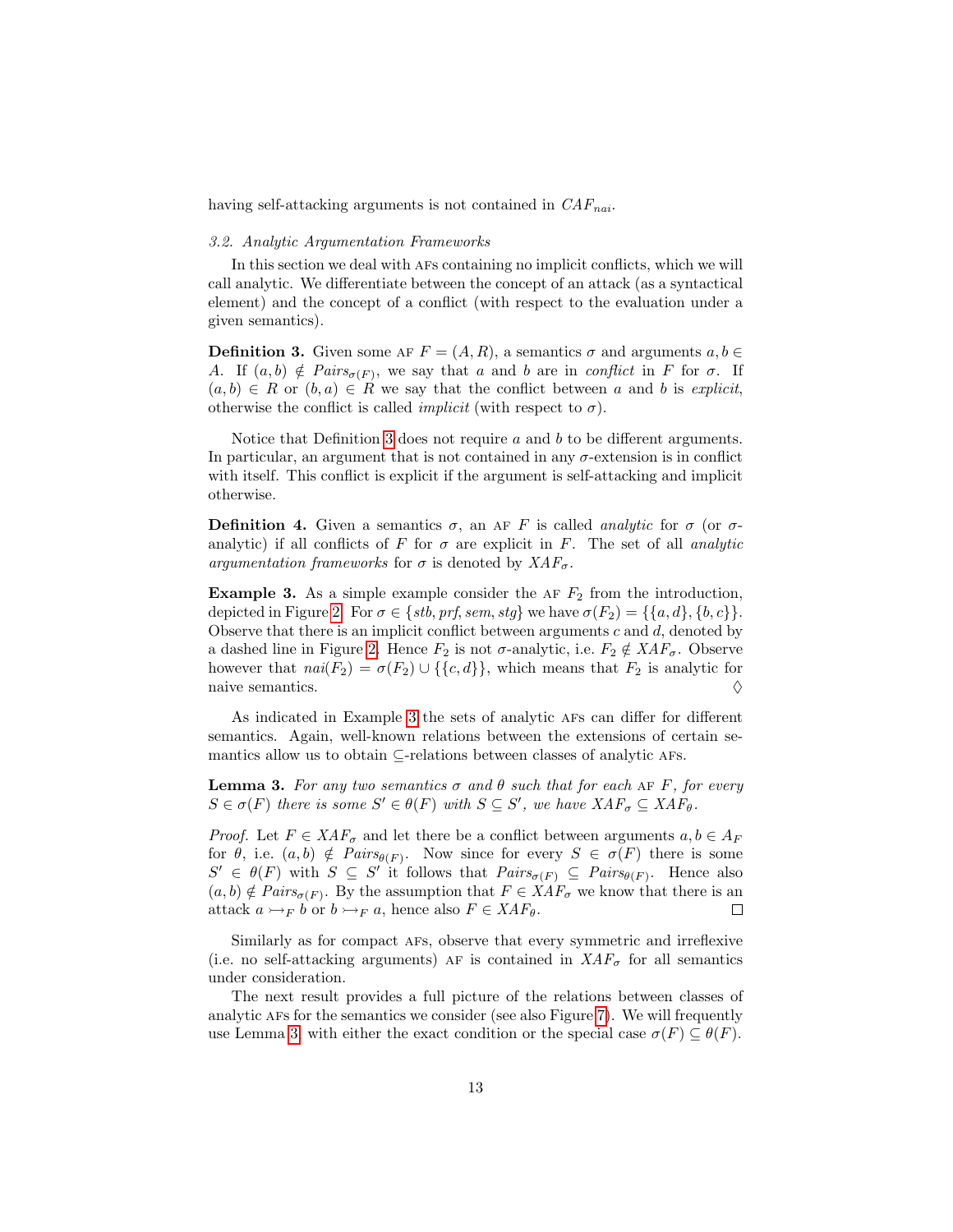<span id="page-13-0"></span>

Figure 7: Relations between classes of analytic AFs (cf. Theorem [4\)](#page-13-1).

<span id="page-13-2"></span>

Figure 8: AF F with  $F \in XAF_{\sigma}$  for  $\sigma \in \{prf, sem, stg\}$  and  $F \notin XAF_{stb}$ .

<span id="page-13-1"></span>Theorem 4. The following relations hold:

- 1.  $XAF_{stb} \subset XAF_{\sigma} \subset XAF_{nai}$  for  $\sigma \in \{prf, sem, stg\};$
- 2.  $XAF_{sem} \subset XAF_{prf}$ ;
- 3.  $XAF_{stq} \nsubseteq XAF_{\theta}$  and  $XAF_{\theta} \nsubseteq XAF_{stq}$  for  $\theta \in \{prf, sem\}.$

*Proof.* (1) Let  $\sigma \in \{prf, sem, stg\}$ . The  $\subseteq$ -relations are due to Lemma [3](#page-12-2) together with following facts: (a) in any AF F,  $stb(F) \subseteq \sigma(F)$ ; (b) each  $\sigma$ -extension E of an AF F is conflict-free in F, thus there exists a naive extension  $E'$  of F with  $E \subseteq E'.$ 

 $XAF_{\sigma} \subset XAF_{nai}:$  The AF in Figure [2](#page-3-0) is, as discussed in Example [3,](#page-12-1) naianalytic but not  $\sigma$ -analytic.

 $XAF_{stb} \subset XAF_{\sigma}$ : Consider the AF F from Figure [8.](#page-13-2) It contains several kinds of complete subframeworks, in the sense that each member of such a subframework attacks each other member. Two complete subframeworks of nine arguments  $(\{r_i, u_i, x_i \mid 1 \leq i \leq 3\}$  and  $\{s_i, v_i, y_i \mid 1 \leq i \leq 3\})$ and three complete subframeworks of six arguments  $({r_i, s_i \mid 1 \le i \le 3},$  $\{u_i, v_i \mid 1 \leq i \leq 3\}$  and  $\{x_i, y_i \mid 1 \leq i \leq 3\}$ ). Further there are three directed three-cycles (among  $\{a_i \mid 1 \le i \le 3\}$ ,  $\{b_i \mid 1 \le i \le 3\}$  and  $\{c_i \mid 1 \le i \le 3\}$ ),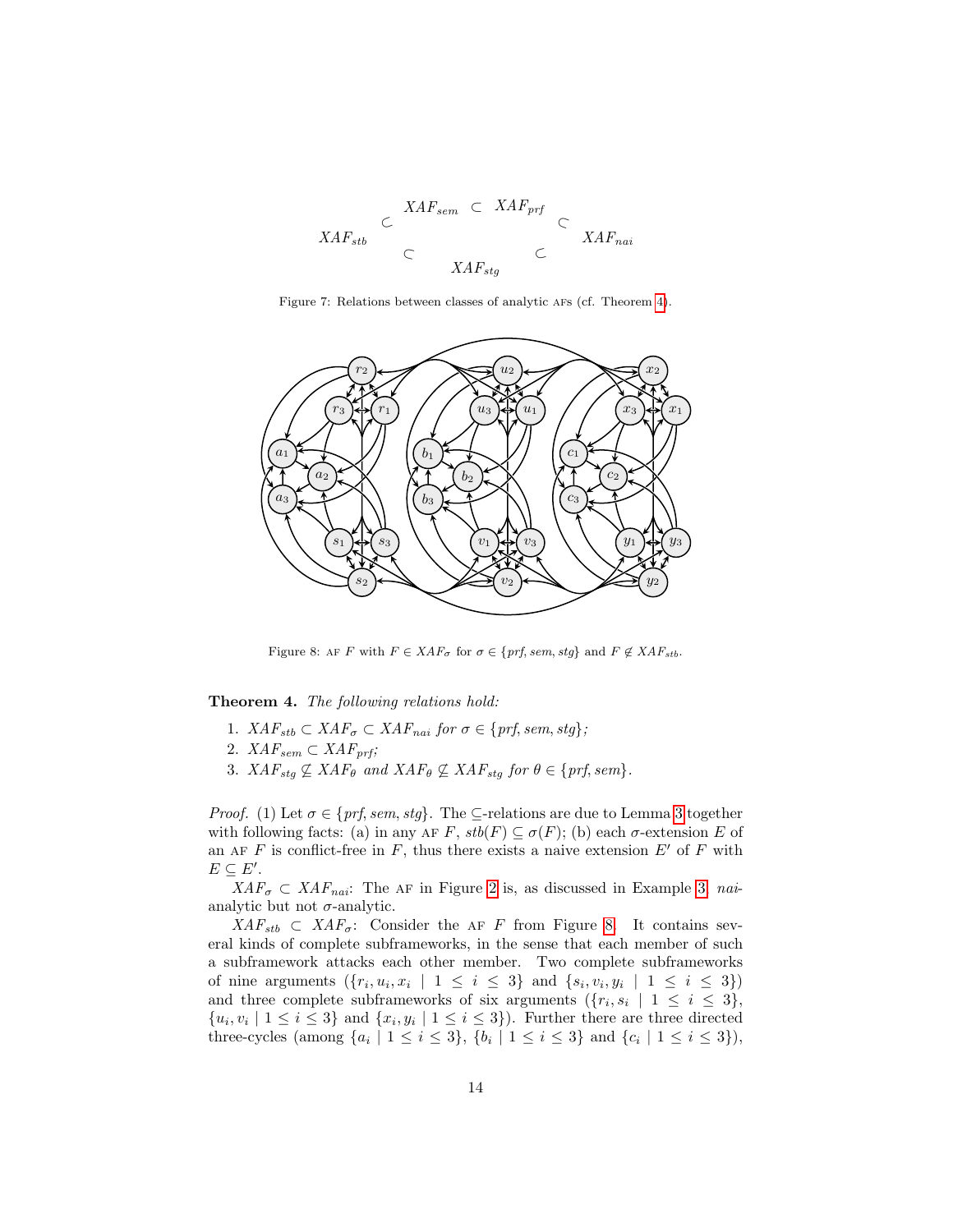<span id="page-14-0"></span>

Figure 9: AF F with  $F \in XAF_{prf}$  and  $F \notin XAF_{\sigma}$  for  $\sigma \in \{stb, sem, stg\}.$ 

and each argument from the complete subframeworks attacks exactly two arguments from one three-cycle, effectively activating the third one. Now observe that we have  $stb(F) = \emptyset$ , as at least one argument of  $a_i, b_i, c_i$  remains out of range due to conflict-freeness, i.e. a conflict-free set in  $F$  can have only one argument from each complete nine-component and thus leaves at least one of the three-cycles unattacked. Therefore there is an implicit conflict for stb for every pair of non-attacking arguments, hence  $F \notin XAF_{stb}$ . On the other hand we have  $\text{prf}(F) = \text{sem}(F) = \{ \{r_i, v_j, a_i, b_j\}, \{s_i, u_j, a_i, b_j\},\}$  $\{r_i, y_j, a_i, c_j\}, \{s_i, x_j, a_i, c_j\}, \{u_i, y_j, b_i, c_j\}, \{v_i, x_j, b_i, c_j\} \mid 1 \leq i, j \leq 3\}$  and  $stg(F) = \{\{r_i, v_j, a_i, b_j, c_k\}, \{s_i, u_j, a_i, b_j, c_k\}, \{r_i, y_j, a_i, c_j, b_k\}, \{s_i, x_j, a_i, c_j, b_k\},\}$  $\{u_i, y_j, b_i, c_j, a_k\}, \{v_i, x_j, b_i, c_j, a_k\} \mid 1 \leq i, j, k \leq 3\},\$  which allows to verify that all conflicts for  $\sigma$  are explicit in F, hence  $F \in XAF_{\sigma}$ .

(2) By Lemma [3](#page-12-2) we get  $XAF_{sem} \subseteq XAF_{prf}$ . In order to obtain properness of this relation consider the  $AF$   $F$  from Figure [9](#page-14-0) and define a cyclic successor function s as  $s(1) = 2, s(2) = 3, s(3) = 1$ , and  $s(4) = 5, s(5) = 6, s(6) = 4$ . We have  $sem(F) = \{ \{x_i, y_j, z_{s(i)}, z_{s(j)}\} \mid i \in \{1, 2, 3\}, j \in \{4, 5, 6\} \text{ or } i \in \{4, 5, 6\}, j \in$  $\{1,2,3\}$ , yielding plenty of implicit conflicts, e.g. between  $x_i$  and  $y_i$ . Hence F is not analytic for semi-stable semantics. We further define  $s({i}) = s(i)$  and for  $s(i) = j$  also  $s({i, j}) = s(j)$ . Now on the other hand we have  $prf(F) = sem(F) \cup$  $\{\{x_i, y_j, z_{s(\{i,j\})}\}\}\$ ,  $j \in \{1, 2, 3\}$  or  $i, j \in \{4, 5, 6\}\}$ , witnessing  $F \in XAF_{prf}$ . (3)  $XAF_{stg} \nsubseteq XAF_{\sigma}$ : Consider a directed cycle of five arguments  $F, A_F =$  ${x_1, x_2, x_3, x_4, x_5}$  and  $R_F = \{(x_1, x_2), (x_2, x_3), (x_3, x_4), (x_4, x_5), (x_5, x_1)\}.$  Here we have  $stg(F) = \{\{x_1, x_3\}, \{x_1, x_4\}, \{x_2, x_4\}, \{x_2, x_5\}, \{x_3, x_5\}\}\$  and thus  $F \in$  $XAF_{stq}$ . On the other hand  $sem(F) = prf(F) = {\emptyset}$ , marking all pairs of arguments as being in conflict and thus for instance the conflict between  $x_1$  and  $x_3$  is implicit for *prf* and *sem* (and also *stb*). x<sub>6</sub><br>
x<sub>6</sub><br>
x<sub>6</sub><br>
x<sub>6</sub><br>
x<sub>6</sub><br>
x<sub>6</sub><br>
x<sub>6</sub><br>
x<sub>6</sub><br>
x<sub>6</sub><br>
x<sub>6</sub><br>
x<sub>6</sub><br>
x<sub>6</sub><br>
x<sub>6</sub><br>
x<sub>6</sub><br>
x<sub>6</sub><br>
x<sub>6</sub><br>
x<sub>6</sub><br>
x<sub>6</sub><br>
x<sup>6</sup><br>
x<sup>6</sup><br>
x<sup>6</sup><br>
x<sup>6</sup><br>
x<sup>6</sup><br>
x<sup>6</sup><br>
x<sup>6</sup><br>
x<sup>6</sup><br>
x<sup>6</sup><br>
x<sup>6</sup><br>
x<sup>6</sup><br>
x<sup>6</sup><br>
x<sup>6</sup><br>
x<sup>6</sup><br>
x<sup>6</sup><br>
x<sup>6</sup><br>
x<sup>6</sup><br>
x<sup>6</sup><br>
x<sup>6</sup><br>

 $XAF_{prf} \nsubseteq XAF_{stg}:$  The AF F in Figure [9](#page-14-0) is, as argued in (2), explicit for prf, but not for sem. However, it holds that  $stg(F) = sem(F)$ , hence also  $F \notin XAF_{sta}$ .

 $XAF_{sem} \nsubseteq XAF_{stg}$ : As witness of  $XAF_{sem} \nsubseteq XAF_{stg}$  consider the AF F from Figure [10.](#page-15-0) This AF is composed of two subframeworks,  $F_X$  from Figure [8](#page-13-2) and  $F_C$  from Figure [6b,](#page-11-0) and a connecting interface consisting of argument  $\bar{x}$  and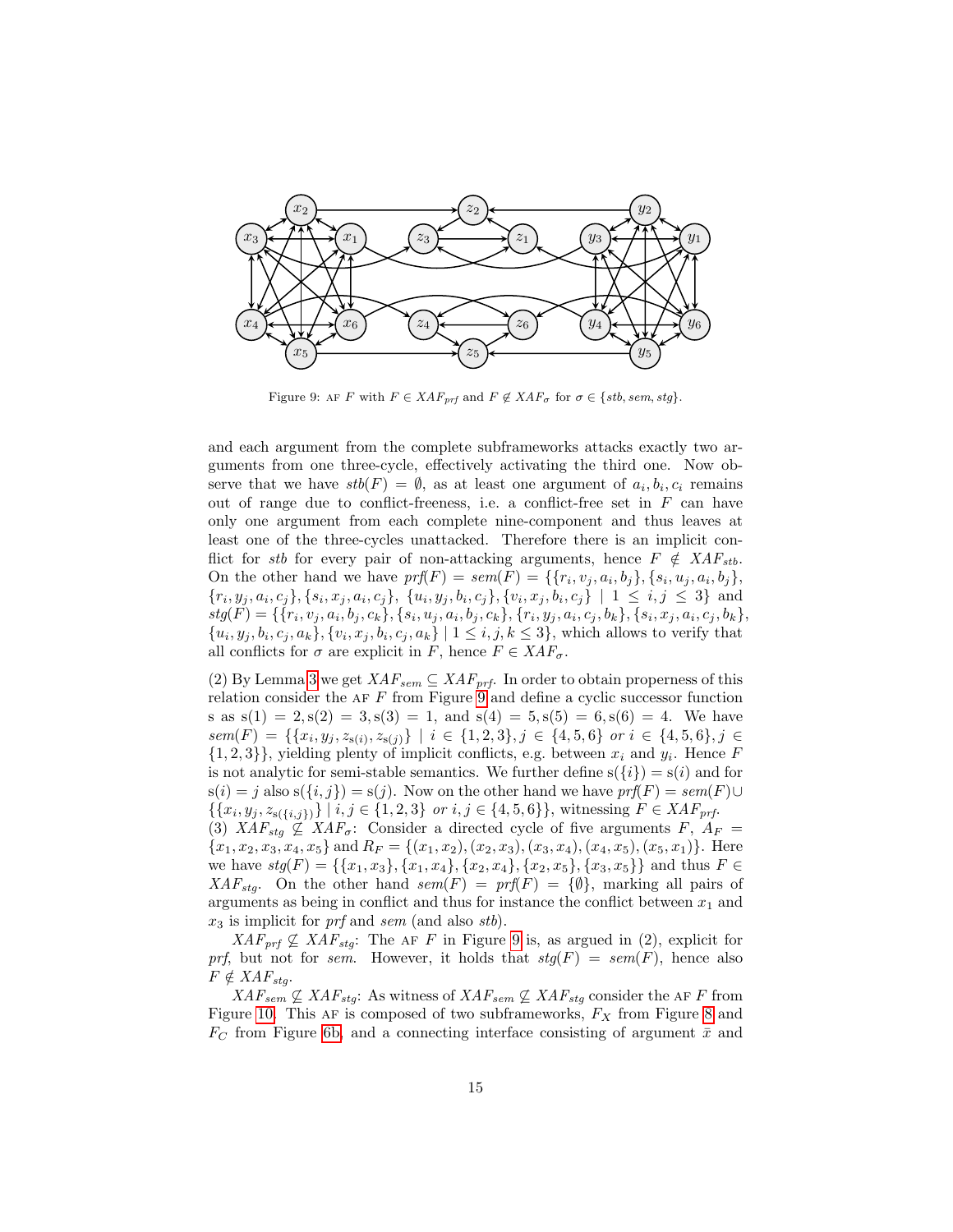<span id="page-15-0"></span>

Figure 10: AF F with  $F \in XAF_{sem}$  for  $F \notin XAF_{sta}$ . Here  $F_X$  refers to the AF from Figure [8](#page-13-2) and  $\bar{x}$  is in a symmetric attack relationship with all arguments from  $F_X$ .

its counterpart set  $Y = \{\bar{s}_i, \bar{t}_i, \bar{u}_i \mid i \in \{1, 2, 3\}\}\.$  There are symmetric attacks between the members  $\bar{\alpha}$  of Y and their counterparts  $\alpha$  from  $F_C$ , between  $\bar{x}$  and all members of Y, and between  $\bar{x}$  and all arguments from  $F_X$ .

A key ingredient to this construction is that both,  $F_C$  and  $F_X$ , on their own do not provide stable extensions and thus at least one argument remains out of range for any stage or semi-stable extension. In addition observe that  $F_X$  is compact for both semi-stable and stage, while  $F_C$  is compact only for semi-stable, where a is the argument that does not occur in any  $S \in stg(F_C)$ .

Considering range-maximal (conflict-free or admissible) sets for  $F$  we first distinguish between sets S in relation to the argument  $\bar{x}$ . In case  $\bar{x} \in S$  we have that all arguments from  $F_X$  are in range, Y is attacked and thus  $F_C$  needs to be evaluated on its own. In case  $\bar{x} \notin S$ , wlog. assume  $Y \subseteq S$  and  $a, x_5 \in S$ , we have that all of  $F_C$  and Y are in range,  $\bar{x}$  is attacked and  $F_X$  needs to be evaluated on its own. This means that either some argument from  $F_C$  or some argument from  $F_X$  remains out of range of any semi-stable or stage extension in F and thus  $stb(F) = \emptyset$ . On a sidenote observe that for very similar reasons F is compact for both, semi-stable and stage semantics.  $\begin{tabular}{|c|c|} \hline $\mathcal{C}$ & $\mathcal{C}$ & $\mathcal{C}$ & $\mathcal{C}$ & $\mathcal{C}$ \\ \hline $\mathcal{C}$ & $\mathcal{C}$ & $\mathcal{C}$ & $\mathcal{C}$ & $\mathcal{C}$ \\ \hline $\mathcal{C}$ & $\mathcal{C}$ & $\mathcal{C}$ & $\mathcal{C}$ \\ \hline $\mathcal{C}$ & $\mathcal{C}$ & $\mathcal{C}$ & $\mathcal{C}$ \\ \hline $\mathcal{C}$ & $\mathcal{C}$ & $\mathcal{C}$ & $\mathcal{C}$ \\ \hline $\mathcal{C}$ & $\mathcal{C}$ & $\mathcal{C}$ \\ \hline $\mathcal{C}$ & $\mathcal{C$ 

Recall that  $F_C$  is compact for semi-stable, but not for stage (cf. Theorem [2\)](#page-10-2). This immediately means that for stage semantics there is an implicit conflict between  $\bar{x}$  and  $F_C$  (argument a to be precise). This also means that for semistable semantics there are no implicit conflicts between  $\bar{x}$  and any argument from  $F_C$ .

It remains to show that  $F$  indeed is analytic for semi-stable semantics. To this end we still need to investigate possible implicit conflicts between  $F_X$  and Y, between  $F_C$  and Y, as well as between  $F_X$  and  $F_C$ , and among arguments from  $F_C$ , as well as among arguments from Y.

As mentioned before the range of any semi-stable extension will cover  $Y$  and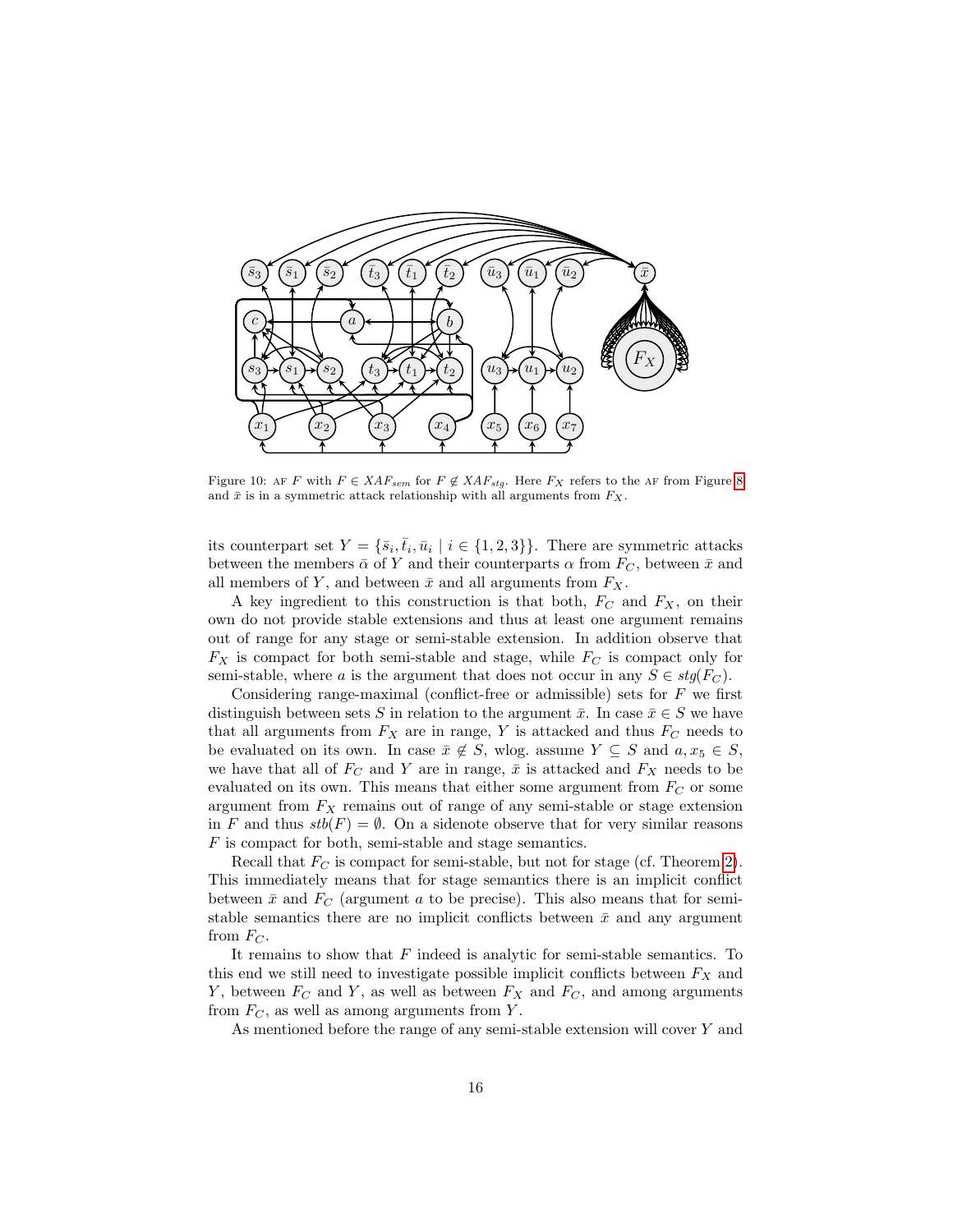$\bar{x}$  and either all of  $F_C$  or all of  $F_X$ . We start with extensions S with  $Y \subseteq S$ and thus  $\bar{x} \notin S$  and, wlog. fix the evaluation of  $F_X$  and consider some arbitrary  $S_X \in sem(F_X)$ . First observe that this immediately means that Y does not contain any conflicts and, due to  $F_X$  being compact, there are also no conflicts between Y and  $F_X$ . As  $Y \cup S_X \cup \{c, x_i\} \in sem(F)$  for  $i \in \{1, 2, 3, 4\}$ , and for  $i \in \{5, 6, 7\}$  also  $Y \cup S_X \cup \{a, x_i\} \in sem(F)$  as well as  $Y \cup S_X \cup \{b, c, x_i\} \in sem(F)$ , there are no conflicts between Y and  $a, b, c, x_1 \ldots x_7$ , between c and  $b, x_1 \ldots x_7$ , or between  $a, b$  and  $x_5, x_6, x_7$ .

We now investigate extensions  $S \in sem(F)$  that contain gradually less arguments from Y. In the following we will omit certain  $x_i$  from extensions, due to in  $F_C$  explicit conflicts, for instance  $x_2$  as well as  $x_4$  attack  $s_1$  and  $t_1$ . For  $(Y \setminus {\overline{s}_1} \cup {\overline{s}_1}) \subseteq S$  we can have  $x_i \in S$  for  $i \in \{1,3\}$ , and for  $i \in \{5,6,7\}$  on the other hand  $x_i, a \in S$  or  $x_i, b \in S$ . For  $(Y \setminus {\overline{t}_1} \cup {\overline{t}_1}) \subseteq S$  we can have  $x_i, c \in S$  for  $i \in \{1,3\}$ , or for  $i \in \{5,6,7\}$  on the other hand  $x_i, a \in S$ . For  $(Y \setminus {\overline{u}_1} \cup {\overline{u}_1}) \subseteq S$  we can have  $x_i, a \in S$  or  $x_i, b, c \in S$  for  $i \in \{5, 7\}$ , or for  $i \in \{1, 2, 3, 4\}$  on the other hand  $x_i, c \in S$ . Hence for symmetry reasons for  $i \in \{1, 2, 3\}$  there are no implicit conflicts between arguments  $s_i, t_i, u_i$  on the one side and on the other side Y and arguments  $a, b, c, x_j$  for  $j \in \{1, 2 \dots 7\}$ . Here we can already conclude that there are no implicit but only explicit conflicts between  $F_C$  and Y in F.

For  $i, j, k \in \{1, 2, 3\}$  fixed and  $S_Y = Y \setminus {\{\overline{s}_i, \overline{t}_j, \overline{u}_k\}}$  we have that  $S_X \cup S_Y \cup$  $\{s_i, t_j, u_k, x_i\} \in sem(F)$ . This means that there are no conflicts between  $s_i, t_j$ and  $u_k$ , and subsequently that the subframework  $F_C$  does not have any implicit conflicts in  $F$ .

Now finally, as elaborated on, each argument from  $F_C$  can appear in semistable extensions  $S$  of  $F$  that do not contain  $\bar{x}$  and thus contain some arbitrary  $F_X$ -extension  $S_X$ . This means that there are no conflicts between  $F_C$  and  $F_X$ , which closes the gaps and shows that F indeed is analytic for semi-stable semantics.  $\Box$ 

## 3.3. Relations between Compact and Analytic Frameworks

In the previous two subsections we have separately investigated relations between semantics for compact and analytic afs respectively. It looks like the relations (Theorems [2](#page-10-2) and [4\)](#page-13-1) are not only similar but indeed equal. The question why we looked at the different classes of afs separately and whether the equal subset relations are based on stronger similarities must be answered two-fold.

On the one hand the examples used for the different proofs share exploitation of similar properties for each semantics considered, and for instance Figure [10](#page-15-0) actually builds upon fine-tuned relations between the properties of being compact or analytic. On the other hand in fact not a single example could be used in the other subsection. The compact afs are not analytic or the analytic afs are not compact. In what follows we draw some relations between the two classes. We start with similarities as observed in self-loop free AFs.

<span id="page-16-0"></span>**Proposition 5.** For any  $F \in XAF_{\sigma}$  that is self-loop free,  $F \in CAF_{\sigma}$  ( $\sigma \in \{nai,$  $stb, prf, sem, stg$ .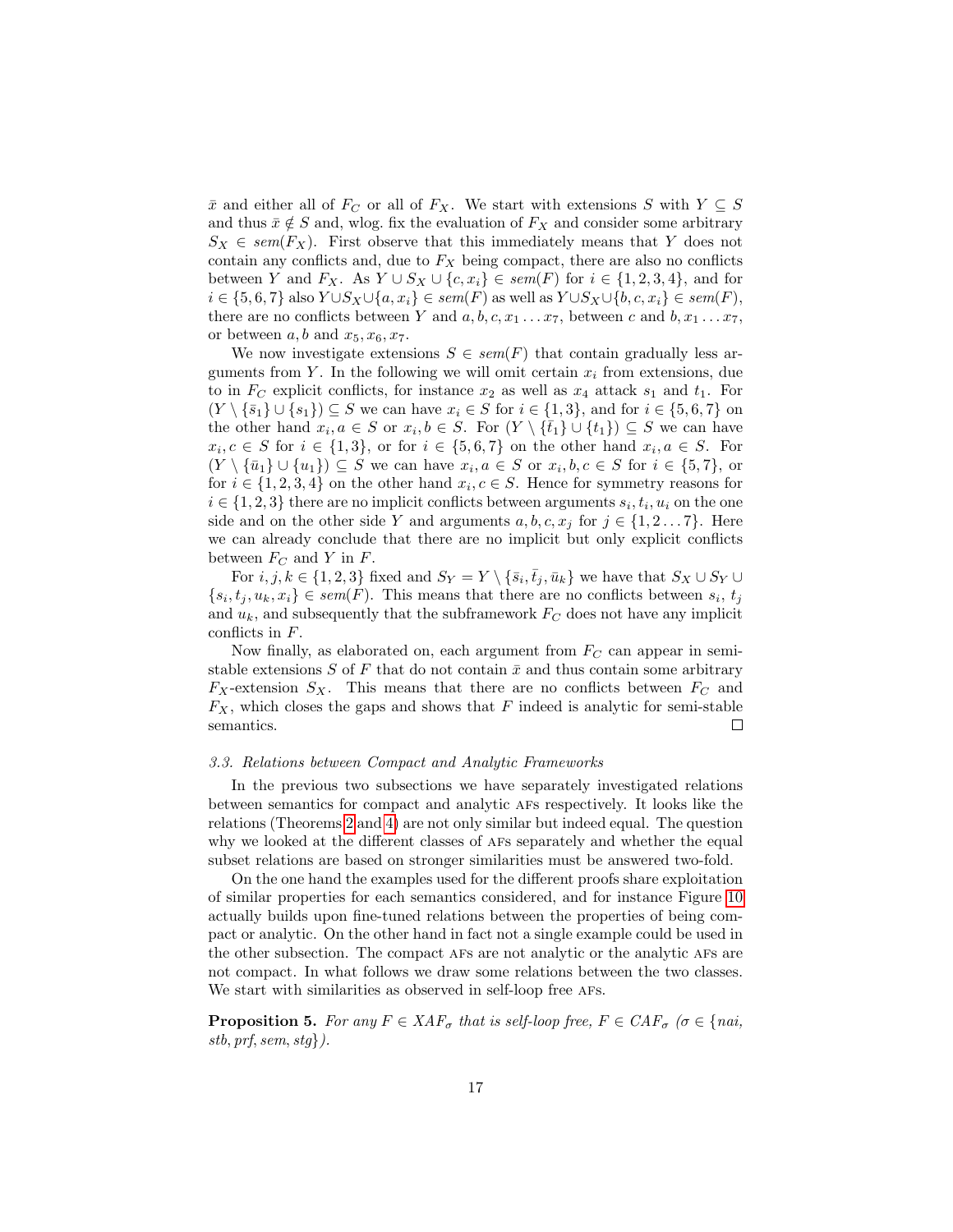Proof. Observe that in Definition [3](#page-12-0) we allow arguments in conflict to be equal. Hence for any semantics rejected arguments are in conflict with themselves, and rejected arguments in analytic afs need to be self-attacking. If there is no self-loop in some analytic af then naturally there is no rejected argument.  $\mathcal{L}$ 

For naive semantics we can provide even stronger observations.

<span id="page-17-1"></span>**Proposition 6.** For any self-loop free AF F we have  $F \in \mathbb{C}AF_{nai}$  and  $F \in \mathbb{C}$  $XAF_{nai}.$ 

Proof. Two self-loop free arguments where none is attacking the other form a conflict-free set. Since we are dealing with finite sets only this immediately means that there is a naive extension containing both arguments.  $\Box$ 

# **Proposition 7.**  $CAF_{nai} \subset XAF_{nai}$ .

*Proof.* For an AF  $F \in \mathbb{C}AF_{nai}$  it holds that F is self-loop free, hence  $F \in XAF_{nai}$ by Proposition [6.](#page-17-1) Properness is by the AF  $({a}, {a})$ , which is *nai*-analytic, but not nai-compact.  $\Box$ 

However observe that still not every af is analytic for naive semantics. To see this consider the AF  $({a, b}, ({a, a})$ . Here  ${b}$  is the only naive extension, which means that  $a$  and  $b$  share an implicit conflict.

Finally we conclude this subsection with an observation on the missing relations. That is, we provide reasons why except for naive semantics the properties of being compact or analytic are sufficiently distinct, despite their similarities.

**Proposition 8.** For  $\sigma \in \{stb, sem, prf, stg\}$ , we have  $CAF_{\sigma} \not\subseteq XAF_{\sigma}$  and  $XAF_{\sigma} \nsubseteq \text{CAF}_{\sigma}.$ 

*Proof.* Consider the AF from Figure [2.](#page-3-0) We have as  $\sigma$ -extensions  $\{a, d\}$  and  ${b, c}$ . Hence the AF is compact, but not analytic as the conflict between c and d is implicit only, resulting in  $CAF_{\sigma} \nsubseteq XAF_{\sigma}$ .

For  $XAF_{\sigma} \nsubseteq CAF_{\sigma}$  consider the AF  $(\{a, b\}, \{(a, b), (b, b)\})$ . This AF consists of one accepted and one rejected argument only. It is analytic but not compact.

## $\Box$

#### <span id="page-17-0"></span>4. Complexity

When aiming for the simplification of an AF along the dimensions of rejected arguments and implicit conflicts the very first questions one has to face is whether there are any rejected arguments or implicit conflicts, in other words whether the AF is already compact, analytic resp., or there is potential for simplifications. That is, in the following we focus on the computational complexity of the following problems for the semantics  $\sigma$  under consideration: (1) decide whether a given AF is  $\sigma$ -compact or not and (2) to decide whether a given AF is  $\sigma$ -analytic or not. Note that the first problem can also be stated as a decision problem for fairness: given an af, does each argument appear in at least one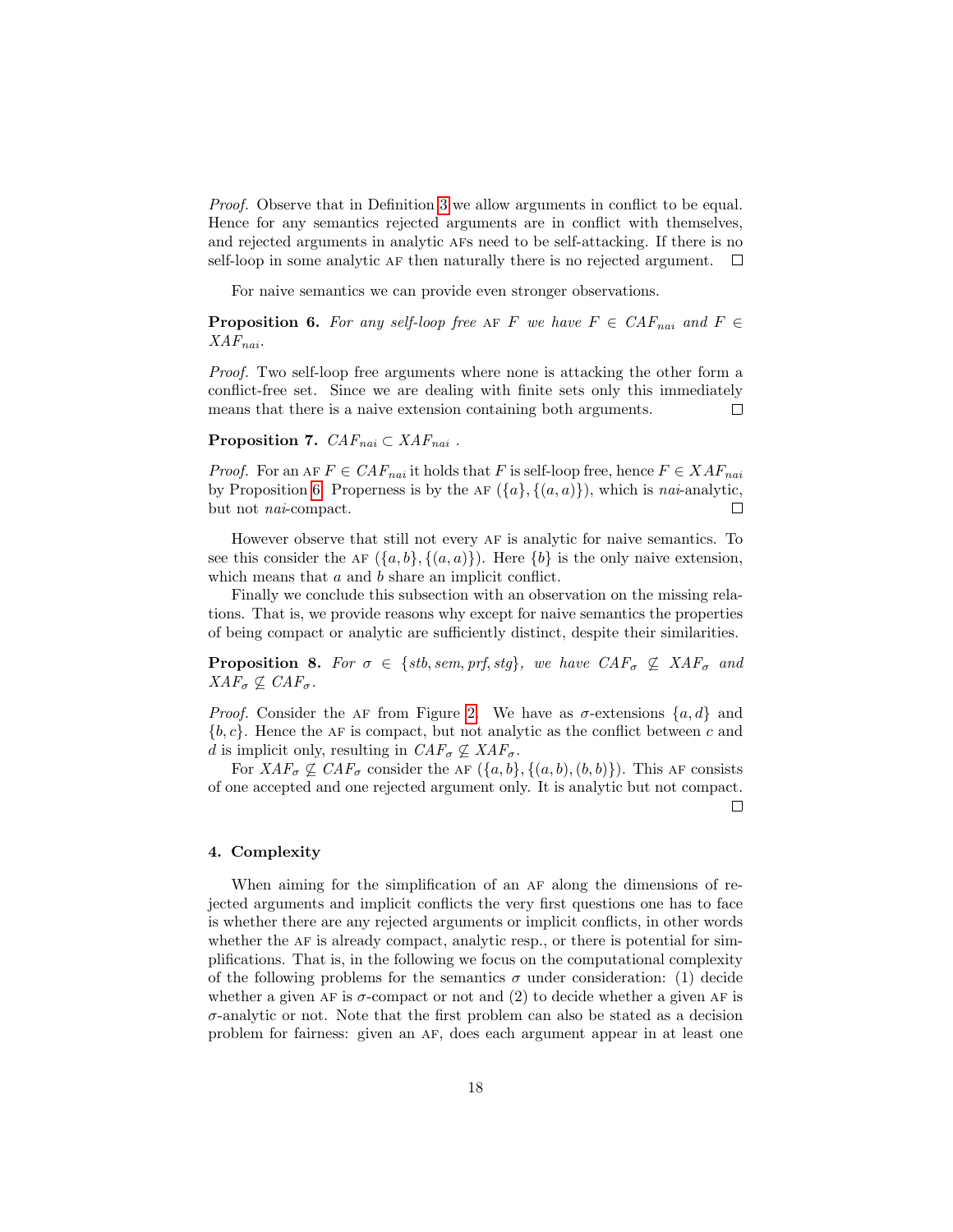$\sigma$ -extension? Further complexity issues for these two classes are mentioned at the end of the section.

As being compact means that each argument must be credulously accepted, this question is closely related to credulous reasoning (the decision problem  $Cred_{\sigma}$  is defined by the question whether, given an AF F and an argument a, a is contained in at least one  $\sigma$ -extension of F, i.e. whether  $a \in \text{Args}_{\sigma(F)}$ holds). Exploiting this observation we first give a generic upper bound for the computational complexity.

<span id="page-18-3"></span>**Theorem 9.** For any argumentation semantics  $\sigma$ , with Cred<sub> $\sigma \in \mathcal{C}$  for a com-</sub> plexity class C closed under conjunction<sup>[4](#page-18-0)</sup>, we have that deciding whether an AF is compact for  $\sigma$  is in  $\mathcal{C}$ .

Proof. By definition an AF  $F = (A, R)$  is  $\sigma$ -compact if each  $a \in A$  is credulously accepted w.r.t.  $\sigma$ . Hence to check whether F is compact we simply evaluate  $\bigwedge_{a \in A} Cred(F, a)$ , which is only of linear size and by assumption can be evaluated in  $\mathcal C$  as well.  $\Box$ 

We have a similar observation for analytic frameworks, when employing complexity results for  $Cred^2_{\sigma}$ .

<span id="page-18-4"></span>**Theorem 10.** For any argumentation semantics  $\sigma$ , with Cred<sub> $\sigma$ </sub>  $\in \mathcal{C}$  for a complexity class  $\mathcal C$  closed under conjunction, we have that deciding whether an AF is analytic for  $\sigma$  is in  $\mathcal{C}$ .

*Proof.* By definition an AF  $F = (A, R)$  is  $\sigma$ -analytic if each pair  $\{a, b\} \in A$  with neither  $(a, b) \in R$  nor  $(b, a) \in R$  is credulously accepted w.r.t.  $\sigma$ . Hence to check whether F is analytic for  $\sigma$  we simply conjoin all these tests (only polynomially many), each of which can be done in  $\mathcal{C}$ .  $\Box$ 

As P, NP and  $\Sigma_2^P$  are closed under conjunctions we obtain upper bounds for all semantics under our considerations.

In particular, we have the following results for naive semantics.

Corollary 11. The following problems are in P:

- 1. Given AF F, deciding whether  $F \in CAF_{naj}$ ;
- 2. Given AF F, deciding whether  $F \in XAF_{nai}$ .

Towards our generic hardness result we introduce the concept of SCC-splittable[5](#page-18-1) semantics. Recall that we write  $F_{|S}$  as shorthand for  $(A_F \cap S, R_F \cap (S \times S))$ .

<span id="page-18-2"></span>**Definition 5.** A semantics  $\sigma$  is called SCC-splittable if there exists a function  $\mathcal{GF}_{\sigma} : \mathfrak{F} \times 2^{\mathfrak{A}} \to 2^{\mathfrak{A}},$  with  $\mathfrak{F}$  being the set of all AFs over  $\mathfrak{A}$ , such that the following holds for every AF  $F = (A, R) \in \mathfrak{F}$ .

<span id="page-18-0"></span><sup>&</sup>lt;sup>4</sup>A complexity class C is closed under conjunctions iff for any problem  $\Gamma \in \mathcal{C}$  the problem of deciding whether for a finite set of instances of  $\Gamma$  each of these instances is a yes-instance is also in C.

<span id="page-18-1"></span><sup>&</sup>lt;sup>5</sup>Here SCC refer to strongly connected component and reflects the fact that our notion of SCC-splittable is inspired by the notion of SCC-recursiveness [\[1\]](#page-58-2).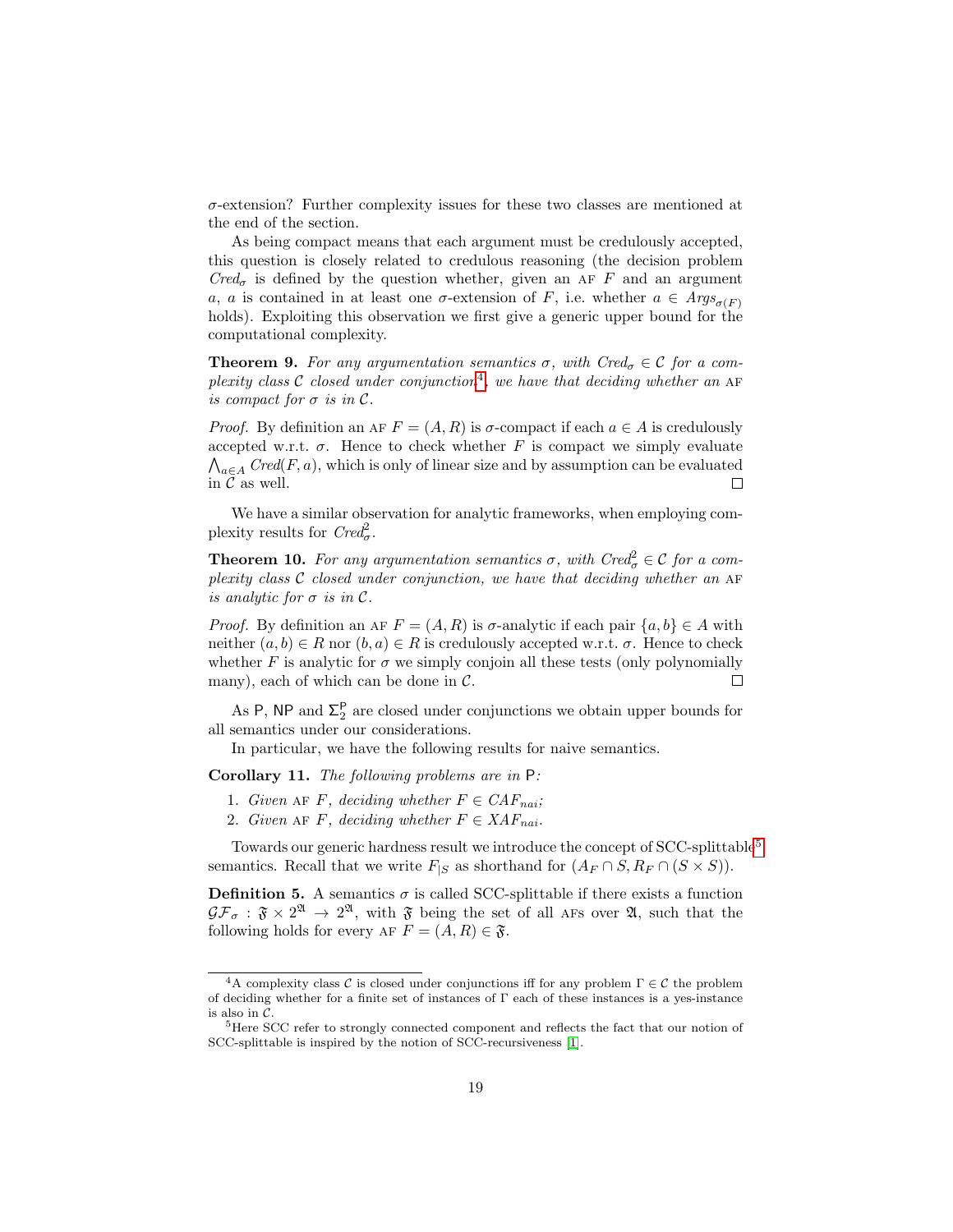<span id="page-19-1"></span>

Figure 11: The AF  $F'$  from the reduction in the proof of Theorem [13,](#page-19-0) for AF  $F =$  $({a, b, c, x}, {a, b}, (b, x), (c, x)}.$ 

- $\mathcal{GF}_{\sigma}(F, A) = \sigma(F)$
- If  $A = B \cup C$  and R does not contain attacks from C to B then

$$
\sigma(F) = \bigcup_{E \in \mathcal{GF}_{\sigma}(F_{|B}, B)} \{ E \cup E' \mid E' \in \mathcal{GF}_{\sigma}(F_{|C \setminus E_F^+}, U_E^C) \}
$$

with  $U_E^C = \{ c \in C \setminus E_F^+ \mid \forall a \in B : (a, c) \in R \to a \in E_F^+ \}.$ 

Observe that the second item implies that each strongly connected component of F is either included in B or C.

Splitting argumentation frameworks was studied in [\[6\]](#page-58-5) where (among others) splittings for stable and preferred semantics are presented. Although the splitting theorem in [\[6\]](#page-58-5) is not stated in terms of Definition [5](#page-18-2) it immediately gives a function  $\mathcal{GF}_{\sigma}$  with the desired properties. We need one more definition.

**Definition 6.** A semantics  $\sigma$  is called *rational*, if for any AF F that is a clique (i.e. F is of the form  $(A, \{(a, b) | a, b \in A, a \neq b\})$ ) it holds that  $\sigma(F) = \{\{a\} |$  $a \in A_F$ .

Proposition 12. Stable and preferred semantics are rational and SCC-splittable.

Next we give the generic hardness results for semantics that are rational and SCC-splittable.

<span id="page-19-0"></span>**Theorem 13.** For any rational SCC-splittable argumentation semantics  $\sigma$  deciding whether an AF is compact for  $\sigma$  is as hard as Cred<sub> $\sigma$ </sub> when restricted to AFs without self-attacks.

*Proof.* We reduce the problem  $Cred_{\sigma}$  to deciding whether an AF is compact for σ. That is given an instance  $F = (A, R), x \in A$  of  $Cred_{\sigma}$  we build the following AF  $F' = (A \cup A', R \cup R')$  with  $A' = \{t_a \mid a \in A\}$  and

$$
R' = \{(t_a, t_b) \mid a, b \in A, a \neq b\} \cup \{(t_a, b) \mid a, b \in A, a \neq x, b \neq a\}.
$$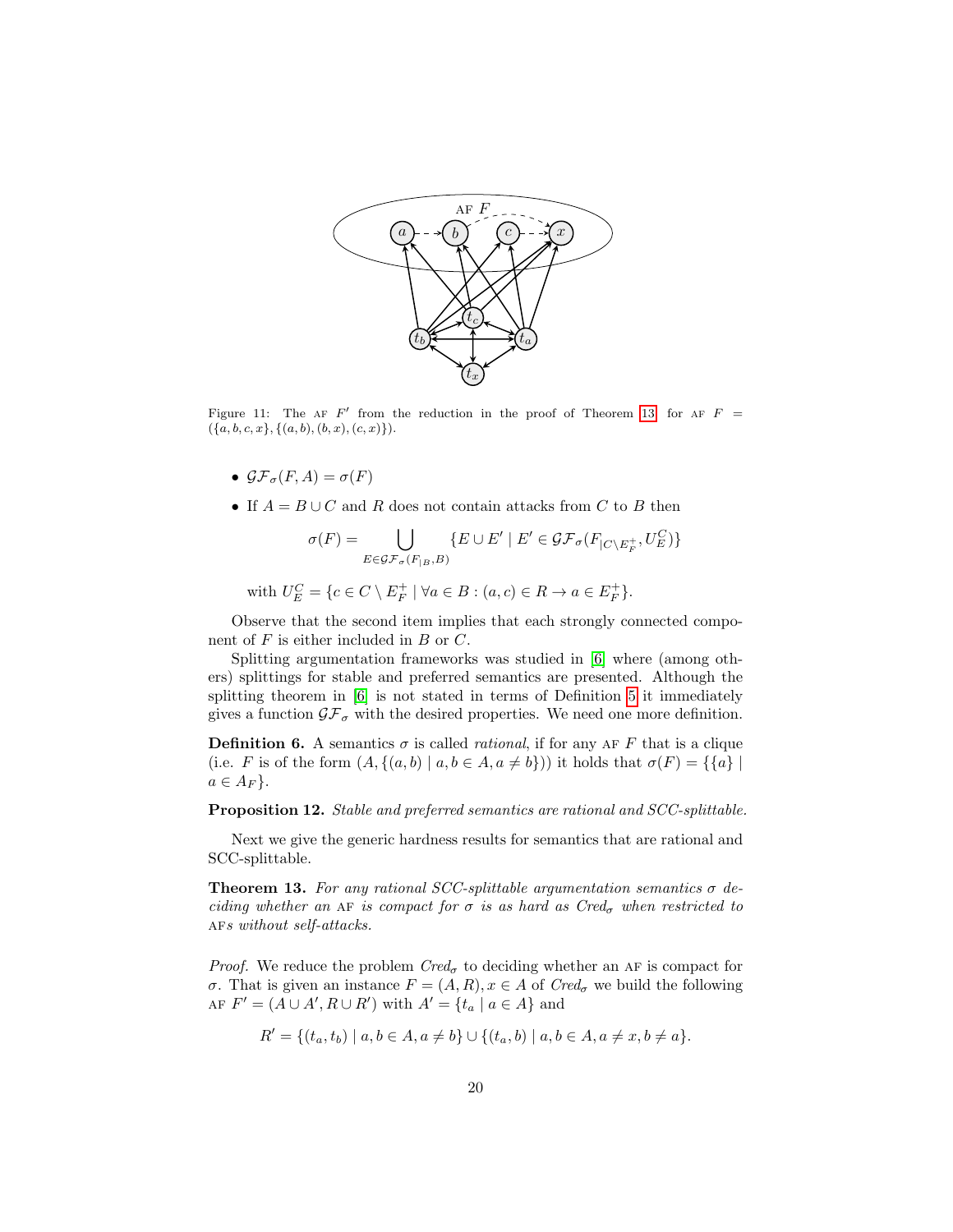

Figure 12: The AF  $F'$  from the reduction in the proof of Theorem [14,](#page-20-0) for AF  $F =$  $({a, b, c}, {a, b})$ .

That is, we add a clique AF  $C_A = (A', \{(t_a, t_b) \mid a, b \in A, a \neq b\})$  of size |A| and link it to the original framework as follows: The argument  $t_x$  does not attack any of the original arguments. All the other arguments  $t_a$  attack all but one of the original arguments and thus, as we discuss below, enforces that this argument is credulously accepted. The construction is illustrated in Figure [11.](#page-19-1)

To prove the claim we have to show that  $x$  is credulously accepted in  $F$  iff  $F'$  is  $\sigma$ -compact. First observe that the new arguments in  $F'$  form a SCC and are not attacked by arguments from outside. As  $\sigma$  is SCC-splittable we can evaluate  $F'$  as follows:

- 1. Compute the extensions of the clique  $C_A$ .
- 2. For each such extension E of  $C_A$  build the AF  $F_{|A \setminus E^+_{F'}}$  by removing all arguments in  $E_{F'}^+$  from F.
- 3. For each extension  $E' \in \mathcal{GF}_{\sigma}(F_{|A \setminus E^+_{F'}}, U_E^A)$  return  $E \cup E'.$

<span id="page-20-1"></span>AF F<br>  $A^r$  F<br>  $A^r$ <br>  $A^r$  and  $A^r$ <br>  $A^r$ <br>  $B^r$ <br>  $B^r$ <br>  $B^r$ <br>  $B^r$ <br>  $B^r$ <br>  $B^r$ <br>  $B^r$ <br>  $B^r$ <br>  $B^r$ <br>  $B^r$ <br>  $B^r$ <br>  $B^r$ <br>  $B^r$ <br>  $B^r$ <br>  $B^r$ <br>  $B^r$ <br>  $B^r$ <br>  $B^r$ <br>  $B^r$ <br>  $B^r$ <br>  $B^r$ <br>  $B^r$ <br>  $B^r$ <br>  $B^r$ <br>  $B^r$ <br> By assumption the extensions of  $C_A$  are the singletons  $\{t_a\}$ . First, consider  $E_a = \{t_a\}$  with  $a \neq x$ , then  $F_{|A \setminus E^+_{F'}} = (\{a\}, \{\})$  and  $U^A_E = \{a\}$ . We have  $\mathcal{GF}_{\sigma}(F_{|A\setminus E_{\pi'}^+},U_E^A) = \mathcal{GF}_{\sigma}((\{a\},\{\}),\{a\}) = \sigma((\{a\},\{\})) = \{a\}$  (the latter is since  $\sigma$  is rational). Thus for each  $a \neq x$  the set  $\{t_a, a\}$  is a  $\sigma$ -extension of F'. Second, consider  $E_x = \{t_x\}$ . Here  $F_{|A \setminus E^+_{F'}} = F$  and  $U^A_E = A$ . Thus for each  $E \subseteq A$  we have that  $E \in \mathcal{GF}_{\sigma}(F, A) = \sigma(F)$  iff  $\{t_x\} \cup E \in \sigma(F')$ . Hence, x is credulously accepted (w.r.t.  $\sigma$ ) in F iff x is credulously accepted (w.r.t.  $\sigma$ ) in  $F'$  iff  $F'$  is  $\sigma$ -compact.  $\Box$ 

<span id="page-20-0"></span>**Theorem 14.** For any rational SCC-splittable argumentation semantics  $\sigma$  deciding whether an AF is analytic for  $\sigma$  is as hard as deciding whether an AF is compact for  $\sigma$ . The result even holds if one knows that the AF being tested for being analytic is already compact.

*Proof.* We reduce the problem of deciding whether an AF  $F$  is compact to deciding whether F is analytic. That is given an instance  $F = (A, R)$  (we can assume that  $F$  has no self-attacks as otherwise it is an immediate no-instance)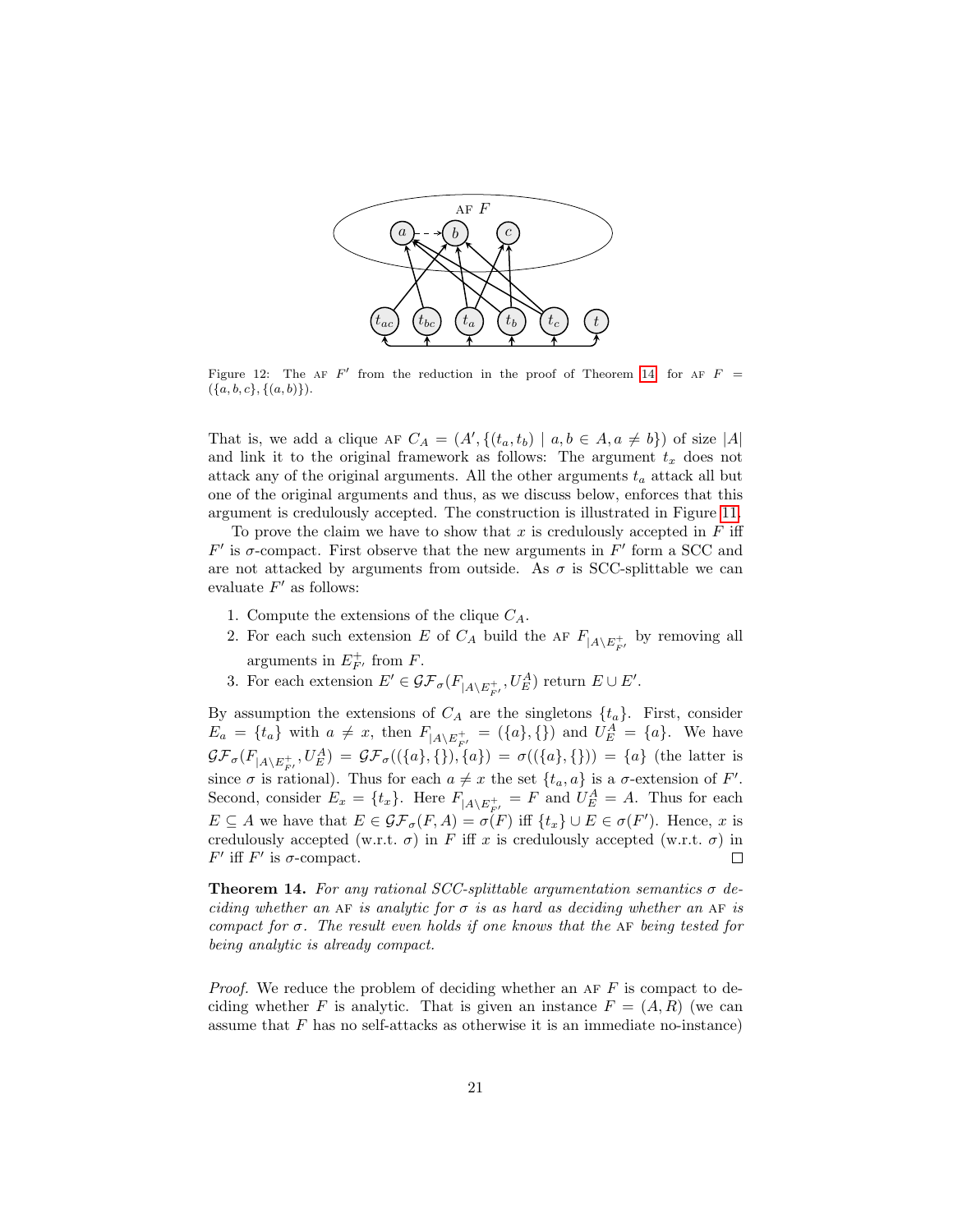we build the following AF  $F' = (A \cup A', R \cup R')$  with  $A' = \{t\} \cup \{t_{\{a,b\}} \mid a, b \in A\}$  $A, (a, b) \notin R, (b, a) \notin R$  and

$$
R' = \{(t_1, t_2) \mid t_1, t_2 \in A', t_1 \neq t_2\} \cup \{(t_{\{a,b\}}, c) \mid t_{\{a,b\}} \in A', c \in A, a \neq c, b \neq c\}.
$$

That is we add a clique AF C of size at most  $(|A|^2 + |A|)/2 + 1$  to F with a distinguished element  $t$  and link it to the original framework as follows: The argument  $t$  does not attack any of the original arguments. All the other arguments  $t_{\{a,b\}}$  attack all original arguments in F except a and b (note that a and b are not necessarily distinct). The construction is illustrated in Figure [12.](#page-20-1)

To prove the claim we have to show that F is  $\sigma$ -compact iff F' is  $\sigma$ -analytic. First observe that the new arguments in  $F'$  form a strongly connected component (SCC) and are not attacked by arguments from outside. As  $\sigma$  is SCCsplittable we can evaluate  $F'$  as follows:

- 1. Compute the extensions of the clique C.
- 2. For each such extension E of C build the AF  $F_{|A \setminus E^+_{F'}}$  by removing all arguments in  $E_{F'}^+$  from  $F$ .
- 3. For each extension  $E' \in \mathcal{GF}_{\sigma}(F_{|A \setminus E^+_F}, U^A_E)$  return  $E \cup E'.$

By assumption that  $\sigma$  is rational we have  $\sigma(C) = \{ \{ t' \} | t' \in A' \}.$  First consider an extension E of the form  $\{t_{\{a,b\}}\}$  and recall that then we have  $(a, b) \notin R$  and  $(b, a) \notin R$ . Then  $F_{|A \setminus E^+_{F'}} = (\{a, b\}, R \cap \{a, b\} \times \{a, b\}) = (\{a, b\}, \{\})$ .  $U^A_E =$  ${a, b}$ . We have  $\mathcal{GF}_{\sigma}(F_{|A \setminus E^+_F}, U^A_E) = \mathcal{GF}_{\sigma}((\{a, b\}, \{\}), \{a, b\}) = \sigma((\{a, b\}, \{\})) =$  $\{\{a,b\}\}\.^6$  $\{\{a,b\}\}\.^6$  Thus for each  $a, b \in A$  such that  $(a, b) \notin R$  and  $(b, a) \notin R$ , the set  $\{t_{\{a,b\}}, a, b\}$  is a  $\sigma$ -extension of F'. This already shows that for any pair  $(x, y)$  of arguments in  $F'$  where x and y are different from the distinguished argument t in C, we have that  $x, y$  are jointly contained in at least one  $\sigma$ -extension iff there is no attack  $x \rightarrow y$  or  $y \rightarrow x$  in F'. Now, consider  $E = \{t\}$ . Here  $F_{|A \setminus E^+_{F'}} = F$ and  $U_E^A = A$ . Thus for each  $E \subseteq A$  we have that  $E \in \mathcal{GF}_{\sigma}(F, A) = \sigma(F)$  iff { $t$ } ∪  $E \in \sigma(F')$ . Recall that there is no attack between  $t$  and arguments in  $F$ . Now, F is  $\sigma$ -compact iff, for each  $a \in A$ , t occurs together with a in at least one  $\sigma$ -extension of  $F'$ . Together with our previous observation, we conclude that  $F$ is  $\sigma$ -compact iff  $F'$  is  $\sigma$ -analytic.

Finally, as for each  $a \in A$  and  $t_{\{a\}} = t_{\{a,a\}}$  the set  $\{t_{\{a\}}, a\}$  is credulously accepted the AF  $F'$  is compact.  $\Box$ 

From the generic results above we immediately get the complexity characterization for stable and preferred semantics.

**Corollary 15.** The following problems are NP-complete for  $\sigma \in \{stb, prf\}$ .

1. Given AF F, deciding whether  $F \in \text{CAF}_{\sigma}$ ;

<span id="page-21-0"></span><sup>&</sup>lt;sup>6</sup>Notice that  $\sigma((\{a,b\},\{\})) = \{\{a,b\}\}\$ for each rational SCC-splittable argumentation semantics  $\sigma$ .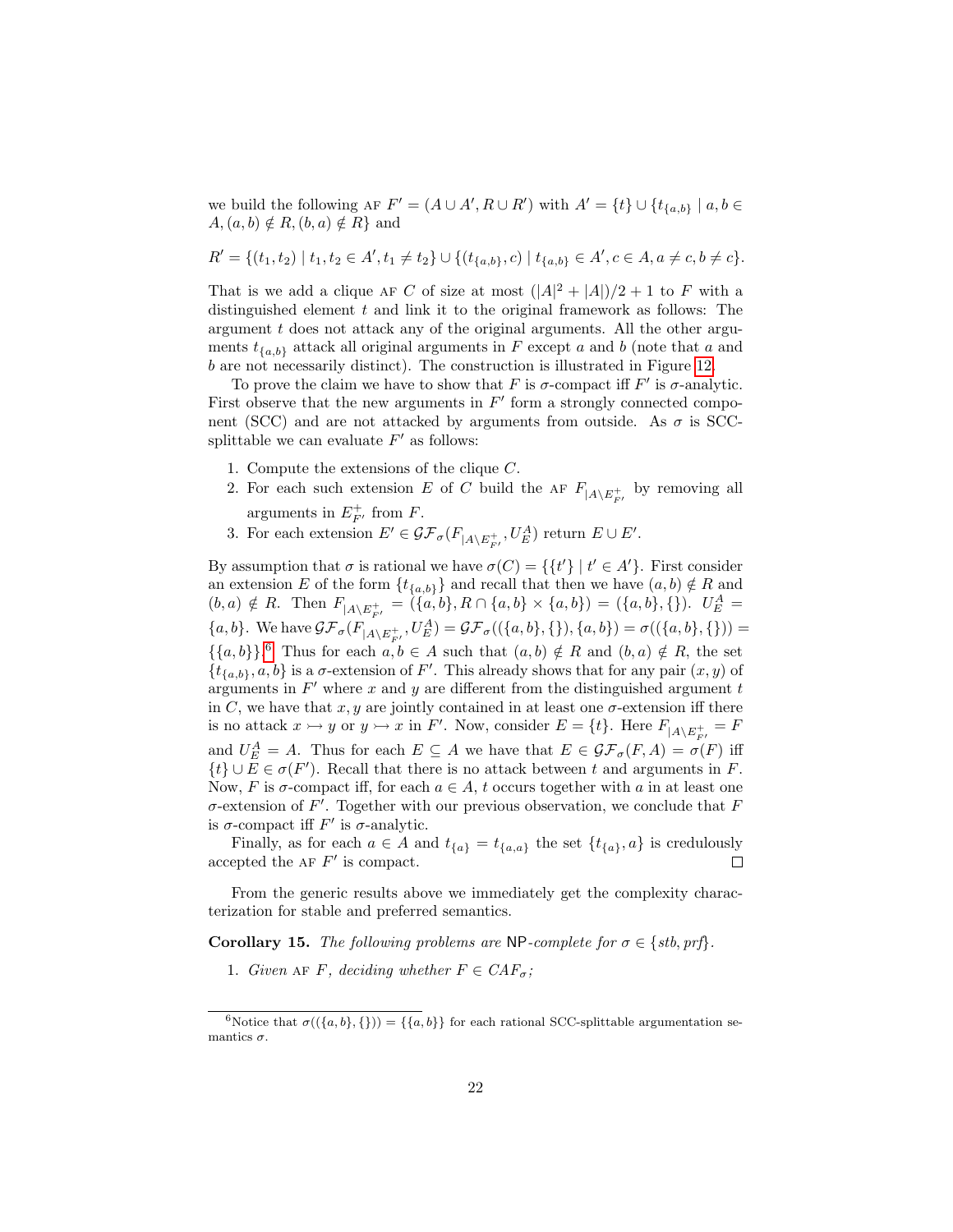2. Given AF F, deciding whether  $F \in XAF_{\sigma}$ ; hardness already holds if the problem is restricted to AFs  $F \in CAF_{\sigma}$ .

*Proof.* Recall that  $Cred_{stb}$  and  $Cred_{prf}$  are NP-complete [\[17\]](#page-59-9) and that NP is closed under conjuction. Membership thus follows from Theorems [9](#page-18-3) and [10.](#page-18-4) Furthermore, stb and prf are SCC-splittable [\[6\]](#page-58-5) and rational. Theorems [13](#page-19-0) and [14](#page-20-0) thus give the matching hardness results.  $\Box$ 

Theorems [13](#page-19-0) and [14](#page-20-0) do not apply to stage and semi-stable semantics (as they are not SCC-splittable). However we can extend the results to these semantics by carefully adapting the ideas from the proofs of Theorem [13](#page-19-0) and [14.](#page-20-0) The main idea is still the same: we take the original AF  $F$  and add a gadget of arguments that attack certain arguments in  $F$  but whose arguments are not attacked by arguments of  $F$ . Such a gadget (replacing the clique) has to satisfy certain properties: (i) its evaluation is independent of  $F$ ; (ii) all arguments of the gadget are credulously accepted; (iii) there are certain arguments selecting a single argument, resp. a pair, of the original af for acceptance, by attacking all the other arguments of the original AF; (iv) the gadget for testing  $F \in CAF$ does not affect the acceptance of the argument under question and in the gadget for testing  $F \in XAF$  there is an argument t that maintains all extensions E of F as extensions  $\{t\} \cup E$ .

## <span id="page-22-0"></span>Theorem 16. Given AF  $F$ :

- 1. Deciding whether  $F \in CAF_{stg}$  is  $\Sigma_2^{\mathsf{P}}$ -complete.
- 2. Deciding whether  $F \in CAR_{sem}$  is  $\Sigma_2^{\mathsf{P}}$ -complete.

We split the proof of Theorem [16](#page-22-0) into several Lemmas. First, we have to show that both problems can be solved in  $\Sigma_2^{\mathsf{P}}$ .

**Lemma 17** (Membership in  $\Sigma_2^{\mathsf{P}}$ ). Both deciding whether  $F \in CAF_{stg}$  and deciding whether  $F \in CAR_{sem}$  are in  $\Sigma_2^{\mathsf{P}}$ .

*Proof.* The membership in  $\Sigma_2^{\mathsf{P}}$  follows from the memberships of Cred<sub>stg</sub> and Cred<sub>sem</sub> in  $\Sigma_2^{\mathsf{P}}$  [\[26,](#page-60-8) [13\]](#page-59-3) and Theorem [9.](#page-18-3)  $\Box$ 

For hardness we give a reduction that constructs an AF  $F'$  given an AF  $F$ and an argument  $x$ . Although, this reduction will be used for both hardness proofs we will apply it to different problems, i.e.  $Cred_{stq}$  and  $Cred_{sem}$ , to show hardness for both *stg* and *sem*.

<span id="page-22-1"></span>**Reduction 1.** Given an AF  $F = (A, R)$  and  $x \in A$  we build the AF  $F' =$  $(A \cup A', R \cup R')$  with

$$
A' = \{t_a \mid a \in A\} \cup \{t_y, t_z\} \cup \{h_1, h_2, h_3\}
$$
  
\n
$$
R' = \{(t_a, t_b) \mid a, b \in A \cup \{y, z\}, a \neq b\} \cup \{(t_a, b) \mid a \in A \setminus \{x\}, b \in A \setminus \{a\}\} \cup \{(h_1, h_2), (h_2, h_3), (h_3, h_1)\} \cup \{(t_x, h_1), (t_y, h_2), (t_z, h_3)\}
$$

The construction is illustrated in Figure [13.](#page-23-0)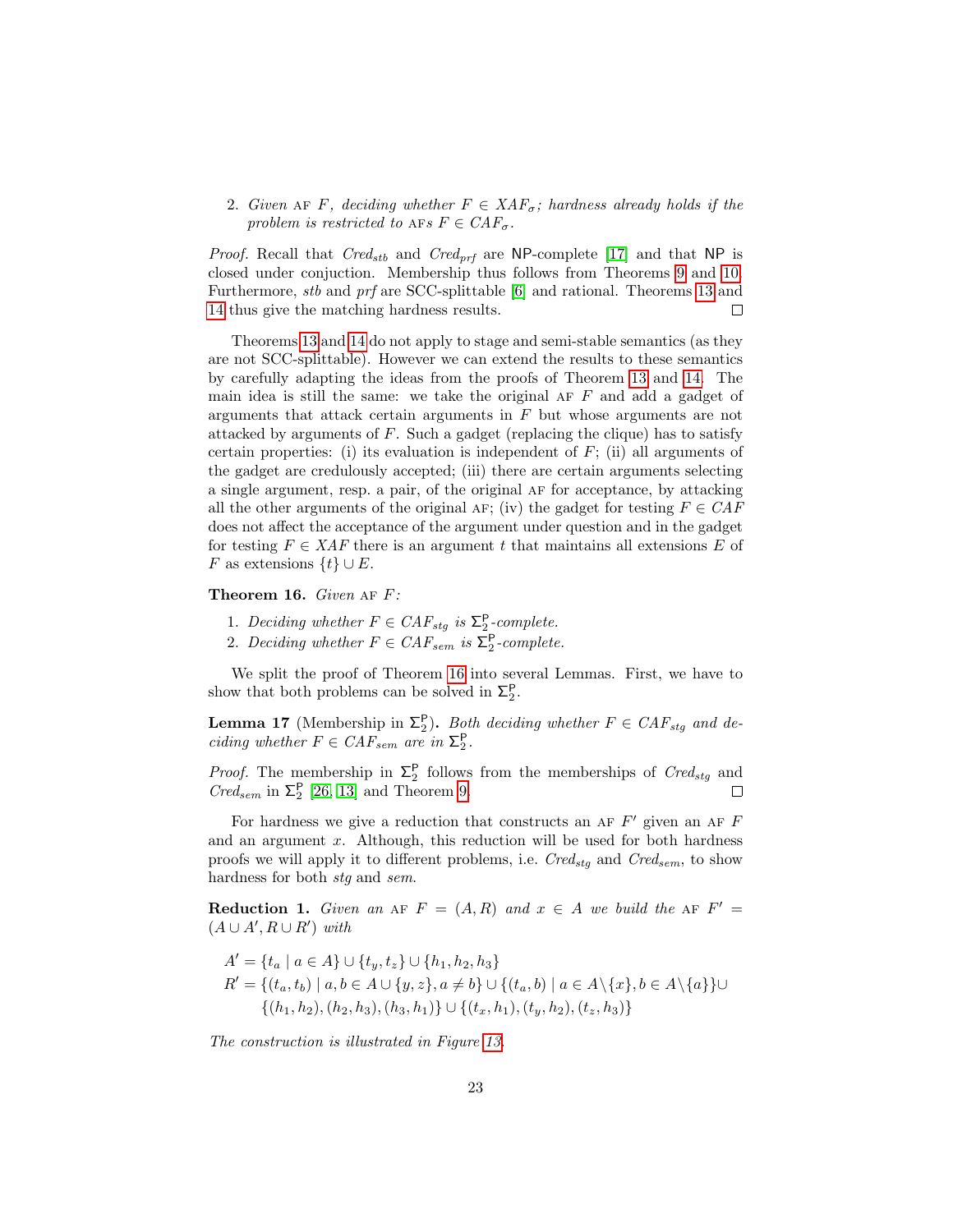<span id="page-23-0"></span>

Figure 13: The AF F' from Reduction [1,](#page-22-1) for AF  $F = (\{a, b, c, x\}, \{(a, b), (b, x), (c, x)\})$ .

For both semantics we can assume that  $F$  has no self-attacks [\[26\]](#page-60-8) and no stable extension. To achieve the second we can add an odd length cycle to F that is not connected to any other argument. This will guarantee that there is no stable extension and does not affect credulous acceptance w.r.t. semi-stable or stage semantics.

<span id="page-23-1"></span>Lemma 18. Given an  $AF$  F without self-attacks and stable extensions then  $F' \in \text{CAF}_{\text{stg}} \text{ iff } (F, x) \in \text{Cred}_{\text{stg}}.$ 

*Proof.* Below we will show that all arguments except  $x$  are always credulously accepted in  $F'$  and that x is credulously accepted in  $F'$  iff x is credulously accepted in F.

First, we show that each stage extension  $E$  contains at least one argument from  $\{t_a \mid a \in A \cup \{y, z\}\}\$ . Suppose that not, then ,as at most one of the arguments  $h_1, h_2, h_3$  is contained in E, two of the sets  $E \cup \{t_x\}, E \cup \{t_y\},$  $E \cup \{t_{z}\}\$ are conflict-free. Hence we have a contradiction to the maximality of E. Further, as  $\{t_a \mid a \in A \cup \{y, z\}\}\)$  forms a clique in F we get that each stage extension contains exactly one argument from the set.

Next we show that the ranges of naive sets  $E$  containing an argument from  ${t_a \mid a \in \{x, y, z\}\}\)$  cannot be contained in the ranges of conflict-free sets E' not containing any of these arguments.

- If  $t_x \in E$  then  $h_1$  is attacked by E and cannot be in E but is in the range of E. Now as  $h_2$  gives the larger range than  $h_3$  we can conclude that  $h_2 \in E$  and  $\{h_1, h_2, h_3\} \in E_{F'}^+$ . By similar arguments we get that  $\{h_1, h_2, h_3\} \subseteq E^+_{F'}$  if either  $t_y \in E$  or  $t_z \in E$ .
- If  $t_a \in E'$  with  $a \notin \{x, y, z\}$  then only one of  $\{h_1, h_2, h_3\}$  can be contained in  $E'$  and thus at most two of them are in the range of  $E'$ .

We will next consider these two kinds of extensions separately.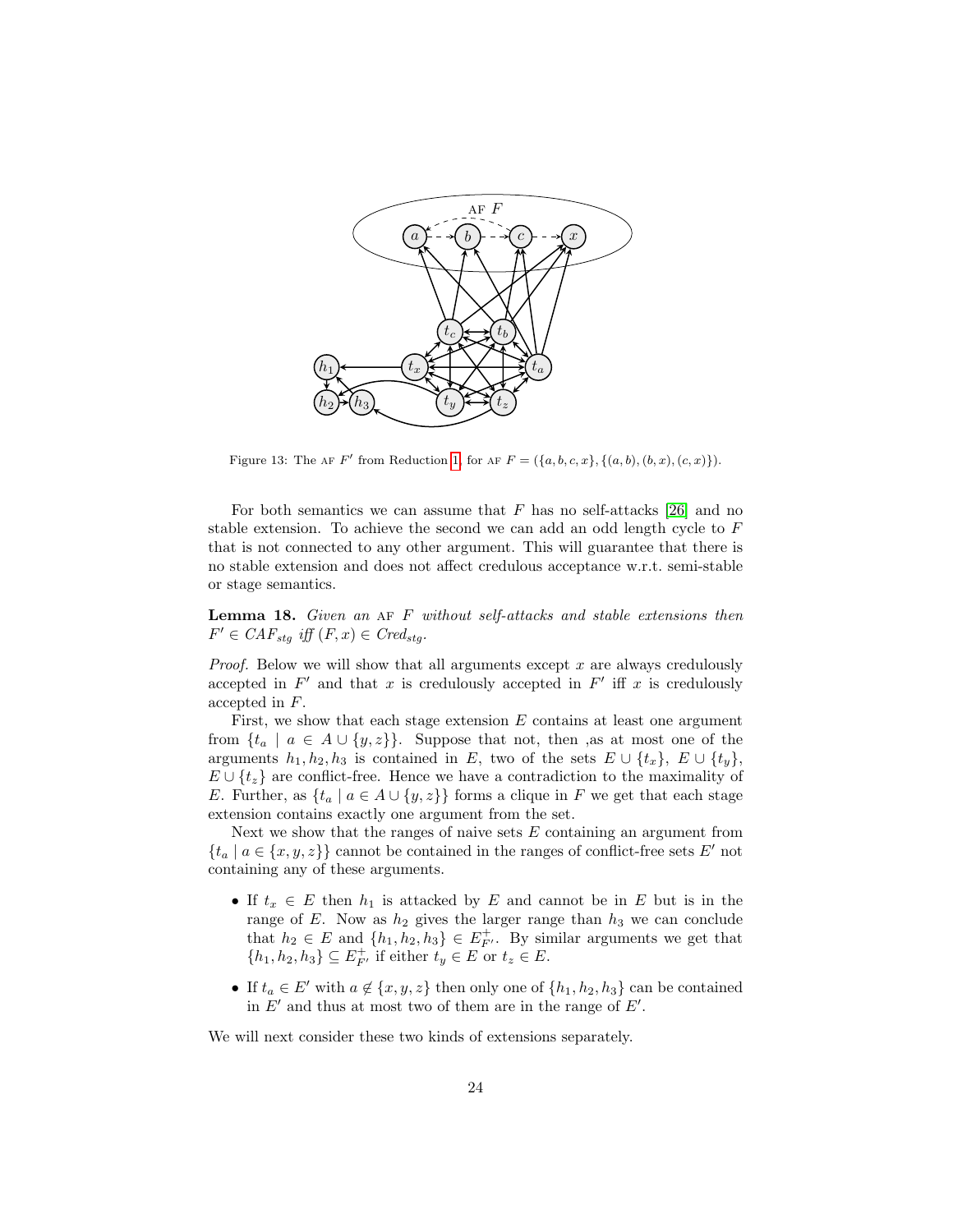• First, consider the sets E containing an argument from  $\{t_a \mid a \in \{x, y, z\}\}.$ By the above we have that either  $\{t_x, h_2\} \subseteq E$ ,  $\{t_y, h_3\} \subseteq E$ , or  $\{t_z, h_1\} \subseteq E$ E. All of these three sets have the same attacks to the remaining arguments and thus we have that for each  $E' \subseteq A$ ,  $\{t_x, h_2\} \cup E' \in stg(F')$  iff  $\{t_y, h_3\} \cup E' \in stg(F') \text{ iff } \{t_z, h_1\} \cup E' \in stg(F') \text{. As at least for } E' = \emptyset$ these sets are conflict-free this implies that the arguments  $\{t_x, t_y, t_z, h_1, h_2, h_3\}$ are all credulously accepted in  $F'$ .

Moreover, the set  $\{t_x, h_2\}$  does not attack any argument in A nor does A have any outgoing attacks. Thus

- (i)  $\{t_x, h_2\} \cup E' \in cf(F')$  iff  $E' \in cf(F)$  and
- (ii) as arguments in  $A$  do not attack arguments in  $A'$  we have that  $(\{t_x, h_2\} \cup E')^+_{F'} = \{t_x, h_2\}^+_{F'} \cup E'^+_{F'}$  and thus  $(\{t_x, h_2\} \cup E')^+_{F'}$  is maximal when  $E'_{F'}$  is maximal.

Hence,  $\{t_x, h_2\} \cup E' \in stg(F')$  iff  $E' \in stg(F)$  and x is credulously accepted in  $F$  iff  $x$  is credulously accepted in  $F'$ .

As, by assumption,  $F$  has no stable extension there cannot be an extension E containing an argument from  $\{t_a \mid a \in \{x, y, z\}\}\$  and having all arguments A in its range.

• Second, consider the sets E containing an argument from  $\{t_a \mid a \in A\}$  $\{x\}\$ . Now it is easy to verify that the sets  $\{t_a, a\}$  for  $a \in A \setminus \{x\}$  are conflict-free sets of  $F'$  and have maximal range among the sets containing  ${t_a \mid a \in A \setminus \{x\}}$ . In particular A is in the range of each of these extensions, and as the extensions of the first type never have the whole set A in their range (cf. first item) a set  $\{t_a, a\}$  for  $a \in A \setminus \{x\}$  is incomparable to these extensions, i.e.  $\{t_a, a\}$  is a stage extension. Hence, we have that the arguments  $\{a, t_a \mid a \in A \setminus \{x\}\}\$ are credulously accepted. Moreover, no extensions E' with  $\{t_a \mid a \in A \setminus \{x\}\}\cap E \neq \emptyset$  can contain x.

Finally, combining the above results, we have that all arguments in  $A'$  except x are credulously accepted in  $F'$  and x is credulously accepted in  $F'$  iff x is credulously accepted in  $F$  iff  $F'$  is stg-compact.  $\Box$ 

<span id="page-24-0"></span>Now, as Reduction [1](#page-22-1) can be performed in polynomial-time and  $Cred_{stq}$  is  $\Sigma_2^{\mathsf{P}}$ -hard [\[26\]](#page-60-8), Lemma [18](#page-23-1) implies that deciding whether  $F \in \text{CAF}_{\text{stg}}$  is  $\Sigma_2^{\mathsf{P}}$ -hard. **Lemma 19.** Given an  $AF$  F without self-attacks and stable extensions then  $F' \in \text{CAF}_{sem} \text{ iff } (F, x) \in \text{Cred}_{sem}.$ 

The proof of the above lemma is very similar to the proof of Lemma [18](#page-23-1) and thus omitted here, but provided in [Appendix B.](#page-65-0) Now, as Reduction [1](#page-22-1) can be performed in polynomial-time and  $Cred_{sem}$  is  $\Sigma_2^{\mathsf{P}}$ -hard [\[26\]](#page-60-8), Lemma [19](#page-24-0) implies that deciding whether  $F \in \text{CAF}_{stg}$  is  $\Sigma_2^{\mathsf{P}}$ -hard. This completes the proof of Theorem [16.](#page-22-0)

Next, starting from Theorem [16](#page-22-0) we can show that also deciding whether an AF is analytic for stage or semi-stable is  $\Sigma_2^{\mathsf{P}}$ -complete.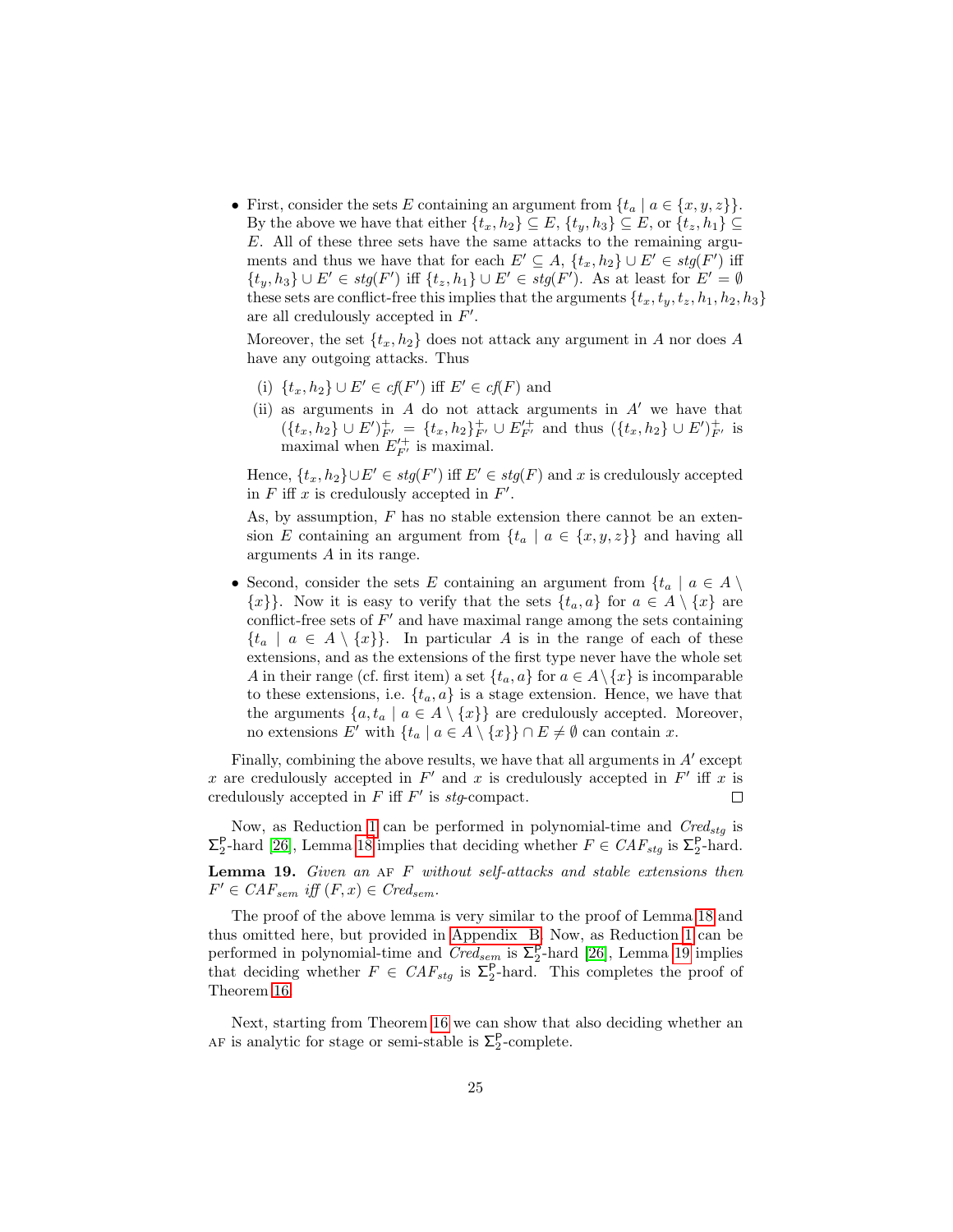

Figure 14: The AF F' from Reduction [2,](#page-25-0) for AF  $F = (\{a, b, c\}, \{(a, b)\})$ .

# <span id="page-25-1"></span>Theorem 20. Given AF  $F$ :

- 1. Deciding whether  $F \in XAF_{stg}$  is  $\Sigma^{\mathsf{P}}_2$ -complete.
- 2. Deciding whether  $F \in XAF_{sem}$  is  $\Sigma_2^{\mathsf{P}}$ -complete.

For both problems, hardness already holds if the problem is restricted to  $AFs$  $F \in \mathcal{C}AF_{\sigma}$ .

We split the proof of Theorem [20](#page-25-1) into several Lemmas, starting with showing that both problems can be solved in  $\Sigma_2^P$ .

**Lemma 21** (Membership in  $\Sigma_2^{\mathsf{P}}$ ). Both deciding whether  $F \in XAF_{stg}$  and deciding whether  $F \in XAF_{sem}$  are in  $\Sigma_2^{\mathsf{P}}$ .

*Proof.* The membership in  $\Sigma^{\mathsf{P}}_2$  follows from the memberships of  $Cred_{stg}^2$ ,  $Cred_{sem}^2$ in  $\Sigma_2^{\mathsf{P}}$  [\[26,](#page-60-8) [13\]](#page-59-3) and Theorem [10.](#page-18-4)

For hardness we give a reduction that constructs an AF  $F'$  given an AF  $F$ . Again this reduction will be used for both stg and sem but the hardness arguments will start from different problems, i.e. from testing whether an AF is in  $CAF_{stg},$  in  $CAF_{sem}$  respectively.

<span id="page-25-0"></span>**Reduction 2.** Given an AF  $F = (A, R)$  and the AF<sup>[7](#page-25-2)</sup>  $G = (A_G, R_G)$  from Figure [8](#page-13-2) we build the AF  $F' = (A \cup \overline{A_G} \cup \overline{A'}, R \cup R_G \cup R')$  with

$$
A' = \{t_{a,b} \mid \{a,b\} \subseteq A, \{(a,b),(b,a)\} \cap R = \emptyset\} \cup \{t\}
$$
  

$$
R' = \{(t_1, t_2) \mid t_1, t_2 \in A', t_1 \neq t_2\} \cup \{(t, x) \mid x \in A_G\} \cup \{(t_{a,b}, c) \mid \{a,b\} \subseteq A, \{(a,b),(b,a)\} \cap R = \emptyset, c \in A \setminus \{a,b\}\}
$$

For both semantics we can assume that  $F$  has no self-attacks and no stable extension. This is by the fact that we made the same assumptions for the hardness proofs of Theorem [16](#page-22-0) and the fact that Reduction [1](#page-22-1) introduces neither self-attacks nor stable extensions.

<span id="page-25-2"></span><sup>&</sup>lt;sup>7</sup>We can use here any AF G without self-attacks with  $G \in XAF_{stg}$ ,  $G \in XAF_{sem}$  and  $stb(G) = \emptyset.$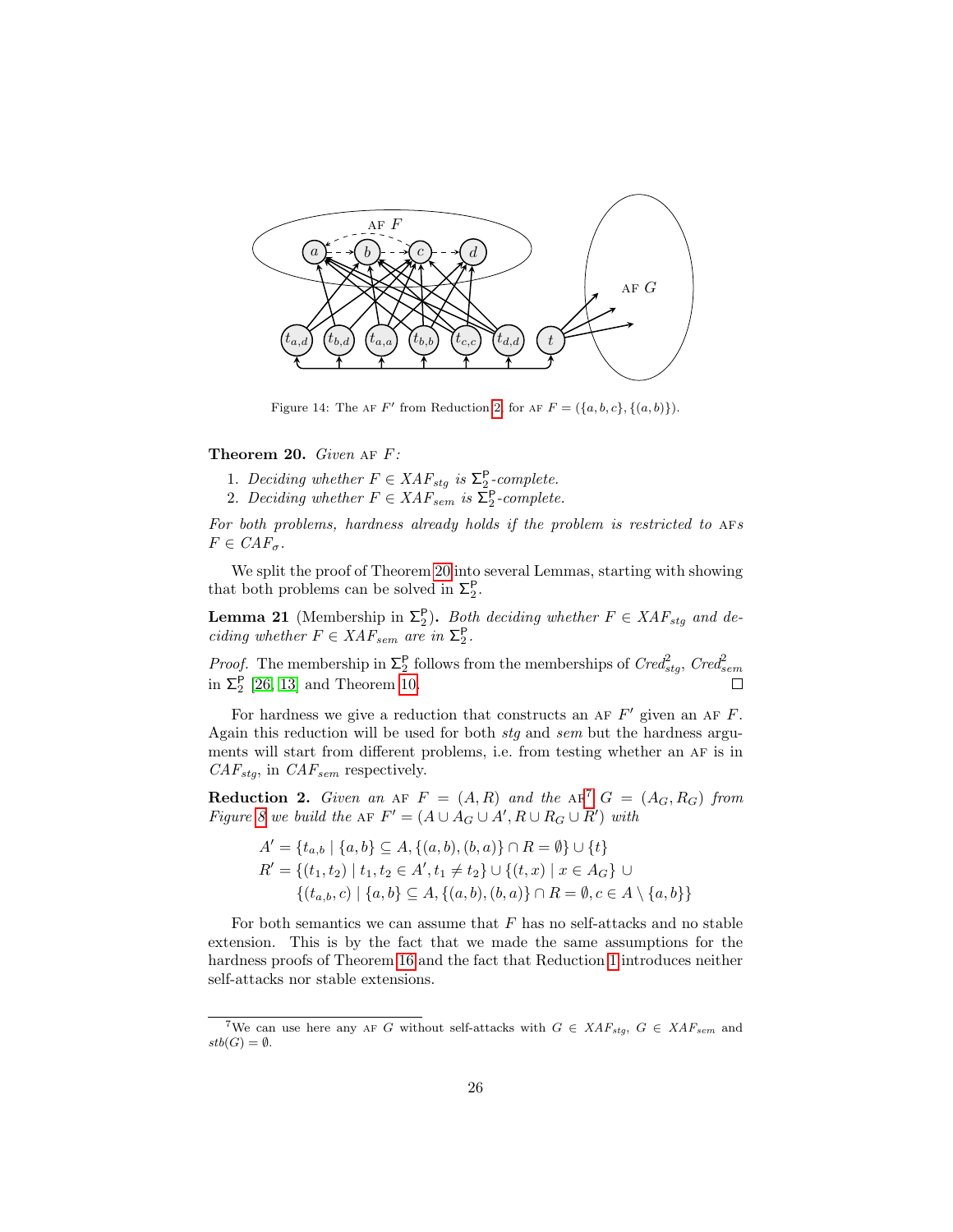<span id="page-26-0"></span>Lemma  $22.$  Given an AF  $F$  without self-attacks and stable extensions then  $F' \in \text{CAF}_{\text{stg}}, \text{ and } F \in \text{CAF}_{\text{stg}} \text{ iff } F' \in \text{XAF}_{\text{stg}}.$ 

*Proof.* First, we show that each stage extension  $E$  contains at least one argument from A'. Suppose that not, then  $E \setminus A_G \cup \{t\}$  is a conflict-free set that has  $A_G$ in its range. Hence we have a contradiction to the range maximality of E. Further, as  $A'$  forms a clique in  $F$  we get that each extension contains exactly one argument from the set.

Next we show that the ranges of naive sets  $E$  containing argument  $t$  cannot be contained in the ranges of conflict-free sets  $E'$  containing an argument  $t_{a,b}$ with  $a, b \in A$ .

- If  $t \in E$  then all arguments in  $A_G$  are attacked by  $E$  and thus are in the range of E.
- If  $t \notin E'$  at least one argument of  $A_G$  is not in the range of E'. Otherwise,  $E' \cap A_G$  would be a stable extension of G, which contradicts  $stb(G) = \emptyset$ .

We will next consider these two kind of extensions separately.

- First, consider the sets  $E$  containing  $t$ . As  $t$  does not attack any argument in A nor does A have any outgoing attacks we have
	- (i)  $\{t\} \cup E' \in cf(F') \text{ iff } E' \in cf(F) \text{ and }$
	- (ii) as arguments in  $A$  do not attack arguments outside  $A$  we have that  $({t} \cup E')_{F'}^+ = {t}^+_{F'} \cup E'_{F'}^+$  and thus  $({t} \cup E')_{F'}^+$  is maximal when  $E_{F'}^{\prime +}$  is maximal.

Hence,  $\{t\} \cup E' \in stg(F')$  iff  $E' \in stg(F)$  and thus for each  $a \in A$  we have that  $\{t, a\}$  is credulously accepted in  $F'$  iff a is credulously accepted in  $F$ .

As, by assumption, F has no stable extension there cannot be an extension  $E$  containing  $t$  and having all arguments  $A$  in its range.

• Second, consider the sets E containing an argument  $t_{a,b}$  with  $a, b \in A$ . Now it is easy to verify that the sets  $\{t_{a,b}, a, b\}$  are conflict-free sets of  $F'$ and A is in the range of each of these extensions. As the extensions of the first type never have the whole set  $A$  in their range (cf. first item) a set  $\{t_{a,b}, a, b\}$  is incomparable to these extensions.

As  $t_{a,b}$  does not attack any argument in  $A_G$  nor does  $A_G$  have any outgoing attacks we have

- (i)  $\{t_{a,b}, a, b\} \cup E' \in cf(F') \text{ iff } E' \in cf(G) \text{ and }$
- (ii) as arguments in  $A_G$  do not attack arguments outside  $A_g$  we have that  $(\{t_{a,b}, a, b\} \cup E')_{F'}^+ = \{t\}_{F'}^+ \cup E'_{F'}^+$  and thus  $(\{t_{a,b}, a, b\} \cup E')_{F'}^+$  is maximal when  $E'_{F'}$  is maximal.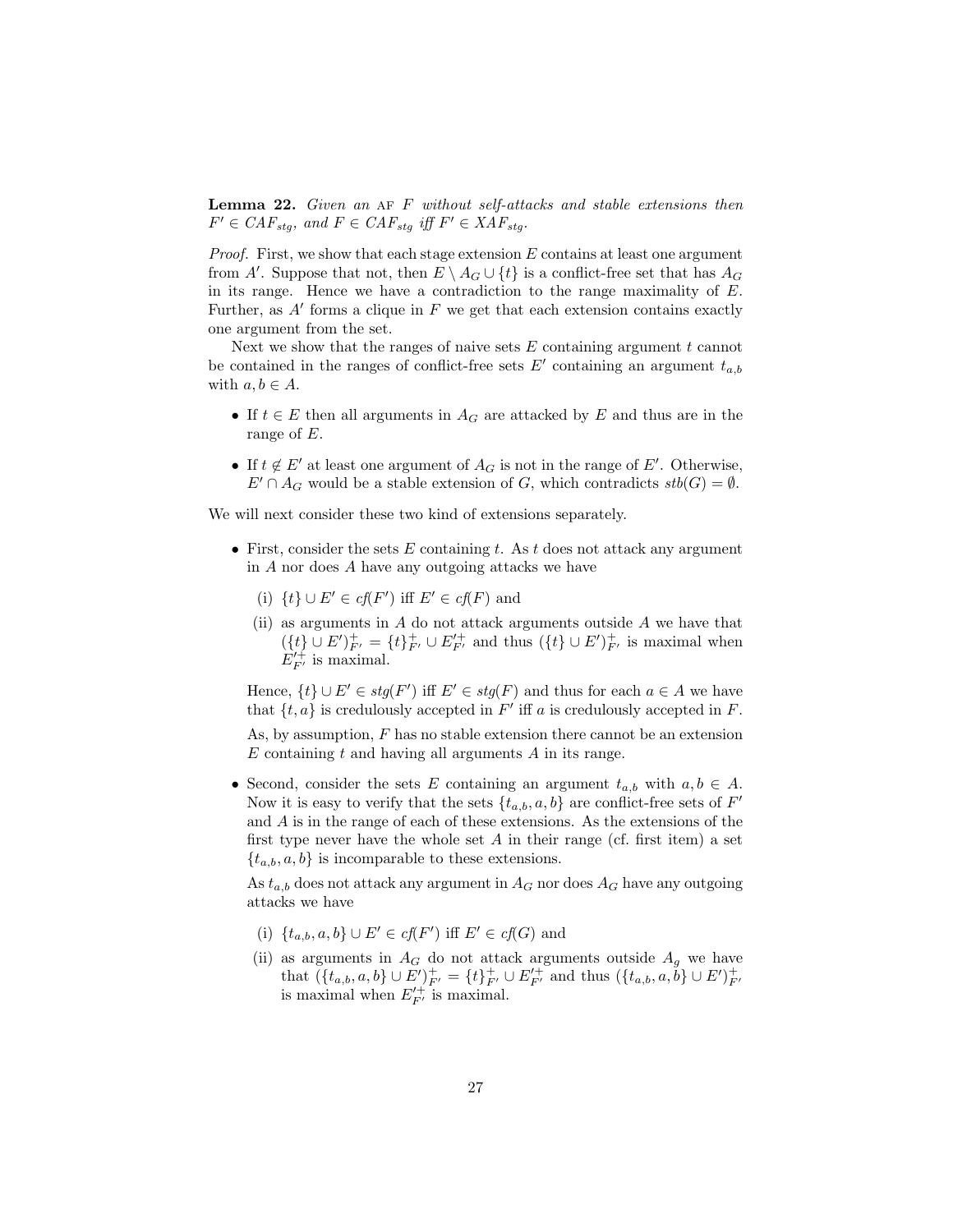Thus,  $\{t_{a,b}, a,b\} \cup E' \in stg(F')$  iff  $E' \in stg(G)$ . Now, as  $G \in XAF_{stg}$  we have that for each  $g, g' \in G$  with  $(g, g'), (g', g) \notin R_G$  there is an  $E' \in$  $stg(G)$  with  $g, g' \in E$ . Furthermore as G has no self-attacks it is also compact (cf. Proposition [5\)](#page-16-0) and thus for each  $g \in A_G$  there is an  $E' \in$  $stg(G)$  with  $g \in E'$ . From these stage extensions we obtain that:

- $\{t_{a,b}, a\}, \{t_{a,b}, b\}$  are credulously accepted in  $F'$ ;
- $\{t_{a,b}, g, g'\}$  is credulously accepted in  $F'$ , for  $g, g' \in G$  with  $(g, g')$ ,  $(g', g) \notin R_G;$
- $\{t_{a,b}, g\}$  is credulously accepted in F', for each  $g \in G$ ;
- $\{a, g\}$  is credulously accepted in F', for each  $a \in A$  and  $g \in G$ ;

Combining the above results, we have that all non-conflicting pairs of arguments in  $F'$  except  $\{t, a\}$  with  $a \in A$  are credulously accepted in  $F'$ . Thus  $F'$ is stg-analytic iff all the pairs  $\{t, a\}$  with  $a \in A$  are credulously accepted in  $F'$ iff each  $a \in A$  is credulously accepted in F iff F is stg-compact.

Finally we show that  $F' \in \text{CAF}_{\text{stg}}$  (independent of whether  $F \in \text{CAF}_{\text{stg}}$ ). As (i) for each  $a \in A$  the set  $\{t_{a,a}, a\}$  is credulously accepted, and (ii) for each  $g \in A_G$  and  $a, b \in A$  with  $(a, b), (b, a) \notin R$  the set  $\{t_{a,b}, g\}$  is credulously accepted, the AF  $F'$  is stg-compact.  $\Box$ 

Now, as Reduction [2](#page-25-0) can be performed in polynomial-time and  $CAF_{stg}$  is  $\Sigma_2^{\mathsf{P}}$ -hard [Th. [16\]](#page-22-0), Lemma [22](#page-26-0) implies that deciding whether  $F \in \text{CAF}_{stg}$  is  $\Sigma_2^{\mathsf{P}}$ hard.

<span id="page-27-0"></span>Lemma  $23.$  Given an AF  $F$  without self-attacks and stable extensions then  $F' \in \text{CAF}_{sem}, \text{ and } F \in \text{CAF}_{sem} \text{ iff } F' \in \text{XAF}_{sem}.$ 

The proof of the above lemma is very similar to the proof of Lemma [22](#page-26-0) and thus omitted here, but provided in [Appendix B.](#page-65-0) Now, as Reduction [2](#page-25-0) can be performed in polynomial-time and  $CAF_{sem}$  is  $\Sigma_2^{\mathsf{P}}$ -hard [Th. [16\]](#page-22-0), Lemma [23](#page-27-0) implies that deciding whether  $F \in \text{CAF}_{\text{stg}}$  is  $\Sigma_2^{\mathsf{P}}$ -hard. This completes the proof of Theorem [20.](#page-25-1)  $\Box$ 

In conclusion we have that for all the semantics under our considerations the complexity of testing whether an af is compact or analytic is as hard as credulous acceptance. We summarize the results of this section in Table [2.](#page-28-1)

Complexity of further decision problems. Similar to other subclasses, compact and analytic afs decrease the complexity of certain decision problems. Let us first discuss the case of compact afs. By definition for credulous acceptance (does an argument occur in at least one extension), this problem becomes trivial for this class. For skeptical acceptance (does an argument a occur in all extensions) in compact AFs the problem reduces to checking whether  $a$  is isolated. If yes, it is skeptically accepted; if no,  $a$  is connected to at least one further argument that has to be credulously accepted by the definition of compact afs. But then, it is the case for any semantics that is based on conflict-free sets that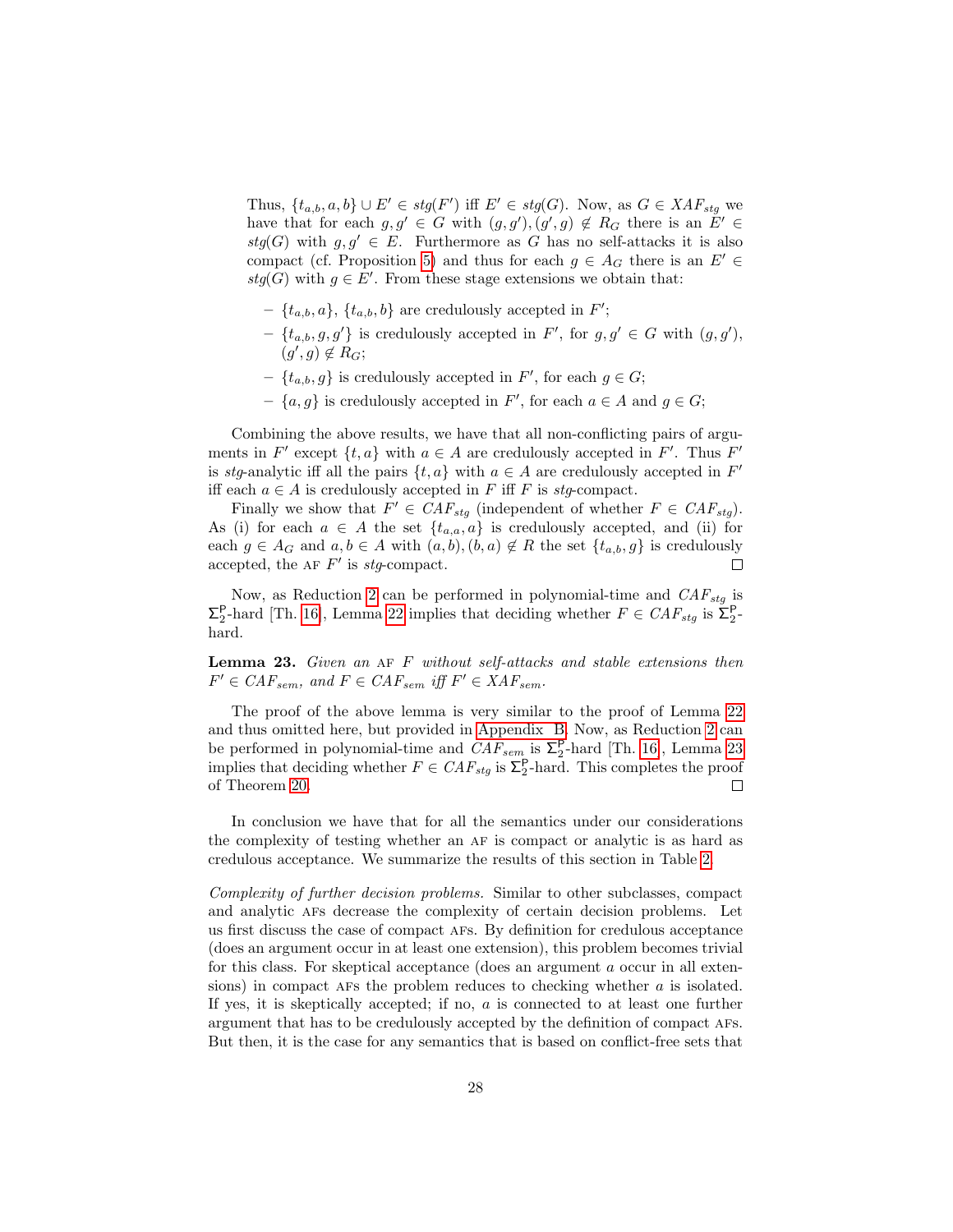$F \in CAF_{\sigma}$ ?  $F \in XAF_{\sigma}$ ?  $nai$  in P in P

<span id="page-28-1"></span>Table 2: Complexity Results ( $C$ -c denotes completeness for class  $C$ ).

| nai | in P                | in P                |
|-----|---------------------|---------------------|
| stb | $NP-c$              | $NP-c$              |
| prf | $NP-c$              | $NP-c$              |
| stg | $\Sigma_{2}^{P}$ -c | $\Sigma_{2}^{P}$ -c |
| sem | $\Sigma_{2}^{P}$ -c | $\Sigma_{2}^{P}$ -c |

a cannot be skeptically accepted, since it will not appear together with b in an extension. For analytic afs we can distinguish between afs with self-attacks and without. In the latter case the AFs are also compact (cf. Proposition [5\)](#page-16-0) and thus credulous and skeptical acceptance can be solved as described above. In the former case, for credulous acceptance we only have to check whether the argument is self-attacking or not. For skeptical acceptance the behavior seems to diverge between different semantics. On the one hand, for deciding whether an argument is skeptically accepted w.r.t. stable semantics one can test if the argument is credulously accepted and all its attackers are not credulously accepted, which can be done in polynomial time. On the other hand side, for preferred and semi-stable semantics analytic afs seem to have no computational benefits. Moreover, [\[10\]](#page-59-5) showed that in compact AFs the verification problem (given AF  $F$ and a set of arguments E, is E a  $\sigma$ -extension of F?) is still coNP-hard for stage, semi-stable and preferred semantics. Theses results can be extended to analytic afs by the observation that the reductions used in the proofs of Theorems [14](#page-20-0) and [20](#page-25-1) are also valid reductions for the verification problem.

# <span id="page-28-0"></span>5. Explicit Conflict Conjecture

In this section we take another look at the issue of implicit conflicts and the possibility of making them explicit. In Section [3.2](#page-12-3) we identified the classes of afs where all conflicts are explicit w.r.t. a given semantics. Recall the notion of an analytic af from Definition [4.](#page-12-4) In [\[10\]](#page-59-5) the authors conjectured that, under stable semantics, every AF can be translated to an equivalent analytic AF (having the same set of arguments), i.e. that all implicit conflicts can be made explicit without changing the stable extensions. We will refute this conjecture and show that the claim also does not hold for preferred, semi-stable and stage semantics.

**Definition 7.** An AF F is called *quasi-analytic* for  $\sigma$  if there is an AF G such that  $A_F = A_G$ ,  $\sigma(F) = \sigma(G)$  and G is analytic for  $\sigma$ , i.e., it has only explicit conflicts for  $\sigma$ . On the other hand, F is called non-analytic for  $\sigma$  if it is not quasi-analytic for  $\sigma$ .

Example 4. Consider again the AF in Figure [2,](#page-3-0) which, as we have seen in Example [3,](#page-12-1) is not analytic for  $\sigma \in \{stb, prf, sem, stg\}$ . However, adding the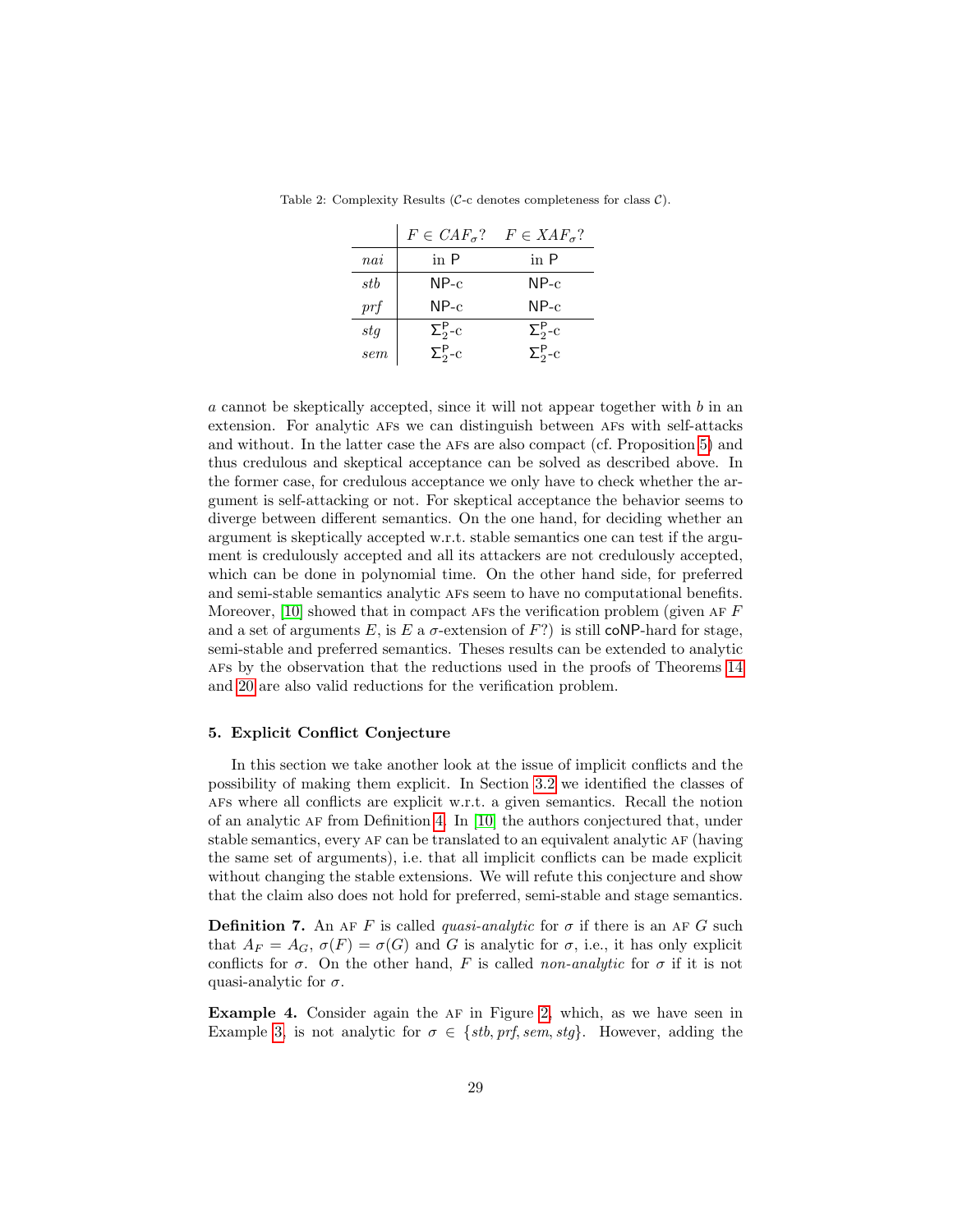<span id="page-29-1"></span>

Figure 15: Illustration of the AF from Example [5.](#page-29-0)

attack  $c \rightarrow d$  (or  $d \rightarrow c$  or both) we obtain an equivalent (under  $\sigma$ ) AF F', where all conflicts are explicit. Thus F is quasi-analytic.  $\Diamond$ 

In other words, an AF is quasi-analytic for a given semantics  $\sigma$  if it can be translated to another af that has the same arguments, has the same extensions under  $\sigma$ , and all conflicts are explicit. The conjecture from [\[10\]](#page-59-5) says that every af containing implicit conflicts for stable semantics is quasi-analytic, in the sense that all implicit conflicts can be made explicit without adding further arguments. We repeat the conjecture from [\[10\]](#page-59-5), just parameterized by an arbitrary semantics. In line with the following definition, [\[10\]](#page-59-5) claimed that ECC holds for stable semantics.

Definition 8. We say that the *Explicit Conflict Conjecture (ECC)* holds for semantics  $\sigma$  if every AF is quasi-analytic for  $\sigma$ .

First note that, as discussed in the introduction, ECC holds for naive semantics. Every pair of non-self-attacking arguments occurs together in a naive extension if and only if there is no attack between them. Hence a conflict can only be implicit for naive semantics if at least one of the arguments involved is self-attacking. But letting each self-attacking argument be attacked by all other arguments does not change the naive extensions (and obviously does not change the set of arguments), hence every AF is quasi-analytic.

In the remainder of this section we will refute ECC for all semantics in  $\{stb, prf, sem, stg\}$  by providing non-analytic AFs.

<span id="page-29-0"></span>**Example 5.** Take into account the AF  $F = (A, R)$  depicted in Figure [15,](#page-29-1) which features an implicit conflict for stable semantics between a and b:

$$
A = \{a, b, c\} \cup \{u_i, v_i, x_i, y_i \mid i \in \{1, 2\}\}
$$
  
\n
$$
R = \{\langle a, c \rangle, \langle b, c \rangle\} \cup \{\langle \alpha_i, \beta_i \rangle \mid i \in \{1, 2\}, \alpha \in \{x, y\}, \beta \in \{u, v\}\}
$$
  
\n
$$
\cup \{ (u_i, a), (a, x_i), (v_i, b), (b, y_i), \langle u_i, v_i \rangle \mid i \in \{1, 2\} \}
$$

In the following we refer to  $A_1 = \{v_1\}$ ,  $A_2 = \{u_1\}$ ,  $A_3 = \{x_1, y_1\}$ , and  $B_1 = \{v_2\}, B_2 = \{u_2\}, B_3 = \{x_2, y_2\}$  The stable extensions of F can be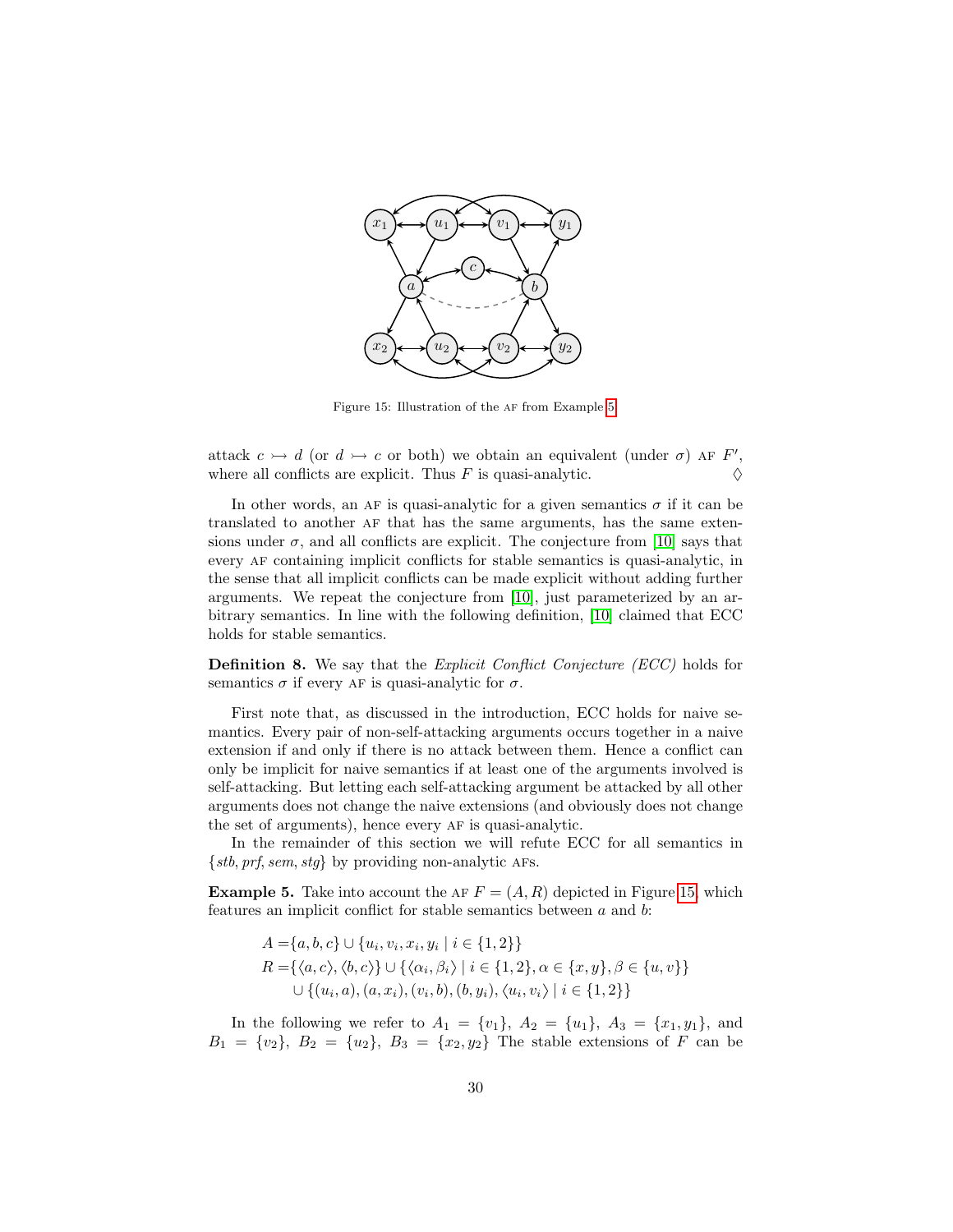separated into extensions containing c and others. For  $i, j \in \{1, 2, 3\}$  the former are given as:

$$
S_{ij} = \{c\} \cup A_i \cup B_j
$$

If on the other hand  $c \notin S$  one of a, b will be a member of S and thus:

$$
S_1 = \{a, v_1, v_2\}
$$
  
\n
$$
S_2 = \{b, u_1, u_2\}
$$
  
\n
$$
S_3 = \{a, v_1, y_2\}
$$
  
\n
$$
S_4 = \{a, y_1, v_2\}
$$
  
\n
$$
S_5 = \{b, u_1, x_2\}
$$
  
\n
$$
S_6 = \{b, x_1, u_2\}
$$

For  $S \in stb(F)$  and wlog.  $a \in S$  take into account that a is attacked by  $u_1$ and the only possible defenders  $v_1$  and  $y_1$  are explicitly in conflict with b. Thus clearly a and b share an implicit conflict, as one cannot be defended without the other being attacked. However observe that all the other conflicts implicitly defined by the extension-set  $\mathbb{S} = \{S_1, S_2, \ldots, S_6\} \cup \{S_{ij} | i, j \in \{1, 2, 3\}\}\$ are already given explicitly in  $F$ . Furthermore the remaining maximal conflict-free sets  $S_a = \{a, y_1, y_2\}$  and  $S_b = \{b, x_1, x_2\}$  do attack neither b nor a respectively and thus are not stable extensions of  $F$ .

We now proceed by showing that the AF depicted in Figure [15](#page-29-1) and discussed in Example [5](#page-29-0) serves as a counter-example for ECC for stable semantics.

# Theorem 24. There are non-analytic AFs for stable semantics.

*Proof.* Consider the  $AF$  F from Example [5](#page-29-0) and recall its set of stable extensions S. We will show that there is no AF G with  $A_G = A_F$ ,  $stb(G) = S$  and  $(a, b) \in R_G$ . (Observe that due to symmetry reasons we need not consider  $(b, a) \in R_G$  and  $(a, b) \notin R_G$ .) For a contradiction take such an AF as given.

The extensions containing  $c$  ensure that there is no attack in  $G$  between arguments c and  $\alpha_i$  for  $\alpha \in \{x, u, v, y\}$  and  $i \in \{1, 2\}$ , or between  $\alpha_1$  and  $\alpha_2$ . By definition any stable extension  $S \in \mathbb{S}$  attacks all outside arguments,  $S \rightarrow \alpha$ for  $\alpha \in A_G \backslash S$ . Hence from  $S_3 = \{a, v_1, y_2\}$  being a stable extension we conclude  $a \rightarrow c$  and  $\{a, y_2\} \rightarrow \alpha_2$  for  $\alpha \in \{x, u, v\}$ . Similarly due to  $S_4 = \{a, y_1, v_2\}$  we conclude that  $\{a, y_1\} \rightarrow \alpha_1$  for  $\alpha \in \{x, u, v\}$ . But now by assumption  $a \rightarrow b$ and thus for  $S_a = \{a, y_1, y_2\}$  we acquire full range,  $S_a \rightarrow \alpha$  for any  $\alpha \in A_G \backslash S_a$ , i.e.  $S_a$  becomes an unwanted stable extension. Therefore  $F$  is non-analytic.  $\quad \Box$ 

We observe that in this counter-example for ECC for stable semantics the stable extensions coincide with semi-stable, preferred and stage extensions. With the following lemma this leads to some straightforward generalizations.

<span id="page-30-0"></span>**Lemma 25.** Let F be an AF with  $prf(F) = stb(F)$  (resp. sem $(F) = stb(F)$ ). If F is quasi-analytic for preferred (resp. semi-stable) semantics, then it is also quasi-analytic for stable semantics.

*Proof.* By assumption, for  $\sigma \in \{prf, sem\}$ , there is a  $\sigma$ -analytic AF G such that  $A_G = A_F$  and  $\sigma(F) = \sigma(G)$ . We want to show that  $stb(G) = \sigma(G)$ . Using the fact that for any AF F,  $stb(F) \subseteq \sigma(F)$  holds, it remains to show that  $\sigma(G) \subseteq stb(G)$ . To this end observe that any attack of F still represents an explicit conflict in G. Now for  $S \in stb(F)$  we know that for all  $a \in A_F \setminus S$  we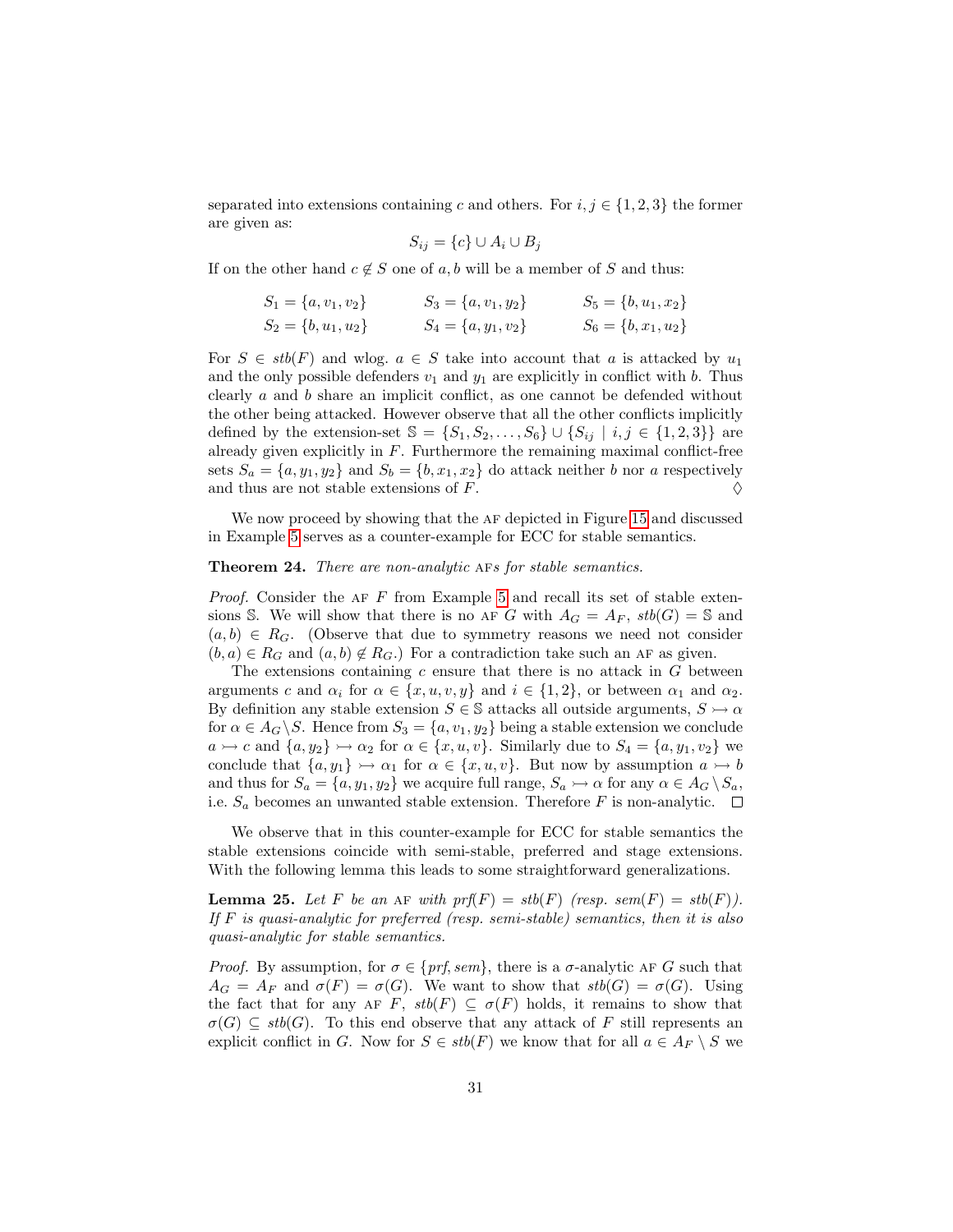<span id="page-31-1"></span>

Figure 16: A non-analytic AF for prf as used in Example [6.](#page-31-0)

have  $S \rightarrow_{F} a$ . Since by assumption also  $S \in \sigma(F)$  this immediately implies an explicit conflict between S and a in G. Due to admissibility of  $\sigma$ -extensions this means that actually  $S \rightarrowtail_G a$  as otherwise S would not defend itself from a in G. Therefore we have  $S \rightarrowtail_G a$  for all  $a \in A_G \setminus S$ . Hence  $S \in stb(G)$ , resulting in  $\sigma(G) = stb(G)$  and thus G being stb-analytic and also F being stb-quasi-analytic.  $\Box$ 

Using the AF  $F$  from Example [5](#page-29-0) and the contraposition of Lemma [25](#page-30-0) yields the following result, refuting ECC for preferred and semi-stable semantics.

Corollary 26. There are non-analytic AFs for preferred and semi-stable semantics, respectively.

The next example shows that some AFs prove to be non-analytic for preferred semantics while being quasi-analytic for all the other semantics under consideration.

<span id="page-31-0"></span>**Example 6.** Take into account the AF  $F = (A, R)$  as depicted in Figure [16](#page-31-1) with

$$
A = \{a_i, b_i, x_i, u_i \mid i \in \{1, 2, 3\}\}
$$
  

$$
R = \{\langle a_i, b_i \rangle, (b_i, x_i), (x_i, u_i) \mid i \in \{1, 2, 3\}\} \cup \{(x_1, x_2), (x_2, x_3), (x_3, x_1)\}\
$$

We have  $\text{prf}(F) = \{S_a, S_b, A_1, A_2, A_3, B_1, B_2, B_3\}$  and

| $S_a = \{a_1, a_2, a_3\}$                | $S_b = \{b_1, b_2, b_3, u_1, u_2, u_3\}$ |
|------------------------------------------|------------------------------------------|
| $A_1 = \{a_2, a_3, b_1, x_2, u_1, u_3\}$ | $B_1 = \{a_1, b_2, b_3, x_1, u_2, u_3\}$ |
| $A_2 = \{a_1, a_3, b_2, x_3, u_1, u_2\}$ | $B_2 = \{a_2, b_1, b_3, x_2, u_1, u_3\}$ |
| $A_3 = \{a_1, a_2, b_3, x_1, u_2, u_3\}$ | $B_3 = \{a_3, b_1, b_2, x_3, u_1, u_2\}$ |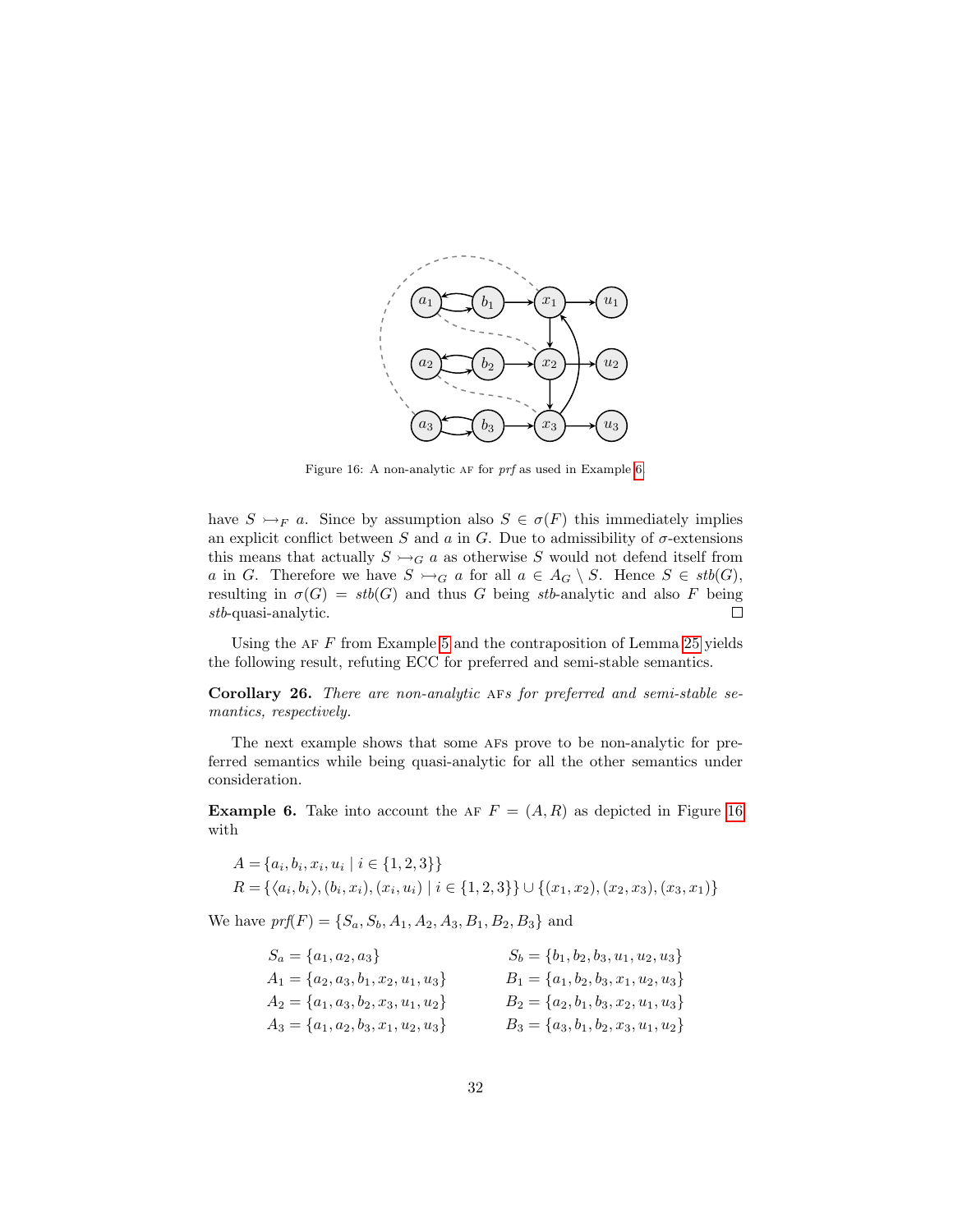<span id="page-32-0"></span>

Figure 17: Analytic AF for stage semantics, cf. Example [5.](#page-29-0)

In the following we show that  $F$  is non-analytic for preferred semantics. For a contradiction we assume that there exists an analytic AF G with  $A_G = A$ and  $prf(F) = prf(G)$ . We now investigate this hypothetical AF G. Observe that for  $i, j \in \{1, 2, 3\}$  due to  $S_b$  there is no conflict between  $u_i$  and  $b_j$ , due to  $A_1, A_2, A_3$  there is no conflict between  $u_i$  and  $a_j$ , and for  $i \neq j$  there is no conflict between  $x_i$  and  $u_j$ ; in other words in G the  $u_i$  can be attacked only by the  $x_i$ . Furthermore we have an implicit conflict between  $a_1$  and  $x_2$ . Due to  $S_a$ being admissible and G being analytic now  $S_a \rightarrowtail_G x_2$ . But then  $S_a$  defends  $u_2$ and thus can not be a preferred extension in  $G$ . For symmetry reasons it follows that the implicit conflicts  $(a_i, x_j)$  of F cannot be made explicit for preferred semantics.

On the other hand for stable (or stage or semi-stable) semantics we observe that  $S_a$  is not an extension. Although the overall conflicts remain the same, this allows us to include conflicts  $(x_j, a_i)$  without any harm for the other extensions. Thus for stable, semi-stable and stage semantics this AF is quasi-analytic.  $\diamond$ 

We still have not answered the question whether stage semantics possesses non-analytic afs. A candidate for a non-analytic af for stage semantics would be the AF  $F$  from Example [5,](#page-29-0) but it turns out to be quasi-analytic for stage semantics. In fact, the analytic AF  $G$  depicted in Figure [17](#page-32-0) has the same stage extensions as F,  $stb(F) = stg(F) = stg(G)$ .

However, the following slightly more involved example yields a non-analytic AF for stage semantics.

<span id="page-32-1"></span>**Example 7.** Take into account the AF  $F = (A, R)$  depicted in Figure [18](#page-33-0) with:

$$
A = \{a, b, c\} \cup \{u_i, v_i, x_i, y_i, r_i, s_i \mid i \in \{1, 2\}\}
$$
  
\n
$$
R = \{\langle a, c \rangle, \langle b, c \rangle\} \cup \{\langle r_i, x_i \rangle, \langle s_i, y_i \rangle \mid i \in \{1, 2\}\}
$$
  
\n
$$
\cup \{\langle \alpha_i, \beta_i \rangle \mid i \in \{1, 2\}, \alpha \in \{x, y\}, \beta \in \{u, v\}\}
$$
  
\n
$$
\cup \{\langle u_i, a \rangle, (a, x_i), (v_i, b), (b, y_i), \langle u_i, v_i \rangle \mid i \in \{1, 2\}\}\
$$

In the following we will refer to  $M_{i1} = \{r_i, v_i, s_i\}, M_{i2} = \{r_i, u_i, s_i\}, M_{i3} =$  ${x_i, y_i}, M_{i4} = {x_i, s_i}, M_{i5} = {x_i, y_i}.$  The stable extensions of F can be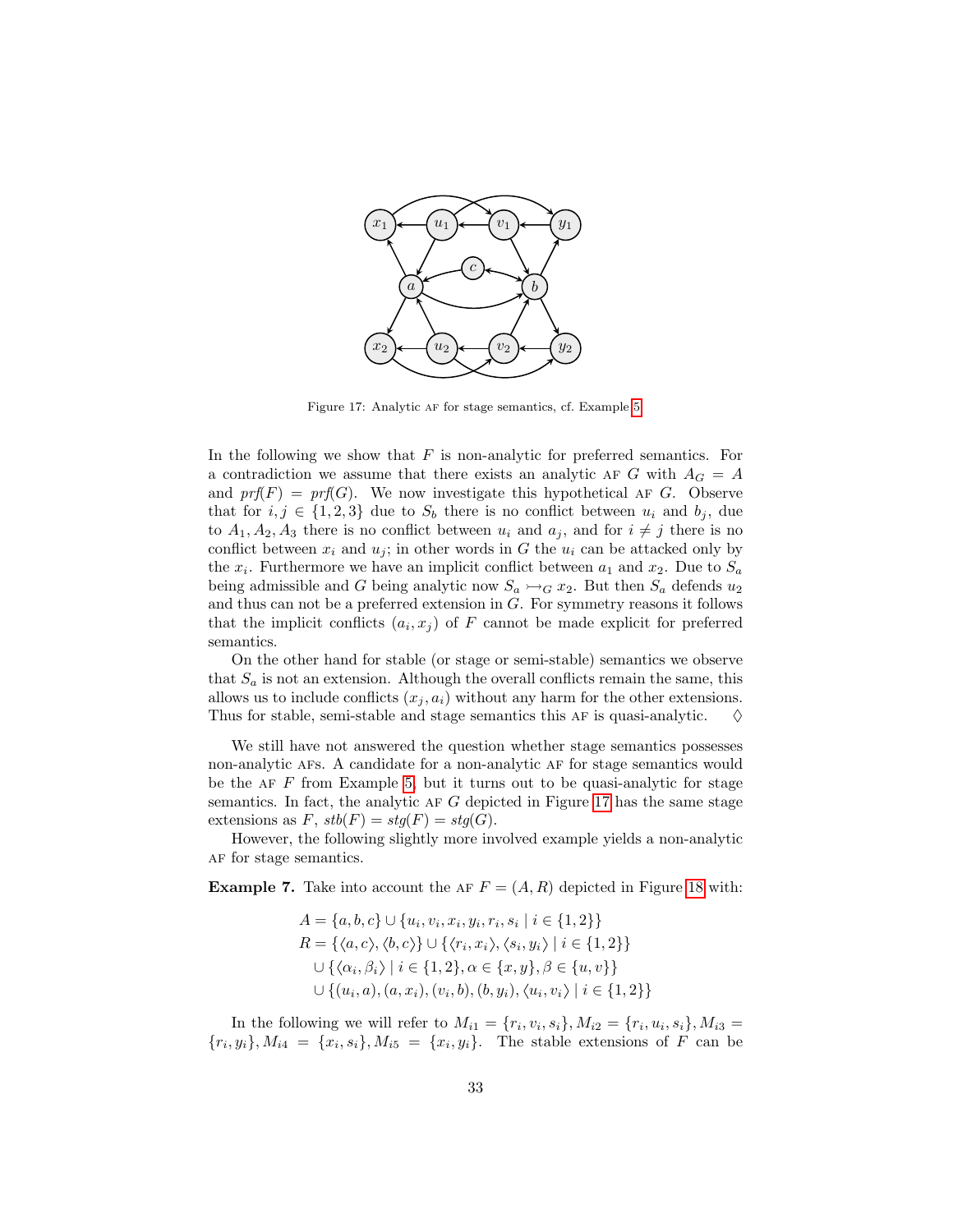<span id="page-33-0"></span>

Figure 18: Illustration of the AF from Example [7.](#page-32-1)

separated into extensions containing c and others. For  $i, j \in \{1 \dots 5\}$  the former are given as:

$$
S_{ij} = \{c\} \cup M_{1i} \cup M_{2j}
$$

If, on the other hand,  $c \notin S$ , one of a, b will be a member of S:

| $S_1 = \{a, r_1, r_2, v_1, v_2, s_1, s_2\}$ | $S_4 = \{a, r_1, r_2, y_1, v_2, s_2\}$ |
|---------------------------------------------|----------------------------------------|
| $S_2 = \{b, r_1, r_2, u_1, u_2, s_1, s_2\}$ | $S_5 = \{b, r_1, u_1, x_2, s_1, s_2\}$ |
| $S_3 = \{a, r_1, r_2, v_1, y_2, s_1\}$      | $S_6 = \{b, r_2, x_1, u_2, s_1, s_2\}$ |

Similarly to Example [5](#page-29-0) we have that  $a$  and  $b$  share an implicit conflict for stable and thus stage semantics, as  $stb(F) = stg(F) = \mathbb{S} = \{S_1 \dots S_6\} \cup \{S_{ij} \mid$  $i, j \in \{1...5\}$ . Again except for the implicit conflict between a and b all conflicts in  $F$  already are explicit, and the only other maximal conflict-free sets  $S_a = \{a, r_1, r_2, y_1, y_2\}$  and  $S_b = \{b, x_1, x_2, s_1, s_2\}$  are not stable extensions here.  $\Diamond$ 

## Theorem 27. There are non-analytic AFs for stage semantics.

*Proof.* Consider the AF  $F = (A, R)$  from Example [7.](#page-32-1) We first show that F is non-analytic for stable semantics by assuming a contradicting analytic AF  $G$ of the same arguments and extensions. We will then use this observation to proceed similarly for stage semantics. As for any AF G with  $stb(G) \neq \emptyset$  we have  $stb(G) = stg(G)$ , we will assume some AF G which is analytic for stage semantics where  $stb(G) = \emptyset$ . In fact for both, stable and stage semantics, we show a slightly stronger result; for the given extension-set the conflict between a and b has to be implicit. For symmetry reasons, wlog. we assume  $(a, b) \in R_G$ . In what follows, we use the same naming schema for extensions as in Example [7.](#page-32-1)

For stable semantics we need  $a \rightarrow c$ , since e.g.  $S_1$  has to be a stable extension. From  $S_{33} \in stb(G)$ ,  $a \rightarrow b$  by assumption and as observed  $a \rightarrow c$  we conclude  $S_a \in stb(G)$ , as  $c \in S_{33}$  is allowed to attack only a and b. Thus if G is analytic for stable semantics then  $stb(F) \neq stb(G)$ .

We now turn to stage semantics and have the following observations: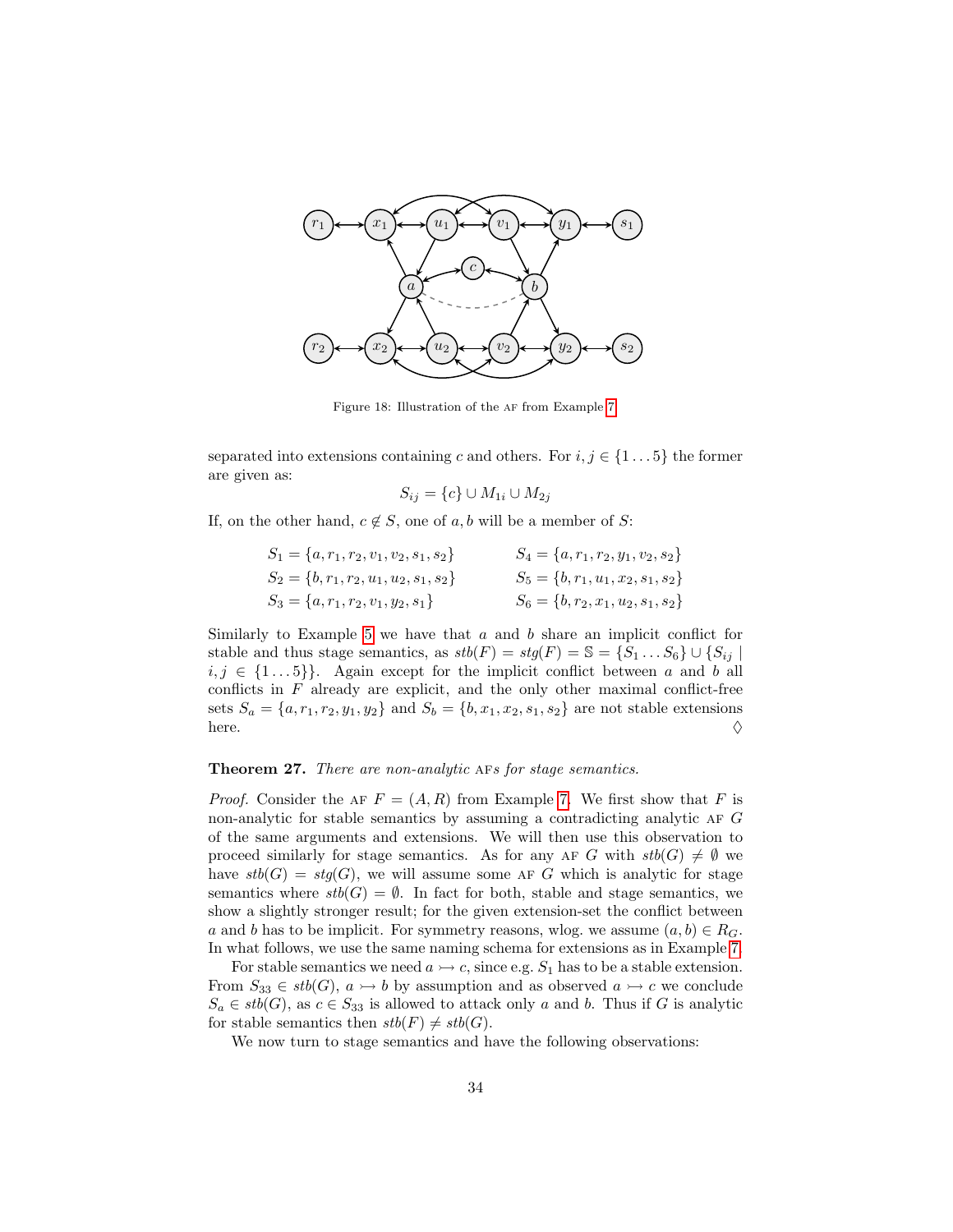- For  $i \in \{1, 2\}$ , due to maximal conflict-freeness and the given conflicts, we need explicit conflicts between  $s_i$  and  $y_i$ ,  $r_i$  and  $x_i$   $(r_i, s_i \notin S_{55})$ , between c and a, c and b ( $a \notin S_{33}$ ,  $b \notin S_{44}$ ), and between  $u_i$  and  $v_i$  ( $v_i \notin S_{22}$ ). We will frequently make use of these necessities in the following.
- For the explicit conflict between  $s_1$  and  $y_1$ , we need  $s_1 \rightarrow y_1$  for otherwise  $S_{55}^+ \subset S_{45}^+$ . Similarly we conclude  $s_2 \rightarrowtail y_2, r_1 \rightarrowtail x_1$  and  $r_2 \rightarrowtail x_2$ ;
- As the conflict between c and a is explicit, furthermore necessarily  $c \rightarrow a$ for otherwise (in case  $a \rightarrow c$  and  $c \not\rightarrow a$ )  $S_{11}^+ \subset S_1^+$ ;
- Now since  $u_i$  and  $v_i$  need to be in conflict we need  $c \nleftrightarrow b$  for otherwise at least one of  $S_{ij}$  for  $i, j \in \{1, 2\}$  becomes a stable extension. By conflictimplicitness hence  $b \rightarrowtail c.$
- From  $c \rightarrow a$ ,  $r_1 \rightarrow r_1$  and  $s_1 \rightarrow y_1$  we conclude  $u_1 \rightarrow v_1$  due to the danger of  $S_{21}^+ \subset S_{11}^+$ . Similarly  $u_2 \rightarrow v_2$ .
- Since  $c \rightarrow a$  and  $u_i \rightarrow v_i$  furthermore we need  $x_i \rightarrow r_i$ ,  $x_i \rightarrow u_i$  and  $x_i \rightarrow v_i$ , due to range comparison of  $M_{i4}$  and  $M_{i2}$ .
- By previous range observations we have to assume  $b \nrightarrow a$  and  $u_i \nrightarrow a$ , for otherwise  $S_2$  becomes a stable extension.
- But now  $S_2^+ \subseteq S_b^+$ , i.e. either we gain the unwanted extension  $S_b$  or we lose the desired extension  $S_2$ .

 $\Box$ 

To conclude this section we investigate the question of conditions such that ECC holds. We have mentioned earlier that every AF is quasi-analytic for naive semantics. This insight can be generalized as follows.

**Proposition 28.** Let  $\sigma \in \{stg, stb, sem, prf\}$ . If for some AF F there exists an AF G such that  $\sigma(F) = \text{nai}(G)$ , then F is quasi-analytic for  $\sigma$ .

*Proof.* Let F, G be AFs with  $\sigma(F) = \text{na}i(G)$ . We define the AF H with  $A_H = A_F$ and  $R_H = \{ \langle a, b \rangle \mid (a, b) \in R_G, a, b \in \text{Arg}_{\sigma(F)} \} \cup \{ \langle a, x \rangle, (x, x) \mid a \in A_F, x \notin \mathcal{A} \}$  $Args_{\sigma(F)}$ . As this AF H provides the same conflicts as the AF G for naive semantics, we deduce that also the maximal conflict-free sets are the same,  $nai(H) = nai(G)$ . By definition of H, for any  $S \in \text{nai}(H)$  and  $a \in A_F \setminus S$  we have  $S \rightarrow_H a$  and hence S is a stable extension of H. Finally observe that  $stb(H) \subseteq \sigma(H) \subseteq \text{na}i(H)$  for any AF H, hence the result follows.  $\Box$ 

Another property that guarantees that ECC holds relies on the existence of what we call "identifying arguments". We say that an AF  $F$  is *determined* for semantics  $\sigma$  if for every  $S \in \sigma(F)$  there exists an  $a \in S$  such that for  $S' \in \sigma(F)$ we have that  $a \in S'$  implies  $S' = S$ . In other words, every  $\sigma$ -extension contains an identifying argument in the sense that it does not occur in any other  $\sigma$ extension. A simple necessary condition for an AF to be determined for  $\sigma$  is that the number of  $\sigma$ -extensions does not exceed the number of arguments.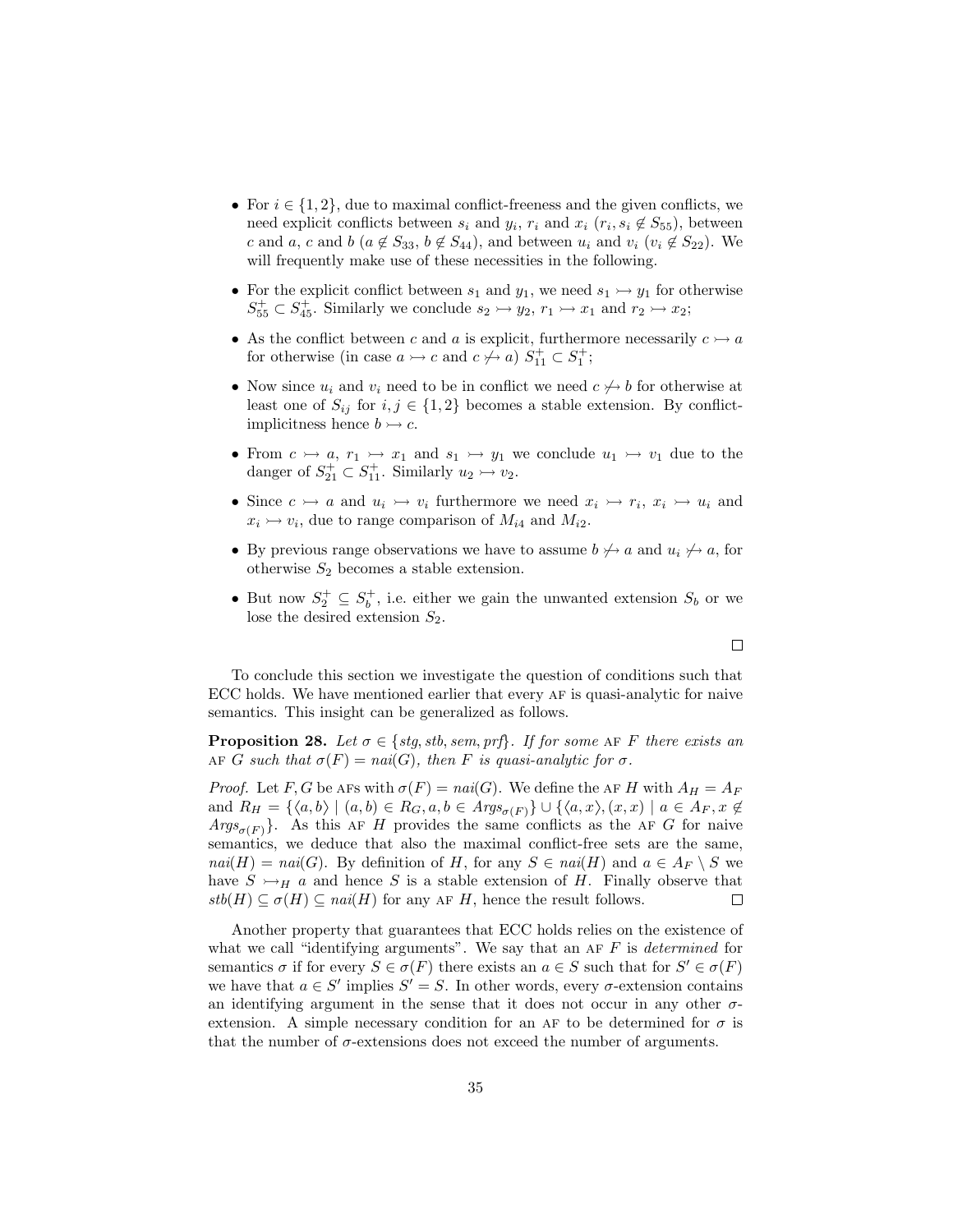**Proposition 29.** Let  $\sigma \in \{stb, prf, sem, stg\}$ . Then, any AF F determined for σ is quasi-analytic for σ.

*Proof.* Consider an AF F determined for  $\sigma$  and for each  $S \in \sigma(F)$  let  $a_S$  be some fixed identifying argument. Now taking into account the sets  $I = \{a_S | S\}$  $S \in \sigma(F)$ } and  $R_I = \{ \langle a_S, a_{S'} \rangle \mid S, S' \in \sigma(F), S \neq S' \},$  clearly  $\sigma((I, R_I)) =$  $\{\{a_S\} \mid S \in \sigma(F)\}.$  Furthermore let  $O = A_F \setminus I$  be the remaining arguments of F and  $R_O = \{ \langle a, b \rangle \mid a, b \in O, (a, b) \notin Pairs_{\sigma(F)} \}.$  We now define G as  $A_G = A_F = O \cup I$  and  $R_G = R_I \cup R_O \cup \{(a_S, b) \mid S \in \sigma(F), b \in (O \setminus S)\}.$  Observe that  $I$  forms a clique within  $G$ , a clique that is not attacked by arguments in O. For the SCC-splittable (cf. Definition [5\)](#page-18-2) stable semantics we can evaluate G as follows:

- 1. Compute the extensions of the clique I.
- 2. For each such extension E of I build the AF  $G_{|O\backslash E_G^+}$ .
- 3. For each extension  $E' \in \mathcal{GF}_{stb}(G_{|O\setminus E_G^+}, U_E^O)$  return  $E \cup E'.$

Now the stable extensions of I are singletons  ${a_S}$  for each  $S \in stb(F)$ . Moreover  $G_{|O\backslash \{a_S\}_{G}^+} = (S\backslash \{a_S\}, \emptyset)$  and  $U_{\{a_S\}}^O = S\backslash \{a_S\}$ . We get  $\mathcal{GF}_{stb}(G_{|O\backslash \{a_S\}_{G}^+}, U_{\{a_S\}}^O) =$  $stb((S \setminus \{a_S\}, \emptyset)) = S \setminus \{a_S\}.$  Hence  $stb(G) = stb(F)$ . The result for preferred semantics, which is also SCC-splittable, follows in the same way. For  $\theta \in \{stg, sem\}$  we get  $stb(G) = \theta(F)$  in the same way as above and since  $\theta(F) \neq \emptyset$  it follows that  $\theta(G) = stb(G) = \theta(F)$ .

Finally observe that all conflicts in G for  $\sigma$  (among I, among O or between I and  $O$ ) are explicit by definition.  $\Box$ 

# <span id="page-35-0"></span>6. Signatures

The last section dealt with the problem of making conflicts explicit without changing the set of arguments, or, in other words, finding an analytic af with the same arguments that is equivalent with respect to a given semantics. Abstaining from the condition that the set of arguments must be preserved, the focus is not on the given af any more but on its sets of extensions. Given an extensionset S and a semantics  $\sigma$ , the question is then whether the extension-set can be *analytically realized*, i.e. whether there is an analytic  $AF \t$  having exactly  $\sigma(F) = S$ , but imposing no restrictions on the arguments of F. We will deal with analytic realizability in Section [6.1.](#page-36-0) Likewise, Section [6.2](#page-40-0) will be concerned with *compact realizability* where the AF realizing a given extension-set needs to be compact.

Prima facie this may seem similar to the concepts of analytic and compact argumentation frameworks studied in Section [3.](#page-9-0) However, relations between semantics from there do not carry over to realizability. For example we have seen in Theorem [2](#page-10-2) that  $CAF_{prf} \subset CAT_{nai}$ , that is, every AF that is compact for preferred semantics is also compact for naive semantics and there exist afs compact for naive but not compact for preferred semantics. In terms of compact realizability we will see that these semantics are related conversely, because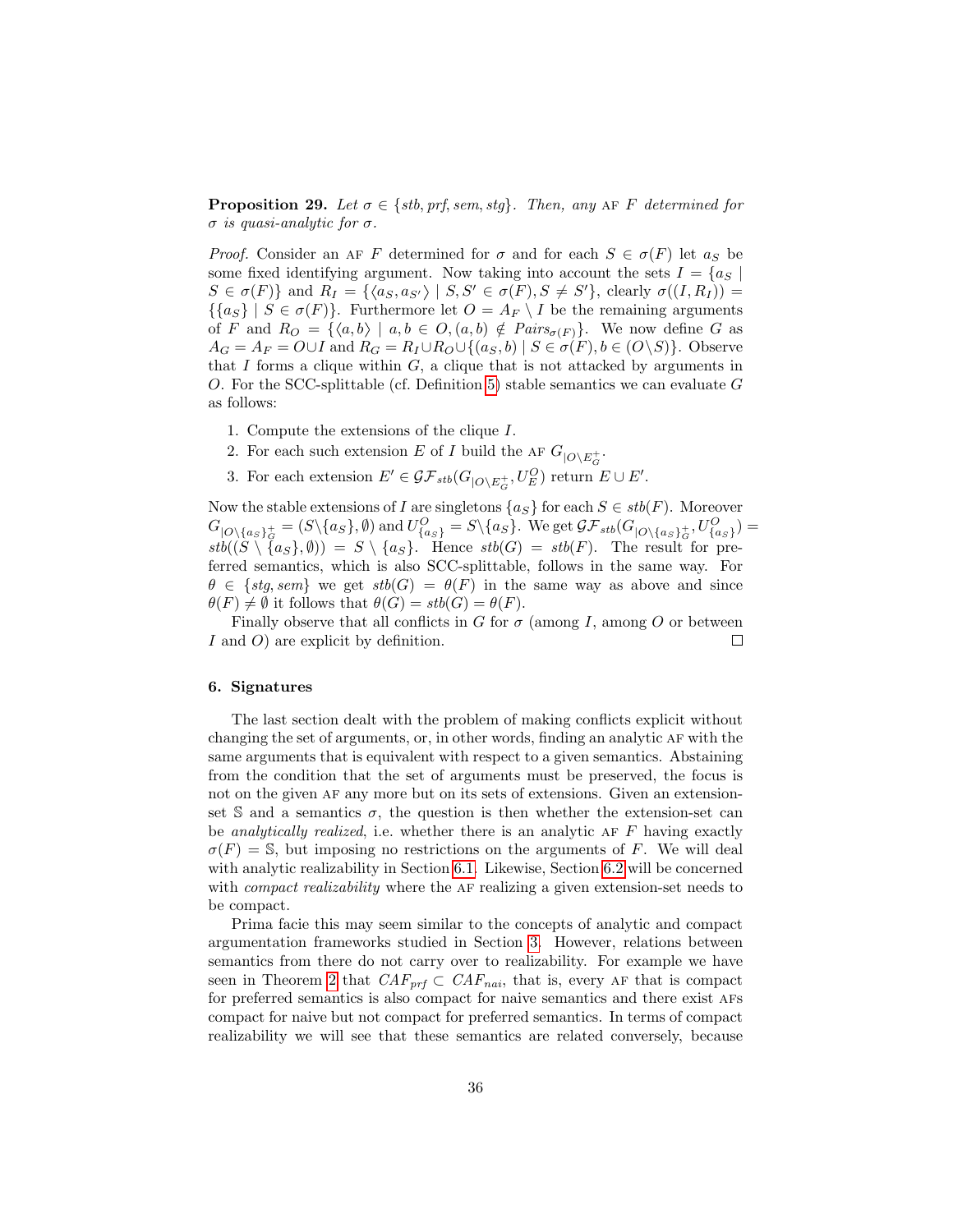compact realizability under naive semantics implies compact realizability under preferred semantics, but not vice versa (cf. Theorem [34\)](#page-38-0).

Both analytic and compact realizability are restricted versions of the concept of (general) realizability studied in [\[23\]](#page-60-0). We first repeat the basic definitions and main results from there. Then we will for the analytic and compact scenario, respectively, first analyze the difference to general realizability and then deal with relations between the semantics under consideration.

**Definition 9.** An extension-set S is called *realizable* under semantics  $\sigma$  if there is an AF F with  $\sigma(F) = \mathbb{S}$ . The *signature* of a semantics  $\sigma$  is defined as

$$
\Sigma_{\sigma} = \{ \sigma(F) \mid F \in AF_{\mathfrak{A}} \}.
$$

The main results from [\[23\]](#page-60-0) include  $\Sigma_{nai} \subset \Sigma_{sta} = (\Sigma_{stb} \setminus \{\emptyset\}) \subset \Sigma_{prf} = \Sigma_{sem}$ .

#### 6.1. Analytic Signatures

In this section we deal with the restricted form of realizability, namely without the use of implicit conflicts.

**Definition 10.** An extension-set S is called *analytically realizable* under semantics  $\sigma$  if there is some analytic AF  $F \in XAF_{\sigma}$  with  $\sigma(F) = \mathbb{S}$ . The analytic signature (x-signature)  $\Sigma^x_{\sigma}$  of semantics  $\sigma$  consists of all extension-sets that are analytically realizable under  $\sigma$ :

$$
\Sigma_{\sigma}^{x} = \{ \sigma(F) \mid F \in XAF_{\sigma} \}
$$

First of all note that every extension-set in the analytic signature of a semantics is also in the signature, i.e.,  $\Sigma_{\sigma}^x \subseteq \Sigma_{\sigma}$ . In the following we will, for each semantics under consideration, either show that the relation is strict in the sense that certain extension-sets in  $\Sigma_{\sigma}$  are not analytically realizable or show that also  $\Sigma^x_\sigma \supseteq \Sigma_\sigma$  holds, meaning that  $\Sigma^x_\sigma$  and  $\Sigma_\sigma$  coincide.

First we consider the relation between the signature  $\Sigma_{nai}$  and the analytic signature  $\Sigma_{nai}^x$  of naive semantics and formalize what we have already discussed in the introduction.

<span id="page-36-0"></span>**Theorem 30.** It holds that  $\Sigma_{nai}^x = \Sigma_{nai}$ .

*Proof.* Consider some  $\mathcal{S} \in \Sigma_{nai}$  with F being the AF realizing S under naive semantics. It holds that a pair of arguments is contained in  $Pairs_{\mathbb{S}}$  iff there is no attack between these arguments and none of them is self-attacking. Moreover, letting each self-attacking argument be attacked by all other arguments has no effect on the naive extensions. Hence the AF  $F'$  obtained from doing so has  $nai(F') =$  S and  $F' \in XAF_{nai}$ , therefore  $\Sigma_{nai}^x = \Sigma_{nai}$ .  $\Box$ 

Preferred and semi-stable semantics show strictly less expressiveness with respect to realizable extension-sets without implicit conflicts.

<span id="page-36-1"></span>**Theorem 31.** For  $\sigma \in \{prf, sem\}$  it holds that  $\Sigma^x_{\sigma} \subset \Sigma_{\sigma}$ .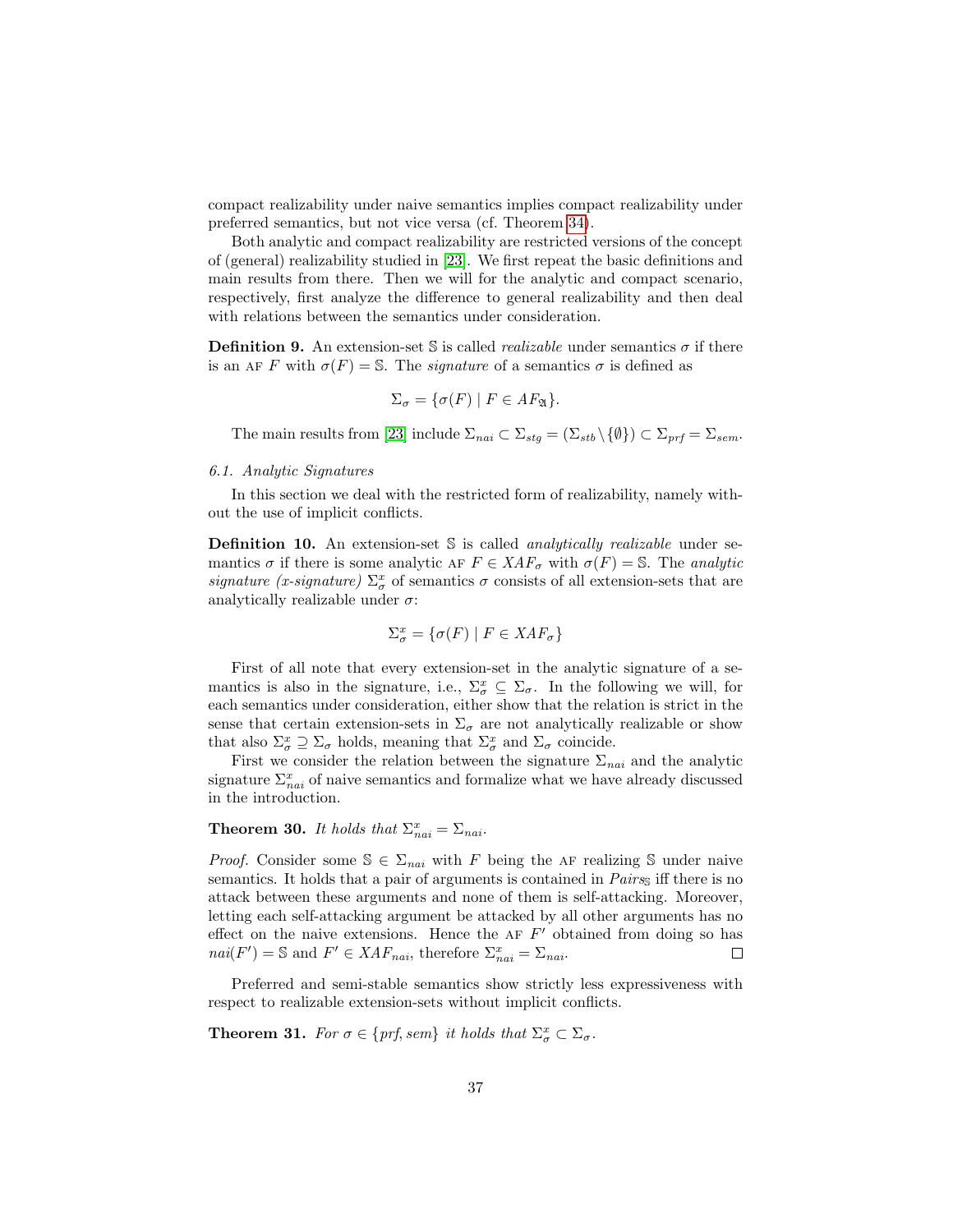*Proof.* Again consider the AF F in Figure [16](#page-31-0) and let  $\mathcal{S} = pr(fF)$ , which is given in Example [6.](#page-31-1) There we showed that there is no  $prf$ -analytic AF G having  $\sigma(G) = S$  and  $A_G = A_F$ . Here we can abstain from the last condition. So assume there is an AF  $G' \in XAF_{prf}$  with  $\sigma(G') = \mathbb{S}$ . We know from Example [6](#page-31-1) that there cannot be an attack between  $S_a = \{a_1, a_2, a_3\} \in \mathbb{S}$  and  $u_2$  and that in order for G' to be analytic  $a_1 \rightarrow_G x_2$ . Moreover note that  $x_2$  is the only possible attacker of  $u_2$  among  $Args_S$ . Finally, every additional argument  $z \notin Args_S$  in  $G'$  must be attacked by  $S_a$  since  $G'$  is prf-analytic and  $S_a$  must be admissible. This causes  $S_a \cup \{u_2\}$  to be admissible in G', hence  $S_a$  cannot be preferred in  $G'$ . Thus any AF realizing S is non-analytic for preferred semantics or, in other words,  $\mathbb{S} \in \Sigma_{\text{prf}} \setminus \Sigma_{\text{prf}}^x$ .

Due to [\[25,](#page-60-1) [23\]](#page-60-0) we know that  $\Sigma_{sem} = \Sigma_{prf}$ , hence there is an AF F' having  $sem(F') = \mathbb{S}$ . But when trying to analytically realize  $\mathbb{S}$  under sem, we make the same observations as above, meaning that  $S_a \cup \{u_2\}$  is necessarily admissible, a contradiction to  $S_a$  being semi-stable. Hence also  $\mathbb{S} \in \Sigma_{sem} \setminus \Sigma_{sem}^x$ .  $\Box$ 

We now turn to stable and stage semantics. In contrast to preferred and semi-stable semantics, we will see that the use of additional arguments allows us to make each implicit conflict explicit. Therefore the analytic signature coincides with the signature for stable and stage semantics.

The following proposition shows that one additional argument allows, together with an appropriate modification of the attack relation, to make any single implicit conflict explicit.

<span id="page-37-0"></span>**Proposition 32.** For stable semantics and some  $AF$ ,  $F$ , if there is an implicit conflict between a and b, then there is an AF G with  $|A_G| = |A_F| + 1$ ,  $R_G \supseteq R_F$ ,  $(a, b) \in R_G$  and  $stb(G) = stb(F)$  and all implicit conflicts in G are implicit conflicts in F as well.

*Proof.* Let  $F$  be an arbitrary AF with an implicit conflict between two arguments a and b. We define  $R' = R_F \cup \{(a, b)\}\$ . Observe that  $F' = (A_F, R')$  has the same and possibly more stable extensions as compared to  $F$ . By construction of  $F'$ , any  $S \in stb(F') \setminus stb(F)$  has  $a \in S$  and  $S \nleftrightarrow_F b$ . We collect the arguments of these unwanted extensions in  $A_a = \text{Args}_{(stb(F')\setminus stb(F))}$  and observe that  $A_a \not\rightarrow_F P$ b. Now define the AF G with  $A_G = A_F \cup \{x\}$  and

$$
R_G = R' \cup \{(x, x)\} \cup \{(x, v) \mid v \in A_a\} \cup \{(u, x) \mid u \in A_F \setminus A_a\}.
$$

First note that obviously  $|A_G| = |A_F| + 1$ ,  $R_G \supseteq R_F$ , and  $(a, b) \in R_G$ . Moreover, since the new argument  $x$  attacks or is attacked by every other argument,  $G$ does not introduce any further implicit conflicts compared to F. It remains to show that  $stb(G) = stb(F)$ . Let  $S' \in stb(F)$  and assume that  $b \in S'$ . As by assumption b and a do not occur together in any stable extension of  $F$ , we know that  $b \rightarrowtail_G x$  and thus  $S' \in stb(G)$ . On the other hand assume that  $b \notin S'$ . Then we have some  $c \in S'$  with  $c \rightarrow_F b$ . If  $S' \notin stb(G)$ , then only because  $S' \nrightarrow_G x$ , hence  $S' \subseteq A_a$ , a contradiction to  $A_a \nrightarrow_F b$ . Therefore  $S' \in stb(G)$ . Now assume there is some  $S \in stb(G)$  with  $S \notin stb(F)$ . By the construction of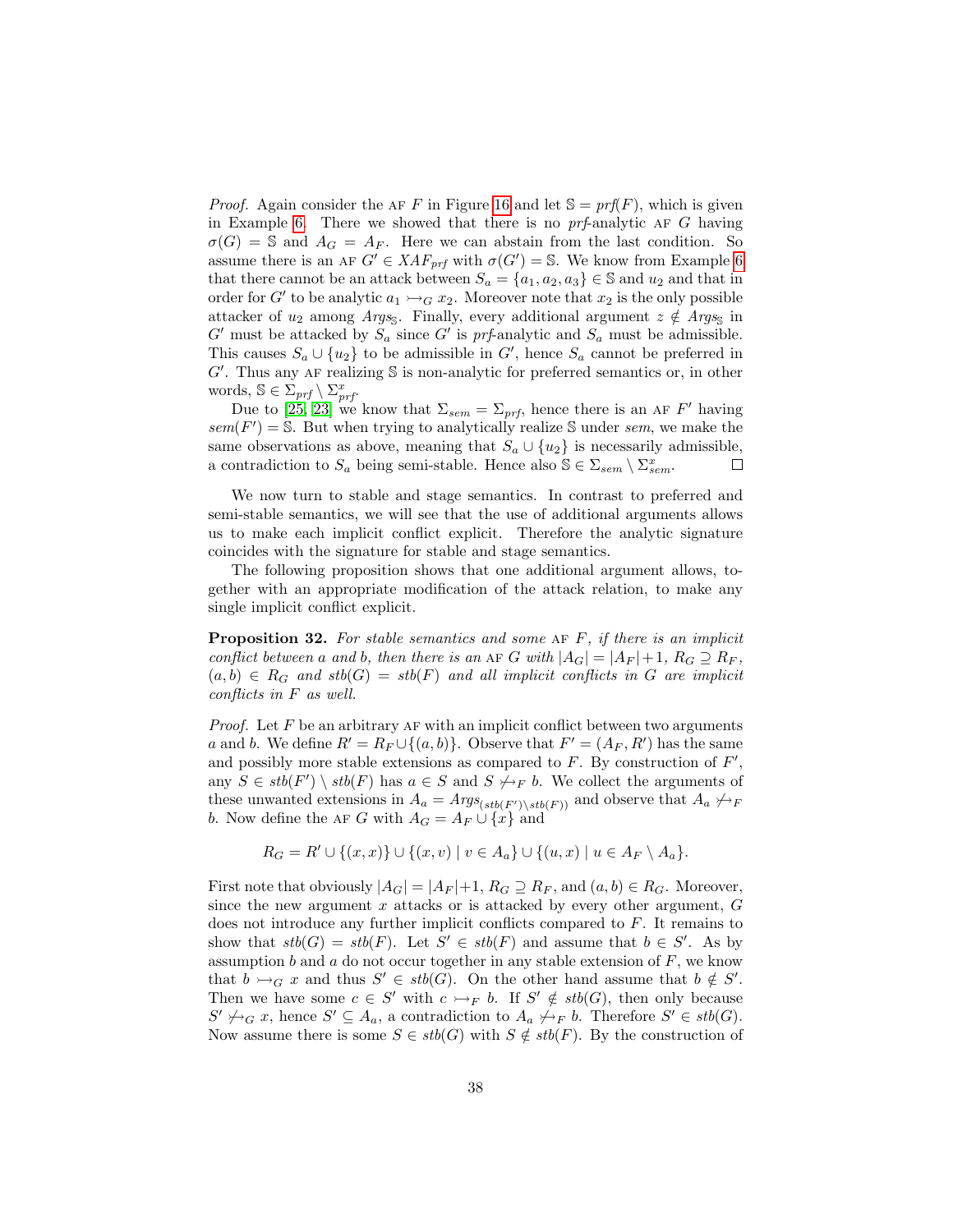<span id="page-38-1"></span>

Figure 19: A Venn-Diagram illustrating analytic signatures of stable, semi-stable, stage and preferred semantics.

G this S must be among  $stb(F') \setminus stb(F)$ . However, we then have  $S \nrightarrow_G x$ , a contradiction to  $S \in stb(G)$ , concluding the proof for  $stb(F) = stb(G)$ .  $\Box$ 

Now we can show that analytic and general signatures coincide for stable and stage semantics.

<span id="page-38-2"></span>**Theorem 33.** For  $\sigma \in \{stb, stg\}$  it holds that  $\Sigma_{\sigma}^x = \Sigma_{\sigma}$ .

*Proof.* We consider as special case  $stb(F) = \emptyset$  or  $stg(F) = \{\emptyset\}$  where by definition the AF  $F = (\{x\}, \{(x, x)\})$  serves as analytic witness. Let  $\mathcal{S} \in \Sigma_{\sigma}$ , i.e., there is some AF F with  $\sigma(F) = \mathbb{S}$ . As by definition any AF F is finite we can have at most finitely many implicit conflicts for semantics  $\sigma \in \{stb, stg\}$ . Each of them can be removed by repeated application of Proposition [32](#page-37-0) for  $\sigma = stb$ . Hence there is an analytic AF F' with  $\sigma(F') = \mathbb{S}$ , meaning that  $\mathbb{S} \in \Sigma_{stb}^x$ . For  $\sigma = stg$ semantics we know from [\[25\]](#page-60-1) that there is an AF G with  $stb(G) = stg(G) = S$ . Now, again, we can remove all implicit conflicts and end up with the stg-analytic AF G' with  $stg(G') = \mathbb{S}$ . Hence  $\mathbb{S} \in \Sigma_{stg}^x$ .  $\Box$ 

So far we have compared general signatures and analytic signatures for the semantics under consideration. We have seen that preferred and semi-stable semantics can realize strictly more when allowing the use of implicit conflicts, while this is not the case for stable and stage semantics.

In the following we relate the analytic signatures of naive, stable, preferred, stage and semi-stable semantics to each other. For general signatures it was shown in [\[23\]](#page-60-0) that  $\Sigma_{nai} \subset \Sigma_{stg} = (\Sigma_{stb} \setminus \{\emptyset\}) \subset \Sigma_{sem} = \Sigma_{prf}$ . In the analytic case preferred and semi-stable signatures do not coincide anymore.

<span id="page-38-0"></span>Theorem 34. In accordance with Figure [19,](#page-38-1) it holds that:

1.  $\Sigma_{nai}^x \subset \Sigma_{\sigma}^x$  for  $\sigma \in \{stb, stg, sem, prf\}$ ; 2.  $\Sigma_{stb}^x \setminus {\emptyset} = \Sigma_{stg}^x;$ 3.  $\Sigma_{stg}^x \subset \Sigma_{sem}^x;$ 4.  $\Sigma_{sem}^x \subset \Sigma_{prf}^x$ .

Proof. (1) First recall from [\[23\]](#page-60-0) that for a given  $\mathbb{S} \in \sum_{n=1}^{\infty}$ , the canonic AF F where  $A_F = \text{Args}_{\mathcal{S}}$  and  $R_F = (A_F \times A_F) \setminus \text{Pairs}_{\mathcal{S}}$  gives  $\mathcal{S} = \text{na}i(F) = \sigma(F)$ , and *F* is analytic for  $\sigma$ , thus  $\Sigma_{nai}^x \subseteq \Sigma_{\sigma}^x$ .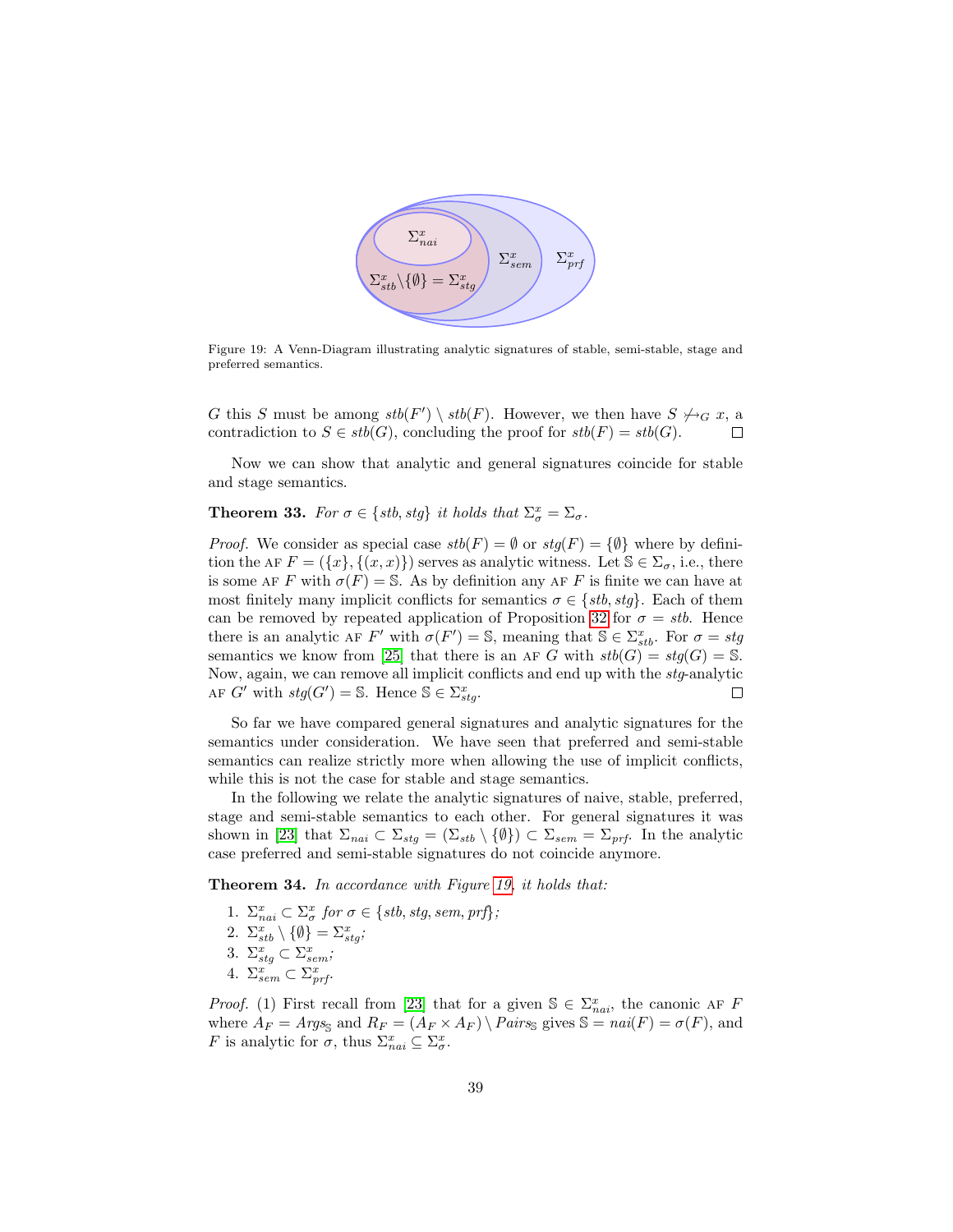<span id="page-39-0"></span>

Figure 20: The AF witnessing  $\Sigma_{nai}^x \subset \Sigma_{\sigma}^x$  for  $\sigma \in \{stb, sem, stg, prf\}.$ 

Further consider the AF F where  $A_F = \{x_1, x_2, x_3, y_1, y_2, y_3\}$  and  $R_F =$  $\{(x_i, x_j), (x_i, y_i) \mid i, j \in \{1, 2, 3\}\},\$ cf. Figure [20,](#page-39-0) the AF featured in [\[25\]](#page-60-1) to show that  $\sigma(F) = \{\{x_1, y_2, y_3\}, \{x_2, y_1, y_3\}, \{x_3, y_1, y_2\}\}\)$  can not be realized under naive semantics. With the fact that this AF is analytic for  $\sigma$  we obtain  $\Sigma_{nai}^x \not\supseteq \Sigma_{\sigma}^x$ , hence  $\Sigma_{nai}^x \subset \Sigma_{\sigma}^x$ .

(2) Considering  $\Sigma_{stb} \setminus \{\emptyset\} = \Sigma_{stg}$  [\[23\]](#page-60-0) and Theorem [33](#page-38-2) we obtain  $\Sigma_{stb}^x \setminus \{\emptyset\} = \Sigma_{stg}^x$ .

(3) For  $\mathbb{S} \in \Sigma_{stg}^x$  with  $\mathbb{S} \neq \{\emptyset\}$  we know from (2) that there is an analytic AF F with  $stb(F) = \mathbb{S}$ . Now as  $\mathbb{S} \neq \{ \emptyset \}$  also  $sem(F) = \mathbb{S}$ , hence  $\mathbb{S} \in \Sigma_{sem}^x$ . As obviously  $\{\emptyset\} \in \Sigma_{sem}^x$  (witnessed by  $(\{x\}, \{(x, x)\})$ ), we get  $\Sigma_{stg}^x \subseteq \Sigma_{sem}^x$ .

For properness take a look at the  $AF$  from Figure [8,](#page-13-0) which, as discussed in the proof of Theorem [4,](#page-13-1) is analytic for semi-stable semantics. Now consider, for instance,  $S = \{r_1, a_1, v_1, b_1\} \in sem(F)$ . Observe that  $c_i \notin S$  for  $i \in \{1, 2, 3\}$ besides  $c_i$  not being in conflict with S. If there was an AF  $F' \in XAF_{stg}$  with  $stg(F') = sem(F)$ , then there can not be any attack between S and  $c_i$  in F. But then  $S \cup \{c_1\}$  is conflict-free in  $F'$  and its range is strictly larger than the range of S. Thus  $sem(F) \notin \Sigma_{stg}^x$  and therefore  $\Sigma_{stg}^x \subset \Sigma_{sem}^x$ .

(4) For the last part of the theorem recall that the exact translation for  $sem \rightarrow$ prf from [\[25\]](#page-60-1) does not add any implicit conflicts between arguments from the original AF. In more detail for a given (analytic) AF  $F$  we add one self-attacking argument  $x_S$  for any unwanted preferred extension  $S \in \text{prf}(F) \setminus \text{sem}(F)$ , and further add attacks  $(x_S, a)$  for  $a \in S$  and  $(b, x_S)$  for  $b \in A_F \setminus S$ . Thus the only implicit conflicts generated by this translation are conflicts between new and self-attacking arguments. However we can simply make such conflicts explicit by adding attacks between any self-attacking arguments, which does not affect preferred semantics, and hence  $\Sigma_{sem}^x \subseteq \Sigma_{prf}^x$ .

Now, for properness, consider the  $prf$ -analytic AF F from Figure [9.](#page-14-0) Define a cyclic successor functions with  $s(1) = 2, s(2) = 3, s(3) = 1$  and  $s(4) = 5, s(5) =$  $6, s(6) = 4$ . We have as preferred extensions  $\text{prf}(F) = \mathbb{S}_0 \cup \mathbb{S}_1 \cup \mathbb{S}_2$  with

$$
\begin{aligned} \mathbb{S}_0 &= \{ \{x_i, y_j, z_{\mathbf{s}(i)}, z_{\mathbf{s}(j)}\} \mid i \in \{1, 2, 3\}, j \in \{4, 5, 6\} \text{ or } i \in \{4, 5, 6\}, j \in \{1, 2, 3\} \} \\ \mathbb{S}_1 &= \{ \{x_i, y_i, z_{\mathbf{s}(i)}\} \mid i \in \{1, 2, 3, 4, 5, 6\} \} \\ \mathbb{S}_2 &= \{ \{x_i, y_{\mathbf{s}(i)}, z_{\mathbf{s}(\mathbf{s}(i))}\}, \{x_{\mathbf{s}(i)}, y_i, z_{\mathbf{s}(\mathbf{s}(i))}\} \mid i \in \{1, 2, 3, 4, 5, 6\} \} \end{aligned}
$$

Assume that there is some  $G \in XAF_{sem}$  with  $sem(G) = prf(F)$ . We take a look at  $\mathbb{S}_1$  and more specifically  $\{x_1, y_1, z_2\} \in \mathbb{S}_1$ . Now we need an explicit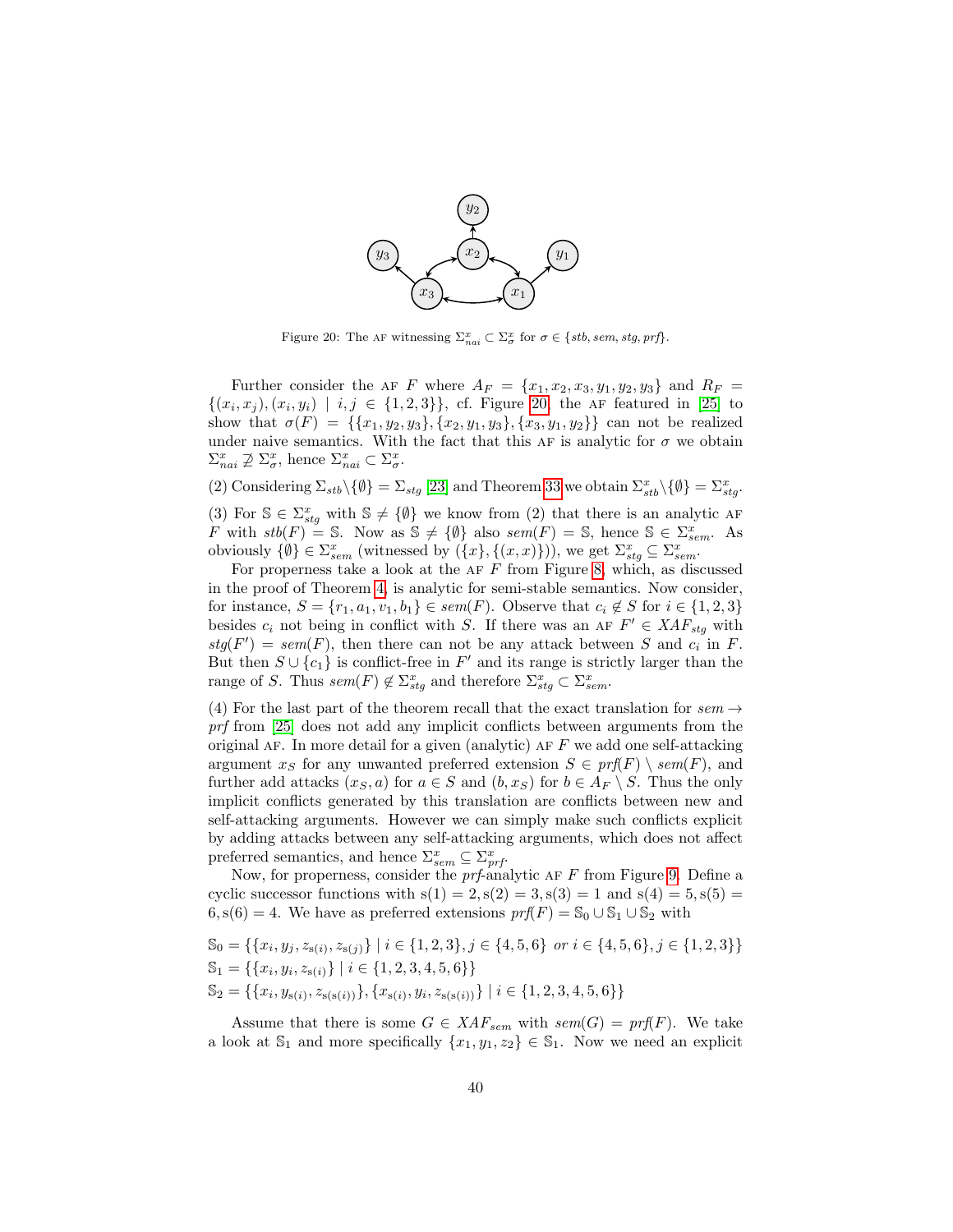conflict between  $x_1$  and  $x_4$ , but in the selected set only  $x_1$  can possibly defend against this attack, hence  $(x_1, x_4) \in R_G$ . The same argument works for  $x_1$ and  $x_3$  as well as  $z_2$  and  $z_3$ , meaning that also  $(x_1, x_3), (z_2, z_3) \in R_G$ . For symmetry reasons  $\{(x_i, x_j), (x_j, x_i), (y_i, y_j), (y_j, y_i) \mid i \in \{1, 2, 3\}, j \in \{4, 5, 6\}\}$  $\{(x_{s(i)}, x_i), (z_i, z_{s(i)}) \mid i \in \{1, 2 \dots 6\}\} \subseteq R_G.$ 

We take a look at  $\mathbb{S}_2$  and more specifically  $\{x_1, y_2, z_3\} \in \mathbb{S}_2$ . As there should be an explicit conflict between  $x_1$  and  $x_2$  with only  $x_1$  possibly defending this extension against  $x_2$  we need  $(x_1, x_2) \in R_G$ . Further as in this set only  $y_2$  and  $z_3$  can possibly attack  $z_2$  we have the set  $\{y_2, z_3\}$  attacking  $z_2$ . For symmetry reasons  $\{(x_i, x_{s(i)}), (y_i, y_{s(i)}) \mid i \in \{1, 2 \dots 6\}\}\subseteq R_G$  and each set  ${x_i, z_{s(i)}}$ ,  ${y_i, z_{s(i)}}$  for  $i \in \{1, 2...6\}$  attacks  $z_i$ .

Finally we take a look at  $\mathcal{S}_0$  and more specifically the set  $S = \{x_1, y_4, z_2, z_5\} \in$  $\mathcal{S}_0$ . Since S necessarily is an admissible extension in an analytic AF we have that S attacks all rejected arguments. By the above observations we now have that  $S$  even attacks all arguments not being member of  $S$  in  $G$ , which means that S is a stable extension and stable semantics and semi-stable semantics thus coincide on G. But then, with  $T = \{x_1, y_1, z_2\} \in \mathbb{S}_1$  not being in conflict with for instance  $z_4$  we have that  $T$  can not be a stable or semi-stable extension in G. We finally conclude that indeed  $\text{prf}(F) \notin \Sigma_{sem}^x$  and thus  $\Sigma_{sem}^x \subset \Sigma_{prf}^x$ .  $\Box$ 

#### 6.2. Compact Signatures

We now turn to the issue of realizing extension-sets without the use of rejected arguments.

**Definition 11.** An extension-set S is called *compactly realizable* under semantics  $\sigma$  if there is some compact AF  $F \in CAF_{\sigma}$  with  $\sigma(F) = \mathbb{S}$ . The compact signature (c-signature)  $\Sigma^c_\sigma$  of semantics  $\sigma$  consists of all extension-sets that are compactly realizable under  $\sigma$ :

$$
\Sigma_{\sigma}^{c} = \{ \sigma(F) \mid F \in \mathit{CAF}_{\sigma} \}.
$$

It is clear that  $\Sigma^c_{\sigma} \subseteq \Sigma_{\sigma}$  holds for any semantics. The following theorem repeats the equality of compact and general signatures for naive semantics discussed in the introduction, and shows a ⊂-relation for all other semantics.

<span id="page-40-0"></span>Proposition 35. It holds that

- 1.  $\Sigma_{nai}^c = \Sigma_{nai}$ , and
- 2.  $\Sigma_{\sigma}^{c} \subset \Sigma_{\sigma}$  for  $\sigma \in \{stb, stg, sem, prf\}$ .

*Proof. nai:* Consider some  $\mathcal{S} \in \Sigma_{n a i}$  with F being the AF realizing S under naive semantics. It holds that an argument is contained in  $\text{Arg}_\mathcal{S}$  iff it is not self-attacking. Moreover removing any self-attacking argument together with its associated attacks has no effect on the naive extensions. Hence the AF  $F'$  obtained from removing all self-attacking arguments together with their associated attacks has  $nai(F') = \mathcal{S}$  and  $F' \in \widehat{CAF}_{nai}$ , therefore  $\Sigma_{nai}^c = \Sigma_{nai}$ .

By definition we have  $\Sigma_{\sigma}^c \subseteq \Sigma_{\sigma}$ . It remains to show that  $\Sigma_{\sigma}^c \neq \Sigma_{\sigma}$  for  $\sigma \in \{stb, stg, sem, prf\}.$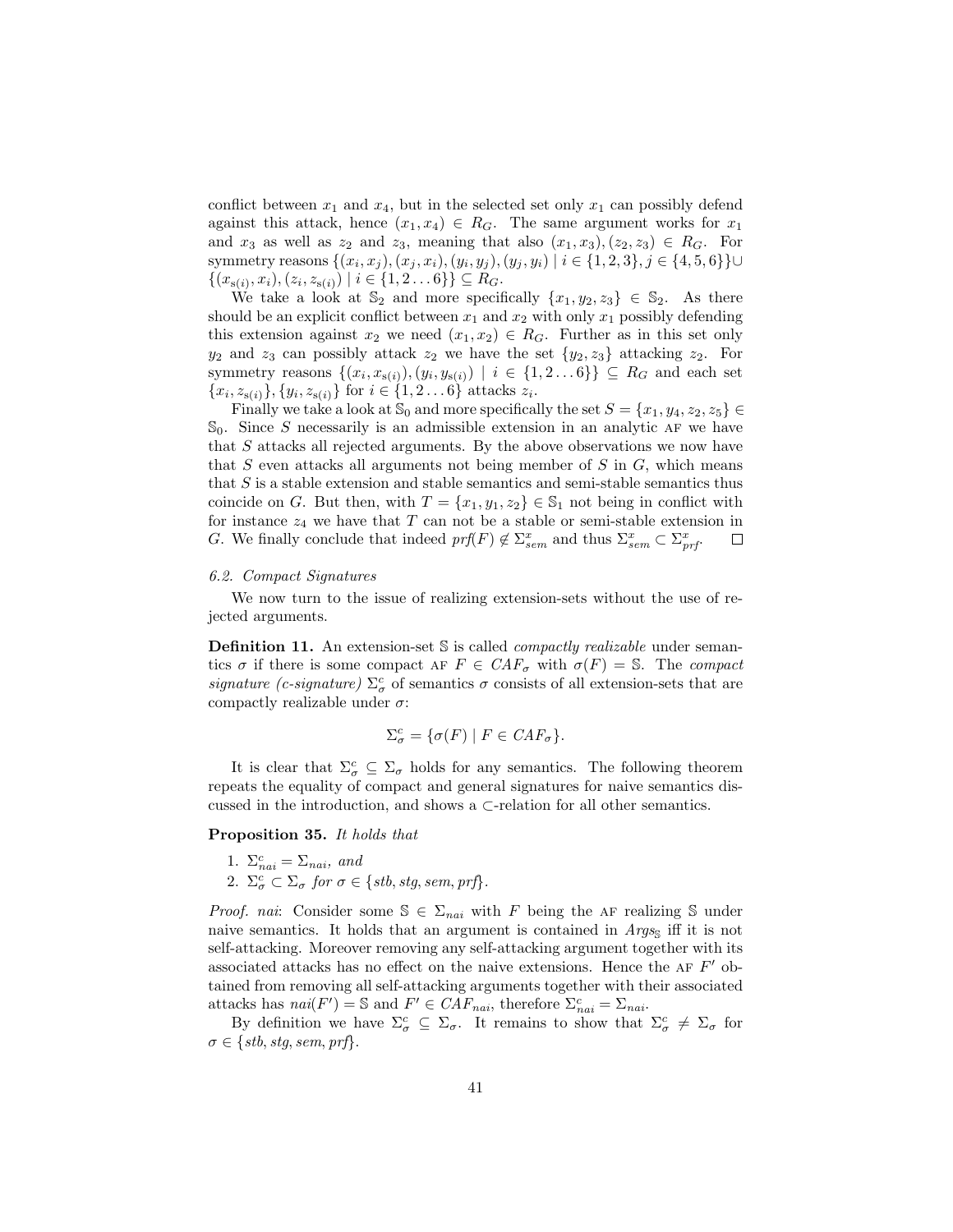<span id="page-41-0"></span>

Figure 21: A Venn-Diagram illustrating compact signatures of stable, semi-stable, stage and preferred semantics.

stb, stg: Consider the extension-set  $\mathbb{S} = \{ \{a, b, c\}, \{a, b, c'\}, \{a, b', c\}, \{a, b', c'\},\$  ${a', b, c}, \{a', b, c'\}, \{a', b', c\}\}$  from the example in the introduction. We have seen that S is realized under stb and stg by the AF  $F_1$  from the introduction. Assume there is an AF  $F = (Arg_{\mathcal{S}_{\mathcal{S}}}, R)$  realizing S under stb or stg. Inspecting  $Pairs_{\mathcal{S}}$ we infer that  $R \subseteq \{(a, a'), (a', a), (b, b'), (b', b), (c, c'), (c', c)\}.$  Note that, for any remaining choice of R,  $stb(F) = stg(F)$ . Now for  $\{a, b, c\} \in stb(F)$  we need  $(a, a'), (b, b'), (c, c') \in R$ . On the other hand, for  $\{a', b, c\}, \{a, b', c\}, \{a, b, c'\} \in$  $stb(F)$  we need  $(a', a), (b', b), (c', c) \in R$ . But then also  $\{a', b', c'\} \in stb(F)$ . Hence  $\mathbb{S} \notin \Sigma_{stb}^c$  and also  $\mathbb{S} \notin \Sigma_{stg}^c$ , witnessing  $\Sigma_{stb}^c \subset \Sigma_{stb}$  and  $\Sigma_{stg}^c \subset \Sigma_{stg}$ .

prf, sem: Let  $\sigma \in \{prf, sem\}$  and consider  $\mathbb{S} = \{\{a,b\}, \{a,d,e\}, \{b,c,e\}\}.$  $\mathbb{S} \in \Sigma_{\sigma}$  holds since Figure [3](#page-7-0) shows an AF (with additional arguments) realizing S as its semi-stable and preferred extensions. Now suppose there exists an af  $F = (Arg_{\mathcal{S}_{\mathcal{S}}}, R)$  such that  $\sigma(F) = \mathcal{S}$ . Since  $\{a, d, e\}, \{b, c, e\} \in \mathcal{S}$ , it is clear that  $R$  must not contain an edge involving  $e$ . But then,  $e$  is contained in each  $E \in \sigma(F)$ . It follows that  $\sigma(F) \neq \mathbb{S}$  and therefore  $\mathbb{S} \notin \Sigma^c_{\sigma}$ .  $\Box$ 

In the following we relate the compact signatures of the semantics under consideration to each other. Recall that for general signatures it holds that  $\Sigma_{nai} \subset \Sigma_{stg} = (\Sigma_{stb} \setminus \{\emptyset\}) \subset \Sigma_{sem} = \Sigma_{prf}$  [\[23\]](#page-60-0). Similarly, but not equivalently though, we have  $\Sigma_{nai}^x \subset \Sigma_{stg}^x = (\Sigma_{stb}^x \setminus \{\emptyset\}) \subset \Sigma_{sem}^x \subset \Sigma_{prf}^x$  for analytic signatures (cf. Theorem [34\)](#page-38-0). This picture changes when considering the relationships between compact signatures. Figure [21](#page-41-0) depicts the relations between compact signatures which we will show in the next theorem. The dashed areas represent particular intersections for which the question of extistence of extension-sets has to be left open. Also notice that stable semantics cannot realize the empty extension set within compact afs.

<span id="page-41-1"></span>Theorem 36. In accordance with Figure [21,](#page-41-0) it holds that:

- 1.  $\Sigma_{nai}^c \subset \Sigma_{\sigma}^c$  for  $\sigma \in \{stb, stg, sem, prf\}$ ;
- 2.  $\Sigma_{stb}^c \subset \Sigma_{\sigma}^c$  for  $\sigma \in \{stg, sem\}$ ;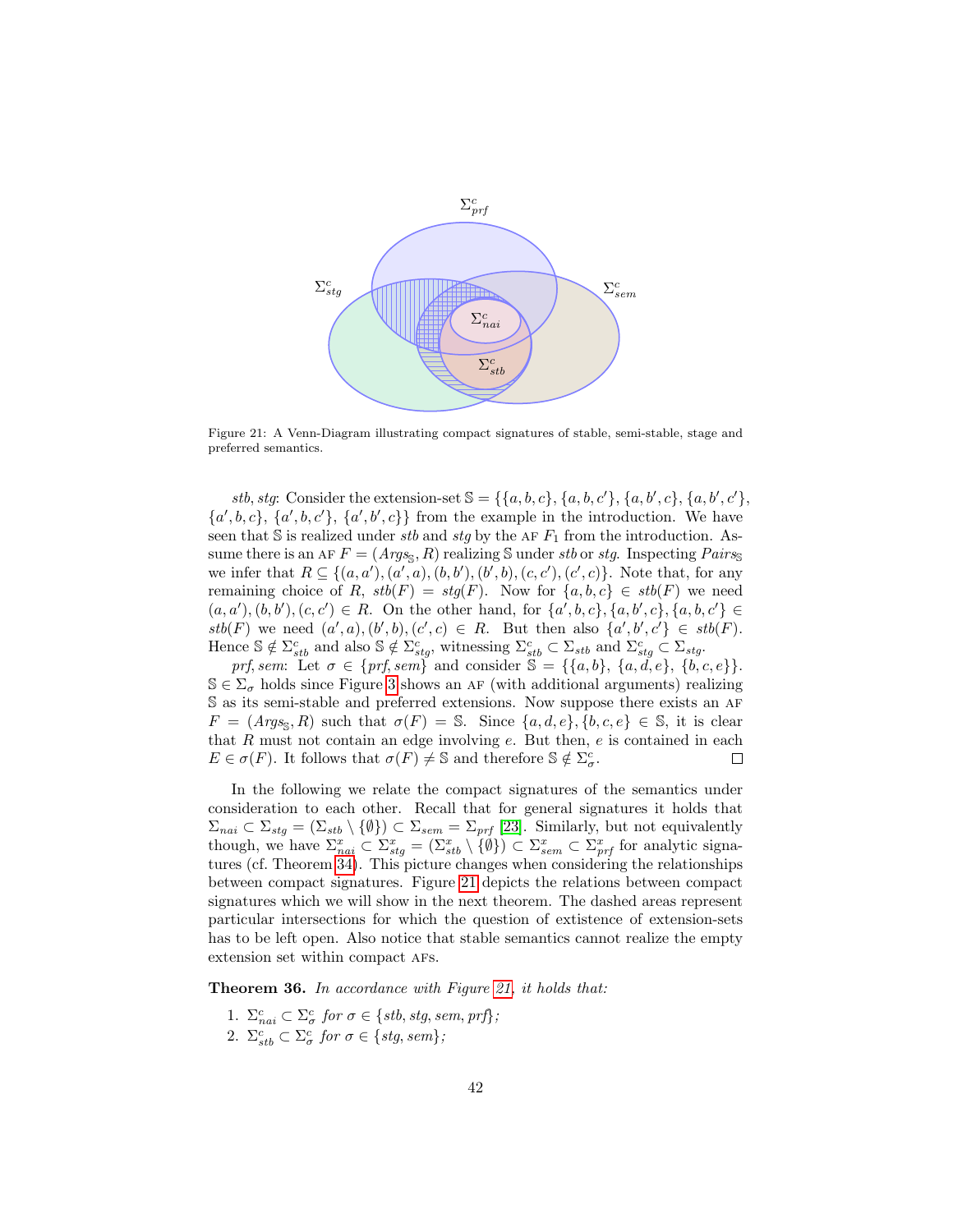<span id="page-42-0"></span>

Figure 22: AF showing  $\Sigma_{prf}^c \setminus (\Sigma_{stb}^c \cup \Sigma_{sem}^c \cup \Sigma_{stg}^c) \neq \emptyset$ .

3.  $\Sigma_{prf}^c \setminus (\Sigma_{stb}^c \cup \Sigma_{sem}^c \cup \Sigma_{stg}^c) \neq \emptyset;$ 4.  $\Sigma_{stg}^{c} \setminus (\Sigma_{stb}^{c} \cup \Sigma_{prf}^{c} \cup \Sigma_{sem}^{c}) \neq \emptyset$ ; 5.  $\Sigma_{stb}^c \setminus \Sigma_{prf}^c \neq \emptyset;$ 6.  $(\Sigma^c_{prf} \cap \dot{\Sigma}^c_{sem}) \setminus (\Sigma^c_{stb} \cup \Sigma^c_{stg}) \neq \emptyset$ ; 7.  $\Sigma_{sem}^{c} \setminus (\Sigma_{stb}^c \cup \Sigma_{prf}^c \cup \Sigma_{stg}^c) \neq \emptyset$ .

*Proof.* (1) First recall that for a given  $\mathbb{S} \in \sum_{n=1}^{c}$ , the canonic AF F where  $A_F =$ Args<sub>S</sub> and  $R_F = (A_F \times A_F) \setminus Pairs_S$  gives  $S = \text{nai}(F) = \sigma(F)$ , and F is compact for  $\sigma$ , thus  $\Sigma_{nai}^x \subseteq \Sigma_{\sigma}^x$ . Moreover, the AF depicted in Figure [20](#page-39-0) is compact for  $\sigma \in \{stb, stg, sem, prf\}$ , but  $\sigma(F)$  can not, as discussed in the proof of Theorem [34,](#page-38-0) be realized under the naive semantics. Hence  $\Sigma_{nai}^x \subset \Sigma_{\sigma}^x$ .

(2)  $\Sigma_{stb}^c \subseteq \Sigma_{\sigma}^c$  for  $\sigma \in \{stg, sem\}$ , follows from the fact that  $stg(F)$  =  $sem(F) = stb(F)$  for every  $F \in \mathbb{C}AF_{stb}$  [\[13\]](#page-59-0). Properness is by (4) and (7), to be shown in the remainder of this proof.

In the following we provide, as part of the proof, examples witnessing the remaining statements. The general procedure is as follows: Let  $\sigma_1, \ldots, \sigma_n$  and  $\tau_1,\ldots,\tau_m$  be semantics. To show that  $\left(\bigcap_{1\leq i\leq n}\Sigma_{\sigma_i}^c\right)\setminus\left(\bigcup_{1\leq j\leq m}\Sigma_{\tau_j}^c\right)\neq\emptyset$ holds, we fix some extension-set S, provide an AF F with  $\sigma_i(F) = S$  for all  $i \in \{1, \ldots, n\}$ , and show that S is not compactly realizable under any of the semantics  $\tau_1, \ldots, \tau_m$ .

We begin by showing (3)  $\Sigma_{prf}^c \setminus (\Sigma_{stb}^c \cup \Sigma_{sem}^c \cup \Sigma_{stg}^c) \neq \emptyset$ .

**Example 8.** Consider the extension-set  $\mathbb{S} = \{\{a,b\}, \{a,x_i,s_i\}, \{b,y_i,s_i\},\}$  ${x_i, y_i, s_i}$  | 1  $\leq i \leq 3$ } and observe that the AF F depicted in Figure [22](#page-42-0) has exactly  $\text{prf}(F) = \mathbb{S}$ . Since F is compact for  $\text{prf}$  we have  $\mathbb{S} \in \Sigma_{\text{prf}}^c$ . Let  $\sigma \in \{stb, stg, sem\}.$  We show that  $\mathcal{S} \notin \Sigma_{\sigma}^c$ . Towards a contradiction assume that there is an AF G with  $A_G = \text{Args}_{\mathbb{S}}$  and  $\sigma(G) = \mathbb{S}$ . First observe that there cannot be any attack between  $a$  and  $b$  on the one hand and  $s_1$ ,  $s_2$ , and  $s_3$  on the other. For  $\sigma = stb$  we have a contradiction to  $\sigma(G) = \mathbb{S}$  since  $s_1, s_2, s_3 \notin \{a, b\}_G^+$ . Also for  $\sigma = stg$  we have a contradiction since for each i,  $\{a, b, s_i\}$  is conflict-free and  $\{a, b, s_i\}_G^+ \supset \{a, b\}_G^+$ , hence  $\{a, b\} \notin stg(G)$ . Finally consider  $\sigma = sem$ . Let  $S = \{a, x_1, s_1\}, T = \{x_1, y_1, s_1\}.$  If there was no attack between a and  $y_1$  then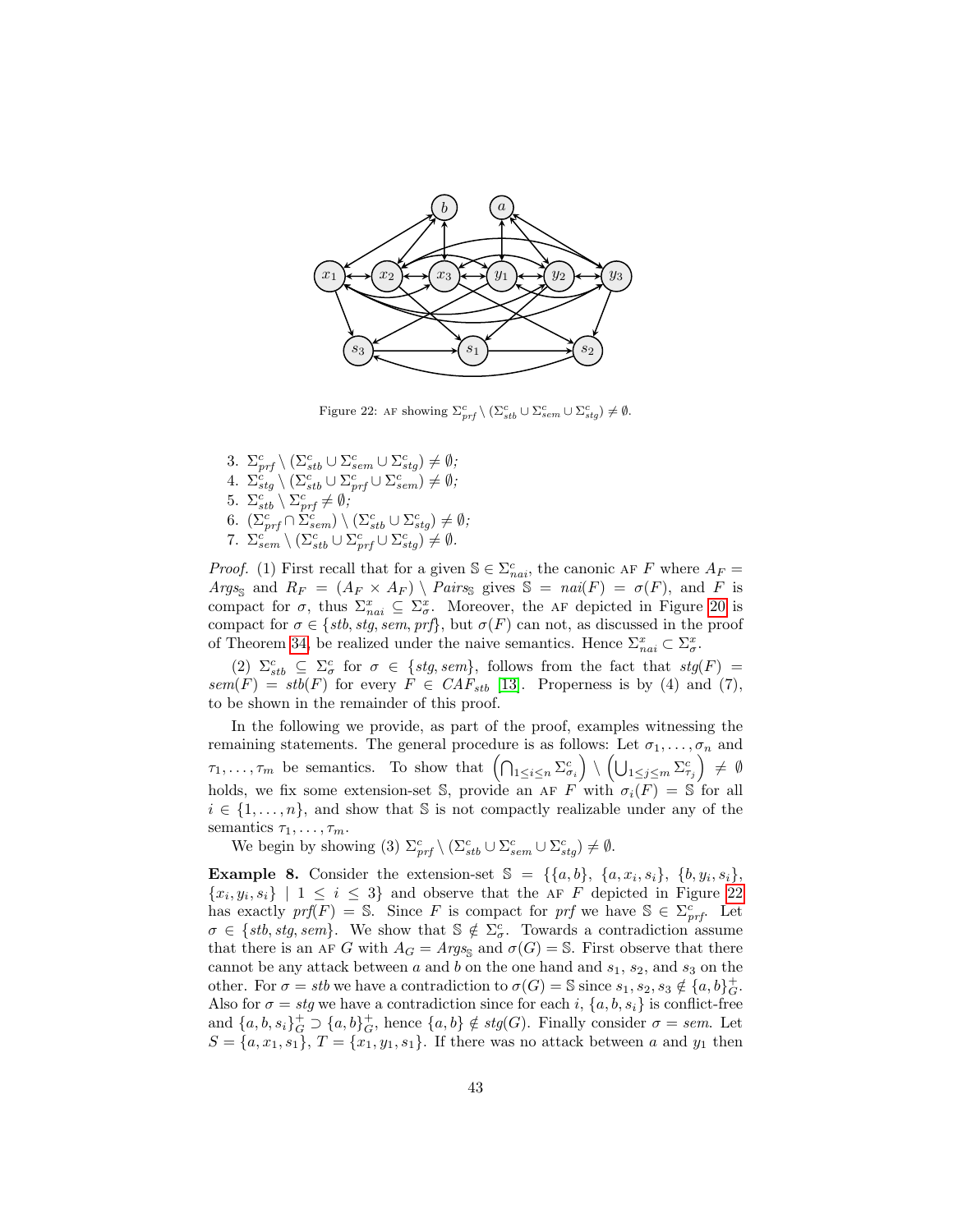

Figure 23: A directed cycle of nine arguments.

 $S \cup T$  would be conflict-free and therefore  $S, T \notin \sigma(G)$ . Since each of T and  ${a, b}$  must defend itself, necessarily both  $(y_1, a), (a, y_1) \in R_G$ . By symmetry we get  $\{\langle a, y_i \rangle, \langle b, x_i \rangle \mid 1 \leq i \leq 3\} \subseteq R_G$ . Now in order to have  $\{a, b\} \in sem(G)$ , no  $s_i$  can be defended by  $\{a, b\}$ , hence each  $s_i$  must have an attacker that is not attacked by  $\{a, b\}$  and  $s_i$ . Hence wlog.  $\{(s_1, s_2), (s_2, s_3), (s_3, s_1)\} \subseteq R_G$ . Now observe that S has to defend  $s_1$  from  $s_3$ , therefore  $(x_1, s_3) \in R_G$ . So far we have  $S_G^+ \supseteq (Arg_{S} \setminus \{x_2, x_3\})$ . S has to attack both  $x_2$  and  $x_3$  since otherwise either S would not defend itself or at least one of  $S \cup \{x_2\}$  and  $S \cup \{x_3\}$  would be admissible and have greater range than S. But now  $S_G^+ = \text{Args}_{\mathbb{S}} \supseteq \{a, b\}_G^+$ , a contradiction to  $\{a, b\} \in sem(G)$ .

We continue with (4)  $\Sigma_{stg}^c \setminus (\Sigma_{stb}^c \cup \Sigma_{prf}^c \cup \Sigma_{sem}^c) \neq \emptyset$ .

**Example 9.** Let  $\oplus$  such that  $a \oplus b = (a + b)$  mod 9. Consider the AF  $F =$  $({a_0, \ldots, a_8}, { (a_i, a_{i \oplus 1}) \mid 0 \leq i < 9}, )$ , i.e. the directed cycle of nine arguments. We get  $\text{stg}(F) = \{ \{a_i, a_{i \oplus 2}, a_{i \oplus 4}, a_{i \oplus 6} \} \mid 0 \leq i < 9 \}.$  Now assume this extensionset is compactly realizable under stable, preferred or semi-stable semantics, i.e. there is some G with  $\sigma(G) = stg(F)$  ( $\sigma \in \{stb, prf, sem\}$ ) and  $A_G = A_F$ . Since  $a_i$  and  $a_j$  occur together in some stage extension of F for all i, j with  $i \oplus 1 \neq j$ and  $i \neq j \oplus 1$ , the only possible attacks in G are  $(a_i, a_j)$  with  $i \oplus 1 = j$  or  $i = j \oplus 1$ . Now let  $S_i = \{a_i, a_{i \oplus 2}, a_{i \oplus 4}, a_{i \oplus 6}\}$ . In order to have  $S_i \in \sigma(G)$ ,  $a_i$  has to attack  $a_{i\oplus 8}$  and  $a_{i\oplus 6}$  has to attack  $a_{i\oplus 7}$ , first for  $S_i$  to be maximal and second to be defended. Hence  $R_G = \{ \langle a_i, a_{i \oplus 1} \rangle \mid 0 \leq i < 9 \}$  and  $\sigma(G)$  $stg(F) \cup \{a_i, a_{i \oplus 3}, a_{i \oplus 6} \mid 0 \leq i < 3\}$ , showing that there is no compact AF realizing  $stg(F)$  under  $\sigma$ .

The following example witnesses that (5)  $\Sigma_{stb}^c \setminus \Sigma_{prf}^c \neq \emptyset$ .

<span id="page-43-0"></span>**Example 10.** Consider stable semantics for the AF  $F$  depicted in Figure [24](#page-44-0) and let  $\mathcal{S} = stb(F)$  be its extension-set. Observe that neither  $\{a, b, c\}$  nor any superset is a stable extension.

Assume there exists some AF  $G$  compactly realizing  $\mathcal S$  under preferred semantics, i.e.  $prf(G) = S$  and  $A_G = Args_S$ . One can check that F is analytic for stable semantics, i.e. for the  $AFG$  there can only be attacks between arguments being linked in Figure [24.](#page-44-0)

Consider the extension  $S = \{b, c, x_1, s_1\} \in \mathbb{S}$ . For  $S \in prf(G)$  there are two possible reasons for  $a \notin S$ . Either a is in conflict with S or a is not defended by S. Assume a not to be defended by S. Then  $x_2 \rightarrow_G a$  and  $x_1 \not\rightarrow_G x_2$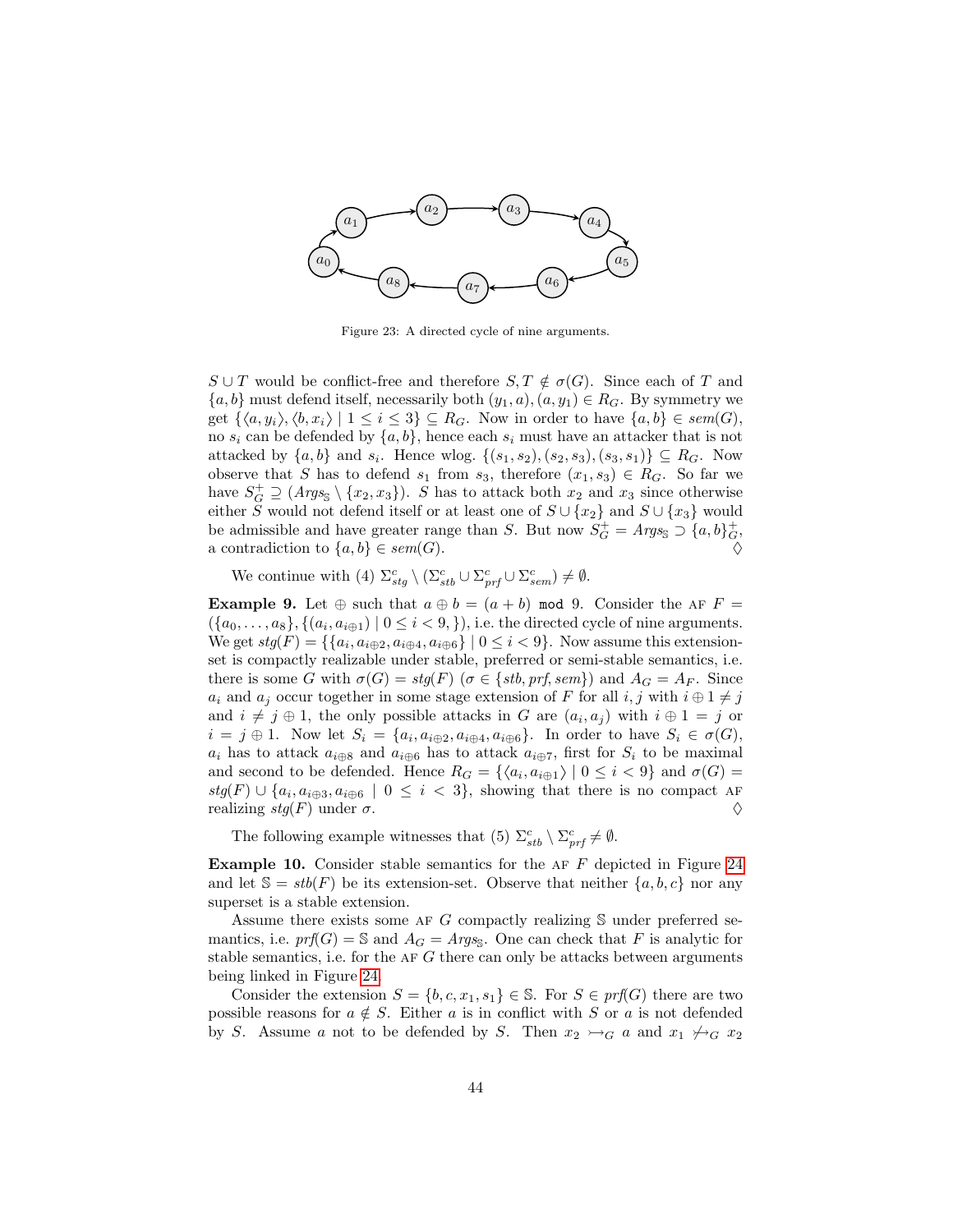<span id="page-44-0"></span>

Figure 24: AF showing  $\Sigma_{stb}^c \setminus \Sigma_{prf}^c \neq \emptyset$ .

<span id="page-44-1"></span>

Figure 25: AF showing  $(\Sigma^c_{prf} \cap \Sigma^c_{sem}) \setminus (\Sigma^c_{stb} \cup \Sigma^c_{stg}) \neq \emptyset$ .

and  $s_1 \nleftrightarrow_G x_2$ . But then  $x_2 \notin S$  defends itself, hence S cannot be a maximal admissible set in  $G$ . It follows that  $a$  is in conflict with  $S$ , the only possibility being a conflict with  $x_1$ , hence  $x_1 \rightarrowtail_G a$  (a  $\rightarrowtail_G x_1$  is not sufficient since no other argument in S can defend  $x_1$  against a). Considering  $\{a, y_1, z_1, s_2\} \in \mathbb{S}$ , none of  $y_1, z_1$ , and  $s_2$  can defend a against  $x_1$ , hence also  $a \rightarrow_G x_1$ .

Similarly, one can justify the existence of symmetric attacks between  $a$  and  $x_2$ , b and  $y_i$ , and c and  $z_i$   $(i \in \{1,2\})$ . Therefore the set  $\{a,b,c\}$  is admissible in G, hence there must be some  $S' \in prf(G)$  with  $S' \supseteq \{a, b, c\}$ , a contradiction to S being compactly realizable under the preferred semantics.  $\Diamond$ 

We proceed with an example showing that (6)  $(\Sigma^c_{prf} \cap \Sigma^c_{sem}) \setminus (\Sigma^c_{stb} \cup \Sigma^c_{stg}) \neq \emptyset$ .

<span id="page-44-2"></span>**Example 11.** Consider the AF F from Figure [25.](#page-44-1) We have  $\mathbb{S} = \text{sem}(F) =$  $prf(F) = \{\{v_i, y_j, r_i, s_j\}, \{w_i, x_j, t_i, s_j\}, \{v_i, w_j, r_i, t_j\} \mid 1 \leq i, j \leq 3\}.$  For  $\sigma =$ stg or  $\sigma = stb$ , assume there is an AF G with  $\sigma(G) = \mathbb{S}$  and and  $A_G = \text{Args}_{\mathbb{S}}$ . First note that for all  $i, j \in \{1, 2, 3\}$  each pair  $\{v_i, s_j\}, \{w_i, s_j\}, \{r_i, s_j\}, \{t_i, s_j\}$ is contained in some element of S, hence there cannot be an attack between any of these pairs in G. Now let  $S = \{v_i, w_j, r_i, t_j\}$  for some  $i, j \in \{1, ..., 3\}$ . We have  $S_G^+ \subseteq A_G \setminus \{s_1, s_2, s_3\}$ , hence S cannot be a stable extension of  $G$ .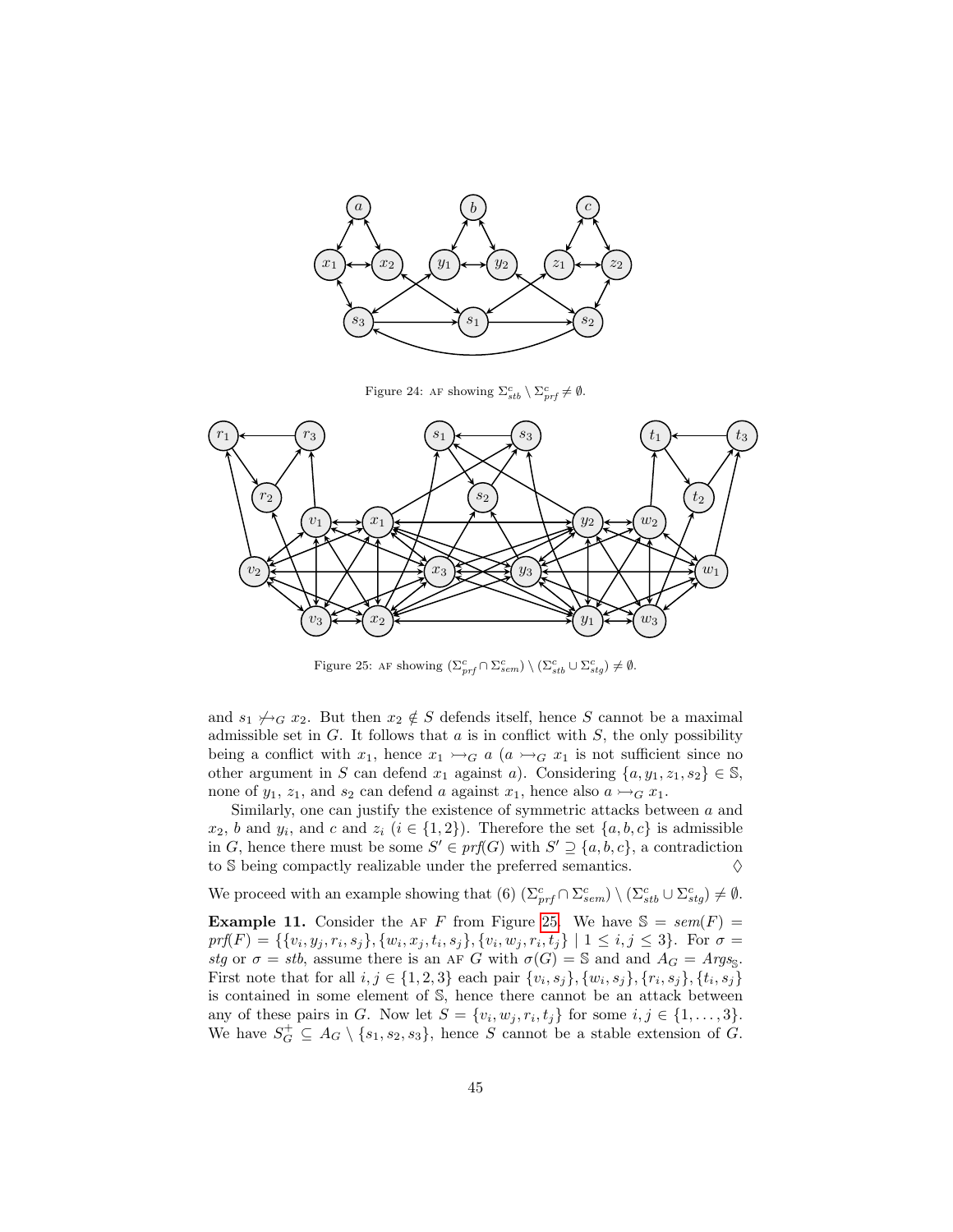Moreover, since G must be self-loop-free,  $S \cup \{s_k\}$  with  $1 \leq k \leq 3$  is conflictfree and obviously has a bigger range than  $S$ . Therefore  $S$  cannot be a stage extension in  $G$ .

For (7) we will make use of the following lemma, which might be of interest on its own.

<span id="page-45-0"></span>**Lemma 37.** Let  $\sigma, \tau \in \{stb, prf, sem, stg\}$  and F, G be  $\tau$ -compact AFs such that  $\tau(F) \notin \Sigma^c_\sigma$  and  $A_F \cap A_G = \emptyset$ . It holds that  $\tau(F \cup G) \notin \Sigma^c_\sigma$ .

*Proof.* Assume there is some compact AF H such that  $\sigma(H) = \tau(F \cup G)$ . Since  $A_F \cap A_G = \emptyset$ , it follows that  $\tau(F \cup G) = \tau(F) \times \tau(G)$ . Due to compactness every argument  $a \in A_F$  occurs together with every argument  $b \in A_G$  in some  $\tau$ extension of  $F \cup G$ , meaning that H cannot contain any attack between a and b. Hence  $\sigma(H) = \sigma(H_1) \times \sigma(H_2)$  with  $A_{H_1} = A_F$  and  $A_{H_2} = A_G$ . Therefore it must hold that  $\sigma(H_1) = \tau(F)$ , a contradiction to the assumption that  $\tau(F) \notin \Sigma_{\sigma}^c$ .

Now we get (7)  $\Sigma_{sem}^c \setminus (\Sigma_{stb}^c \cup \Sigma_{prf}^c \cup \Sigma_{stg}^c) \neq \emptyset$  as follows: Let  $F = F_1 \cup F_2$ where  $F_1$  is the AF in Figure [24](#page-44-0) and  $F_2$  is the AF in Figure [25](#page-44-1) (observe that for  $A_{F_1} \cap A_{F_2} = \emptyset$  some renaming is necessary). From  $sem(F_1) \notin \Sigma^c_{prf}$  (see Example [10\)](#page-43-0) we get  $sem(F) = (sem(F_1) \times sem(F_2)) \notin \Sigma^c_{prf}$  by Lemma [37.](#page-45-0) In the same way  $sem(F) \notin \Sigma_{stb}^c \cup \Sigma_{stg}^c$  follows from  $sem(F_2) \notin \Sigma_{stb}^c \cup \Sigma_{stg}^c$  (see Example [11\)](#page-44-2).

This concludes the proof of Theorem [36.](#page-41-1)

 $\Box$ 

Comparing the insights obtained from Theorem [36](#page-41-1) with the results on expressiveness of semantics in [\[23\]](#page-60-0) we observe notable differences depending on whether rejected arguments are allowed or not. When allowing rejected arguments (as utilized in [\[23\]](#page-60-0)), preferred and semi-stable semantics are equally expressive and at the same time strictly more expressive than stable and stage semantics. As we have seen, this does not carry over to the compact setting where, with the exception of  $\Sigma_{stb}^c \subset \Sigma_{sem}^c$  and  $\Sigma_{stb}^c \subset \Sigma_{stg}^c$ , signatures become incomparable.

What remains an open issue is the existence of extension-sets lying in the intersection between  $\Sigma_{prf}^c$  (resp.  $\Sigma_{sem}^c$ ) and  $\Sigma_{stg}^c$  but outside of  $\Sigma_{stb}^c$  (see Venndiagram in Figure [21\)](#page-41-0). We approach this issue in the remainder of this section.

<span id="page-45-1"></span>Lemma 38. In self-attack free AFs every stage extension that is admissible is also stable.

*Proof.* Take some AF  $F = (A, R)$ , and some admissible stage extension  $S, S \in$  $stg(F)$ ,  $S \in adm(F)$  as given. Suppose there is some argument that is not in the range of S, i.e.  $a \in A \setminus S_F^+$ . Then by admissibility a cannot attack S, by assumption  $S$  does not attack  $a$ . Consider that any stage extension is maximal conflict-free, thus for  $a \notin S$  we in fact would need  $(a, a) \in R$ . It follows that there is no such argument a and thus  $S_F^+ = A$ . Hence  $S \in stb(F)$ .  $\Box$ 

<span id="page-45-2"></span>**Proposition 39.** Let  $\sigma \in \{sem, pr\}$  and F, G be  $\sigma$ -compact AFs such that  $stg(F) = \sigma(G)$ . If  $stg(F) \notin \Sigma_{stb}^c$  then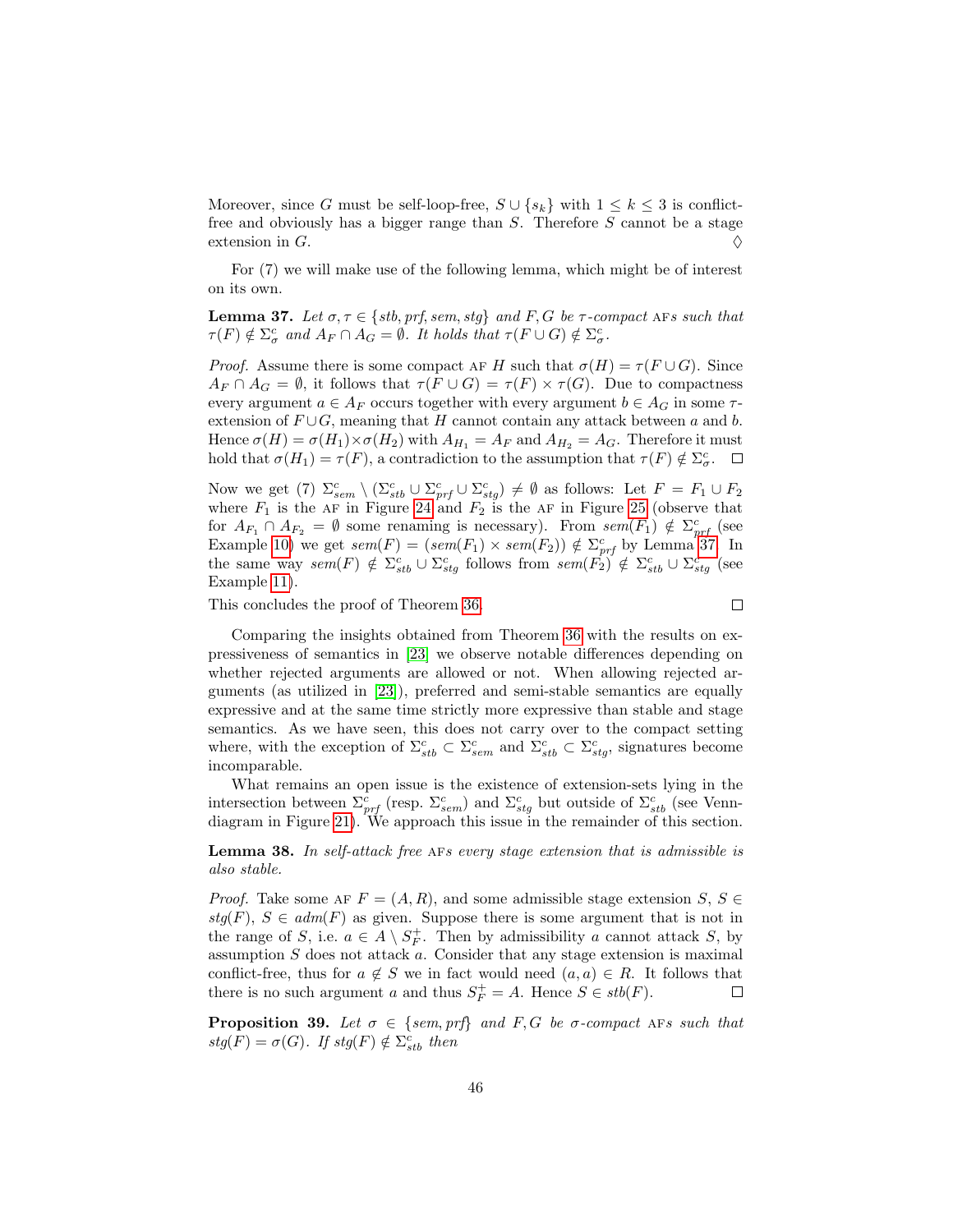- 1.  $F \neq G$ , and
- 2. G is non-analytic for  $\sigma$ .

*Proof.* Assume that  $F = G$ . But then, as by assumption  $stg(F) = \sigma(F)$ , by Lemma [38](#page-45-1) also  $\sigma(F) = stb(F)$ , a contradiction to the assumption that  $stg(F) \notin$  $\Sigma_{stb}^c$ . Therefore  $F \neq G$ .

For a contradiction, wlog. assume G to be  $\sigma$ -analytic (for any quasi-analytic H there is some corresponding analytic  $G$ . Observe that for stage extensions  $S \in stg(F)$  and any argument  $a \in A \setminus S$  it holds that either there is an explicit conflict between S and a in F, or a is self-attacking in F, for otherwise  $S_F^+$  would not be maximal. With  $stg(F) = \sigma(G)$  and G being analytic for the admissibility based semantics  $\sigma$  this means that  $S \rightarrowtail_G a$ , i.e.  $S_G^+ = A$ . With all  $\sigma$ -extensions becoming stb-extensions and the fact that  $stb(F) \subseteq \sigma(F)$  for any F, we derive a contradiction to the initial statement:  $stb(G) = stg(F)$ .  $\Box$ 

Assume that for  $\sigma \in \{prf, stg\}$  there exists an extension-set  $\mathbb{S} \in (\Sigma^c_{\sigma} \cap \Sigma^c_{stg}) \setminus$  $\Sigma_{stb}^{c}$ . Now Proposition [39](#page-45-2) says that S is compactly realized by different AFs under  $\sigma$  and stg, i.e.  $stg(F) = \mathbb{S}$  and  $\sigma(G) = \mathbb{S}$  with  $F \neq G$ . Moreover, G is nonanalytic. Recent investigations encourage us to conjecture that such extensionsets do not exist (we already know that  $\Sigma_{stb}^c \subseteq \Sigma_{sem}^c \cap \Sigma_{stg}^c$  (cf. Theorem [36.](#page-41-1)2) and  $\Sigma_{stb}^c \setminus \Sigma_{prf}^c \neq \emptyset$  (cf. Theorem [36.](#page-41-1)5) hold):

**Conjecture.** It holds that  $\Sigma_{prf}^c \cap \Sigma_{stg}^c \subset \Sigma_{stb}^c$  and  $\Sigma_{sem}^c \cap \Sigma_{stg}^c = \Sigma_{stb}^c$ .

#### 6.3. Numbers of Extensions in Compact Frameworks

In the previous section we have related the semantics under consideration with respect to their capabilities in compactly realizing extension-sets. The concrete problem which was tackled in [\[23\]](#page-60-0) is deciding, given an extension-set S, whether S is realizable. For compact realizability this is, in general, a hard problem; that is, we have no reason to believe that we can do any better than guessing a compact af and checking whether its extension-set coincides with S. Nevertheless, in this section we provide a number of shortcuts to detect non-compactness. By "shortcut", we mean a property of the given extensionset S that is easily computable (preferably in polynomial time) and lets us (sometimes) give a definitive answer to the decision problem. These shortcuts are related to numerical aspects of argumentation frameworks, some of which have been studied in graph theory.

Among the most basic properties that are necessary for compact realizability, we find numerical aspects like possible cardinalities of  $\sigma$ -extension-sets.

<span id="page-46-0"></span>**Example 12.** Consider the following AF  $F_2$ :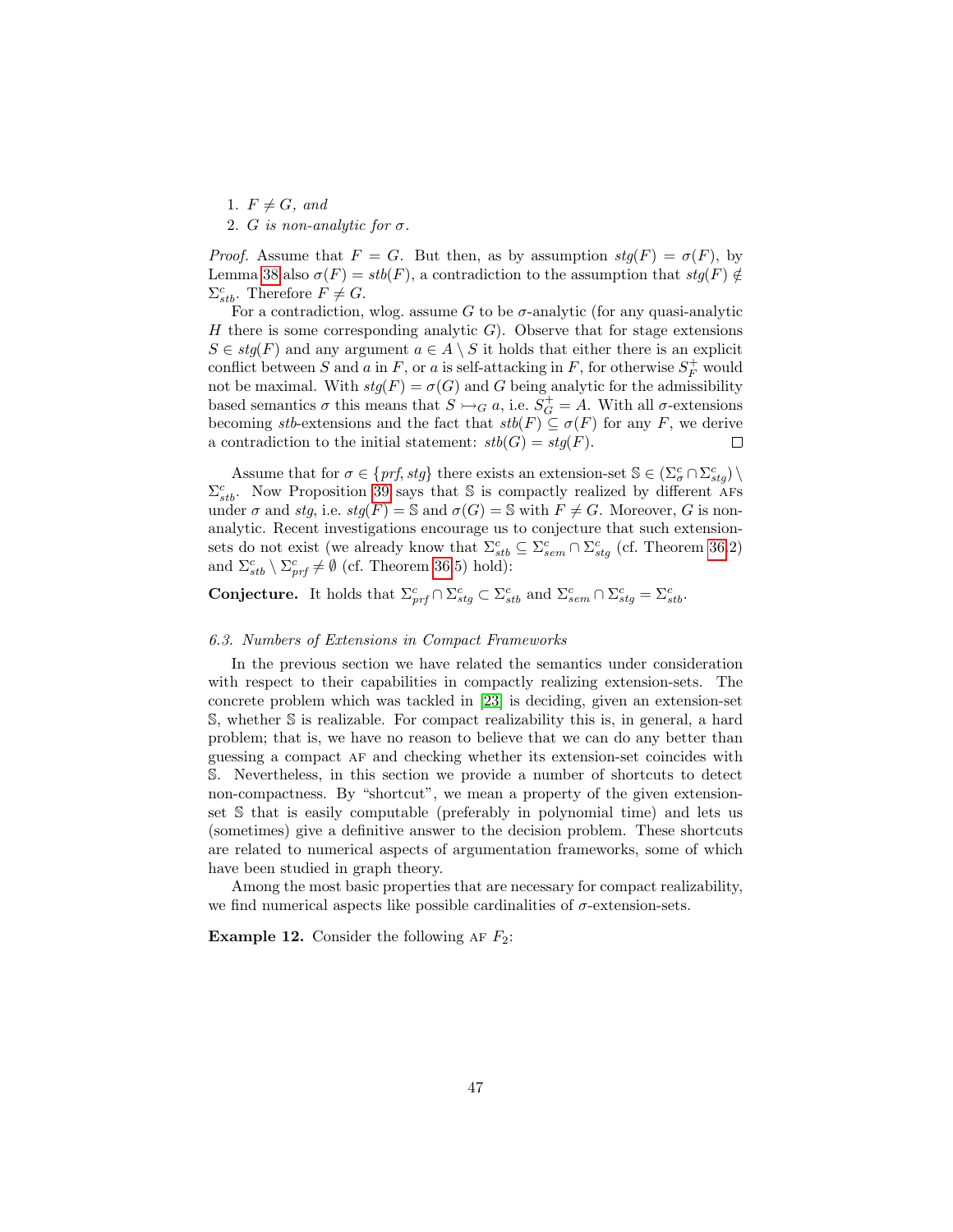

Let us determine the stable extensions of  $F_2$ . Clearly, taking one  $a_i$ , one  $b_i$ and one  $c_i$  yields a conflict-free set that is also stable as long as it attacks z. Thus from the  $3 \cdot 2 \cdot 3 = 18$  combinations, only one (the set  $\{a_1, b_1, c_2\}$ ) is not stable, whence  $F_2$  has  $18 - 1 = 17$  stable extensions. We note that this AF is not compact since z occurs in none of the extensions. Is there an equivalent stbcompact af? The results of this section will provide us with a negative answer.  $\Diamond$ 

[Baumann and Strass](#page-59-1) [\(2014\)](#page-59-1) have shown that there is a correspondence between the maximal number of stable extensions in argumentation frameworks and the maximal number of maximal independent sets in undirected graphs [\[33\]](#page-61-0). Recently, the result was generalized to further semantics [\[23,](#page-60-0) Proposition 11 and Theorem  $5^{\circ}$ . To set the scene for the subsequent results building upon it, we recall the result below (Theorem [40\)](#page-47-1). For any natural number n we define:<sup>[9](#page-47-2)</sup>

$$
\sigma_{\max}(n) = \max\left\{ |\sigma(F)| \mid F \in AF_{\mathfrak{A}}, |A_F| = n \right\}
$$

 $\sigma_{\text{max}}(n)$  returns the maximal number of  $\sigma$ -extensions among all AFs with n arguments. Surprisingly, there is a closed expression for  $\sigma_{\text{max}}$ .

<span id="page-47-1"></span>**Theorem 40.** The function  $\sigma_{max}(n) : \mathbb{N} \to \mathbb{N}$  is given by

$$
\sigma_{max}(n) = \begin{cases}\n1, & \text{if } n = 0 \text{ or } n = 1, \\
3^s, & \text{if } n \ge 2 \text{ and } n = 3s, \\
4 \cdot 3^{s-1}, & \text{if } n \ge 2 \text{ and } n = 3s + 1, \\
2 \cdot 3^s, & \text{if } n \ge 2 \text{ and } n = 3s + 2.\n\end{cases}
$$

What about the maximal number of  $\sigma$ -extensions on weakly connected<sup>[10](#page-47-3)</sup> graphs? Does this number coincide with  $\sigma_{\text{max}}(n)$ ? The next theorem provides a negative answer to this question and thus gives space for impossibility results as we will see. For a natural number  $n$  define

$$
\sigma_{\max}^{\text{con}}(n) = \max\left\{ |\sigma(F)| \mid F \in AF_{\mathfrak{A}}, |A_F| = n, F \text{ connected} \right\}
$$

<span id="page-47-0"></span><sup>&</sup>lt;sup>8</sup>We mention that it is not the case that for all semantics  $\sigma$  the so-called *diversity function*  $\Delta_{\sigma}(n)$  introduced in [\[23\]](#page-60-0) coincides with  $\sigma_{\max}(n)$  as introduced in [\[8\]](#page-59-1) and defined below. This can be seen by considering complete semantics [\[23,](#page-60-0) [9\]](#page-59-2).

<span id="page-47-2"></span><sup>&</sup>lt;sup>9</sup>In this section, unless stated otherwise we use  $\sigma$  as a placeholder for stable, semi-stable, preferred, stage and naive semantics.

<span id="page-47-3"></span><sup>&</sup>lt;sup>10</sup>In the following we simply write connected and take it to mean weakly connected.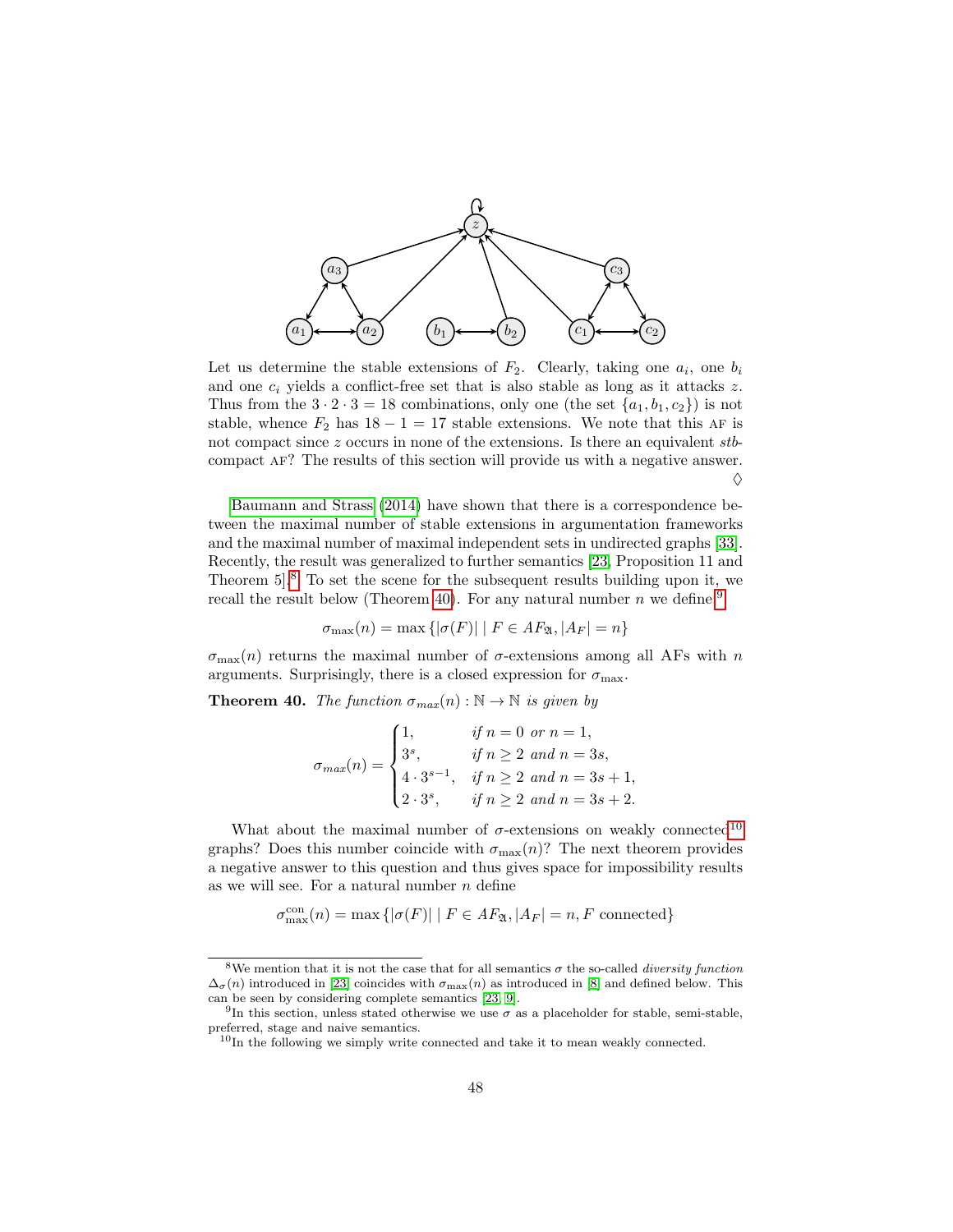$\sigma_{\max}^{\text{con}}(n)$  returns the maximal number of  $\sigma$ -extensions among all connected AFs with  $n$  arguments. Again, a closed expression exists.

<span id="page-48-0"></span>**Theorem 41.** The function  $\sigma_{max}^{con}(n) : \mathbb{N} \to \mathbb{N}$  is given by

$$
\sigma_{max}^{con}(n) = \begin{cases} n, & \text{if } n \le 5, \\ 2 \cdot 3^{s-1} + 2^{s-1}, & \text{if } n \ge 6 \text{ and } n = 3s, \\ 3^s + 2^{s-1}, & \text{if } n \ge 6 \text{ and } n = 3s + 1, \\ 4 \cdot 3^{s-1} + 3 \cdot 2^{s-2}, & \text{if } n \ge 6 \text{ and } n = 3s + 2. \end{cases}
$$

*Proof.* First some notations: for an AF  $F = (A, R)$ , denote its irreflexive version by

$$
irr(F) = (A, R \setminus \{(a, a) \mid a \in A\});
$$

denote its symmetric version by

$$
sym(F) = (A, R \cup \{(b, a) \mid (a, b) \in R\});
$$

and its associated undirected graph by

$$
und(F) = (A, \{ \{a, b\} \mid (a, b) \in R \}).
$$

Furthermore, for a simple and undirected graph  $G = (V, E)$  we use  $MIS(G)$ for the set of maximal independent sets of G. Remember, a set  $S \subseteq V$  is called *independent* if no edge  $e \in E$  has both its endpoints in S. Moreover, an independent set S is called *maximal independent* if it is  $\subset$ -maximal among the independent sets of  $G$ . Finally, we denote its associated symmetric  $AF$  by

$$
dir(G) = (V, \{(a, b), (b, a) \mid \{a, b\} \in E\}).
$$

Now for the proof. We start with showing that the number of naive extensions does not exceed the claimed value range of  $\sigma_{\max}^{\text{con}}(n)$ . Given a connected AF F. Observe that the deletion of self-loops does not reduce the number of naive extensions, i.e.  $|nai(F)| \leq |nai(ir(F))|$ . This can be seen as follows. First, for any  $E \in \text{nai}(F)$  exists an  $E' \in \text{nai}(\text{irr}(F))$ , such that  $E \subseteq E'$  and second, for each two  $E_1, E_2 \in \text{nai}(F)$  there is no  $E' \in \text{nai}(\text{irr}(F))$ , such that  $E_1 \subseteq E'$  and  $E_2 \subseteq E'$  simultaneously. Furthermore, it is easy to see that for any irreflexive AF G,  $nai(G) = MIS(und(G))$ . Roughly speaking, this is due to the fact that first, both concepts call for ⊆-maximal sets and second, naive semantics does not distinguish between the presence of an attack  $(a, b)$  or the presence of  $(b, a)$ or the presence of both of them. Consequently,  $|nai(F)| \leq |MIS(und(ir(F))|)$ . Fortunately, due to Theorem 2 in [\[30\]](#page-60-2) the maximal number of maximal independent sets in connected  $n$ -graphs are exactly given by the claimed value range of  $\sigma_{\max}^{\text{con}}(n)$ .

We proceed with arguing that the maximal number of stable extensions within the class of connected AFs is at least as large as the claimed value range of  $\sigma_{\max}^{\text{con}}(n)$ . In Figure 1 in [\[30\]](#page-60-2) graphs realizing the maximal number of maximal independent sets for connected n-graphs are presented. These so-called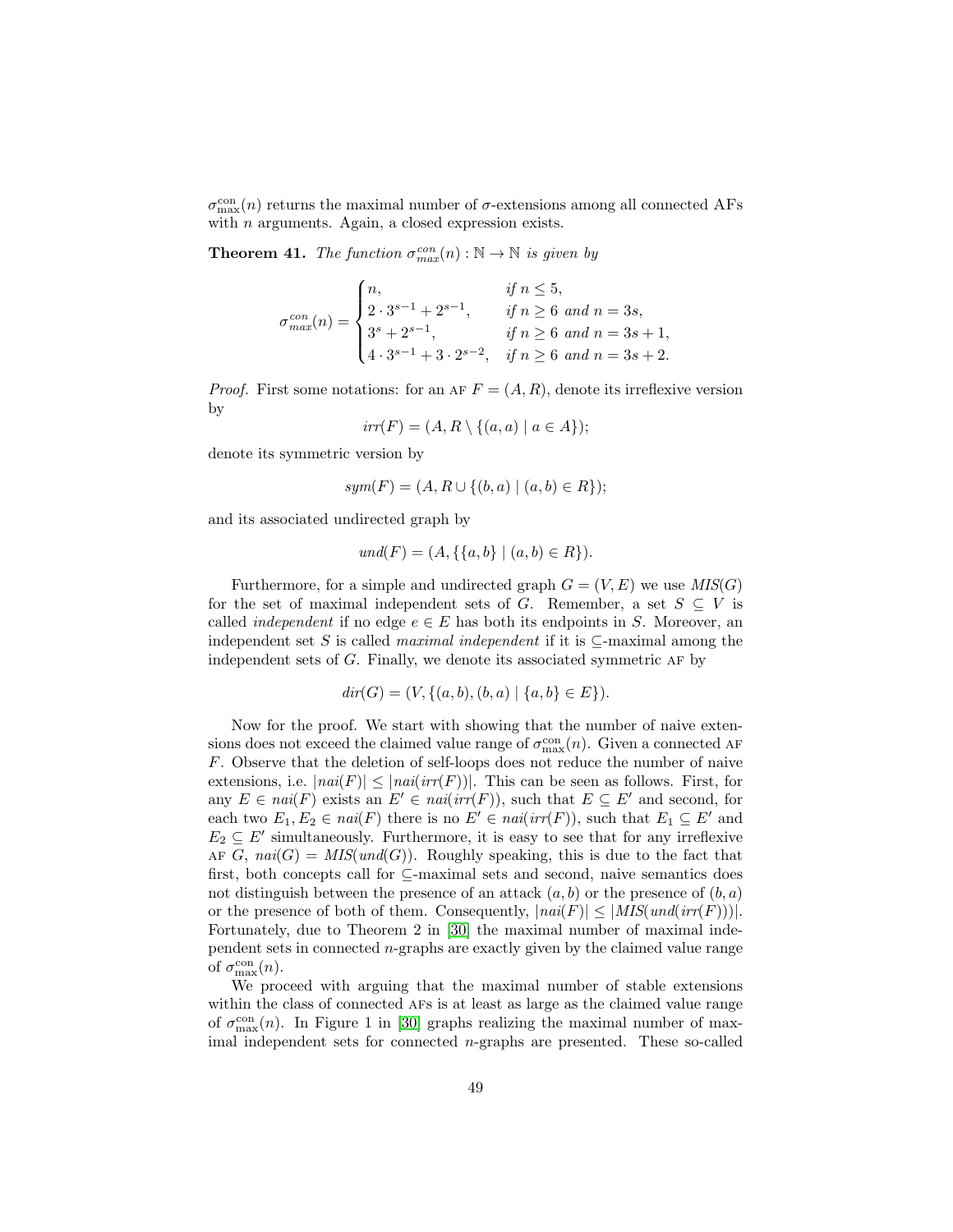extremal graphs can be used to derive afs where former maximal independent sets become stable extensions. This can be done by replacing undirected edges by symmetric directed attacks. This construction is justified by the fact that for any simple graph G,  $|MIS(G)| = |nai(dr(G))|$  and furthermore, as shown in [\[14,](#page-59-3) Propositions 4 and 5] naive and stable semantics coincide on the class of irreflexive and symmetric afs. Example [13](#page-49-0) below provides an illustration.

In order to conclude the proof we use well-known subset-relations between the considered semantics (compare Section [2\)](#page-6-0). Since  $stb(F) \subseteq stg(F) \subseteq nai(F)$ for any AF F, we derive that  $|stb(F)| \leq |stg(F)| \leq |nai(F)|$ . Furthermore, we have already shown that first,  $\sigma_{\max}^{\text{con}}(n)$  does not exceed the claimed value range in case of naive semantics and second,  $\sigma_{\max}^{\text{con}}(n)$  is at least as great as the claimed value range in case of stable semantics. Consequently, the stated equality provides us with a tight upper bound for stable, stage and naive semantics. What about semi-stable and preferred semantics? Since the result is already shown for stable semantics and in consideration of  $stb(F) \subseteq sem(F) \subseteq prf(F)$ for any AF F, it suffices to prove that  $\sigma_{\max}^{\text{con}}(n)$  does not exceed the claimed value range in case of preferred semantics. This can be seen as follows. First, one may easily verify that for any AF F we have,  $|prf(F)| \leq |prf(ir(F))|$  as well as  $prf(F) \subseteq prf(sym(F)).$  Hence,  $|prf(F)| \leq |prf(sym(irr(F)))|$ . In [\[2,](#page-58-0) Corollary 1] it was already shown that preferred and stable semantics agree on irreflexive and symmetric AFs, i.e. for any AF F,  $prf(sym(irr(F))) = stb(sym(irr(F)))$ . In summary, for any AF F we have,  $|prf(F)| \leq |stb(sym(ir(F)))|$ . Assuming the existence of an  $AF$  F possessing more preferred extension than the claimed value range of  $\sigma_{\max}^{\text{con}}(n)$  implies the existence of an witnessing AF, namely  $sym(irr(F)),$ possessing more stable extension than the claimed value range of  $\sigma_{\max}^{\text{con}}(n)$  in contrast to the already shown upper bound. Hence, the stated value range of  $\sigma_{\max}^{\text{con}}(n)$  serves as a tight upper bound for semi-stable and preferred semantics too.  $\Box$ 

The following illustration provides an example how connected afs having the maximal number of  $\sigma$ -extensions look like.

<span id="page-49-0"></span>**Example 13.** Consider the following AF  $G$ :



The AF G is connected and possesses 22  $\sigma$ -extensions. More precisely:

$$
\sigma(G) = \{ \{a_i, b_j, c_k\} \mid 1 \le i, j, k \le 3 \} \setminus \{ \{a_i, b_j, c_k\} \mid i = j = 3 \lor j = k = 3 \}
$$

This justifies  $|\sigma(G)| = 27 - 5 = 22$ . Furthermore, G consists of 9 arguments. Applying Theorem [41](#page-48-0) we obtain  $\sigma_{\max}^{con}(n) = 2 \cdot 3^{3-1} + 2^{3-1} = 2 \cdot 3^2 + 2^2 =$  $18 + 4 = 22$ . This means, G is an extremal AF within the class of connected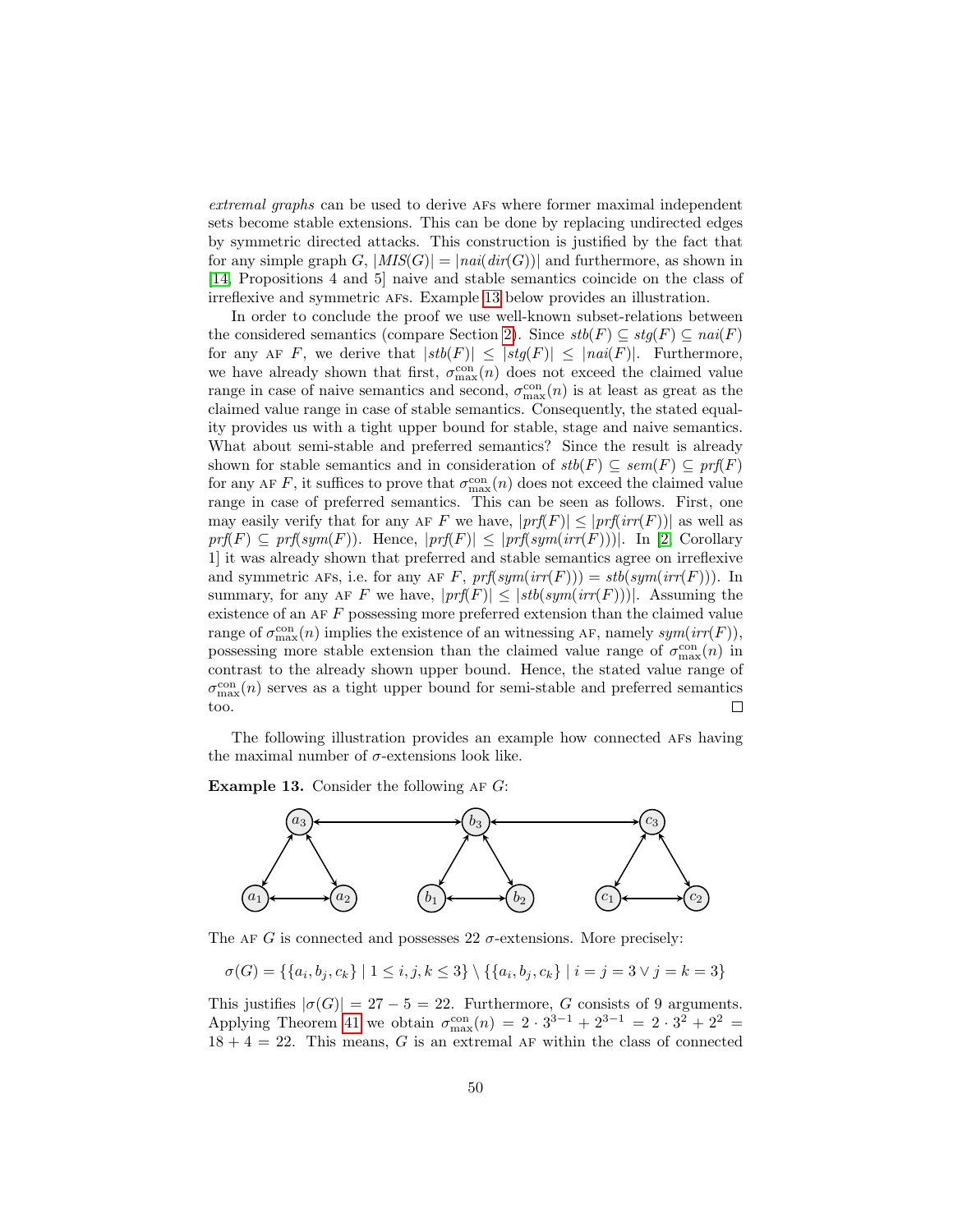graphs. As an aside, in case of arbitrary frameworks, the maximal number of stable extensions given  $n$  arguments can be realized by deleting the mutual attacks between  $a_3$  and  $b_3$  as well as  $b_3$  and  $c_3$  (cf. Theorem [40\)](#page-47-1). Restoring mutual attacks between one pair only yields the second largest number, which will be proven in Theorem  $42$ .

A further interesting question concerning arbitrary afs is whether all natural numbers less than  $\sigma_{\text{max}}(n)$  are realizable by AFs possessing n arguments.<sup>[11](#page-50-1)</sup> The following theorem shows that there is a serious gap between the maximal and second largest number. For any positive natural  $n$  define

$$
\sigma_{2\mathrm{nd}}(n) = \max\left(\{|\sigma(F)| \mid F \in AF_{\mathfrak{A}}, |A_F| = n\}\setminus \{\sigma_{\max}(n)\}\right)
$$

 $\sigma_{2nd}(n)$  returns the second largest number of  $\sigma$ -extensions among all AFs with n arguments. Graph theory provides us with an expression.

<span id="page-50-0"></span>**Theorem 42.** Function  $\sigma_{2nd}(n) : \mathbb{N} \setminus \{0\} \to \mathbb{N}$  is given by

$$
\sigma_{2nd}(n) = \begin{cases}\n\sigma_{max}(n) - 1, & \text{if } 1 \le n \le 7, \\
\sigma_{max}(n) \cdot \frac{11}{12}, & \text{if } n \ge 8 \text{ and } n = 3s + 1, \\
\sigma_{max}(n) \cdot \frac{8}{9}, & \text{otherwise.} \n\end{cases}
$$

*Proof.* At first we argue that the second largest number of  $\sigma$ -extensions is at least as large as the claimed value range of  $\sigma_{2nd}(n)$ . For this it suffices to present witnessing afs. In [\[31,](#page-60-3) Theorem 2.4] graphs realizing the second largest number of maximal independent sets for n-graphs are given. These simple graphs can be used to derive afs where former maximal independent sets become  $\sigma$ -extensions. Replacing undirected edges by symmetric directed attacks accounts for this. This can be seen as follows. First, for any simple graph  $G$ ,  $|MIS(G)| = |nai dir(G)|$ . Second, for any irreflexive and symmetric AF F we have,  $stb(F) = nai(F)$  [\[14,](#page-59-3) Propositions 4 and 5] and finally, applying wellknown subset-relations, namely  $stb(F) \subseteq sem(F) \subseteq prf(F)$  and  $stb(F) \subseteq stg(F)$ (for any  $AF$  F) justifies the claim for all considered semantics.

We show now that the second largest number of  $\sigma$ -extensions does not exceed the claimed value range of  $\sigma_{2nd}(n)$ . Given an AF F where  $|A_F| = n$ . Observe that we have nothing to show if  $n \leq 7$  since  $\sigma_{2nd}(n)$  is given as the maximal number minus one. Let  $n \geq 8$  and suppose, towards a contradiction, that  $l \cdot \sigma_{\max}(n) < \sigma_{\text{2nd}}(n) = |\sigma(F)| < \sigma_{\max}(n)$  where l depends on the remainder of n on division by 3  $(l \in {\frac{11}{12}, \frac{8}{9}})$ . Similar to the proof of Theorem [41](#page-48-0) one may easily show that for all considered semantics  $\sigma$ ,  $|\sigma(F)| \leq |\sigma(\textit{sym}(irr(F)))|$  as well as that for any symmetric and irreflexive  $G, \sigma(F) = MIS(und(G))$ . This means,  $l \cdot \sigma_{\max}(n) < |\sigma(F)| \leq |MIS(und(sym(irr(F))))| \leq \sigma_{\max}(n)$ . We further conclude that  $|MIS(und(sym(irr(F))))| = \sigma_{\text{max}}(n)$ . This equality has to hold because the

<span id="page-50-1"></span><sup>&</sup>lt;sup>11</sup>We sometimes speak about realizing a natural number  $k$  and mean finding an AF having exactly k extensions.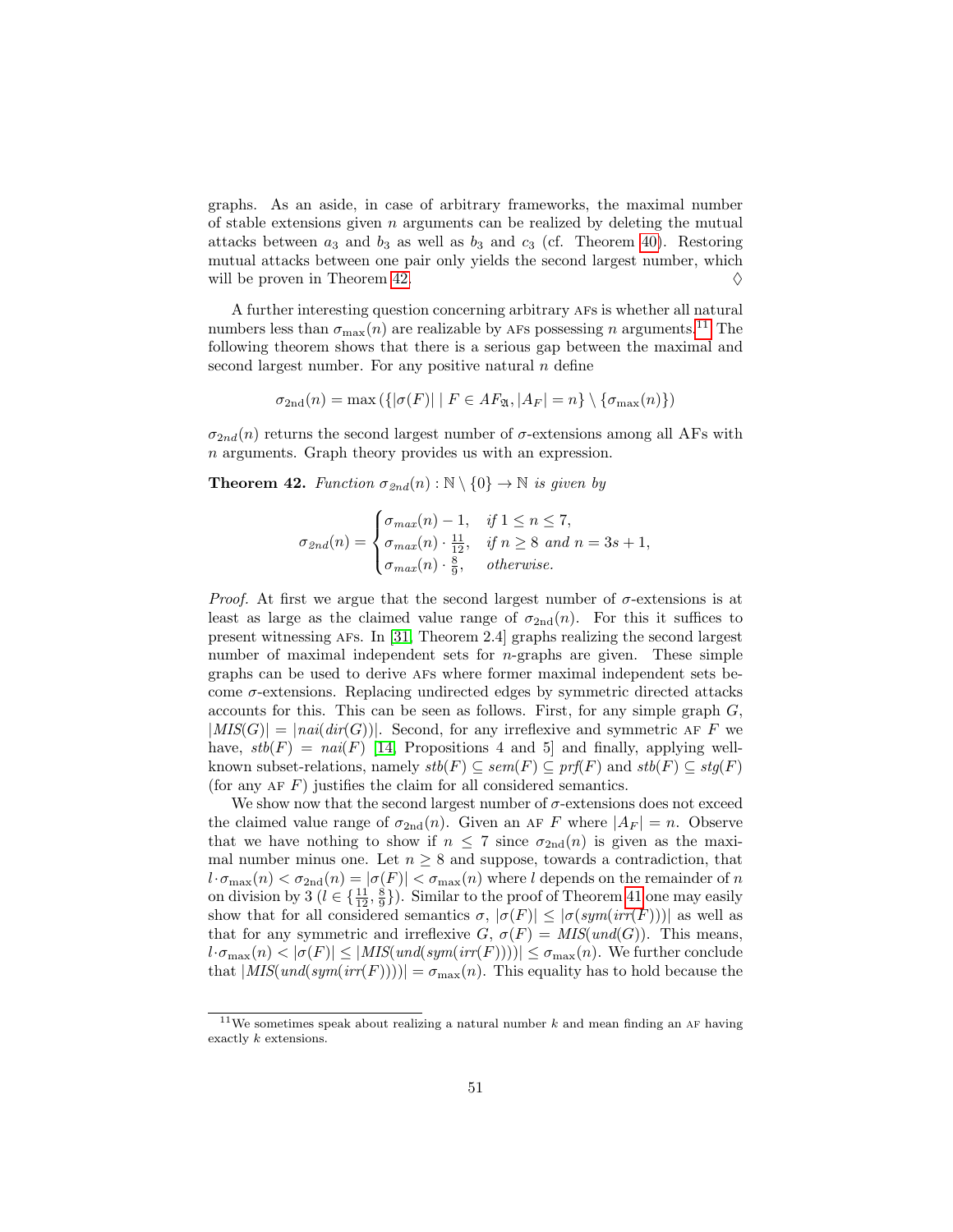term  $l \cdot \sigma_{\max}(n)$  as well as the value range of  $\sigma_{\max}(n)$  precisely coincide with the second largest or maximal number of maximal independent sets in simple graphs [\[31,](#page-60-3) [33\]](#page-61-0). This means,  $l \cdot \sigma_{\max}(n) < |MIS(und(sym(irr(F))))| < \sigma_{\max}(n)$ would contradict the second largest number of maximal independent sets. Note that up to isomorphisms the extremal graphs are uniquely determined (cf. Theorem 1 in [\[30\]](#page-60-2)). In the following we use  $K_n$  to denote a complete graph on  $n$  vertices. Depending on the remainder of  $n$  on division by 3 we have K<sub>3</sub>s for  $n \equiv 0$ , either one K<sub>4</sub> or two K<sub>2</sub>s and the rest are K<sub>3</sub>s in case of  $n \equiv 1$  and one  $K_2$  plus  $K_3$ s for  $n \equiv 2$ . Remember that we have  $|\sigma(F)|$  $|\sigma(sym(irr(F)))| = \sigma_{\max}(n)$ . In particular, this means  $F \neq sym(irr(F))$ . Consequently, depending on the remainder we may thus estimate  $|\sigma(F)| \leq k \cdot \sigma_{\max}(n)$ where  $k \in \{\frac{2}{3}, \frac{3}{4}, \frac{1}{2}\}.$  This can be seen as follows: First, computing the  $\sigma$ extensions of an AF can be reduced to computing the  $\sigma$ -extensions of each of its component (see Lemma [46\)](#page-52-0) and second, the minimal factors decreasing the number of  $\sigma$ -extension (through adding self-loops or deleting attacks) within a component where 3, 4 or 2 arguments attack each other are  $\frac{2}{3}$ ,  $\frac{3}{4}$  or  $\frac{1}{2}$ , respectively. We finally state  $l \cdot \sigma_{\max}(n) < |\sigma(F)| \leq k \cdot \sigma_{\max}(n)$  where  $l \in \{\frac{1}{12}, \frac{8}{9}\}\$  and  $k \in \{\frac{2}{3}, \frac{3}{4}, \frac{1}{2}\}.$  This is a clear contradiction concluding the proof.  $\Box$ 

The attentive reader might have noticed that all maximal number functions introduced in this subsection refer to arbitrary argumentation frameworks instead of compact ones. The following theorem shows that this is not incidental since the compact versions of these functions return the same values (provided that they are defined). We first introduce the corresponding functions:

$$
\sigma_{\max}^{c}(n) = \max \{ |\sigma(F)| \mid F \in CAF_{\sigma}, |A_F| = n \}
$$
  

$$
\sigma_{\max}^{c,con}(n) = \max \{ |\sigma(F)| \mid F \in CAF_{\sigma}, |A_F| = n, F \text{ connected} \}
$$
  

$$
\sigma_{2nd}^{c}(n) = \max \left( { |\sigma(F)| \mid F \in CAF_{\sigma}, |A_F| = n} \setminus { \sigma_{\max}^{c}(n) } \right)
$$

**Theorem 43.** For any  $n \in \mathbb{N}$ ,  $\sigma_{max}^c(n) = \sigma_{max}(n)$  and  $\sigma_{max}^{c,con}(n) = \sigma_{max}^{con}(n)$ . Furthermore, for any  $n \in \mathbb{N} \setminus \{0,1\}$ ,  $\sigma_{2nd}^c(n) = \sigma_{2nd}(n)$ .

*Proof.* (sketch) Given  $n \in \mathbb{N}$  as claimed above. ( $\leq$ ) Obviously,  $\sigma_{\max}^{c}(n) \leq \sigma_{\max}(n)$ ,  $\sigma_{\max}^{c,con}(n) \leq \sigma_{\max}^{con}(n)$  and  $\sigma_{2nd}^{c}(n) \leq \sigma_{2nd}(n)$ since  $CAF_{\sigma} \subseteq AF_{\mathfrak{A}}$ .

 $(\geq)$  Inspecting the proofs of Theorems [40,](#page-47-1) [41](#page-48-0) and [42](#page-50-0) (respective the proofs of the mentioned references therein) reveals that the witnessing examples, i.e. the afs realizing a certain maximal number are already compact.  $\Box$ 

From now on we implicitly presuppose that the introduced maximal number functions restricted to compact frameworks coincide with their unrestricted versions.

Example 14. Recall that the (non-compact) af we discussed in Example [12](#page-46-0) had the extension-set  $\Im$  with  $|\Im| = 17$  and  $|Args_{\Im}| = 8$ . Is there a stablecompact af with the same extensions? Firstly, nothing definitive can be said by Theorem [40](#page-47-1) since  $17 \le 18 = \sigma_{\text{max}}(8)$ . Furthermore, in accordance with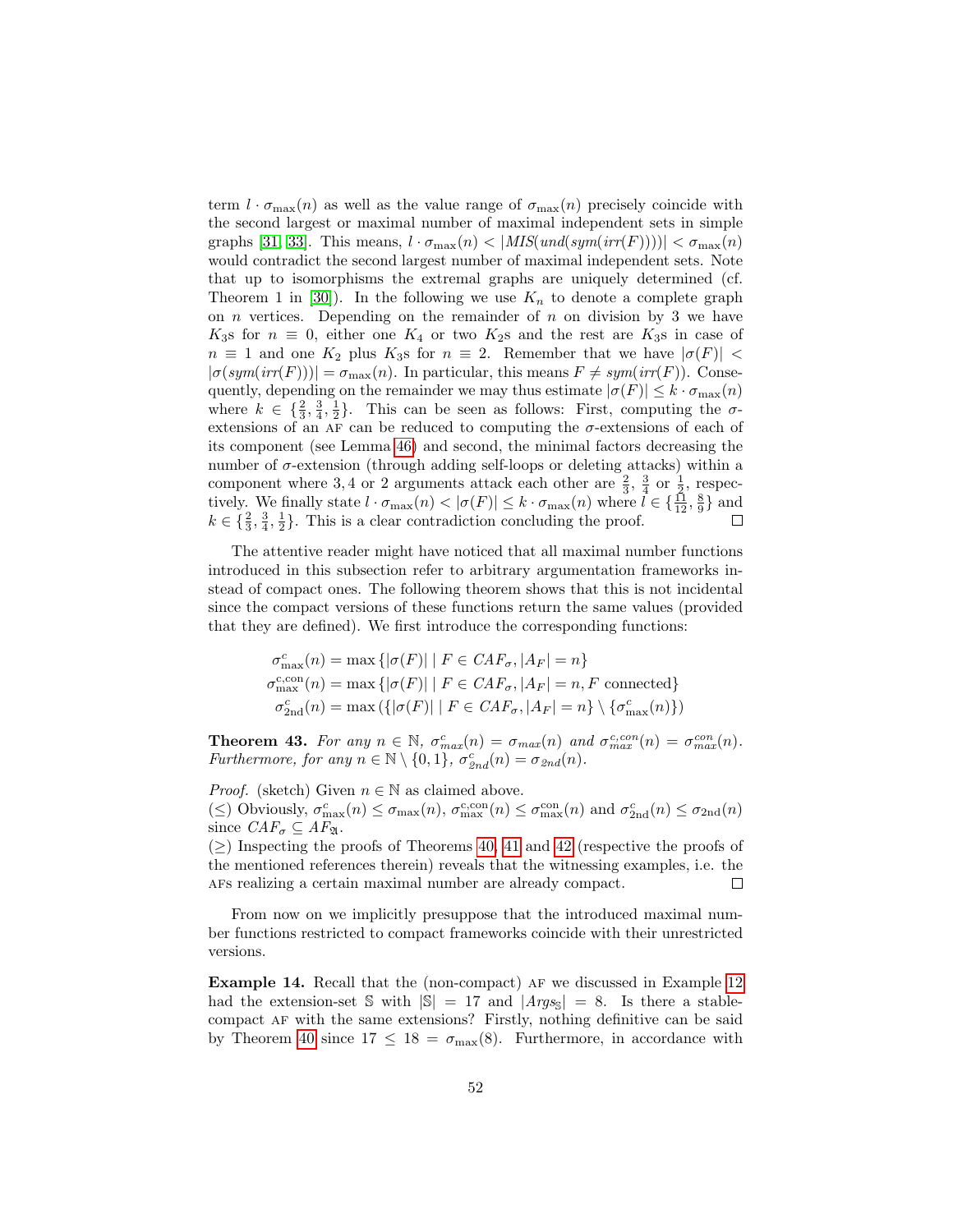Theorem [41](#page-48-0) the set S cannot be compactly  $\sigma$ -realized by a connected AF since  $17 > 15 = \sigma_{\text{max}}^{\text{con}}(8)$ . Finally, using Theorem [42](#page-50-0) we infer that the set S is not compactly  $\sigma$ -realizable because  $\sigma_{2nd}(8) = 16 < 17 < 18 = \sigma_{max}(8)$ .

The compactness property is instrumental here, since Theorem [42](#page-50-0) has no counterpart in non-compact afs. More generally, allowing additional arguments as long as they do not occur in extensions enables us to realize any number of stable extensions up to the maximal one.

**Proposition 44.** Let n be a natural number. For each  $k \leq \sigma_{max}(n)$ , there is an AF F with  $|Args_{stb(F)}| = n$  and  $|stb(F)| = k$ .

*Proof.* To realize k stable extensions with n arguments, we start with the construction for the maximal number from Theorem [40.](#page-47-1) We then subtract extensions as follows: We choose  $\sigma_{\text{max}}(n) - k$  arbitrary distinct stable extensions of the AF realizing the maximal number. To exclude them, we use the construction of Definition 9 in [\[23\]](#page-60-0).

Corollary 45. Let n be a natural number and  $\sigma$  among preferred, semi-stable and stage semantics. For each  $k \leq \sigma_{max}(n)$ , there is an AF F with  $|Args_{\sigma(F)}|$  = n and  $\sigma(F) = k$ .

Proof. Follows from Lemmata 2.2 and 4.2 in [\[23\]](#page-60-0).  $\Box$ 

Now we are prepared to provide possible short cuts when deciding realizability of a given extension-set by initially simply counting the extensions. First some formal definitions.

**Definition 12.** Given an AF  $F = (A, R)$ , the component-structure  $\mathcal{K}(F) =$  ${K_1, \ldots, K_n}$  of F is the set of sets of arguments, where each  $K_i$  coincides with the arguments of a weakly connected component of the underlying graph;  $\mathcal{K}_{\geq 2}(F) = \{K \in \mathcal{K}(F) \mid |K| \geq 2\}.$ 

**Example 15.** The AF  $F = (\{a, b, c\}, \{(a, b)\})$  has component-structure  $\mathcal{K}(F)$  =  $\{\{a, b\}, \{c\}\}.$ 

The component-structure  $\mathcal{K}(F)$  gives information about the number n of components of F as well as the size  $|K_i|$  of each component. Knowing the components of an  $AF$ , computing the  $\sigma$ -extensions can be reduced to computing the  $\sigma$ -extensions of each component and building the cross-product. The AF resulting from restricting F to component  $K_i$  is given by  $F \downarrow_{K_i} = (K_i, R_F \cap$  $K_i \times K_i$ ).

<span id="page-52-0"></span>**Lemma 46.** Given an AF F with component-structure  $\mathcal{K}(F) = \{K_1, \ldots, K_n\}$ it holds that the extensions in  $\sigma(F)$  and the tuples in  $\sigma(F\downarrow_{K_1}) \times \cdots \times \sigma(F\downarrow_{K_n})$ are in one-to-one correspondence.

*Proof.* By induction on *n*; the base case  $n = 1$  is trivial. For the induction step let  $\mathcal{K}(F) = \{K_1, \ldots, K_n, K_{n+1}\}.$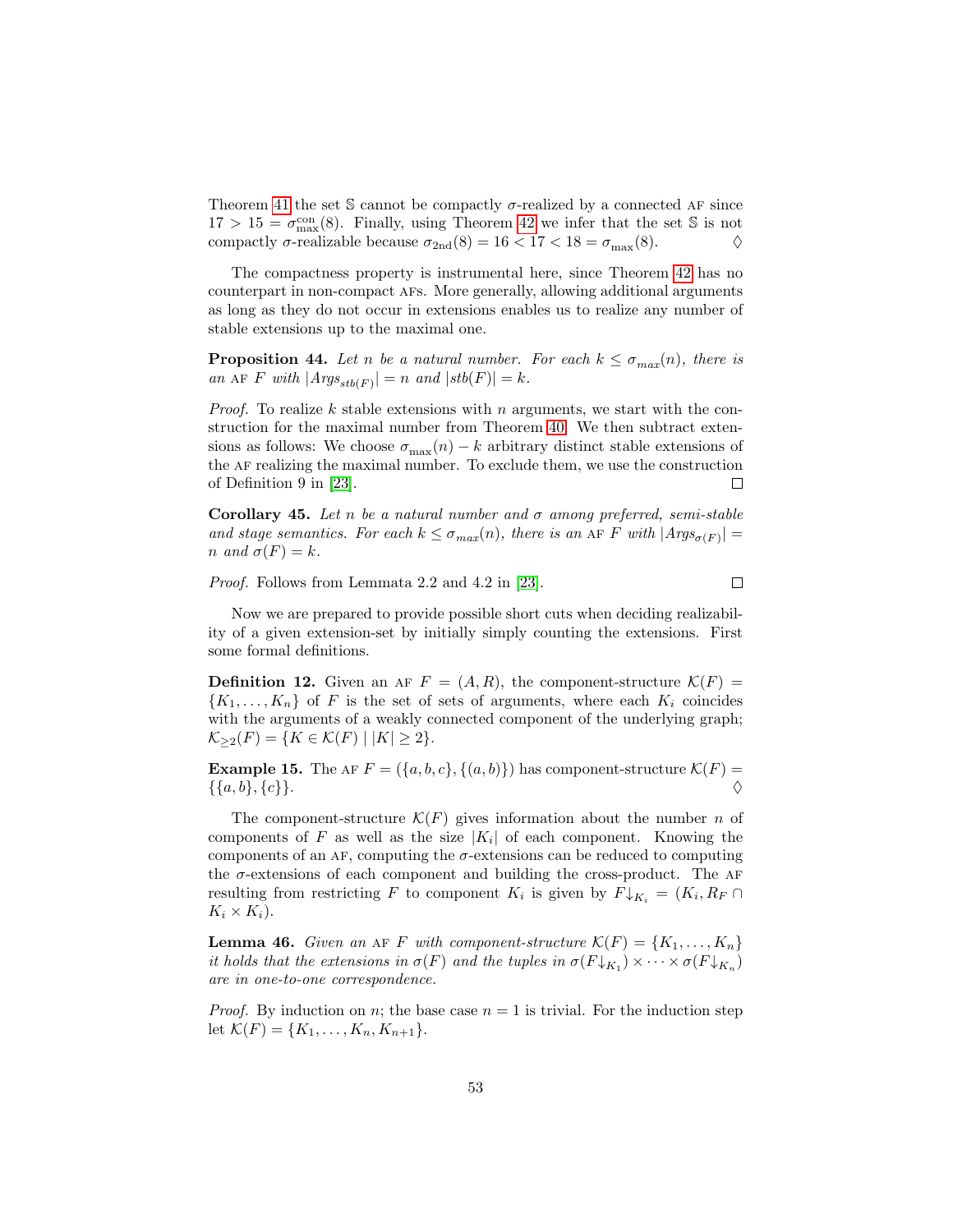" $\subseteq$ ": Let  $S \in \sigma(F)$ . Define  $D_{n+1} = S \cap K_{n+1}$ . By induction hypothesis, there are sets  $D_1, \ldots, D_n$  such that each  $D_i$  is a  $\sigma$ -extension of  $F\downarrow_{K_i}$  and  $S \setminus$  $K_{n+1} = D_1 \cup \cdots \cup D_n$ . We have to show that  $D_{n+1}$  is a  $\sigma$ -extension of  $F \downarrow_{K_{n+1}}$ .  $\sigma = stb$ : Clearly  $D_{n+1}$  is conflict-free, and any  $a \in K_{n+1} \setminus D_{n+1}$  is attacked since S is stable and the attacks must come from  $D_{n+1}$  due to connectivity.  $\sigma \in \{nai, pr\}$ : If there is a conflict-free/admissible superset of  $D_{n+1}$ , then S is not naive/preferred for F.  $\sigma \in \{stg, sem\}$ : If there is a superset of  $D_{n+1}$  with greater range, then  $S$  is not stage/semi-stable for  $F$ .

" $\supseteq$ ": Let  $D_1, \ldots, D_n, D_{n+1}$  such that each  $D_i$  is a  $\sigma$ -extension of  $F\downarrow_{K_i}$ . Define  $S = D_1 \cup \cdots \cup D_n \cup D_{n+1}$ ; we show that  $S \in \sigma(F)$ . By induction hypothesis,  $D_1 \cup \cdots \cup D_n \in \sigma(F\downarrow_{K_1,\ldots,K_n})$ .  $\sigma = stb$ : Clearly S is conflictfree since all  $D_i$  are conflict-free; since  $D_{n+1}$  is stable for  $F\downarrow_{K_{n+1}}$  it attacks all  $a \in K_{n+1} \setminus D_{n+1}$  and thus S is stable for F.  $\sigma \in \{nai, prf\}$ : If S is not naive/preferred for  $F$ , there is a conflict-free/admissible superset of  $S$  in  $F$ . There is at least one additional argument, that is either in  $D_1 \cup \cdots \cup D_n$  or in  $D_{n+1}$ . But the first is impossible due to induction hypothesis, and the second due to presumption.  $\sigma \in \{stg, sem\}$ : If S is not stage/semi-stable for F, there is a conflict-free/admissible set  $S'$  with greater range. The range difference must manifest itself in  $D_1 \cup \cdots \cup D_n$  or  $D_{n+1}$ , which leads to a contradiction with the induction hypothesis and the presumption that  $D_{n+1}$  is stage/semi-stable for  $F\downarrow_{K_{n+1}}$ .  $\mathbb{R}^n$ 

Given an extension-set S we want to decide whether S is realizable by a compact AF under semantics  $\sigma$ . For an AF  $F = (A, R)$  with  $\sigma(F) = \mathbb{S}$  we know that there cannot be a conflict between any pair of arguments in  $Pairs_{\mathbb{S}}$ , hence  $R \subseteq \overline{Pairs_{\mathbb{S}}} = (A \times A) \setminus \text{Pairs}_{\mathbb{S}}$ . The next proposition implicitly shows that for argument-pairs  $(a, b) \notin \text{Pairs}_{\mathbb{S}}$ , although there is not necessarily a direct conflict between  $a$  and  $b$ , they are definitely in the same component. In other words, this shows that implicit conflicts cannot arise across (weakly connected) components but only within them.

<span id="page-53-0"></span>**Proposition 47.** Let  $\mathcal S$  be an extension-set. (1) The transitive closure of  $\overline{Pairs}_{\mathcal S}$ , the set  $(\overline{Pairs_{\mathbb{S}}})^*$ , is an equivalence relation, that is, it is reflexive, symmetric, and transitive. (2) For each AF  $F \in CAF_{\sigma}$  that compactly realizes S under semantics  $\sigma$  (that is,  $\sigma(F) = \mathbb{S}$ ), the component structure  $\mathcal{K}(F)$  of F is given by the equivalence classes of  $(\overline{Pairs_{\mathbb{S}}})^*$ , that is,  $\mathcal{K}(F)$  is the quotient set of Arg $s_{\mathbb{S}}$ by  $(\overline{Pairs_{\mathbb{S}}})^*$ .

*Proof.* Consider some extension-set S together with an AF  $F \in CAF_{\sigma}$  with  $\sigma(F) = \mathbb{S}$ . We have to show that for any pair of arguments  $a, b \in \text{A} \text{rgs}_{\mathbb{S}}$  it holds that  $(a, b) \in (\overline{Pairs_{\mathbb{S}}})^*$  iff a and b are connected in the graph underlying F.

If a and b are connected in F, this means that there is a sequence  $s_1, \ldots, s_n$ such that  $a = s_1, b = s_n$ , and  $(s_1, s_2), \ldots, (s_{n-1}, s_n) \notin \text{Pairs}_{\mathbb{S}}$ , hence  $(a, b) \in$  $(\overline{Pairs_{\mathbb{S}}})^*$ .

If  $(a, b) \in (\overline{Pairs}_{\mathbb{S}})^*$  then also there is a sequence  $s_1, \ldots, s_n$  such that  $a = s_1$ ,  $b = s_n$ , and  $(s_1, s_2), \ldots, (s_{n-1}, s_n) \in \overline{Pairs_{\mathbb{S}}}$ . Consider some  $(s_i, s_{i+1}) \in \overline{Pairs_{\mathbb{S}}}$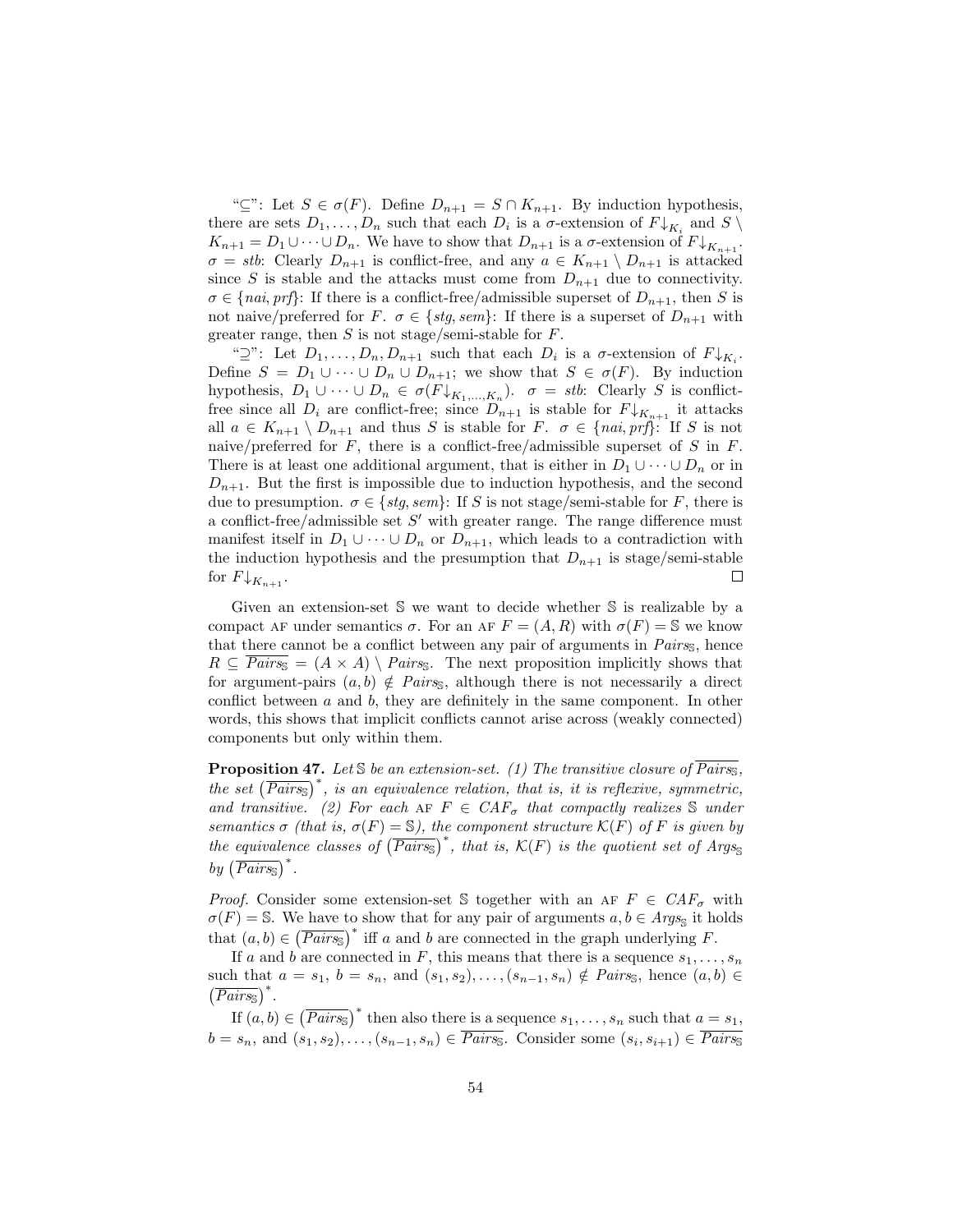and assume, towards a contradiction, that  $s_i$  occurs in another component of  $F$ than  $s_{i+1}$ . Recall that  $F \in CAF_{\sigma}$ , so each of  $s_i$  and  $s_{i+1}$  occur in some extension and  $\sigma(F) \neq \emptyset$ . Hence, by Lemma [46,](#page-52-0) there is some  $\sigma$ -extension  $E \supseteq \{s_i, s_{i+1}\}\$ of F, meaning that  $(s_i, s_{i+1}) \in \text{Pairs}_{\mathbb{S}}$ , a contradiction. Hence all  $s_i$  and  $s_{i+1}$ for  $1 \leq i < n$  occur in the same component of F, proving that also a and b do  $\Box$ so.

It is particularly nice to note that the only conditions we used in the proof were compactness and conflict-freeness, which indeed shows the Proposition for all five semantics considered here.

We will denote the component-structure induced by an extension-set S as  $K(\mathbb{S})$ , i.e.  $K(\mathbb{S})$  is the quotient set of  $\text{Arg}_{\mathbb{S}}$  by  $(\overline{\text{Pairs}})^*$ . Note that, by Proposi-tion [47,](#page-53-0)  $\mathcal{K}(\mathbb{S})$  is equivalent to  $\mathcal{K}(F)$  for every  $F \in \mathcal{C}AF_{\sigma}$  with  $\sigma(F) = \mathbb{S}$ . Given S, the computation of  $K(S)$  can be done in polynomial time. With this we can use results from graph theory together with number-theoretical considerations in order to get impossibility results for compact realizability.

Recall that for a single connected component with  $n$  arguments the maximal number of  $\sigma$ -extensions is denoted by  $\sigma_{\max}^{\text{con}}(n)$  and its values are given by Theorem [41.](#page-48-0) In the compact setting it further holds for a connected AF  $F$  with at least 2 arguments that  $|\sigma(F)| > 2$ .

<span id="page-54-0"></span>**Proposition 48.** Given an extension-set  $\mathbb{S}$  where  $|\mathbb{S}|$  is odd, it holds that if  $\exists K \in \mathcal{K}(\mathbb{S}) : |K| = 2$  then  $\mathbb S$  is not compactly realizable under semantics  $\sigma$ .

*Proof.* Assume to the contrary that there is an  $F \in CAF_{\sigma}$  with  $\sigma(F) = \mathbb{S}$ . We know that  $\mathcal{K}(F) = \mathcal{K}(\mathbb{S})$ . By assumption there is a  $K \in \mathcal{K}(\mathbb{S})$  with  $|K| = 2$ , whence  $|\sigma(K)| = 2$ . Thus by Lemma [46](#page-52-0) the total number of  $\sigma$ -extensions is even. Contradiction.  $\Box$ 

<span id="page-54-1"></span>**Example 16.** Consider the extension-set  $\mathbb{S} = \{\{a, b, c\}, \{a, b', c'\}, \{a', b, c'\},\}$  ${a', b', c}$ ,  ${a, b, c'}$ ,  ${a', b, c}$ ,  ${a, b', c}$  = stb( $F_1$ ) where  $F_1$  is the non-compact AF from the proof of Proposition [35.](#page-40-0) There, it took us some effort to argue that  $\mathbb S$ is not compactly stb-realizable. Proposition [48](#page-54-0) now gives an easier justification: Pairs<sub>S</sub> yields  $\mathcal{K}(\mathbb{S}) = \{\{a, a'\}, \{b, b'\}, \{c, c'\}\}\$ . Thus  $\mathbb{S}$  with  $|\mathbb{S}| = 7$  cannot be realized.  $\Diamond$ 

We denote the set of possible numbers of  $\sigma$ -extensions of a compact AF with n arguments as  $\mathcal{P}(n)$ ; likewise we denote the set of possible numbers of  $\sigma$ extensions of a compact and *connected* AF with n arguments as  $\mathcal{P}^c(n)$ . Although we know that  $p \in \mathcal{P}(n)$  implies  $p \leq \sigma_{\max}(n)$ , there may be  $q \leq \sigma_{\max}(n)$  that are not realizable by a compact AF under  $\sigma$ ; likewise for  $q \in \mathcal{P}^{c}(n)$ .

Clearly, any  $p \leq n$  is possible by building an undirected graph with p arguments where every argument attacks all other arguments, a  $K_p$ , and filling up with k isolated arguments (k distinct copies of  $K_1$ ) such that  $k + p = n$ . This construction obviously breaks down if we want to realize more extensions than we have arguments, that is,  $p > n$ . In this case, we have to use Lemma [46](#page-52-0) and further graph-theoretic gadgets for addition and even a limited form of subtraction. Let us show how for  $n = 7$  any number of extensions up to the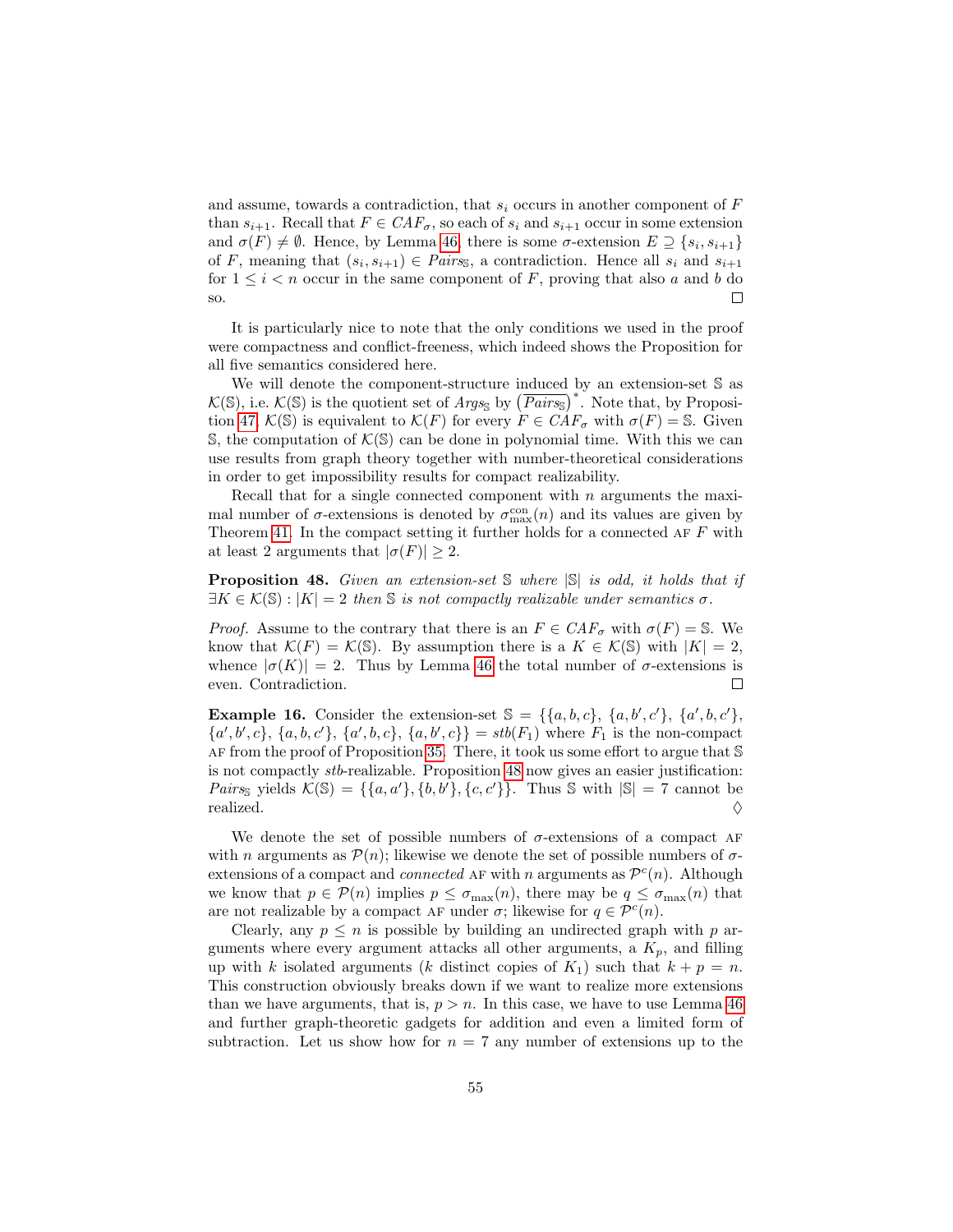maximal number 12 is realizable. For  $12 = 3 \cdot 4$ , Theorem [40](#page-47-1) yields the realization, a disjoint union of a  $K_3$  and a  $K_4$  ( $\Delta$   $\boxtimes$ ). For the remaining numbers, we have that  $8 = 2 \cdot 4 \cdot 1$  and so we can combine a  $K_2$ , a  $K_4$  and a  $K_1$  (  $\rightarrow \mathbb{Z}$  .). Likewise,  $9 = 3 \cdot 3 \cdot 1$  ( $\Delta \Delta$  .);  $10 = 3 \cdot 3 + 1$  ( $\mathbb{Z} \setminus \mathbb{Z}$ ) and finally  $11 = 3 \cdot 4 - 1$  ( $\Delta \cancel{\boxtimes}$ ). These small examples already show that P and  $\mathcal{P}^c$  are closely intertwined and let us deduce some general corollaries: Firstly,  $\mathcal{P}^{c}(n) \subseteq \mathcal{P}(n)$  since connected AFs are a subclass of AFs. Next,  $\mathcal{P}(n) \subseteq \mathcal{P}(n+1)$ as in the step from  $\Delta \Delta$  to  $\Delta \Delta$ . We even know that  $\mathcal{P}(n) \subset \mathcal{P}(n+1)$ since  $\sigma_{\max}(n+1) \in \mathcal{P}(n+1) \setminus \mathcal{P}(n)$ . Furthermore, whenever  $p \in \mathcal{P}(n)$ , then  $p+1 \in \mathcal{P}^{c}(n+1)$ , as in the step from  $\Delta \Delta$  to  $\mathbb{Z}^{\mathbb{N}}$ . The construction that goes from 12 to 11 above obviously only works if there are two weakly connected components overall, which underlines the importance of the component structure of the realizing af. Indeed, multiplication of extension numbers of single components is our only chance to achieve overall numbers that are substantially larger than the number of arguments. This is what we will turn to next.

Having to leave the exact contents of  $\mathcal{P}(n)$  and  $\mathcal{P}^{c}(n)$  open, we can still state the following result:

<span id="page-55-0"></span>**Proposition 49.** Let S be an extension-set that is compactly realizable under semantics  $\sigma$  where  $\mathcal{K}_{\geq 2}(\mathbb{S}) = \{K_1, \ldots, K_n\}$ . Then for each  $1 \leq i \leq n$  there is a  $p_i \in \mathcal{P}^c(|K_i|)$  such that  $|\mathbb{S}| = \prod_{i=1}^n p_i$ .

**Example 17.** Consider the extension-set  $\mathbb{S}' = \{\{a, b, c\}, \{a, b', c'\}, \{a', b, c'\},\}$  ${a', b', c}$ . (In fact there exists a (non-compact) AF F with  $stb(F) = \mathbb{S}'$ ). We have the same component-structure  $\mathcal{K}(\mathbb{S}') = \mathcal{K}(\mathbb{S})$  as in Example [16,](#page-54-1) but since now  $|\mathbb{S}'|=4$  we cannot use Proposition [48](#page-54-0) to show impossibility of realization in terms of a compact af. But with Proposition [49](#page-55-0) at hand we can argue in the following way:  $\mathcal{P}^{c}(2) = \{2\}$  and since  $\forall K \in \mathcal{K}(\mathbb{S}') : |K| = 2$  it must hold that  $|\mathbb{S}| = 2 \cdot 2 \cdot 2 = 8$ , which is obviously not the case.

In particular, we have a straightforward non-realizability criterion whenever  $|\mathbb{S}|$  is a prime number: the AF (if any) must have at most one weakly connected component of size greater than two. Theorem [41](#page-48-0) gives us the maximal number of  $\sigma$ -extensions in a single weakly connected component. Thus whenever the number of desired extensions is larger than that number and prime, it cannot be realized.

**Corollary 50.** Let extension-set  $\mathbb S$  with  $|Arg_s| = n$  be compactly realizable under  $\sigma$ . If  $|\mathbb{S}|$  is a prime number, then  $|\mathbb{S}| \leq \sigma_{max}^{con}(n)$ .

**Example 18.** Let S be an extension-set with  $|Args_{\rm s}| = 9$  and  $|{\rm s}| = 23$ . We find that  $\sigma_{\max}^{\text{con}}(9) = 2 \cdot 3^2 + 2^2 = 22 < 23 = |\mathbb{S}|$  and thus  $\mathbb{S}$  is not compactly realizable under semantics  $\sigma$ .

We can also make use of the derived component structure of an extensionset S. Since the total number of extensions of an AF is the product of these numbers for its weakly connected components (Lemma [46\)](#page-52-0), each non-trivial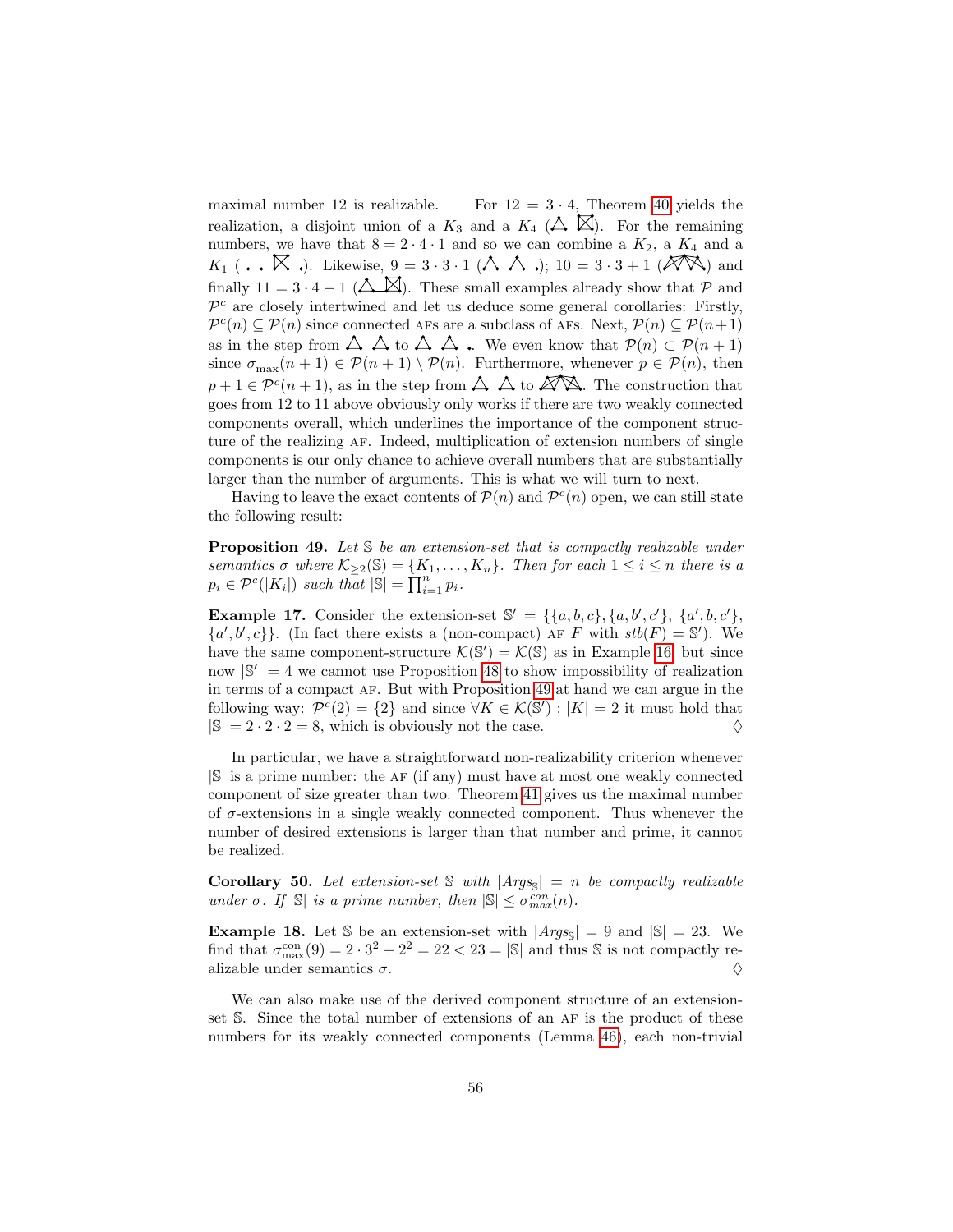component contributes a non-trivial amount to the total. Hence if there are more components than the factorization of |S| has primes in it, then S cannot be realized.

Corollary 51. Let extension-set  $S$  be compactly realizable under  $\sigma$  and let  $f_1^{z_1} \cdot \ldots \cdot f_m^{z_m}$  be the integer factorization of  $|S|$ , where  $f_1, \ldots, f_m$  are prime numbers. Then,

$$
z_1 + \ldots + z_m \geq |\mathcal{K}_{\geq 2}(\mathbb{S})|.
$$

**Example 19.** Consider an extension-set S containing 21 extensions and  $|K_{\geq 2}(S)|$  = 3. Since  $21 = 3^1 * 7^1$  and further  $1 + 1 < 3$ , S is not compactly realizable under semantics  $\sigma$ .

We conclude this section with a partial recipe for determining compact (non- )realizability. Given an extension-set S, compute:

- the number of extensions  $k = |\mathbb{S}|$ ,
- the number of arguments  $n = |Args_{\rm s}|$ ,
- the component-structure  $K(\mathbb{S})$ , in particular the number of non-trivial components  $c = \mathcal{K}_{\geq 2}(\mathbb{S}),$
- the integer factorization of  $k = f_1^{z_1} \cdot \ldots \cdot f_m^{z_m}$

Towards deciding compact realizability, we can use the results of this section in the following way:

- 1. If  $\sigma_{\max}(n) < k$  then S is not compactly realizable.
- 2. If  $\sigma_{2nd}(n) < k < \sigma_{max}(n)$  then S is not compactly realizable.
- 3. If  $c = 1$  and  $\sigma_{\max}^{\text{con}}(n) < k$  then S is not compactly realizable.
- 4. If k is prime and  $\sigma_{\max}^{\text{con}}(n) < k$  then S is not compactly realizable.
- 5. If k is odd and there is a  $K \in \mathcal{K}(\mathbb{S})$  with  $|K| = 2$  then S is not compactly realizable.
- 6. If  $z_1 + \ldots + z_m < c$  then S is not compactly realizable.

## 7. Discussion

In this work we studied several aspects concerning the fundamental concepts of rejected arguments and implicit conflicts in abstract argumentation frameworks. For that, we focused on naive, stable, preferred, semi-stable and stage semantics, all of which satisfy the principle of I-maximality [\[1\]](#page-58-1). We omitted prominent basic semantics like complete, admissible and conflict-free sets from our studies as they do not align in this respect. However, for the sake of completeness we provide a complete account of results for the issues tackled in this paper for these semantics in [Appendix C.](#page-68-0)

The idea of avoiding rejected arguments or implicit conflicts, lead us to introduce and study the novel classes of compact and analytic argumentation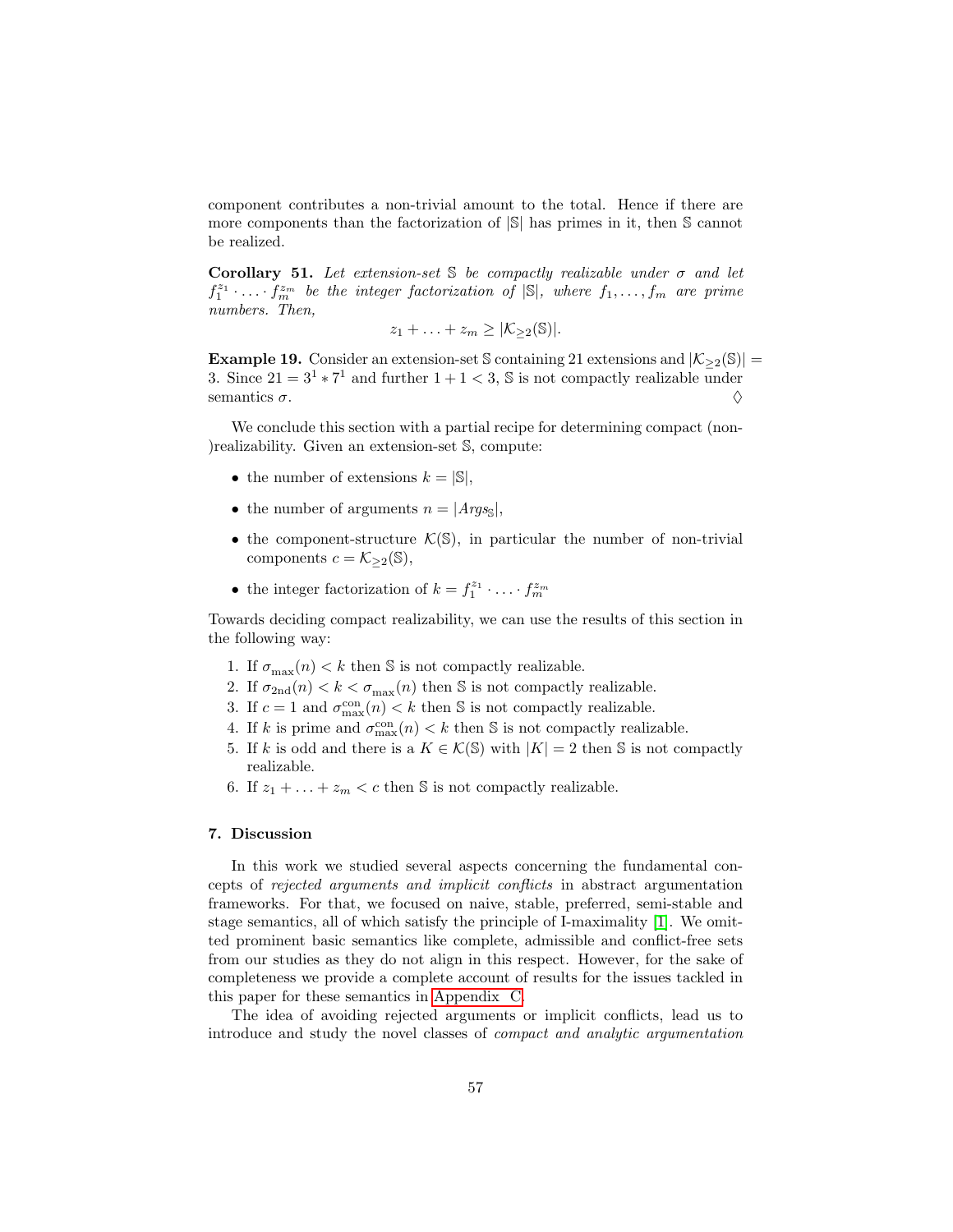frameworks, each parameterized by a particular semantics. For both classes we obtained a similar picture for the relationship between semantics.

Concerning computational issues, we have analyzed the complexity of deciding whether a given AF is compact (resp. analytic) for a semantics  $\sigma$ . Our results range from tractability for naive semantics, over NP-completeness for stable and preferred semantics, up to  $\Sigma_2^{\mathsf{P}}$ -completeness for semi-stable and stage semantics. We also have argued that the problem of credulous acceptance becomes trivial and skeptical acceptance is often polynomial time computable when we restrict ourselves to the subclasses under consideration, while the verification problems remain as hard as in the general case. The overall picture is now as follows: On the one hand we have illustrated that the classes of compact and analytic afs provide computational benefits both in practice and in terms of theoretical worst-case analysis. On the other hand testing for membership in one of the classes is, for most of the semantics, of rather high complexity and thus these classes cannot be directly used to improve systems. However, for future work, we plan to take the rather negative complexity results for deciding membership in the subclass of compact (resp. analytic) afs into account and seek for efficiently checkable (but not necessarily complete) criteria in order to decide whether a given  $AF$  (a) is compact (resp. analytic); and (b) whether it can be easily transformed into a compact (resp. analytic) one. The ultimate goal remains to design pre-processing procedures that identify rejected arguments that can be removed and implicit conflicts that can be made explicit; in other words, simplifications of the given AF into a semantically equivalent AF with better computational properties.

One of our main results was the refutation of the Explicit Conflict Conjecture, originally proposed in [\[10\]](#page-59-4) for stable semantics. In fact, for each semantics  $\sigma$  among stable, preferred, semi-stable, and stage, we provided AFs where it is not possible to find an equivalent (under  $\sigma$ ) AF where all conflicts become explicit. As a consequence, this result shows that in order to express a certain set S of extensions via an AF, one cannot just draw attacks between any pair of arguments that do not occur jointly in any extension  $E \in \mathbb{S}$ . We believe that this not only gives a new insight into the fundamental properties of argumentation semantics, but also is important to be taken into account in research about the dynamics and evolvement of afs. In particular these results indicate that techniques similar to Conflict-Driven Clause Learning [\[35\]](#page-61-1) in SAT-solvers cannot be directly applied in the argumentation setting, as it can happen that a solver identifies a conflict between two arguments but it is impossible to add this conflict to the af without changing the outcome. This is in particular interesting as most of the leading abstract argumentation systems are built on top of SATsolvers [\[37,](#page-61-2) [38\]](#page-61-3).

Finally, we addressed the question of signatures and realizability. We studied the relationship between signatures of compact and resp. analytic AFS. Our results complement the analysis from [\[23\]](#page-60-0) and give a more fine-grained landscape about the expressive power of different semantics when the shape of afs is restricted. Building on initial research from [\[8\]](#page-59-1), we also analyzed possible numbers of extensions afs can yield under a semantics at hand. Extending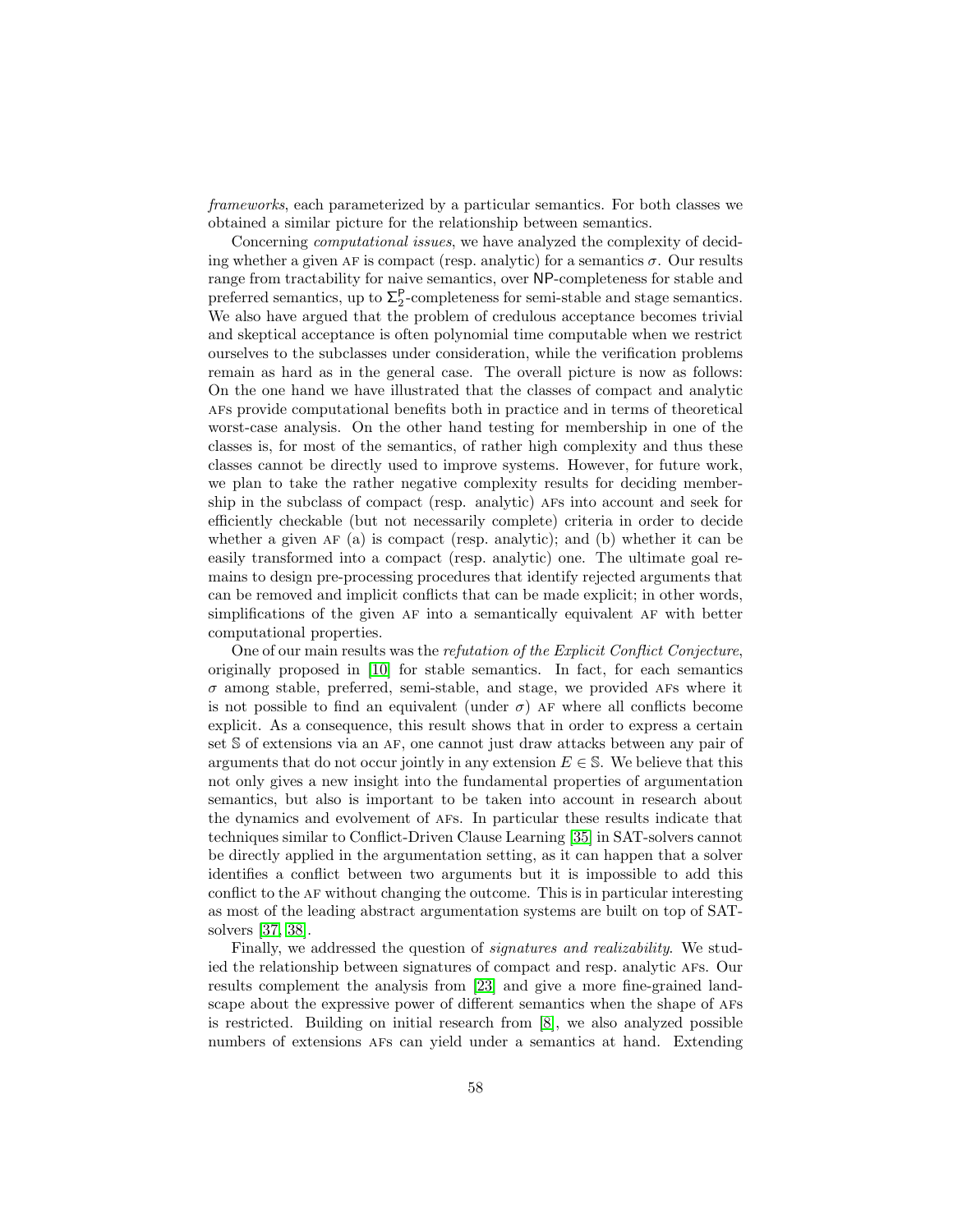these considerations to admissible and complete semantics will be part of future work (cf. [\[9\]](#page-59-2) for a conjecture regarding the maximal number of complete extensions). Results of the latter kind can also be beneficial for argumentation systems, since they may allow AF solvers to navigate more efficiently through the search space of possible extensions.

Acknowledgements. This research has been supported by the German Research Foundation (DFG) under project BR 1817/7-1 and the Austrian Science Fund (FWF) under projects I1102, I2854, and P25518.

#### References

- <span id="page-58-1"></span>[1] Pietro Baroni and Massimiliano Giacomin. On principle-based evaluation of extension-based argumentation semantics. Artificial Intelligence, 171  $(10-15):675-700, 2007.$
- <span id="page-58-0"></span>[2] Pietro Baroni and Massimiliano Giacomin. Characterizing defeat graphs where argumentation semantics agree. In Guillermo R. Simari and Paolo Torroni, editors, Proc. ArgNMR, pages 33–48, 2007.
- [3] Pietro Baroni and Massimiliano Giacomin. A systematic classification of argumentation frameworks where semantics agree. In Philippe Besnard, Sylvie Doutre, and Anthony Hunter, editors, Proc. COMMA, volume 172 of Frontiers in Artificial Intelligence and Applications, pages 37–48. IOS Press, 2008.
- [4] Pietro Baroni, Martin Caminada, and Massimiliano Giacomin. An introduction to argumentation semantics. Knowledge Eng. Review, 26(4):365– 410, 2011.
- [5] Pietro Baroni, Paul E. Dunne, and Massimiliano Giacomin. On the resolution-based family of abstract argumentation semantics and its grounded instance. Artificial Intelligence, 175(3-4):791–813, 2011.
- [6] Ringo Baumann. Splitting an argumentation framework. In James P. Delgrande and Wolfgang Faber, editors, Proc. LPNMR, volume 6645 of Lecture Notes in Computer Science, pages 40–53. Springer, 2011.
- [7] Ringo Baumann and Christof Spanring. Infinite Argumentation Frameworks – On the Existence and Uniqueness of Extensions. In Thomas Eiter, Hannes Strass, Miroslaw Truszczynski, and Stefan Woltran, editors, Advances in Knowledge Representation, Logic Programming, and Abstract Argumentation - Essays Dedicated to Gerhard Brewka on the Occasion of His 60th Birthday, volume 9060 of Lecture Notes in Computer Science, pages 281–295. Springer, 2015.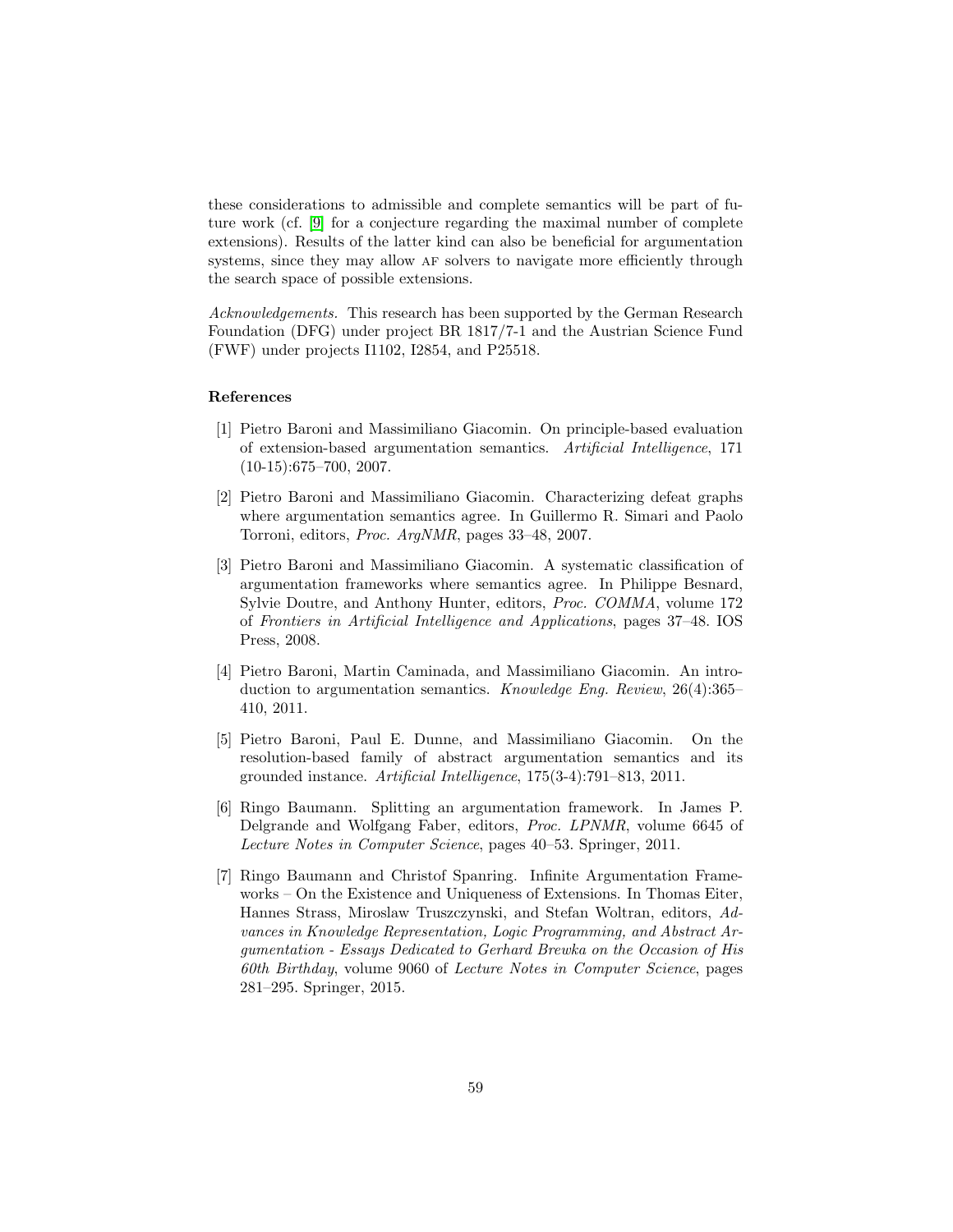- <span id="page-59-1"></span>[8] Ringo Baumann and Hannes Strass. On the Maximal and Average Numbers of Stable Extensions. In Elizabeth Black, Sanjay Modgil, and Nir Oren, editors, Proc. TAFA 2013, volume 8306 of Lecture Notes in Computer Science, pages 111–126. Springer, 2014.
- <span id="page-59-2"></span>[9] Ringo Baumann and Hannes Strass. Open Problems in Abstract Argumentation. In Thomas Eiter, Hannes Strass, Miroslaw Truszczynski, and Stefan Woltran, editors, Advances in Knowledge Representation, Logic Programming, and Abstract Argumentation - Essays Dedicated to Gerhard Brewka on the Occasion of His 60th Birthday, volume 9060 of Lecture Notes in Computer Science, pages 325–339. Springer, 2015.
- <span id="page-59-4"></span>[10] Ringo Baumann, Wolfgang Dvořák, Thomas Linsbichler, Hannes Strass, and Stefan Woltran. Compact argumentation frameworks. In Torsten Schaub, Gerhard Friedrich, and Barry O'Sullivan, editors, Proc. ECAI, volume 263 of Frontiers in Artificial Intelligence and Applications, pages 69–74. IOS Press, 2014.
- [11] Trevor J. M. Bench-Capon and Paul E. Dunne. Argumentation in artificial intelligence. Artificial Intelligence, 171(10-15):619–641, 2007.
- [12] Martin Caminada and Leila Amgoud. On the evaluation of argumentation formalisms. Artificial Intelligence, 171(5-6):286–310, 2007.
- <span id="page-59-0"></span>[13] Martin Caminada, Walter A. Carnielli, and Paul E. Dunne. Semi-stable semantics. J. Log. Comput., 22(5):1207–1254, 2012.
- <span id="page-59-3"></span>[14] Sylvie Coste-Marquis, Caroline Devred, and Pierre Marquis. Symmetric argumentation frameworks. In Lluis Godo, editor, Proc. ECSQARU, volume 3571 of Lecture Notes in Computer Science, pages 317–328. Springer, 2005.
- [15] Sylvie Coste-Marquis, S´ebastien Konieczny, Jean-Guy Mailly, and Pierre Marquis. On the revision of argumentation systems: Minimal change of arguments statuses. In Chitta Baral, Giuseppe De Giacomo, and Thomas Eiter, editors, Proc. KR, pages 52–61. AAAI Press, 2014.
- [16] Martin Diller, Adrian Haret, Thomas Linsbichler, Stefan Rümmele, and Stefan Woltran. An extension-based approach to belief revision in abstract argumentation. In Qiang Yang and Michael Wooldridge, editors, Proc. IJCAI, pages 2926–2932. AAAI Press, 2015.
- [17] Yannis Dimopoulos and Alberto Torres. Graph theoretical structures in logic programs and default theories. Theoretical Computer Science, 170  $(1-2):209-244, 1996.$
- <span id="page-59-5"></span>[18] Phan Minh Dung. On the acceptability of arguments and its fundamental role in nonmonotonic reasoning, logic programming and n-person games. Artificial Intelligence, 77(2):321–357, 1995.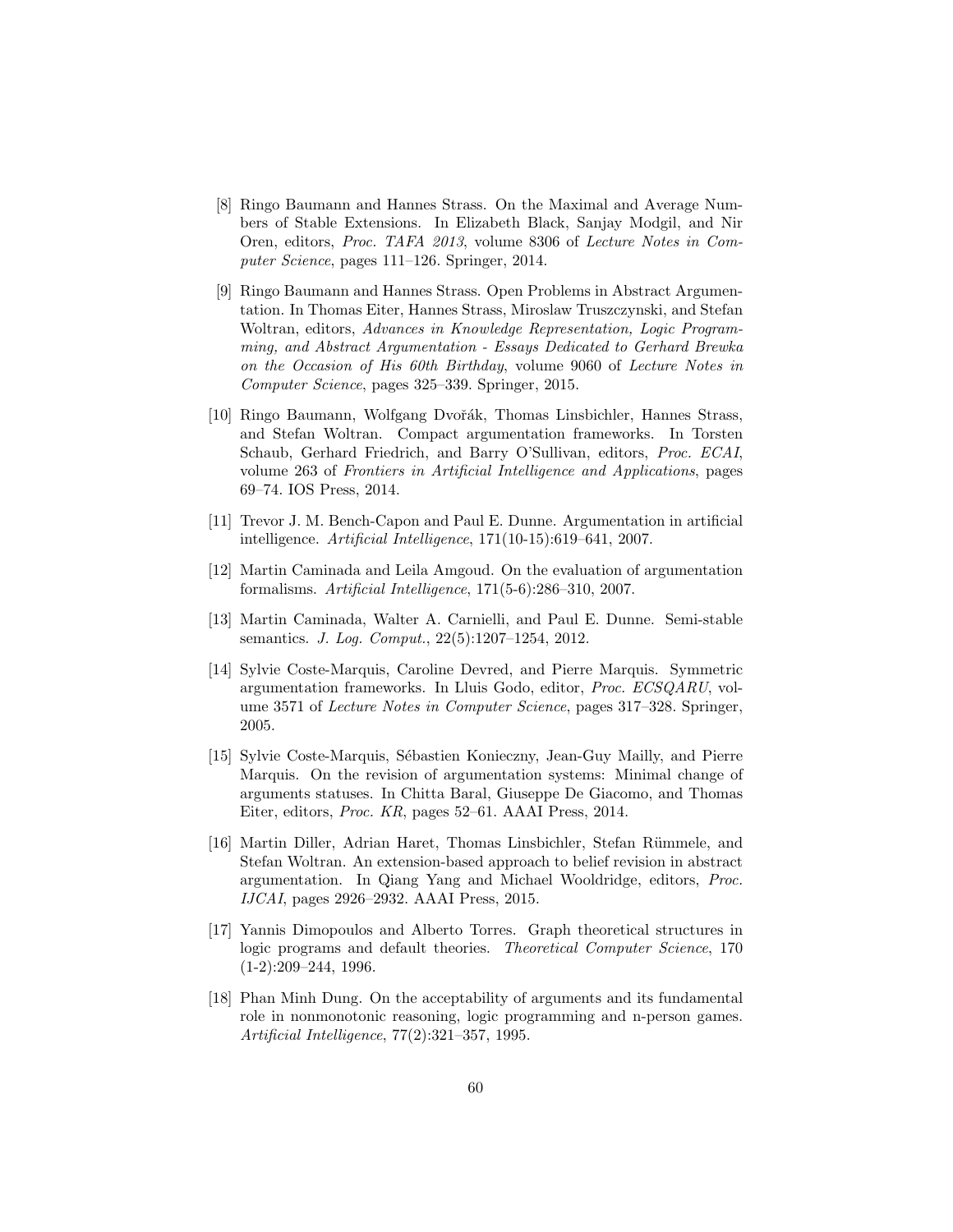- [19] Paul E. Dunne. Computational properties of argument systems satisfying graph-theoretic constraints. Artificial Intelligence, 171(10–15):701–729, 2007.
- [20] Paul E. Dunne. The computational complexity of ideal semantics. Artificial Intelligence, 173(18):1559–1591, 2009.
- [21] Paul E. Dunne and Trevor J. M. Bench-Capon. Coherence in finite argument systems. Artificial Intelligence, 141(1/2):187–203, 2002.
- [22] Paul E. Dunne, Wolfgang Dvořák, Thomas Linsbichler, and Stefan Woltran. Characteristics of multiple viewpoints in abstract argumentation. In Christoph Beierle and Gabriele Kern-Isberner, editors, Proc. DKB, pages 16–30, 2013.
- <span id="page-60-0"></span>[23] Paul E. Dunne, Wolfgang Dvořák, Thomas Linsbichler, and Stefan Woltran. Characteristics of multiple viewpoints in abstract argumentation. Artificial Intelligence, 228:153–178, 2015.
- [24] Wolfgang Dvořák. Computational Aspects of Abstract Argumentation. PhD thesis, Vienna University of Technology, 2012.
- <span id="page-60-1"></span>[25] Wolfgang Dvořák and Christof Spanring. Comparing the expressiveness of argumentation semantics. J. Log. Comput., 2016. doi:  $10.1093/\text{logcom}/$ exw008.
- [26] Wolfgang Dvořák and Stefan Woltran. Complexity of semi-stable and stage semantics in argumentation frameworks. Inf. Process. Lett., 110(11):425– 430, 2010.
- <span id="page-60-5"></span>[27] Wolfgang Dvořák, Matti Järvisalo, Johannes Peter Wallner, and Stefan Woltran. Complexity-sensitive decision procedures for abstract argumentation. Artificial Intelligence, 206:53–78, 2014.
- [28] Sjur K. Dyrkolbotn. How to argue for anything: Enforcing arbitrary sets of labellings using AFs. In Chitta Baral, Giuseppe De Giacomo, and Thomas Eiter, editors, Proc. KR, pages 626–629. AAAI Press, 2014.
- <span id="page-60-4"></span>[29] Uwe Egly, Sarah Alice Gaggl, and Stefan Woltran. Answer-set programming encodings for argumentation frameworks. Argument  $\mathcal C$  Computation, 1(2):147–177, 2010.
- <span id="page-60-2"></span>[30] Jerrold R. Griggs, Charles M. Grinstead, and David R. Guichard. The number of maximal independent sets in a connected graph. Discrete Mathematics, 68(23):211–220, 1988.
- <span id="page-60-3"></span>[31] Zemin Jin and Xueliang Li. Graphs with the second largest number of maximal independent sets. Discrete Mathematics, 308(23):5864–5870, 2008.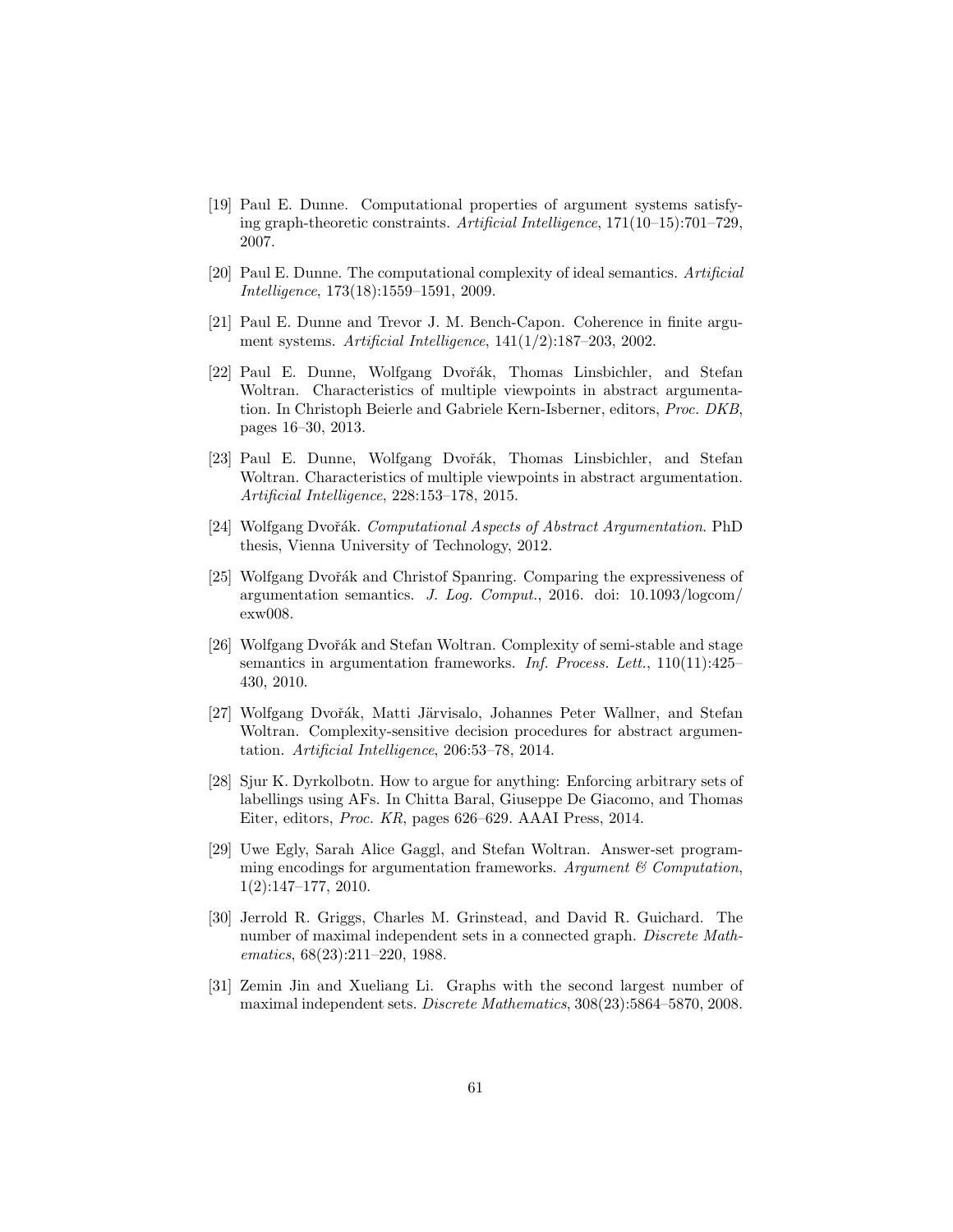- [32] Thomas Linsbichler, Christof Spanring, and Stefan Woltran. The hidden power of abstract argumentation semantics. In Elizabeth Black, Sanjay Modgil, and Nir Oren, editors, Proc. TAFA, volume 9524 of Lecture Notes in Computer Science, pages 146–162. Springer, 2015.
- <span id="page-61-0"></span>[33] John W. Moon and Leo Moser. On cliques in graphs. Israel Journal of Mathematics, 3(1):23–28, 1965.
- [34] Iyad Rahwan and Guillermo R. Simari, editors. Argumentation in Artificial Intelligence. Springer, 2009.
- <span id="page-61-1"></span>[35] João P. Marques Silva, Inês Lynce, and Sharad Malik. Conflict-driven clause learning SAT solvers. In Armin Biere, Marijn Heule, Hans van Maaren, and Toby Walsh, editors, Handbook of Satisfiability, volume 185 of Frontiers in Artificial Intelligence and Applications, pages 131–153. IOS Press, 2009. ISBN 978-1-58603-929-5.
- [36] Hannes Strass. The relative expressiveness of abstract argumentation and logic programming. In Sven Koenig and Blai Bonet, editors, Proc. AAAI, pages 1625–1631. AAAI Press, 2015.
- <span id="page-61-2"></span>[37] Matthias Thimm and Serena Villata. System descriptions of the first international competition on computational models of argumentation (IC-CMA'15). CoRR, abs/1510.05373, 2015. URL [http://arxiv.org/abs/](http://arxiv.org/abs/1510.05373) [1510.05373](http://arxiv.org/abs/1510.05373).
- <span id="page-61-3"></span>[38] Matthias Thimm, Serena Villata, Federico Cerutti, Nir Oren, Hannes Strass, and Mauro Vallati. Summary report of the first international competition on computational models of argumentation. AI Magazine, 37(1): 102, 2016.
- [39] Bart Verheij. Two approaches to dialectical argumentation: admissible sets and argumentation stages. In John-Jules C. Meyer and Linda C. van der Gaag, editors, Proc. NAIC, pages 357–368, 1996.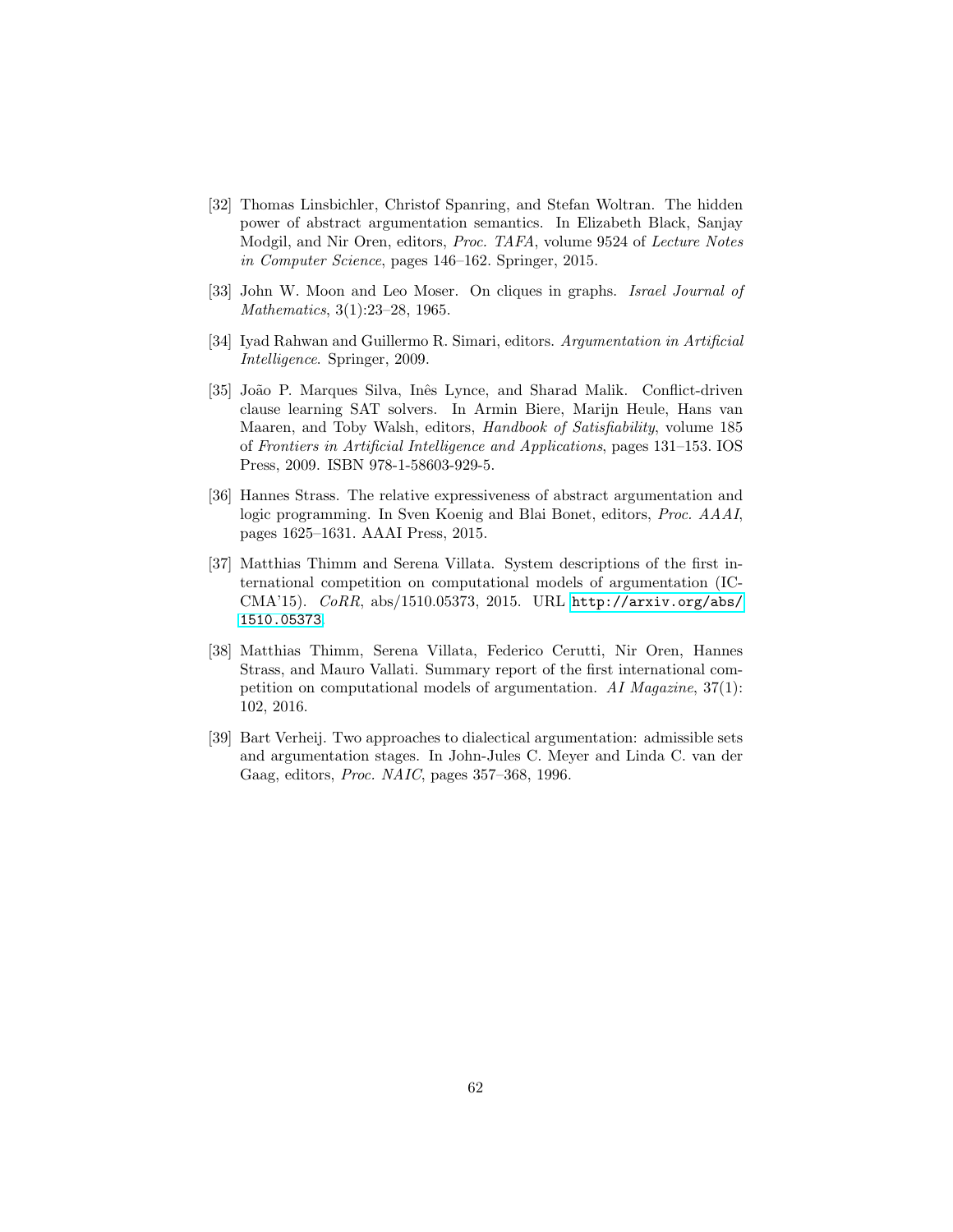## Appendix A. Implicit Conflicts and Runtime

This appendix reports the results of experiments carried out in order to understand the impact of implicit conflicts on the efficiency of solvers. The underlying assumption is that the explication of implicit conflicts leads to a more succinct representation of an AF, which in turn supports the solver by providing more information to work with. The results for extension enumeration under stable and preferred semantics confirm this hypothesis.

The First International Competition on Computational Models of Argumentation (ICCMA, see <http://argumentationcompetition.org/2015/>) featured three types of benchmark graphs, each following a certain graph model. The one which turned out to be the hardest for most solvers is based on a construc-tion that aims at having many stable (and preferred) extensions.<sup>[12](#page-62-0)</sup> As the set containing the largest instances of this type even had to be removed from the competition due to its difficulty and therefore seems most interesting to analyze, we focus on this group of instances.<sup>[13](#page-62-1)</sup> For stable and preferred semantics we analyze the correlation between the number of implicit conflicts and the runtime of solving. We focus on the particular task of extension enumeration and employ the winning solvers of the competition, that is ASPARTIX [\[29\]](#page-60-4) for stable semantics and CEGARTIX [\[27\]](#page-60-5) for preferred semantics. We report statistics for the instances of the competition as well as for a larger set of instances constructed with the same generator to get results which are statistically more significant.

Instances of the considered type usually feature many rejected arguments – the ICCMA-instances have an average of 78% for stable and 76% for preferred semantics. Therefore we only take into account implicit conflicts that occur between arguments that are not rejected. Hence, in this appendix, given an af F and semantics  $\sigma$ , there is an implicit conflict between arguments  $a, b \in A_F$ if  $(a, b) \notin Pairs_{\sigma(F)}$ ,  $(a, b), (b, a) \notin R_F$  and  $a, b \in \text{Args}_{\sigma(F)}$ . The  $\sigma$ -explication of F is then  $(A_F, R_F \cup \{(a, b), (b, a) \mid \text{implicit conflict between } a \text{ and } b\})$ . Note that, in general, the explicated AF is not equivalent w.r.t.  $\sigma$  to the original one. However, it is not a simplification in terms of extensions, as the number of extensions of the explicated AF is always greater or equal than in the original AF.

The tests have been run on a machine with two AMD Opteron 6308 processors (3.5GHz) having 2 physical cores each; each of these cores puts at disposal 2 logical cores (per hyperthreading), 192 GB RAM (12 x 16GB) and a timeout of 600 seconds for each instance.

The experiments show a clear tendency to shorter runtime when decreasing the number of implicit conflicts. Figure [A.26](#page-63-0) shows the experimental results

<span id="page-62-1"></span><span id="page-62-0"></span> $^{12}\rm{Generators}$  can be found at  $\texttt{https://sourceforge.net/projects/probe/}.$ 

<sup>&</sup>lt;sup>13</sup>Besides, the other two types are of limited interest also because of other reasons: (i) Instances of the first type have only one (large) extension under all standard semantics and are therefore relatively easy to solve and, more importantly, have no implicit conflicts among non-rejected arguments; (ii) The other instance type has a rich structure of strongly connected components leading to very few (or no) extensions and only a small amount of implicit conflicts.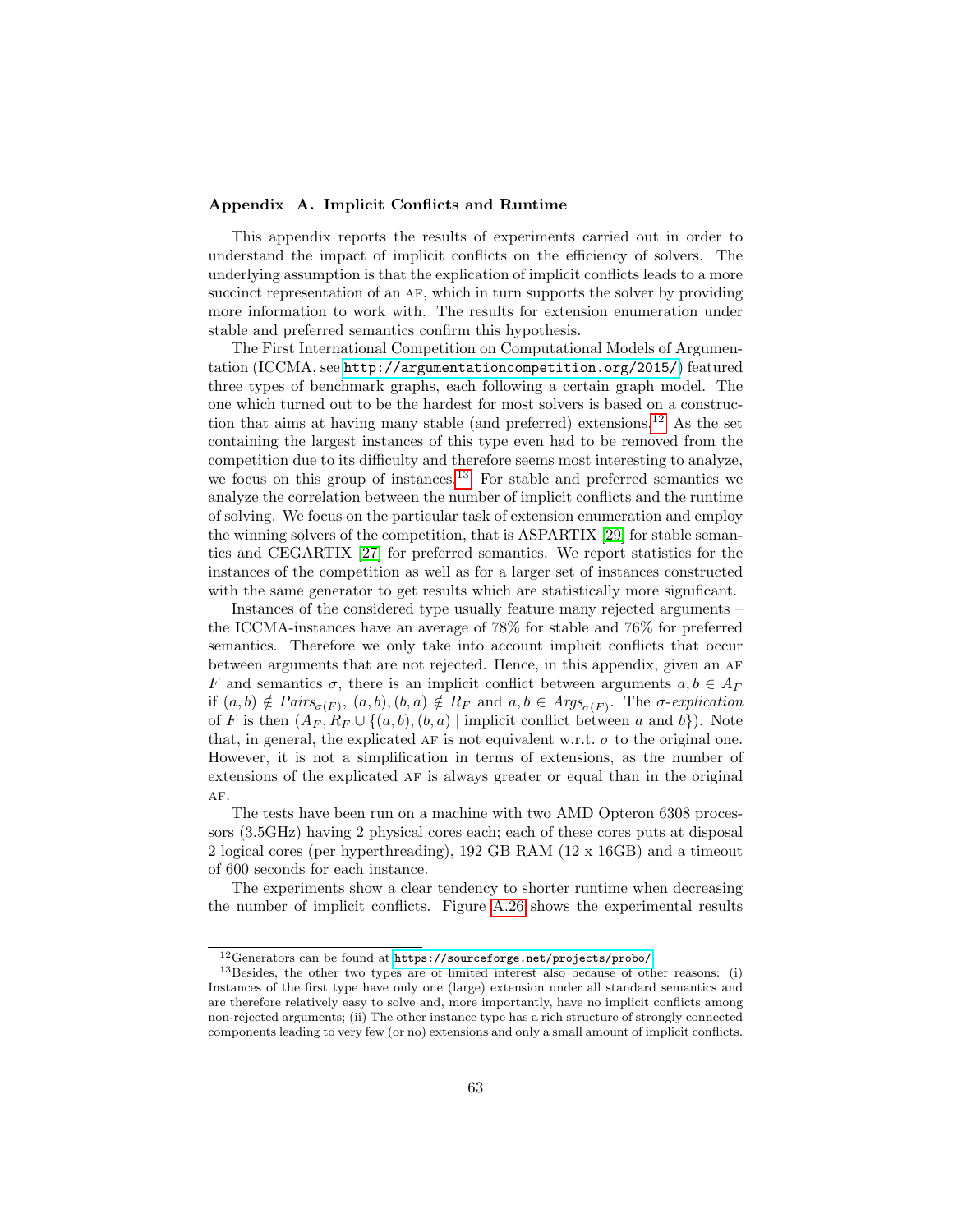<span id="page-63-0"></span>

Figure A.26: Experimental results for implicit conflicts on ICCMA 2015 instances. Out of the 48 instances there are 30 (63%) for stb and 33 (69%) for prf which contain at least one implicit conflict. Among those, the number of implicit conflicts divided by the number of non-rejected arguments is 16.0 for stb and 15.6 for prf on average. The scatter plots at the top relate the number of implicit conflicts per non-rejected argument to the runtime of extension enumeration. We get a correlation coefficient of 0.16 for stb and 0.26 for prf. The diagrams at the bottom show the cumulative runtime for extension enumeration for the original set of afs on the one hand and the corresponding explicated afs on the other.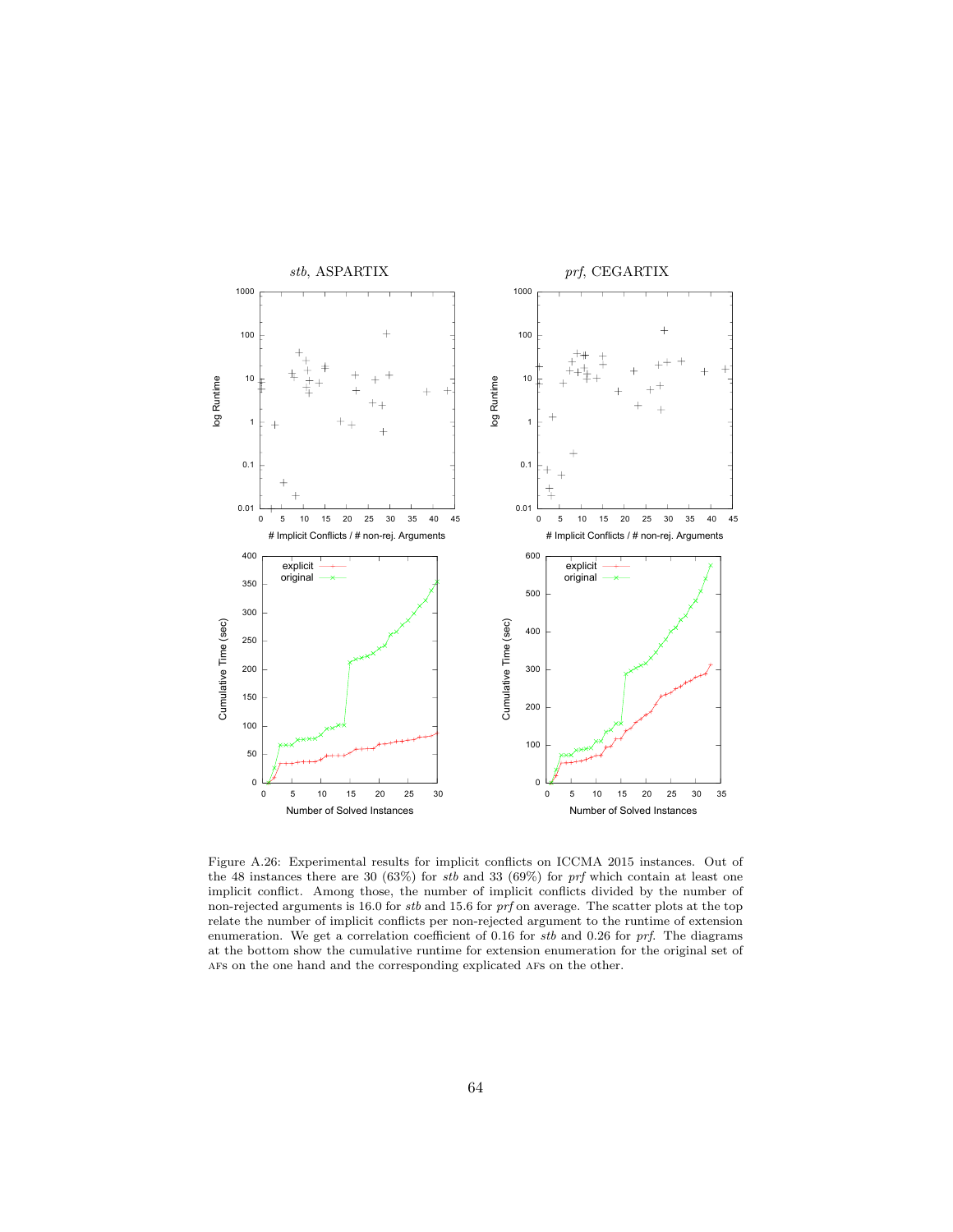<span id="page-64-0"></span>

Figure A.27: Experimental results for implicit conflicts on an additional 1061 instances obtained from the same generator as the most difficult instances of ICCMA 2015. This set of afs contains 533 (50%) for stb and 567 (53%) for prf with at least one implicit conflict. Among those, the number of implicit conflicts divided by the number of non-rejected arguments is 17.1 for stb and 17.0 for prf on average. Again, the scatter plots at the top of the figure relate the number of implicit conflicts per non-rejected argument to the runtime of extension enumeration. Now we get a correlation coefficient of 0.24 for stb and 0.30 for prf. The cumulative runtimes for extension enumeration indicating a significant speedup for the explicated afs are shown at the bottom of the figure.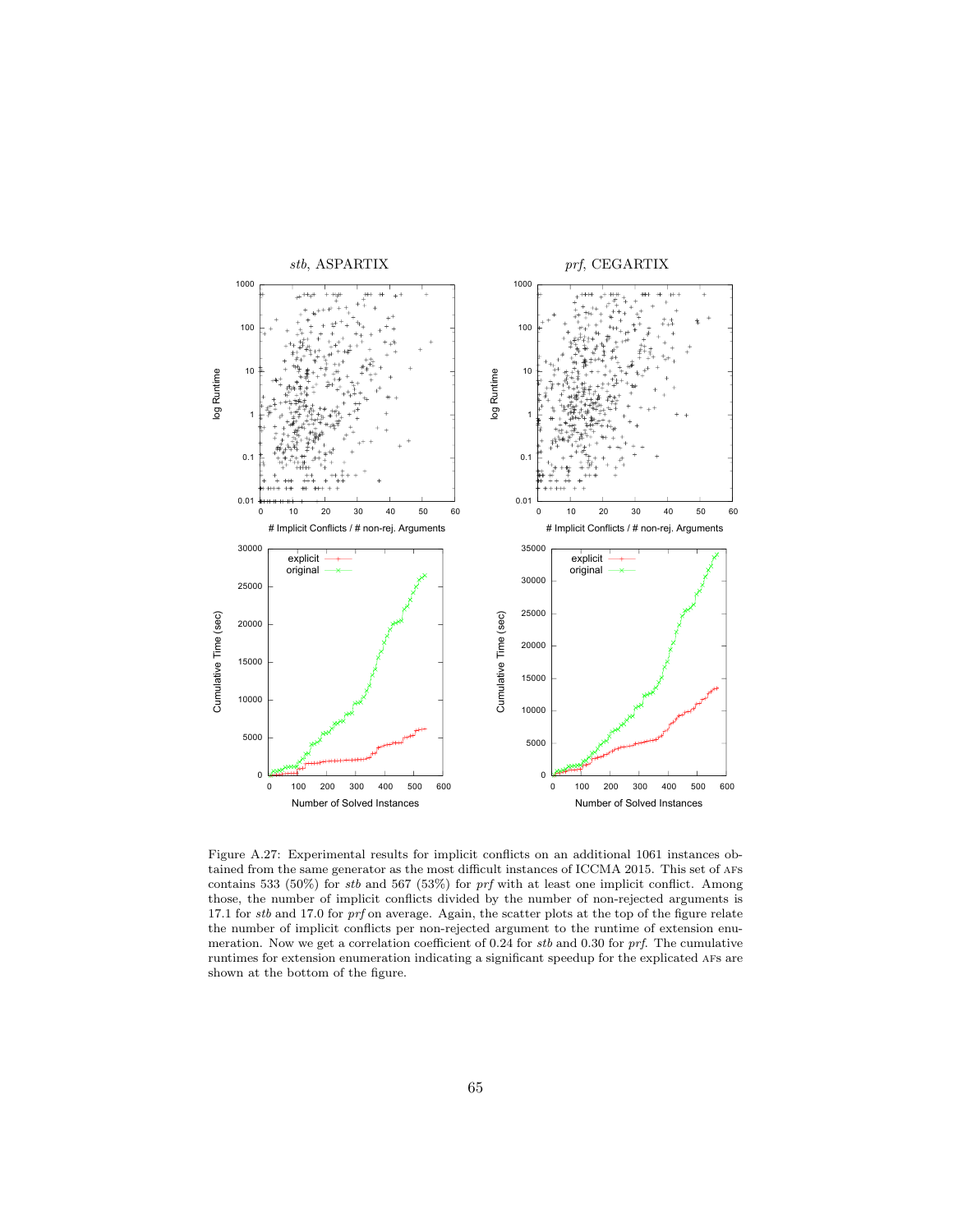| Semantics               | stable       |          |          | preferred |  |
|-------------------------|--------------|----------|----------|-----------|--|
|                         | original     | explicit | original | explicit  |  |
| solved instances        | 512          | 528      | 544      | 561       |  |
| timeouts                | 21           | 5        | 23       | 6         |  |
| faster                  | 115          | 416      | 257      | 304       |  |
| uniquely solved         | $\mathbf{0}$ | 16       |          | 17        |  |
| average runtime (s)     | 49.7         | 11.6     | 60.7     | 23.9      |  |
| $maximal$ runtime $(s)$ | 600.0        | 600.0    |          | 600.0     |  |

<span id="page-65-0"></span>Table A.3: Statistics for the generated instances. The total number of instances is 533 for stable and 567 for preferred semantics. Every instance which led to a timeout for the explicated instance also did so for the original one.

for the ICCMA instances and Figure [A.27](#page-64-0) for the generated instances. The correlation between implicit conflicts per non-rejected argument and runtime of solving turns out to be slightly greater for preferred semantics. Explication of implicit conflicts leads to a speedup in solving for both semantics, more significantly for stable though. Table [A.3](#page-65-0) shows a few more statistics for the generated instances. While the solvers have about four times as many timeouts for the original instances than for the explicated instances for both semantics, the number of instances which are solved faster is less significantly different for preferred semantics. The explanation is that, for preferred semantics, explication only pays off if the original AF is sufficiently difficult to solve.

In this appendix we have only considered implicit conflicts among nonrejected arguments. Dropping this constraint would have the following effects on the experiments: due to the already mentioned high number of rejected arguments (i) the size of explicated afs significantly increases, and (ii) the number of implicit conflicts mostly depends on the number of rejected arguments. The effect on the runtime for extension enumeration on these explicated instances strongly differs between stable and preferred semantics. We get runtime on a constantly low level (between one and two seconds) for stable semantics and runtimes significantly higher than on the original instances for preferred instances. While the former observation is somehow in accordance with [\[10\]](#page-59-4) as discussed at the end of Section [4,](#page-17-0) we attribute the latter to the almost quadratic increase in instance size.

### Appendix B. Proofs of Section [4](#page-17-0)

*Proof of Lemma [19.](#page-24-0)* Below we will show that all arguments except  $x$  are always credulously accepted in  $F'$  and that x is credulously accepted in  $F'$  iff x is credulously accepted in F.

First we show that each semi-stable extension  $E$  contains at least one argument from  $\{t_a \mid a \in A \cup \{y, z\}\}\.$  Suppose that not, then  $E \cup \{t_x\}$  is a conflict-free set and, as  $t_x$  defends itself against all its attackers, the set  $E \cup \{t_x\}$  is also admissible. Hence we have a contradiction to the maximality of  $E$ . Further, as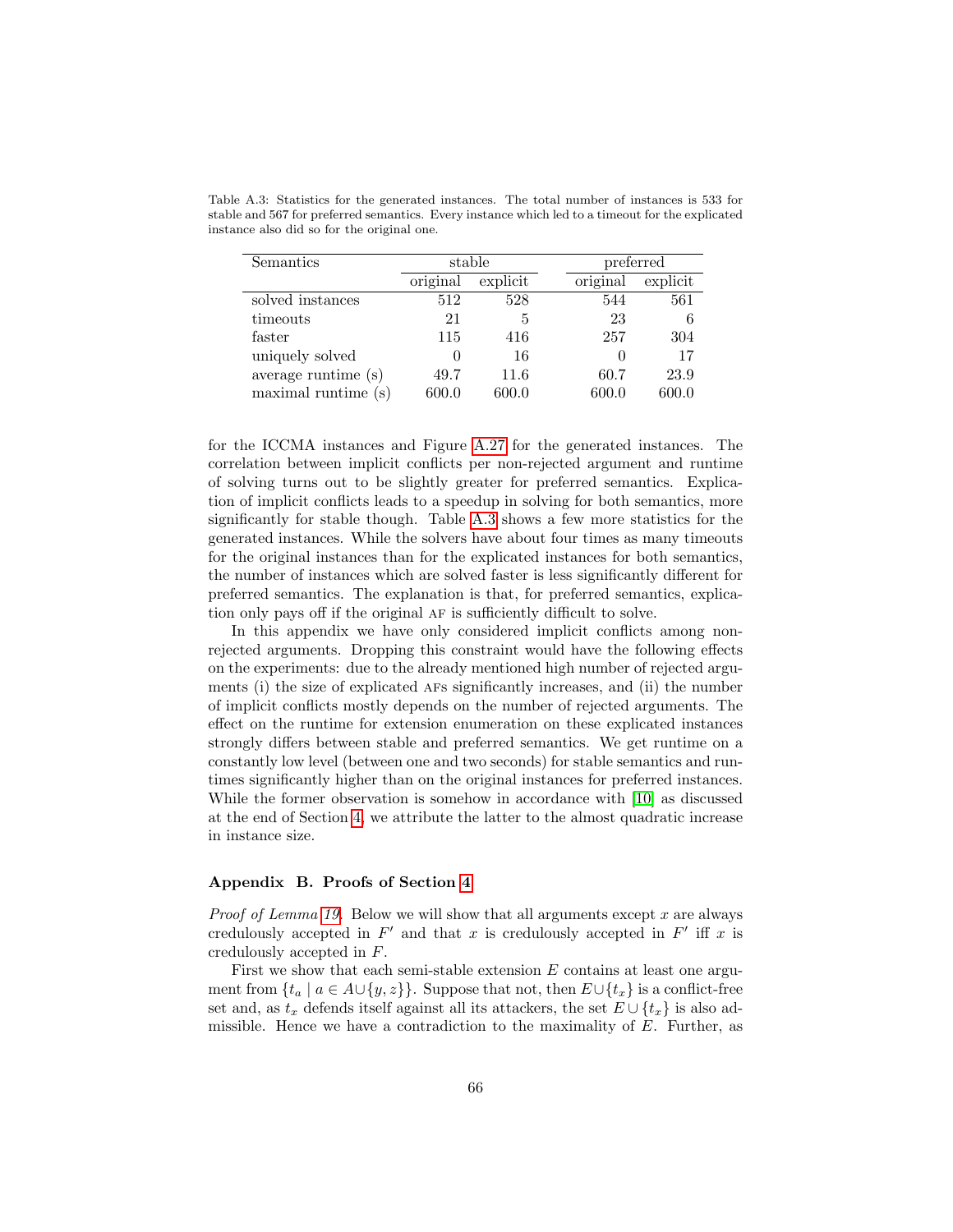${t_a \mid a \in A \cup \{y, z\}}$  forms a clique in F we get that each extension contains exactly one argument from the set.

Next we show that the ranges of preferred extensions  $E$  containing an argument from  $\{t_a \mid a \in \{x, y, z\}\}\)$  cannot be contained in the ranges of admissible sets  $E'$  not containing any of these arguments.

- If  $t_x \in E$  then  $h_2$  is defended against all its attackers, that are  $t_y$  and  $h_1$ , and thus also  $h_2 \in E$ . As  $h_1$  is attacked by  $t_x$  and  $h_3$  is attacked by  $h_2$  we have  $\{h_1, h_2, h_3\} \subseteq E_{F'}^+$ . By similar arguments we get that  $\{h_1, h_2, h_3\} \subseteq E_F^{\perp}$  if either  $t_y \in E$  or  $t_z \in E$ .
- If  $t_a \in E'$  with  $a \notin \{x, y, z\}$  then none of the  $h_1, h_2, h_3$  can be in the range, as they form an odd length cycle and all attacking arguments from outside are counter attacked by  $E'$ .

We will next consider these two kind of extensions separately.

• First, consider the sets E containing an argument from  $\{t_a \mid a \in \{x, y, z\}\}.$ By the above we have that either  $\{t_x, h_2\} \subseteq E$ ,  $\{t_y, h_3\} \subseteq E$ , or  $\{t_z, h_1\} \subseteq$ E. All of these three sets have the same attacks to the remaining arguments and thus we have that for each  $E' \subseteq A$ ,  $\{t_x, h_2\} \cup E' \in sem(F')$ iff  $\{t_y, h_3\} \cup E' \in sem(F')$  iff  $\{t_z, h_1\} \cup E' \in sem(F')$ . As at least for  $E' = \emptyset$  these sets are also admissible this implies that the arguments  $\{t_x, t_y, t_z, h_1, h_2, h_3\}$  are credulously accepted in  $F'$ .

Moreover,  $\{t_x, h_2\}$  defends the arguments A against all attack from arguments in  $A'$  and does not attack any argument in  $A$ . Thus

- (i)  $\{t_x, h_2\} \cup E' \in \text{adm}(F') \text{ iff } E' \in \text{adm}(F) \text{ and }$
- (ii) as arguments in  $A$  do not attack arguments in  $A'$  we have that  $(\{t_x, h_2\} \cup E')_{F'}^+ = \{t_x, h_2\}_{F'}^+ \cup E_{F'}'^+$  and thus  $(\{t_x, h_2\} \cup E')_{F'}^+$  is maximal when  $E'_{F'}$  is maximal.

Hence,  $\{t_x, h_2\} \cup E' \in \mathit{sem}(F')$  iff  $E' \in \mathit{sem}(F)$  and x is credulously accepted in  $F$  iff  $x$  is credulously accepted in  $F'$ .

As, by assumption,  $F$  has no stable extension there cannot be an extension E containing an argument from  $\{t_a | a \in \{x, y, z\}\}\$ and having all arguments A in its range.

• Second, consider the sets E containing an argument from  $\{t_a \mid a \in \mathbb{R}\}$  $A \setminus \{x\}$ . Now it is easy to verify that the sets  $\{t_a, a\}$  for  $a \in A \setminus \{x\}$ are admissible sets of  $F'$  and have maximal range among the extensions containing  $\{t_{a,b} \mid a,b \in A\}$ . In particular A is in the range of each of these extensions, and thus they are incomparable with the extension of the first type, i.e. they are semi-stable. Hence, we have that the arguments  ${a, t_a \mid a \in A \setminus \{x\}}$  are credulously accepted. Moreover, no extensions E' with  $\{t_a \mid a \in A \setminus \{x\}\}\cap E \neq \emptyset$  can contain x.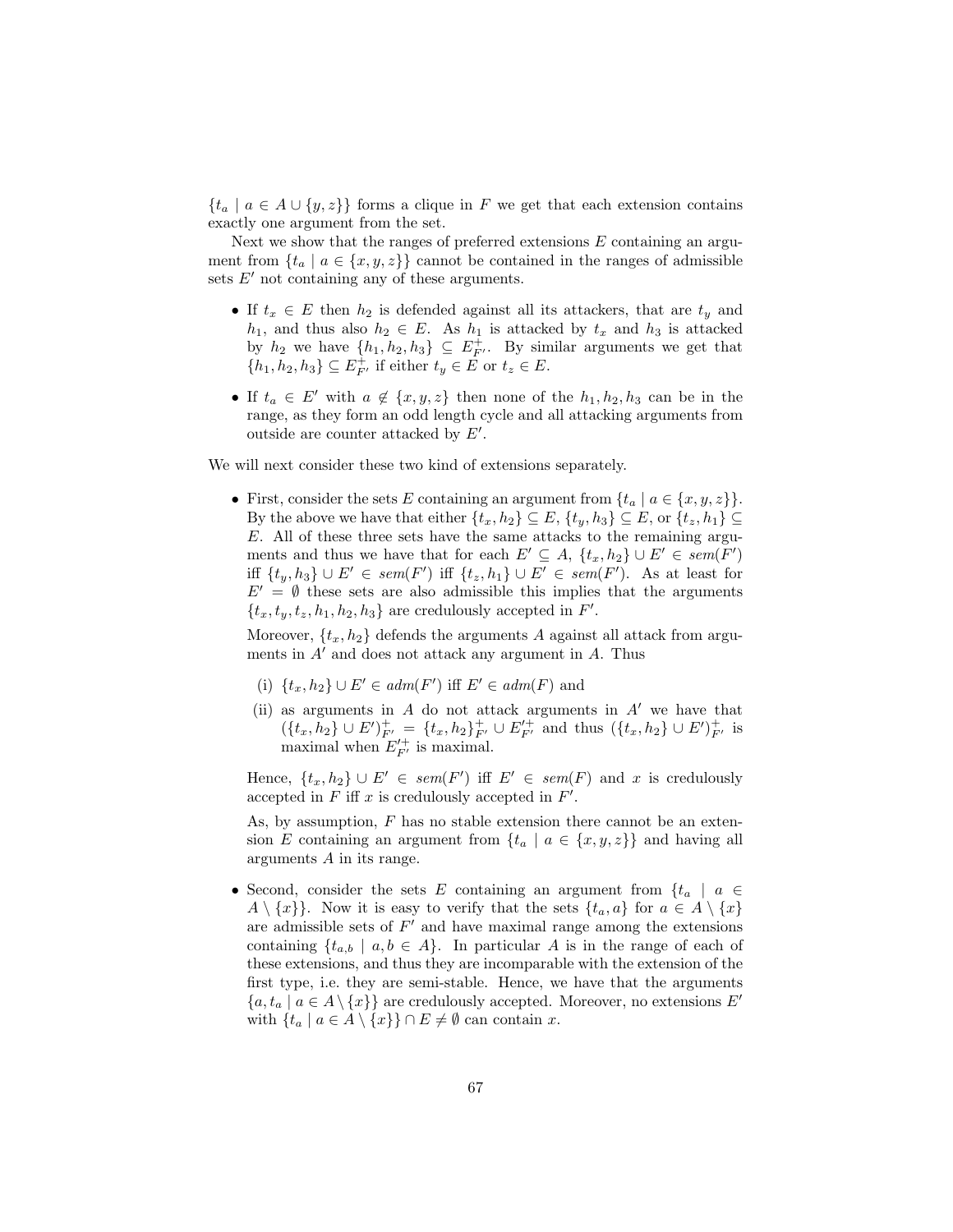Finally, combining the above results, we have that all arguments in  $A'$  except x are credulously accepted in  $F'$  and x is credulously accepted in F iff x is credulously accepted in  $F'$  iff  $F'$  is stg-compact.  $\Box$ 

*Proof of Lemma [23.](#page-27-0)* First, we show that each semi-stable extension  $E$  contains at least one argument from A'. Suppose that not, then  $E \setminus A_G \cup \{t\}$  is an admissible set that has  $A_G$  in its range. Hence we have a contradiction to the range maximality of  $E$ . Further, as  $A'$  forms a clique in  $F$  we get that each semi-stable extension contains exactly one argument from the set.

Next we show that the ranges of preferred extensions  $E$  containing argument  $t$  cannot be contained in the ranges of admissible sets  $E'$  containing an argument  $t_{a,b}$  with  $a, b \in A$ .

- If  $t \in E$  then all arguments in  $A_G$  are attacked by  $E$  and thus are in the range of E.
- If  $t \notin E'$  at least one argument of  $A_G$  is not in the range of E'. Otherwise,  $E' \cap A_G$  would be a stable extension of G, which contradicts  $stb(G) = \emptyset$ .

We will next consider these two kind of extensions separately.

- First, consider the sets  $E$  containing  $t$ . As  $t$  does not attack any argument in A nor does A have any outgoing attacks we have
	- (i)  $\{t\} \cup E' \in \text{adm}(F') \text{ iff } E' \in \text{adm}(F) \text{ and }$
	- (ii) as arguments in  $A$  do not attack arguments outside  $A$  we have that  $({t} \cup E')_{F'}^+ = {t}^+_{F'} \cup E'_{F'}^+$  and thus  $({t} \cup E')_{F'}^+$  is maximal when  $E_{F'}^{\prime +}$  is maximal.

Hence,  $\{t\} \cup E' \in \mathit{sem}(F')$  iff  $E' \in \mathit{sem}(F)$  and  $\{t,a\}$  is credulously accepted in  $F'$  iff a is credulously accepted in  $F$ .

As, by assumption, F has no stable extension there cannot be a semi-stable extension  $E$  containing  $t$  and having all arguments  $A$  in its range.

• Second, consider the extensions E containing an argument  $t_{a,b}$  with  $a, b \in \mathbb{R}$ A. Now it is easy to verify that the sets  $\{t_{a,b}, a, b\}$  are admissible sets of  $F'$  and  $A$  is in the range of each of theses extensions. Thus they are incomparable with the extension of the first type.

As  $t_{a,b}$  does not attack any argument in  $A_G$  nor does  $A_G$  have any outgoing attacks we have

- (i)  $\{t_{a,b}, a, b\} \cup E' \in adm(F')$  iff  $E' \in adm(G)$  and
- (ii) as arguments in  $A_G$  do not attack arguments outside  $A_g$  we have that  $(\{t_{a,b}, a, b\} \cup E')_{F'}^+ = \{t\}_{F'}^+ \cup E'_{F'}^+$  and thus  $(\{t_{a,b}, a, b\} \cup E')_{F'}^+$  is maximal when  $E'_{F'}$  is maximal.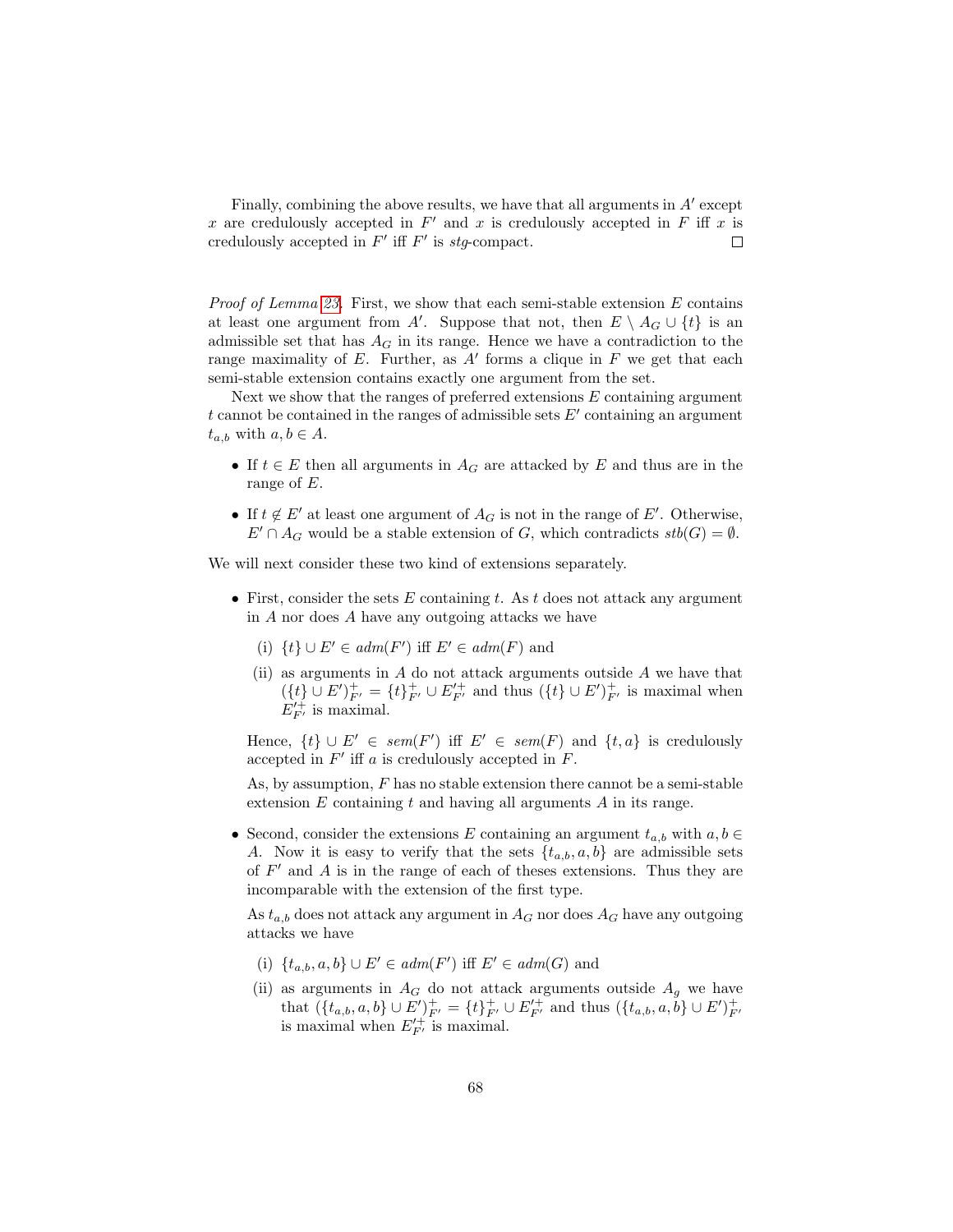Thus,  $\{t_{a,b}, a, b\} \cup E' \in sem(F')$  iff  $E' \in sem(G)$ . Now, as  $G \in XAF_{sem}$ we have that for each  $g, g' \in G$  with  $(g, g'), (g', g) \notin R_G$  there is an  $E' \in$  $sem(G)$  with  $g, g' \in E$ . Furthermore as G has no self-attacks it is also compact (cf. Proposition [5\)](#page-16-0) and thus for each  $g \in A_G$  there is an  $E' \in$  $sem(G)$  with  $g \in E'$ . From these stage extensions we obtain that:

- $\{t_{a,b}, a\}, \{t_{a,b}, b\}$  are credulously accepted in  $F'$ ;
- $\{t_{a,b}, g, g'\}$  is credulously accepted in  $F'$ , for  $g, g' \in G$  with  $(g, g')$ ,  $(g', g) \notin G$  $R_G$ ;
- $\{t_{a,b}, g\}$  is credulously accepted in F', for each  $g \in G$ ;
- $\{a, g\}$  is credulously accepted in F', for each  $a \in A$  and  $g \in G$ ;

Combining the above results, we have that all non-conflicting pairs of arguments in  $F'$  except  $\{t, a\}$  with  $a \in A$  are credulously accepted in  $F'$ . Thus  $F'$ is stg-analytic iff all the pairs  $\{t, a\}$  with  $a \in A$  are credulously accepted in  $F'$ iff each  $a \in A$  is credulously accepted in F iff F is sem-compact.

Finally we show that  $F' \in CAF_{sem}$  (independent of whether  $F \in CAF_{sem}$ ). As (i) for each  $a \in A$  the set  $\{t_{a,a}, a\}$  is credulously accepted, and (ii) for each  $g \in A_G$  and  $a, b \in A$  with  $(a, b), (b, a) \notin R$  the set  $\{t_{a,b}, g\}$  is credulously accepted, the AF  $F'$  is stg-compact.  $\Box$ 

# <span id="page-68-0"></span>Appendix C. Basic Semantics

In the following show how the concepts considered in the paper carry over to conflict-free, admissible and complete semantics. For that we have to introduce complete semantics first [\[18\]](#page-59-5):

**Definition 13.** Given  $F \in AF_{\mathfrak{A}}, S \in com(F)$  if  $S \in adm(F)$  and for each  $a \in A$ that is defended by S it holds that  $a \in S$ .

<span id="page-68-1"></span>**Proposition 52.** It holds that  $CAF_{cf} = CAF_{nai}$  and  $CAF_{adm} = CAF_{com}$  $CAF_{prf}.$ 

*Proof.* Since naive (resp. preferred) extensions of any given AF  $F$  are exactly the ⊆-maximal conflict-free (resp. admissible and complete) extensions it holds that  $Args_{nai(F)} = Args_{cf(F)}$  and  $Args_{prf(F)} = Args_{adm(F)} = Args_{com(F)}$ . Therefore  $F \in \text{CAF}_{nai}$  iff  $F \in \text{CAF}_{cf}$  and  $F \in \text{CAF}_{prf}$  iff  $F \in \text{CAF}_{adm}$  iff  $F \in \text{CAF}_{com}$ .  $\Box$ 

<span id="page-68-2"></span>**Proposition 53.** It holds that  $XAF_{cf} = XAF_{nai}$  and  $XAF_{adm} = XAF_{com}$ XAFprf.

*Proof.* Since naive (resp. preferred) extensions of any given AF  $F$  are exactly the ⊆-maximal conflict-free (resp. admissible and complete) extensions it holds that  $Pairs_{nai(F)} = \text{Pairs}_{cf(F)}$  and  $\text{Pairs}_{prf(F)} = \text{Pairs}_{adm(F)} = \text{Pairs}_{com(F)}$ . Therefore  $F \in XAF_{nai}$  iff  $F \in XAF_{cf}$  and  $F \in XAF_{prf}$  iff  $F \in XAF_{adm}$  iff  $F \in XAF_{com}.$  $\Box$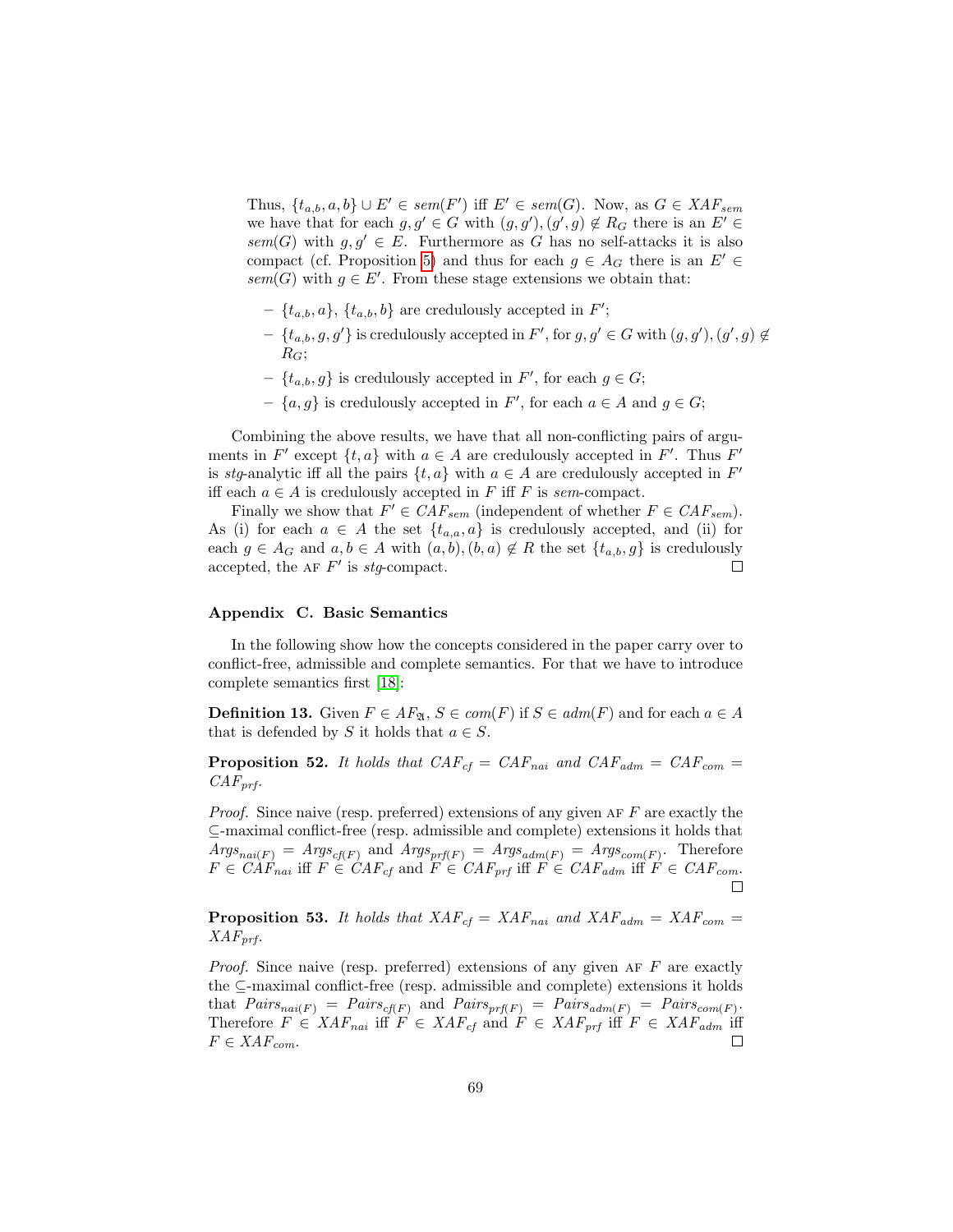Corollary 54. The following problems are in P:

- 1. Given AF F, deciding whether  $F \in \text{CAF}_{cf}$ ;
- 2. Given AF F, deciding whether  $F \in XAF_{cf}$ .

Proof. Follows from Corollary [11](#page-18-0) and Propositions [52](#page-68-1) and [53.](#page-68-2)

**Corollary 55.** The following problems are NP-complete for  $\sigma \in \{adm, com\}$ .

- 1. Given AF F, deciding whether  $F \in CAF_{\sigma}$ ;
- 2. Given AF F, deciding whether  $F \in XAF_{\sigma}$ ; hardness already holds if the problem is restricted to AFs  $F \in CAF_{\sigma}$ .

Proof. Follows from Corollary [15](#page-21-0) and Propositions [52](#page-68-1) and [53.](#page-68-2)

Proposition 56. ECC holds for cf.

*Proof.* Consider an arbitrary  $AF$ , and observe that in order to have an implicit conflict between arguments  $a$  and  $b$ , at least one of these arguments has to be self-attacking. Hence we obtain an analytic AF F' having  $cf(F') = cf(F)$  by letting each self-attacking argument be attacked by all other arguments.  $\Box$ 

Proposition 57. ECC does not hold for adm and com.

*Proof.* Assume ECC holds for  $adm$  (resp. com) and let F be an AF which is non-analytic for *prf*. By assumption there is an AF  $F'$  with  $A_{F'} = A_F$  and  $adm(F') = adm(F)$  (resp.  $com(F') = com(F)$ ). But then also  $prf(F') = prf(F)$ , a contradiction to F being non-analytic for prf.  $\Box$ 

<span id="page-69-0"></span>Proposition 58. It holds that

1.  $\Sigma_{cf}^c = \Sigma_{cf}$  and 2.  $\Sigma_{\sigma}^{c} \subset \Sigma_{\sigma}$  for  $\sigma \in \{adm, com\}.$ 

Proof. (1) Follows directly from Proposition [35.](#page-40-0)1.

(2)Let  $\sigma \in \{adm, com\}, \mathcal{S} = \{\emptyset, \{a, b\}\}\$ and assume there is an AF  $F \in$  $CAF_{\sigma}$  with  $\sigma(F) = S$ . Since a and b are free of conflict it must hold that  $F = (\{a, b\}, \emptyset)$ . But then we get  $adm(F) = \{\emptyset, \{a\}, \{b\}, \{a, b\}\}\$ and  $com(F) =$  $\{\{a,b\}\}\,$ , hence  $\mathcal{S} \notin \Sigma^c_\sigma$ . On the other hand there is the non-compact AF  $F' =$  $(\{a, b, c, d\}, \{(a, c), (c, c), (c, b), (b, d), (d, d), (d, a)\})$  having  $\sigma(F') = \mathbb{S}$ , hence  $\mathbb{S} \in$  $\Sigma_{\sigma}$ .  $\Box$ 

70

<span id="page-69-1"></span>Proposition 59. It holds that

- 1.  $\Sigma_{cf}^c \subset \Sigma_{adm}^c$  and
- 2.  $\Sigma_{com}^c \not\subseteq \Sigma_{\sigma}^c$  and  $\Sigma_{\sigma}^c \not\subseteq \Sigma_{com}^c$  for  $\sigma \in \{cf, adm\}.$

 $\Box$ 

 $\Box$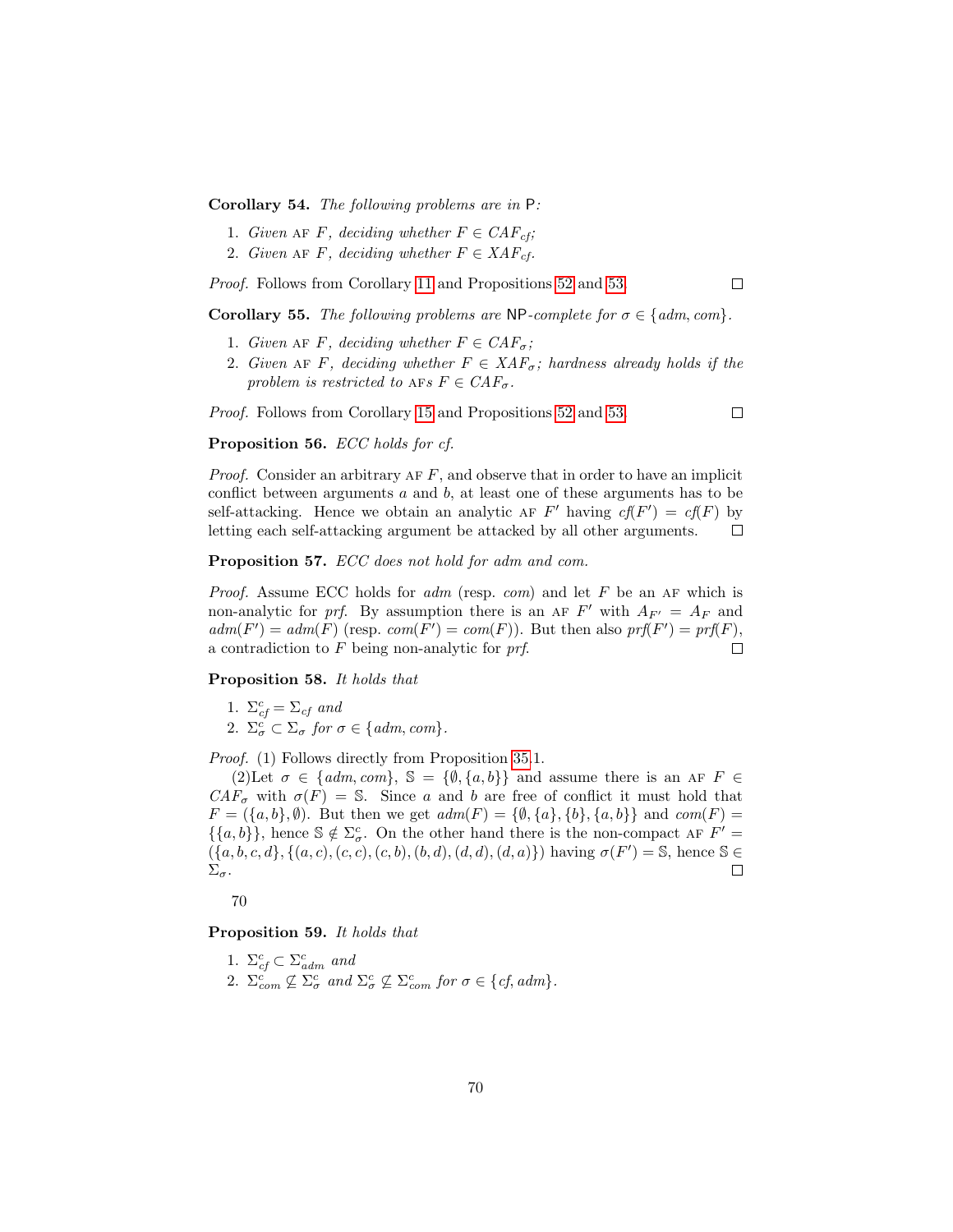

<span id="page-70-0"></span>Figure C.28: AF F compactly realizing an extension-set  $\mathcal{S} \notin \Sigma^c_{adm} \cup \Sigma^c_{cf}$  under com.

*Proof.* (1) Given an arbitrary AF F it holds that  $cf(F) = \text{adm}(sym(F))$ , where  $sym(F)$  is the AF obtained from making all attacks of F symmetric, hence  $\Sigma_{cf}^c \subseteq$  $\Sigma_{adm}^c$ . Properness is by the AF  $G = (\{a, b, c, d\}, \{(a, b), (b, c), (c, d), (d, a)\})$ , that is the directed cycle of four arguments, having  $adm(G) = \{\emptyset, \{a, c\}, \{b, d\}\},\$ which is an extension-set not realizable under *cf*. This is by the fact that if  ${a, c}$  is conflict-free in some AF then clearly also  ${a}$  and  ${c}$  must be conflictfree. Hence  $\Sigma_{cf}^c \subset \Sigma_{adm}^c$ .

(2)  $\Sigma_{com}^c \nsubseteq \Sigma_{\sigma}^c$ . Any extension-set S containing exactly one non-empty set of arguments S is compactly realizable under *com* by the AF  $(S, \emptyset)$ , but not under cf and  $adm$  since  $\emptyset$  is not contained in S. The following example shows that these trivial cases are not the only AFS in  $\Sigma_{com}^c \setminus \Sigma_{\sigma}^c$ . To this end consider the AF F depicted in Figure [C.28.](#page-70-0) We have  $com(F)$  =  $\{\emptyset, \{a_1\}, \{a_2\}, \{b_1\}, \{b_2\}, \{a_1, b_2\}, \{a_2, b_1\}, \{a_1, a_2, c\}, \{b_1, b_2, d\}\}.$  On the one hand it is easy to see that  $F$  is compact for complete semantics, on the other hand observe that both  $\{a_1\}, \{a_2\} \in com(F), (a_1, a_2) \in Pairs_{com(F)},$  but  $\{a_1, a_2\} \notin$  $com(F)$ . So  $com(F)$  violates a necessary condition for admissible and conflict-free extension-sets (cf. [\[23\]](#page-60-0)). Hence  $com(F) \notin \Sigma_{\sigma}$  and therefore by Proposi-tion [58](#page-69-0) also  $com(F) \notin \Sigma_{\sigma}^c$ .

 $\Sigma_{\sigma}^c \nsubseteq \Sigma_{com}^c$ : Let  $F = (\{a, b, c\}, \{\langle a, b \rangle, \langle b, c \rangle\})$  and observe that  $cf(F) =$  $adm(F) = \{\emptyset, \{a\}, \{b\}, \{c\}, \{a, c\}\}.$  Now assume there is an AF  $G \in \mathcal{CAF}_{com}$ with  $com(G) = cf(F)$ . Clearly  $A_G = \{a, b, c\}$  and  $R_G \subseteq \{(a, b), (b, a), (b, c), (c, b)\}.$ Now for  $\emptyset \in com(G)$  each argument must be attacked and, moreover, the singletons  $\{a\}$ ,  $\{b\}$  and  $\{c\}$  must defend themselves. Hence it must be that  $G = F$ which means  $com(G) = \{\emptyset, \{a, c\}, \{b\}\}\$ , a contradiction.  $\Box$ 

### Proposition 60. It holds that

- 1.  $\Sigma_{cf}^x = \Sigma_{cf}$  and
- 2.  $\Sigma_{\sigma}^{x} \subset \Sigma_{\sigma}$  for  $\sigma \in \{adm, com\}.$

Proof. (1) Follows directly from Theorem [30.](#page-36-0)

(2) Consider the af depicted in Figure [16](#page-31-0) which was discussed in Example [6.](#page-31-1) We show in Theorem [31](#page-36-1) that  $prf(F) \notin \Sigma^x_{prf}$ . Observe that F has the same implicit conflicts (namely between  $a_1$  and  $x_2$ ,  $a_2$  and  $x_3$ , and  $a_3$  and  $x_1$ ) for preferred, admissible and complete semantics. Now assuming that  $com(F) \in$  $\Sigma_{com}^x$  (resp.  $adm(F) \in \Sigma_{adm}^x$ ) means that there is some AF  $F'$  which is analytic for com (resp. adm) and has  $com(F') = com(F)$  (resp.  $adm(F') = adm(F)$ ). But then F' is also analytic for prf and has  $prf(F') = prf(F)$ , a contradiction to  $prf(F) \notin \Sigma^x_{prf}$ . Hence  $com(F) \notin \Sigma^x_{com}$  and  $adm(F) \notin \Sigma^x_{adm}$ .  $\Box$